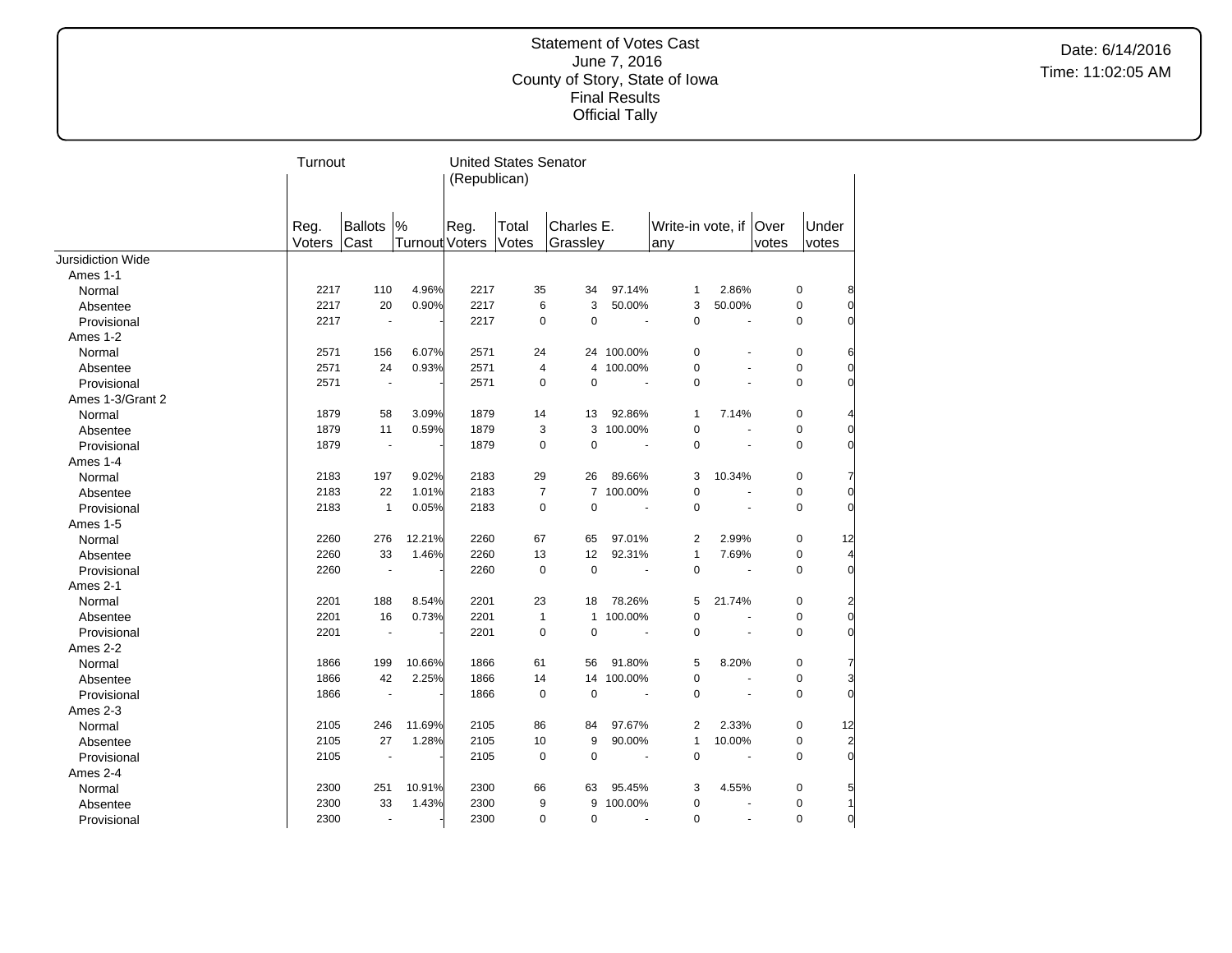Date: 6/14/2016 Time: 11:02:05 AM

|                 | Turnout |                |                       | (Republican) | <b>United States Senator</b> |                |         |                          |                |       |                         |
|-----------------|---------|----------------|-----------------------|--------------|------------------------------|----------------|---------|--------------------------|----------------|-------|-------------------------|
|                 |         |                |                       |              |                              |                |         |                          |                |       |                         |
|                 |         |                |                       |              |                              |                |         |                          |                |       |                         |
|                 | Reg.    | Ballots  %     |                       | Reg.         | Total                        | Charles E.     |         | Write-in vote, if   Over |                |       | Under                   |
|                 | Voters  | Cast           | <b>Turnout Voters</b> |              | Votes                        | Grassley       |         | any                      |                | votes | votes                   |
| Ames 2-5        |         |                |                       |              |                              |                |         |                          |                |       |                         |
| Normal          | 2426    | 243            | 10.02%                | 2426         | 88                           | 85             | 96.59%  | 3                        | 3.41%          |       | $\mathbf 0$             |
| Absentee        | 2426    | 28             | 1.15%                 | 2426         | 9                            | 9              | 100.00% | $\pmb{0}$                | L.             |       | $\pmb{0}$               |
| Provisional     | 2426    | ÷,             |                       | 2426         | 0                            | $\mathbf 0$    |         | $\mathbf 0$              | $\overline{a}$ |       | 0                       |
| Ames 3-1/Wash 2 |         |                |                       |              |                              |                |         |                          |                |       |                         |
| Normal          | 2245    | 175            | 7.80%                 | 2245         | 58                           | 56             | 96.55%  | $\overline{2}$           | 3.45%          |       | 0<br>11                 |
| Absentee        | 2245    | 25             | 1.11%                 | 2245         | 8                            | 8              | 100.00% | 0                        | ä,             |       | $\mathbf 0$<br>3        |
| Provisional     | 2245    | ÷,             |                       | 2245         | 0                            | 0              |         | $\Omega$                 |                |       | $\Omega$                |
| Ames 3-2        |         |                |                       |              |                              |                |         |                          |                |       |                         |
| Normal          | 1814    | 40             | 2.21%                 | 1814         | 9                            | 9              | 100.00% | $\pmb{0}$                |                |       | 0                       |
| Absentee        | 1814    | 4              | 0.22%                 | 1814         | 4                            | 4              | 100.00% | $\pmb{0}$                |                |       | $\pmb{0}$               |
| Provisional     | 1814    | $\sim$         |                       | 1814         | 0                            | 0              |         | $\Omega$                 |                |       | $\Omega$                |
| Ames 3-3        |         |                |                       |              |                              |                |         |                          |                |       |                         |
| Normal          | 1515    | 53             | 3.50%                 | 1515         | 18                           | 17             | 94.44%  | $\mathbf{1}$             | 5.56%          |       | 0                       |
| Absentee        | 1515    | 8              | 0.53%                 | 1515         | 3                            | 3              | 100.00% | $\mathbf 0$              | L.             |       | $\mathbf 0$             |
| Provisional     | 1515    | $\sim$         |                       | 1515         | 0                            | $\mathbf 0$    |         | $\Omega$                 |                |       | $\mathbf 0$             |
| Ames 3-4        |         |                |                       |              |                              |                |         |                          |                |       |                         |
| Normal          | 2068    | 107            | 5.17%                 | 2068         | 36                           | 34             | 94.44%  | $\overline{2}$           | 5.56%          |       | $\pmb{0}$               |
| Absentee        | 2068    | 9              | 0.44%                 | 2068         | $\overline{2}$               | $\mathbf{1}$   | 50.00%  | $\mathbf{1}$             | 50.00%         |       | $\pmb{0}$<br>2          |
| Provisional     | 2068    |                |                       | 2068         | 0                            | $\mathbf 0$    |         | $\mathbf 0$              |                |       | $\mathbf 0$             |
| Ames 3-5/Wash 3 |         |                |                       |              |                              |                |         |                          |                |       |                         |
| Normal          | 1988    | 185            | 9.31%                 | 1988         | 47                           | 43             | 91.49%  | 4                        | 8.51%          |       | $\mathbf 0$             |
| Absentee        | 1988    | 17             | 0.86%                 | 1988         | 4                            | $\overline{2}$ | 50.00%  | $\overline{2}$           | 50.00%         |       | $\mathbf 0$             |
| Provisional     | 1988    | $\blacksquare$ |                       | 1988         | 0                            | $\mathbf 0$    |         | $\mathbf 0$              | ÷,             |       | $\mathbf 0$             |
| Ames 4-1        |         |                |                       |              |                              |                |         |                          |                |       |                         |
| Normal          | 2900    | 12             | 0.41%                 | 2900         | $\overline{7}$               | $\overline{7}$ | 100.00% | $\mathbf 0$              |                |       | $\pmb{0}$               |
| Absentee        | 2900    | $\overline{2}$ | 0.07%                 | 2900         | 0                            | 0              |         | $\pmb{0}$                |                |       | 0                       |
| Provisional     | 2900    | ÷,             |                       | 2900         | 0                            | 0              |         | 0                        |                |       | $\mathbf 0$             |
|                 |         |                |                       |              |                              |                |         |                          |                |       |                         |
| Ames 4-2        |         |                |                       |              | 0                            | $\mathbf 0$    |         | $\mathbf 0$              |                |       | $\mathbf 0$             |
| Normal          | 1782    | $\pmb{0}$      |                       | 1782         |                              |                |         |                          |                |       |                         |
| Absentee        | 1782    |                |                       | 1782         | $\mathbf 0$                  | 0              |         | $\mathbf 0$<br>$\Omega$  | ÷,             |       | $\mathbf 0$             |
| Provisional     | 1782    |                |                       | 1782         | 0                            | 0              |         |                          | ä,             |       | $\pmb{0}$               |
| Ames 4-3        |         |                |                       |              |                              |                |         |                          |                |       |                         |
| Normal          | 1613    | 1              | 0.06%                 | 1613         | 0                            | 0              |         | $\pmb{0}$                |                |       | 0                       |
| Absentee        | 1613    |                |                       | 1613         | $\mathbf 0$                  | 0              |         | $\mathbf 0$              | L,             |       | $\mathbf 0$             |
| Provisional     | 1613    |                |                       | 1613         | $\Omega$                     | 0              |         | $\mathbf 0$              |                |       | $\Omega$                |
| Ames 4-4        |         |                |                       |              |                              |                |         |                          |                |       |                         |
| Normal          | 2058    | 135            | 6.56%                 | 2058         | 21                           | 20             | 95.24%  | $\mathbf{1}$             | 4.76%          |       | $\pmb{0}$               |
| Absentee        | 2058    | 10             | 0.49%                 | 2058         | 4                            | 4              | 100.00% | $\pmb{0}$                |                |       | $\mathbf 0$             |
| Provisional     | 2058    | ٠              |                       | 2058         | 0                            | 0              |         | 0                        | ä,             |       | $\mathbf 0$<br>$\Omega$ |

 $\overline{a}$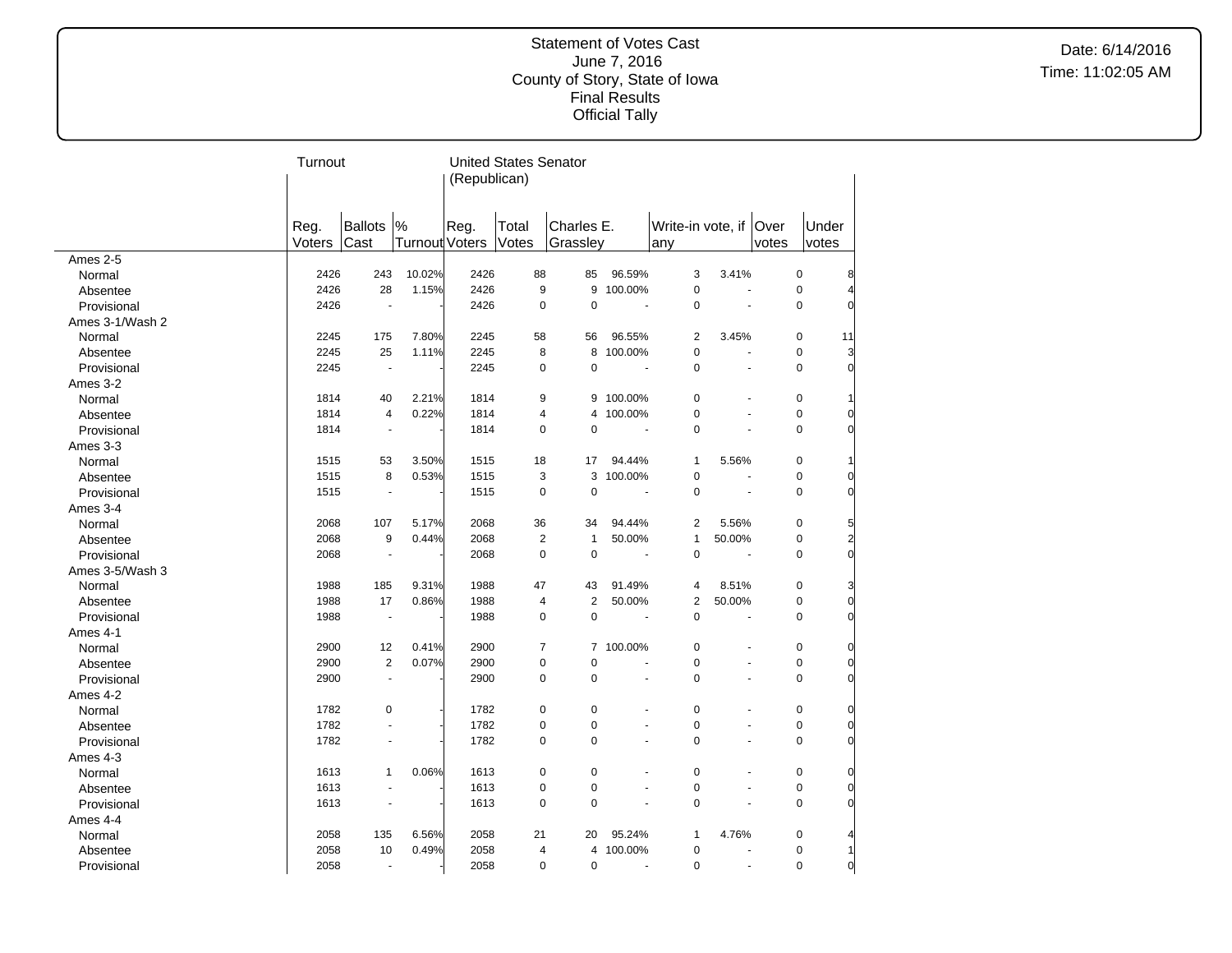Date: 6/14/2016 Time: 11:02:05 AM

|                      | Turnout        |                          |                     | (Republican) | <b>United States Senator</b> |                        |            |                                 |                |       |                |          |
|----------------------|----------------|--------------------------|---------------------|--------------|------------------------------|------------------------|------------|---------------------------------|----------------|-------|----------------|----------|
|                      |                |                          |                     |              |                              |                        |            |                                 |                |       |                |          |
|                      | Reg.<br>Voters | <b>Ballots</b><br>Cast   | %<br>Turnout Voters | Reg.         | Total<br>Votes               | Charles E.<br>Grassley |            | Write-in vote, if   Over<br>any |                | votes | Under<br>votes |          |
| Ames 4-5             |                |                          |                     |              |                              |                        |            |                                 |                |       |                |          |
| Normal               | 2178           | 186                      | 8.54%               | 2178         | 48                           | 46                     | 95.83%     | 2                               | 4.17%          |       | 0              | 10       |
| Absentee             | 2178           | 21                       | 0.96%               | 2178         | 10                           | 9                      | 90.00%     | $\mathbf{1}$                    | 10.00%         |       | $\pmb{0}$      |          |
| Provisional          | 2178           | ÷,                       |                     | 2178         | $\mathbf 0$                  | $\mathbf 0$            | ÷.         | $\Omega$                        | L.             |       | $\Omega$       |          |
| Collins/Collins      |                |                          |                     |              |                              |                        |            |                                 |                |       |                |          |
| Normal               | 534            | 60                       | 11.24%              | 534          | 28                           | 28                     | 100.00%    | $\pmb{0}$                       |                |       | 0              |          |
| Absentee             | 534            | $\mathbf{1}$             | 0.19%               | 534          | $\mathbf 0$                  | $\mathbf 0$            |            | $\mathbf 0$                     | ÷.             |       | $\mathbf 0$    |          |
| Provisional          | 534            | ä,                       |                     | 534          | $\mathbf 0$                  | $\mathbf 0$            |            | 0                               |                |       | $\mathbf 0$    |          |
| Franklin/Gilbert     |                |                          |                     |              |                              |                        |            |                                 |                |       |                |          |
| Normal               | 2603           | 189                      | 7.26%               | 2603         | 71                           | 70                     | 98.59%     | 1                               | 1.41%          |       | $\mathbf 0$    | 8        |
| Absentee             | 2603           | 14                       | 0.54%               | 2603         | 9                            | 8                      | 88.89%     | 1                               | 11.11%         |       | 0              |          |
| Provisional          | 2603           | $\blacksquare$           |                     | 2603         | $\mathbf 0$                  | $\overline{0}$         | $\sim$     | $\mathbf 0$                     | ÷,             |       | $\mathbf 0$    |          |
| <b>Grant Twp</b>     |                |                          |                     |              |                              |                        |            |                                 |                |       |                |          |
| Normal               | 327            | 39                       | 11.93%              | 327          | 24                           | 24                     | 100.00%    | $\mathbf 0$                     |                |       | $\mathbf 0$    |          |
| Absentee             | 327            | 5                        | 1.53%               | 327          | 0                            | $\mathbf 0$            |            | $\pmb{0}$                       | $\blacksquare$ |       | 0              |          |
| Provisional          | 327            | ÷,                       |                     | 327          | $\mathbf 0$                  | $\mathbf 0$            |            | $\overline{0}$                  |                |       | $\mathbf 0$    |          |
| Howard/Roland        |                |                          |                     |              |                              |                        |            |                                 |                |       |                |          |
| Normal               | 1351           | 91                       | 6.74%               | 1351         | 51                           | 49                     | 96.08%     | 2                               | 3.92%          |       | 0              |          |
| Absentee             | 1351           | $\overline{\mathbf{4}}$  | 0.30%               | 1351         | $\mathbf{1}$                 | $\mathbf{1}$           | 100.00%    | $\mathbf 0$                     | ÷.             |       | $\pmb{0}$      | $\Omega$ |
| Provisional          | 1351           | $\overline{\phantom{a}}$ |                     | 1351         | $\Omega$                     | $\Omega$               | ÷,         | $\Omega$                        | ä,             |       | $\Omega$       |          |
| Huxley               |                |                          |                     |              |                              |                        |            |                                 |                |       |                |          |
| Normal               | 2269           | 95                       | 4.19%               | 2269         | 52                           | 47                     | 90.38%     | 5                               | 9.62%          |       | $\pmb{0}$      |          |
| Absentee             | 2269           | 11                       | 0.48%               | 2269         | 3                            | 3                      | 100.00%    | 0                               | ÷.             |       | $\mathbf 0$    | $\Omega$ |
| Provisional          | 2269           | ÷,                       |                     | 2269         | $\mathbf 0$                  | $\mathbf 0$            |            | 0                               | ä,             |       | $\mathbf 0$    | $\Omega$ |
| Indian Creek/Maxwell |                |                          |                     |              |                              |                        |            |                                 |                |       |                |          |
| Normal               | 1051           | 44                       | 4.19%               | 1051         | 19                           | 19                     | 100.00%    | $\pmb{0}$                       |                |       | 0              |          |
| Absentee             | 1051           | 5                        | 0.48%               | 1051         | $\mathbf{1}$                 | $\mathbf{1}$           | 100.00%    | $\pmb{0}$                       |                |       | $\pmb{0}$      | $\Omega$ |
| Provisional          | 1051           | ÷,                       |                     | 1051         | $\mathbf 0$                  | 0                      | ÷,         | $\Omega$                        |                |       | $\mathbf 0$    |          |
| Lafayette Twp        |                |                          |                     |              |                              |                        |            |                                 |                |       |                |          |
| Normal               | 317            | 25                       | 7.89%               | 317          | 13                           |                        | 13 100.00% | $\mathbf 0$                     |                |       | $\mathbf 0$    |          |
| Absentee             | 317            | $\mathbf{1}$             | 0.32%               | 317          | $\mathbf{1}$                 | $\mathbf{1}$           | 100.00%    | $\mathbf 0$                     | ä,             |       | $\pmb{0}$      | $\Omega$ |
| Provisional          | 317            | ÷,                       |                     | 317          | $\mathbf 0$                  | $\mathbf 0$            |            | 0                               |                |       | $\mathbf 0$    | $\Omega$ |
| Lincoln/Zearing      |                |                          |                     |              |                              |                        |            |                                 |                |       |                |          |
| Normal               | 500            | 38                       | 7.60%               | 500          | 22                           |                        | 22 100.00% | $\pmb{0}$                       |                |       | 0              |          |
| Absentee             | 500            | $\overline{2}$           | 0.40%               | 500          | $\mathbf{1}$                 | $\mathbf{1}$           | 100.00%    | 0                               | ÷,             |       | $\pmb{0}$      | $\Omega$ |
| Provisional          | 500            | ÷,                       |                     | 500          | $\Omega$                     | $\mathbf 0$            | ÷,         | $\Omega$                        | ä,             |       | $\Omega$       |          |
| <b>Milford Twp</b>   |                |                          |                     |              |                              |                        |            |                                 |                |       |                |          |
| Normal               | 415            | 40                       | 9.64%               | 415          | 23                           |                        | 23 100.00% | 0                               |                |       | $\pmb{0}$      |          |
| Absentee             | 415            | 3                        | 0.72%               | 415          | $\overline{2}$               | $\mathbf{2}^{\prime}$  | 100.00%    | 0                               |                |       | $\pmb{0}$      | 0        |
| Provisional          | 415            | ÷,                       |                     | 415          | $\Omega$                     | $\Omega$               |            | $\Omega$                        |                |       | $\Omega$       | $\Omega$ |
|                      |                |                          |                     |              |                              |                        |            |                                 |                |       |                |          |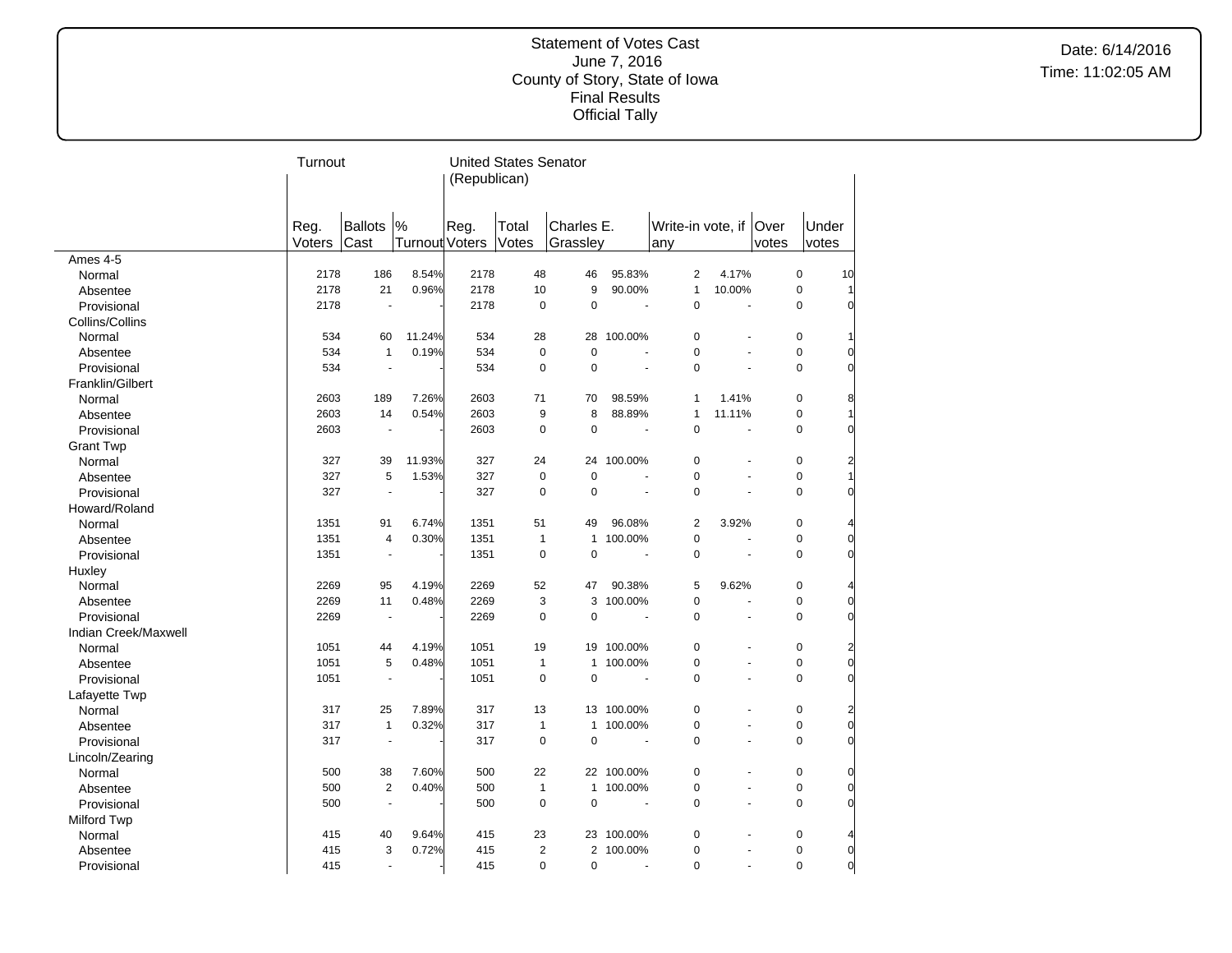Date: 6/14/2016 Time: 11:02:05 AM

|                     | Turnout |                |                       |              | <b>United States Senator</b> |              |                |                          |                          |       |             |                |
|---------------------|---------|----------------|-----------------------|--------------|------------------------------|--------------|----------------|--------------------------|--------------------------|-------|-------------|----------------|
|                     |         |                |                       | (Republican) |                              |              |                |                          |                          |       |             |                |
|                     |         |                |                       |              |                              |              |                |                          |                          |       |             |                |
|                     |         |                |                       |              |                              |              |                |                          |                          |       |             |                |
|                     | Reg.    | Ballots        | $\%$                  | Reg.         | Total                        | Charles E.   |                | Write-in vote, if   Over |                          |       | Under       |                |
|                     | Voters  | Cast           | <b>Turnout Voters</b> |              | Votes                        | Grassley     |                | any                      |                          | votes | votes       |                |
| Nevada 1            |         |                |                       |              |                              |              |                |                          |                          |       |             |                |
| Normal              | 1109    | 57             | 5.14%                 | 1109         | 21                           | 20           | 95.24%         | 1                        | 4.76%                    |       | $\pmb{0}$   |                |
| Absentee            | 1109    | 14             | 1.26%                 | 1109         | 8                            | 8            | 100.00%        | $\mathbf 0$              | ä,                       |       | $\mathbf 0$ |                |
| Provisional         | 1109    | ÷,             |                       | 1109         | 0                            | $\Omega$     | $\overline{a}$ | $\Omega$                 | ÷,                       |       | $\Omega$    |                |
| Nevada 2            |         |                |                       |              |                              |              |                |                          |                          |       |             |                |
| Normal              | 1054    | 57             | 5.41%                 | 1054         | 17                           |              | 17 100.00%     | $\mathbf 0$              |                          |       | $\pmb{0}$   | 5              |
| Absentee            | 1054    | $\overline{7}$ | 0.66%                 | 1054         | $\mathbf{1}$                 | $\mathbf{1}$ | 100.00%        | $\mathbf 0$              | ä,                       |       | $\mathbf 0$ | $\Omega$       |
| Provisional         | 1054    |                |                       | 1054         | 0                            | $\mathbf 0$  |                | $\overline{0}$           |                          |       | $\mathbf 0$ | $\Omega$       |
| Nevada 3/Grant 3    |         |                |                       |              |                              |              |                |                          |                          |       |             |                |
| Normal              | 1174    | 80             | 6.81%                 | 1174         | 30                           | 28           | 93.33%         | $\overline{\mathbf{c}}$  | 6.67%                    |       | $\pmb{0}$   |                |
| Absentee            | 1174    | 9              | 0.77%                 | 1174         | $\overline{2}$               |              | 2 100.00%      | 0                        |                          |       | $\pmb{0}$   | 0              |
| Provisional         | 1174    | ÷,             |                       | 1174         | $\mathbf 0$                  | $\mathbf 0$  |                | $\mathbf 0$              | ÷,                       |       | $\mathbf 0$ | $\Omega$       |
| Nevada 4            |         |                |                       |              |                              |              |                |                          |                          |       |             |                |
| Normal              | 1124    | 79             | 7.03%                 | 1124         | 24                           | 23           | 95.83%         | $\mathbf{1}$             | 4.17%                    |       | $\mathbf 0$ | 5              |
| Absentee            | 1124    | 10             | 0.89%                 | 1124         | $\overline{\mathbf{4}}$      | 4            | 100.00%        | 0                        | $\overline{\phantom{a}}$ |       | $\mathbf 0$ |                |
| Provisional         | 1124    | ÷,             |                       | 1124         | 0                            | $\mathbf 0$  |                | $\overline{0}$           | ÷,                       |       | $\pmb{0}$   | $\Omega$       |
| Nevada Twp          |         |                |                       |              |                              |              |                |                          |                          |       |             |                |
| Normal              | 552     | 48             | 8.70%                 | 552          | 24                           |              | 24 100.00%     | 0                        |                          |       | $\pmb{0}$   |                |
| Absentee            | 552     | 9              | 1.63%                 | 552          | 3                            | 3            | 100.00%        | $\mathbf 0$              | ä,                       |       | $\pmb{0}$   | $\overline{0}$ |
| Provisional         | 552     |                |                       | 552          | 0                            | $\mathbf 0$  |                | $\Omega$                 |                          |       | $\Omega$    | ŋ              |
| New Albany/Colo     |         |                |                       |              |                              |              |                |                          |                          |       |             |                |
| Normal              | 818     | 59             | 7.21%                 | 818          | 32                           |              | 32 100.00%     | $\mathbf 0$              |                          |       | $\pmb{0}$   |                |
| Absentee            | 818     | $\overline{4}$ | 0.49%                 | 818          | $\overline{\mathbf{c}}$      |              | 2 100.00%      | $\mathbf 0$              | ä,                       |       | $\mathbf 0$ | 0              |
| Provisional         | 818     |                |                       | 818          | $\mathbf 0$                  | $\mathbf 0$  |                | $\overline{0}$           |                          |       | $\mathbf 0$ | $\Omega$       |
| Palestine Twp       |         |                |                       |              |                              |              |                |                          |                          |       |             |                |
| Normal              | 606     | 34             | 5.61%                 | 606          | 14                           |              | 14 100.00%     | 0                        | L,                       |       | $\pmb{0}$   | $\overline{0}$ |
| Absentee            | 606     | 3              | 0.50%                 | 606          | $\mathbf{1}$                 | $\mathbf 0$  |                | $\mathbf{1}$             | 100.00%                  |       | $\mathbf 0$ | $\overline{0}$ |
| Provisional         | 606     | ÷,             |                       | 606          | 0                            | $\mathbf 0$  |                | $\Omega$                 | ä,                       |       | $\mathbf 0$ | 0              |
| <b>Richland Twp</b> |         |                |                       |              |                              |              |                |                          |                          |       |             |                |
| Normal              | 268     | 34             | 12.69%                | 268          | 22                           |              | 22 100.00%     | $\mathbf 0$              |                          |       | $\mathbf 0$ |                |
| Absentee            | 268     | 3              | 1.12%                 | 268          | $\overline{2}$               |              | 2 100.00%      | 0                        | $\overline{\phantom{a}}$ |       | $\pmb{0}$   | 0              |
| Provisional         | 268     |                |                       | 268          | $\mathbf 0$                  | $\mathbf 0$  |                | $\overline{0}$           |                          |       | $\mathbf 0$ | $\Omega$       |
| Sherman Twp         |         |                |                       |              |                              |              |                |                          |                          |       |             |                |
| Normal              | 157     | 19             | 12.10%                | 157          | 13                           | 13           | 100.00%        | 0                        |                          |       | $\pmb{0}$   |                |
| Absentee            | 157     | $\mathbf{1}$   | 0.64%                 | 157          | $\pmb{0}$                    | $\pmb{0}$    |                | $\mathbf 0$              | ÷,                       |       | $\pmb{0}$   |                |
| Provisional         | 157     |                |                       | 157          | 0                            | $\mathbf 0$  | L.             | $\Omega$                 | L.                       |       | $\Omega$    |                |
| Slater/Sheldahl     |         |                |                       |              |                              |              |                |                          |                          |       |             |                |
| Normal              | 1248    | 78             | 6.25%                 | 1248         | 23                           | 21           | 91.30%         | $\overline{2}$           | 8.70%                    |       | $\pmb{0}$   | 5              |
| Absentee            | 1248    | $\overline{4}$ | 0.32%                 | 1248         | 1                            | 1            | 100.00%        | 0                        | ä,                       |       | $\pmb{0}$   | $\overline{0}$ |
| Provisional         | 1248    | ÷,             |                       | 1248         | 0                            | $\mathbf 0$  |                | $\Omega$                 | $\overline{\phantom{a}}$ |       | $\Omega$    | $\overline{0}$ |
|                     |         |                |                       |              |                              |              |                |                          |                          |       |             |                |

 $\overline{a}$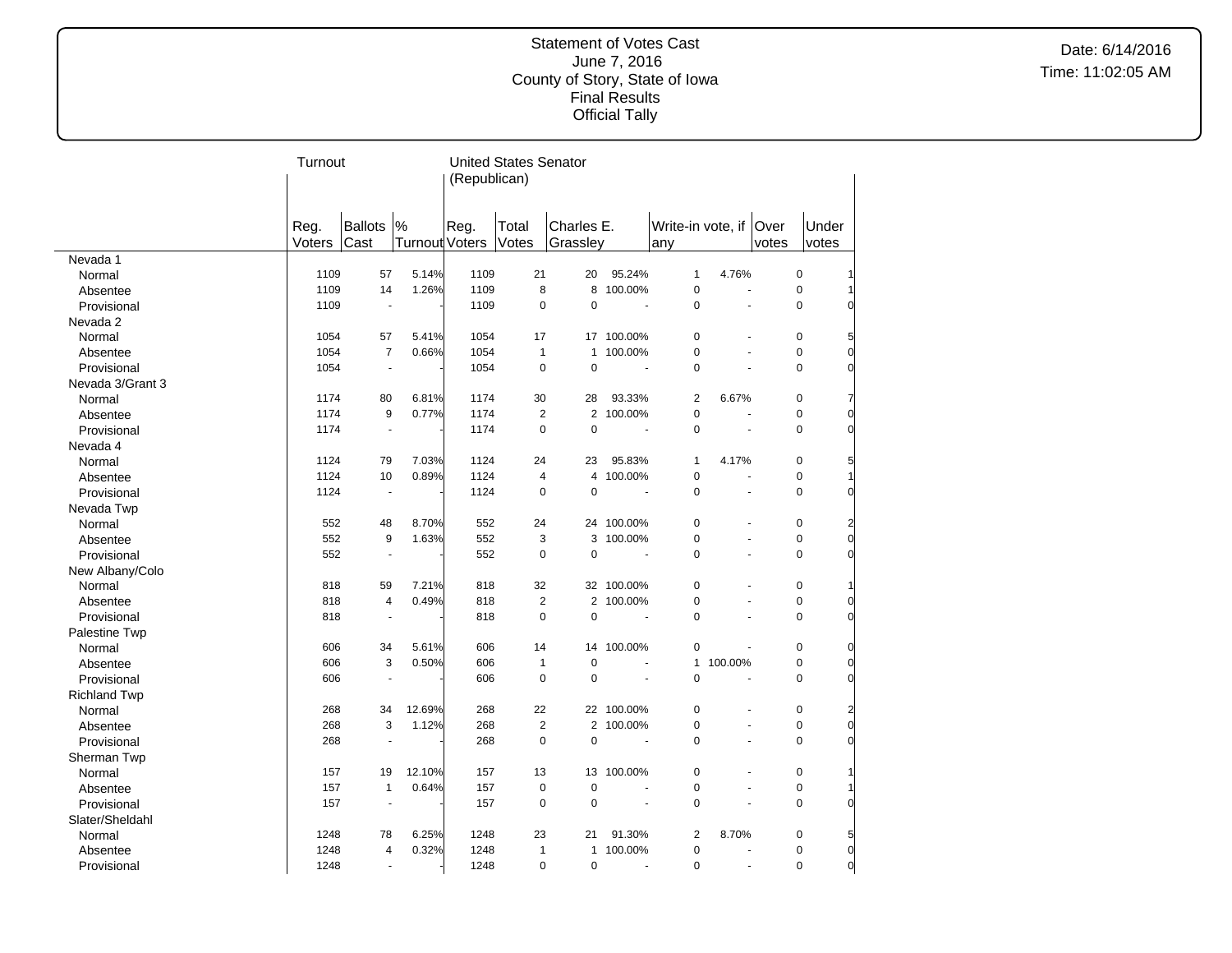Date: 6/14/2016 Time: 11:02:05 AM

|                    | Turnout |                          |                |              | <b>United States Senator</b> |                |         |                   |                          |       |             |                |
|--------------------|---------|--------------------------|----------------|--------------|------------------------------|----------------|---------|-------------------|--------------------------|-------|-------------|----------------|
|                    |         |                          |                | (Republican) |                              |                |         |                   |                          |       |             |                |
|                    |         |                          |                |              |                              |                |         |                   |                          |       |             |                |
|                    |         |                          |                |              |                              |                |         |                   |                          |       |             |                |
|                    | Reg.    | Ballots                  | $\%$           | Reg.         | Total                        | Charles E.     |         | Write-in vote, if |                          | Over  | Under       |                |
|                    | Voters  | Cast                     | Turnout Voters |              | Votes                        | Grasslev       |         | any               |                          | votes | votes       |                |
| <b>Story City</b>  |         |                          |                |              |                              |                |         |                   |                          |       |             |                |
| Normal             | 2415    | 166                      | 6.87%          | 2415         | 81                           | 80             | 98.77%  |                   | 1.23%                    |       | $\mathbf 0$ | 10             |
| Absentee           | 2415    | 18                       | 0.75%          | 2415         | 13                           | 13             | 100.00% | $\mathbf 0$       |                          |       | 0           |                |
| Provisional        | 2415    |                          |                | 2415         | 0                            | 0              |         | 0                 | $\overline{\phantom{a}}$ |       | 0           | 0              |
| Union/Cambridge    |         |                          |                |              |                              |                |         |                   |                          |       |             |                |
| Normal             | 905     | 46                       | 5.08%          | 905          | 22                           | 21             | 95.45%  |                   | 4.55%                    |       | 0           |                |
| Absentee           | 905     | $\overline{2}$           | 0.22%          | 905          | 0                            | 0              |         | 0                 |                          |       | 0           | 0              |
| Provisional        | 905     |                          |                | 905          | 0                            | $\mathbf 0$    |         | 0                 | $\blacksquare$           |       | 0           | $\Omega$       |
| Warren/McCallsburg |         |                          |                |              |                              |                |         |                   |                          |       |             |                |
| Normal             | 368     | 26                       | 7.07%          | 368          | 18                           | 18             | 100.00% | $\mathbf 0$       |                          |       | 0           | 0              |
| Absentee           | 368     | 3                        | 0.82%          | 368          | $\overline{2}$               | $\overline{2}$ | 100.00% | 0                 | $\overline{\phantom{a}}$ |       | 0           | 0l             |
| Provisional        | 368     | $\overline{\phantom{a}}$ |                | 368          | $\mathbf 0$                  | 0              |         | $\Omega$          | $\overline{\phantom{a}}$ |       | $\mathbf 0$ | 0l             |
| Washington/Kelley  |         |                          |                |              |                              |                |         |                   |                          |       |             |                |
| Normal             | 675     | 61                       | 9.04%          | 675          | 27                           | 25             | 92.59%  | $\overline{2}$    | 7.41%                    |       | $\mathbf 0$ | 0              |
| Absentee           | 675     | 5                        | 0.74%          | 675          | 0                            | 0              |         | 0                 |                          |       | 0           | 01             |
| Provisional        | 675     |                          |                | 675          | $\mathbf 0$                  | $\pmb{0}$      |         | $\mathbf 0$       |                          |       | 0           | $\Omega$       |
| Total              |         |                          |                |              |                              |                |         |                   |                          |       |             |                |
| Normal             | 64009   | 4283                     | 6.69%          | 64009        | 1408                         | 1353           | 96.09%  | 55                | 3.91%                    |       | $\mathbf 0$ | 173            |
| Absentee           | 64009   | 490                      | 0.77%          | 64009        | 168                          | 157            | 93.45%  | 11                | 6.55%                    |       | 0           | 27             |
| Provisional        | 64009   | 1                        | 0.00%          | 64009        | 0                            | 0              |         | $\mathbf 0$       |                          |       | 0           | $\overline{0}$ |
| Total              | 64009   | 4774                     | 7.46%          | 64009        | 1576                         | 1510           | 95.81%  | 66                | 4.19%                    |       | 0           | 200            |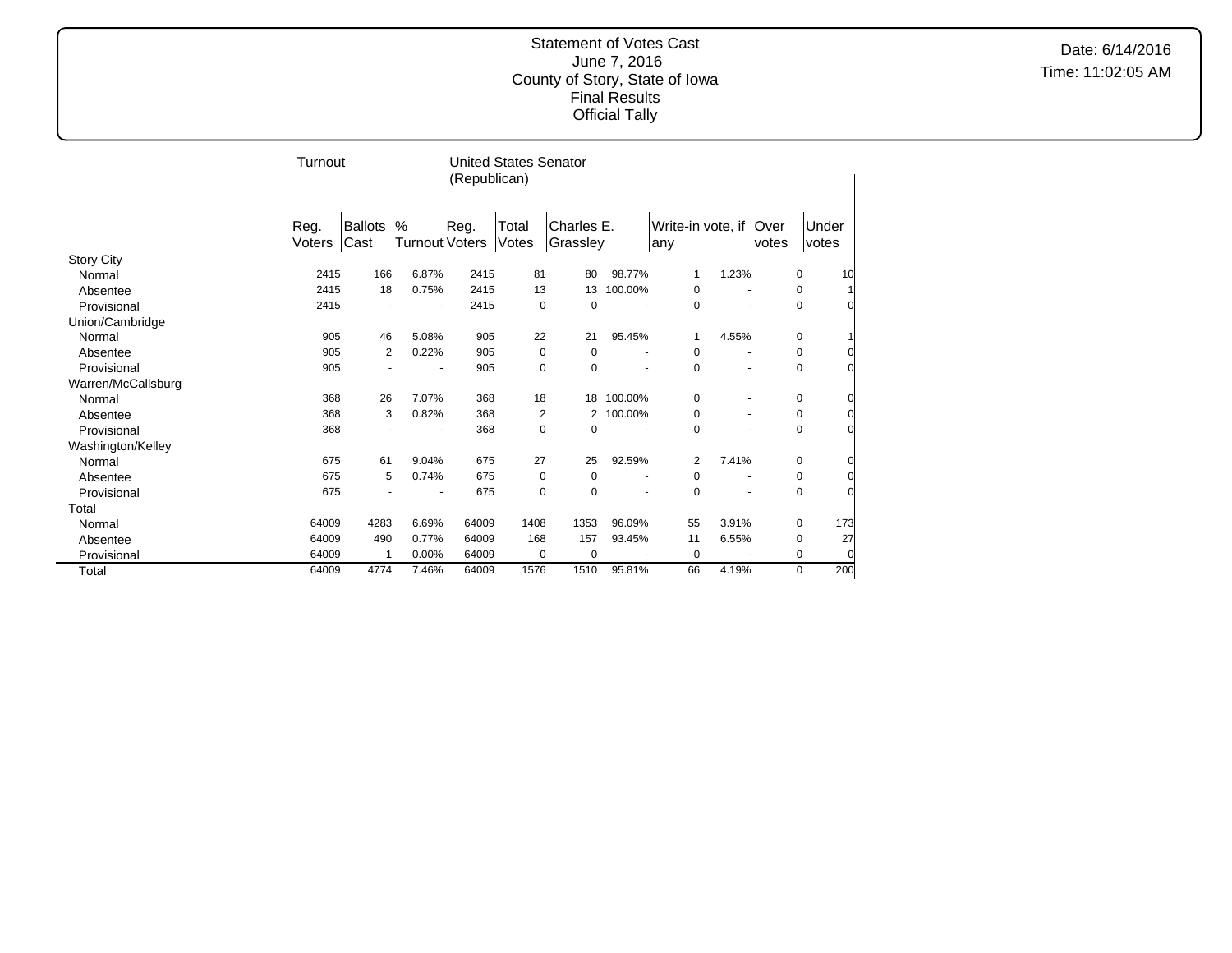|                          |              | <b>United States Senator</b> |                |                          |                |                |                |                          |                   |                |                          |                          |       |              |                         |
|--------------------------|--------------|------------------------------|----------------|--------------------------|----------------|----------------|----------------|--------------------------|-------------------|----------------|--------------------------|--------------------------|-------|--------------|-------------------------|
|                          | (Democratic) |                              |                |                          |                |                |                |                          |                   |                |                          |                          |       |              |                         |
|                          |              |                              |                |                          |                |                |                |                          |                   |                |                          |                          |       |              |                         |
|                          | Reg.         | Total                        | Thomas L.      |                          | Robert M.      |                |                |                          |                   |                | Write-in vote, if   Over |                          |       | Under        |                         |
|                          | Voters       | Votes                        | Fiegen         |                          | Hogg           |                | Patty Judge    |                          | <b>Bob Krause</b> |                | any                      |                          | votes | votes        |                         |
| <b>Jursidiction Wide</b> |              |                              |                |                          |                |                |                |                          |                   |                |                          |                          |       |              |                         |
| Ames 1-1                 |              |                              |                |                          |                |                |                |                          |                   |                |                          |                          |       |              |                         |
| Normal                   | 2217         | 67                           | 7              | 10.45%                   | 21             | 31.34%         | 33             | 49.25%                   | 6                 | 8.96%          | 0                        |                          |       | 0            |                         |
| Absentee                 | 2217         | 12                           | 5              | 41.67%                   | $\overline{4}$ | 33.33%         | $\mathbf{2}$   | 16.67%                   | 1                 | 8.33%          | 0                        | $\blacksquare$           |       | 0            |                         |
| Provisional              | 2217         | $\mathbf 0$                  | $\mathbf 0$    | $\overline{a}$           | $\mathbf 0$    | $\sim$         | $\mathbf 0$    | $\overline{\phantom{a}}$ | $\mathbf 0$       | $\overline{a}$ | 0                        | $\overline{\phantom{a}}$ |       | 0            | $\Omega$                |
| Ames 1-2                 |              |                              |                |                          |                |                |                |                          |                   |                |                          |                          |       |              |                         |
| Normal                   | 2571         | 125                          | 9              | 7.20%                    | 72             | 57.60%         | 40             | 32.00%                   | 4                 | 3.20%          | 0                        | $\ddot{\phantom{1}}$     |       | $\mathbf{1}$ | 0                       |
| Absentee                 | 2571         | 20                           | $\overline{4}$ | 20.00%                   | 11             | 55.00%         | 5              | 25.00%                   | 0                 |                | 0                        | ä,                       |       | 0            | 0                       |
| Provisional              | 2571         | $\mathbf 0$                  | $\Omega$       | $\sim$                   | $\mathbf 0$    | $\blacksquare$ | $\mathbf 0$    | $\sim$                   | $\mathbf 0$       | $\sim$         | 0                        | $\blacksquare$           |       | 0            | $\Omega$                |
| Ames 1-3/Grant 2         |              |                              |                |                          |                |                |                |                          |                   |                |                          |                          |       |              |                         |
| Normal                   | 1879         | 38                           | $\overline{2}$ | 5.26%                    | 17             | 44.74%         | 16             | 42.11%                   | 3                 | 7.89%          | 0                        | ä,                       |       | $\pmb{0}$    | $\overline{a}$          |
| Absentee                 | 1879         | 8                            | $\mathbf 0$    | $\overline{\phantom{a}}$ | $\overline{2}$ | 25.00%         | 5              | 62.50%                   | 1                 | 12.50%         | 0                        | ä,                       |       | $\pmb{0}$    | $\mathbf 0$             |
| Provisional              | 1879         | $\mathbf 0$                  | $\mathbf 0$    | $\blacksquare$           | $\mathbf 0$    | $\blacksquare$ | $\mathbf 0$    |                          | $\pmb{0}$         |                | 0                        | $\blacksquare$           |       | $\pmb{0}$    | $\overline{0}$          |
| Ames 1-4                 |              |                              |                |                          |                |                |                |                          |                   |                |                          |                          |       |              |                         |
| Normal                   | 2183         | 160                          | 24             | 15.00%                   | 69             | 43.12%         | 65             | 40.62%                   | $\overline{2}$    | 1.25%          | 0                        | $\blacksquare$           |       | 0            |                         |
| Absentee                 | 2183         | 15                           | 3              | 20.00%                   | 9              | 60.00%         | 3              | 20.00%                   | $\pmb{0}$         |                | 0                        | $\blacksquare$           |       | $\pmb{0}$    | 0                       |
| Provisional              | 2183         | $\overline{1}$               | $\mathbf 0$    | $\blacksquare$           | $\mathbf 0$    | $\blacksquare$ |                | 1 100.00%                | $\mathbf 0$       |                | 0                        | $\ddot{\phantom{1}}$     |       | $\pmb{0}$    | $\overline{0}$          |
| Ames 1-5                 |              |                              |                |                          |                |                |                |                          |                   |                |                          |                          |       |              |                         |
| Normal                   | 2260         | 196                          | 11             | 5.61%                    | 108            | 55.10%         | 71             | 36.22%                   | 6                 | 3.06%          | 0                        | $\blacksquare$           |       | 0            |                         |
| Absentee                 | 2260         | 15                           | $\overline{2}$ | 13.33%                   | 6              | 40.00%         | 7              | 46.67%                   | $\mathbf 0$       |                | 0                        | $\blacksquare$           |       | $\pmb{0}$    |                         |
| Provisional              | 2260         | $\mathbf 0$                  | $\mathbf 0$    | $\blacksquare$           | $\mathbf 0$    | $\sim$         | $\mathbf 0$    |                          | $\mathbf 0$       |                | 0                        | $\sim$                   |       | $\mathbf 0$  | $\Omega$                |
| Ames 2-1                 |              |                              |                |                          |                |                |                |                          |                   |                |                          |                          |       |              |                         |
| Normal                   | 2201         | 160                          | 11             | 6.88%                    | 103            | 64.38%         | 44             | 27.50%                   | 2                 | 1.25%          | 0                        |                          |       | 0            | 3                       |
| Absentee                 | 2201         | 15                           | $\mathbf 0$    | $\blacksquare$           | $\overline{7}$ | 46.67%         | 8              | 53.33%                   | 0                 |                | 0                        | $\blacksquare$           |       | $\pmb{0}$    | $\mathbf 0$             |
| Provisional              | 2201         | $\mathbf 0$                  | $\mathbf 0$    | ÷.                       | $\mathbf 0$    | $\sim$         | $\pmb{0}$      |                          | $\mathbf 0$       |                | 0                        |                          |       | $\mathbf 0$  | $\Omega$                |
| Ames 2-2                 |              |                              |                |                          |                |                |                |                          |                   |                |                          |                          |       |              |                         |
| Normal                   | 1866         | 131                          | 6              | 4.58%                    | 58             | 44.27%         | 63             | 48.09%                   | 4                 | 3.05%          | 0                        |                          |       | 0            | 0                       |
| Absentee                 | 1866         | 22                           |                | 4.55%                    | 9              | 40.91%         | 12             | 54.55%                   | 0                 |                | 0                        | $\blacksquare$           |       | 0            | 3                       |
| Provisional              | 1866         | $\mathbf 0$                  | $\mathbf 0$    | ÷,                       | $\mathbf 0$    | $\blacksquare$ | $\mathbf 0$    |                          | $\mathbf 0$       |                | 0                        |                          |       | $\mathbf 0$  | $\overline{0}$          |
| Ames 2-3                 |              |                              |                |                          |                |                |                |                          |                   |                |                          |                          |       |              |                         |
| Normal                   | 2105         | 146                          | 10             | 6.85%                    | 79             | 54.11%         | 52             | 35.62%                   | 4                 | 2.74%          | $\mathbf{1}$             | 0.68%                    |       | 0            | $\overline{\mathbf{c}}$ |
| Absentee                 | 2105         | 15                           | $\overline{4}$ | 26.67%                   | $\overline{4}$ | 26.67%         | $\overline{7}$ | 46.67%                   | 0                 |                | 0                        |                          |       | 0            | $\mathbf 0$             |
| Provisional              | 2105         | $\mathbf 0$                  | $\mathbf 0$    | $\overline{a}$           | $\mathbf 0$    | $\overline{a}$ | $\mathbf 0$    | $\overline{\phantom{a}}$ | $\mathbf 0$       |                | 0                        | ÷.                       |       | $\mathbf 0$  | $\Omega$                |
| Ames 2-4                 |              |                              |                |                          |                |                |                |                          |                   |                |                          |                          |       |              |                         |
| Normal                   | 2300         | 173                          | 4              | 2.31%                    | 86             | 49.71%         | 78             | 45.09%                   | 4                 | 2.31%          | $\mathbf{1}$             | 0.58%                    |       | 0            | 7                       |
| Absentee                 | 2300         | 23                           | 0              |                          | 17             | 73.91%         | $\overline{4}$ | 17.39%                   | 2                 | 8.70%          | 0                        |                          |       | 0            | $\mathbf 0$             |
| Provisional              | 2300         | $\mathbf 0$                  | $\Omega$       | $\blacksquare$           | $\mathbf 0$    | $\overline{a}$ | $\mathbf 0$    | $\overline{\phantom{a}}$ | $\mathbf 0$       |                | 0                        | $\sim$                   |       | $\Omega$     | $\mathbf 0$             |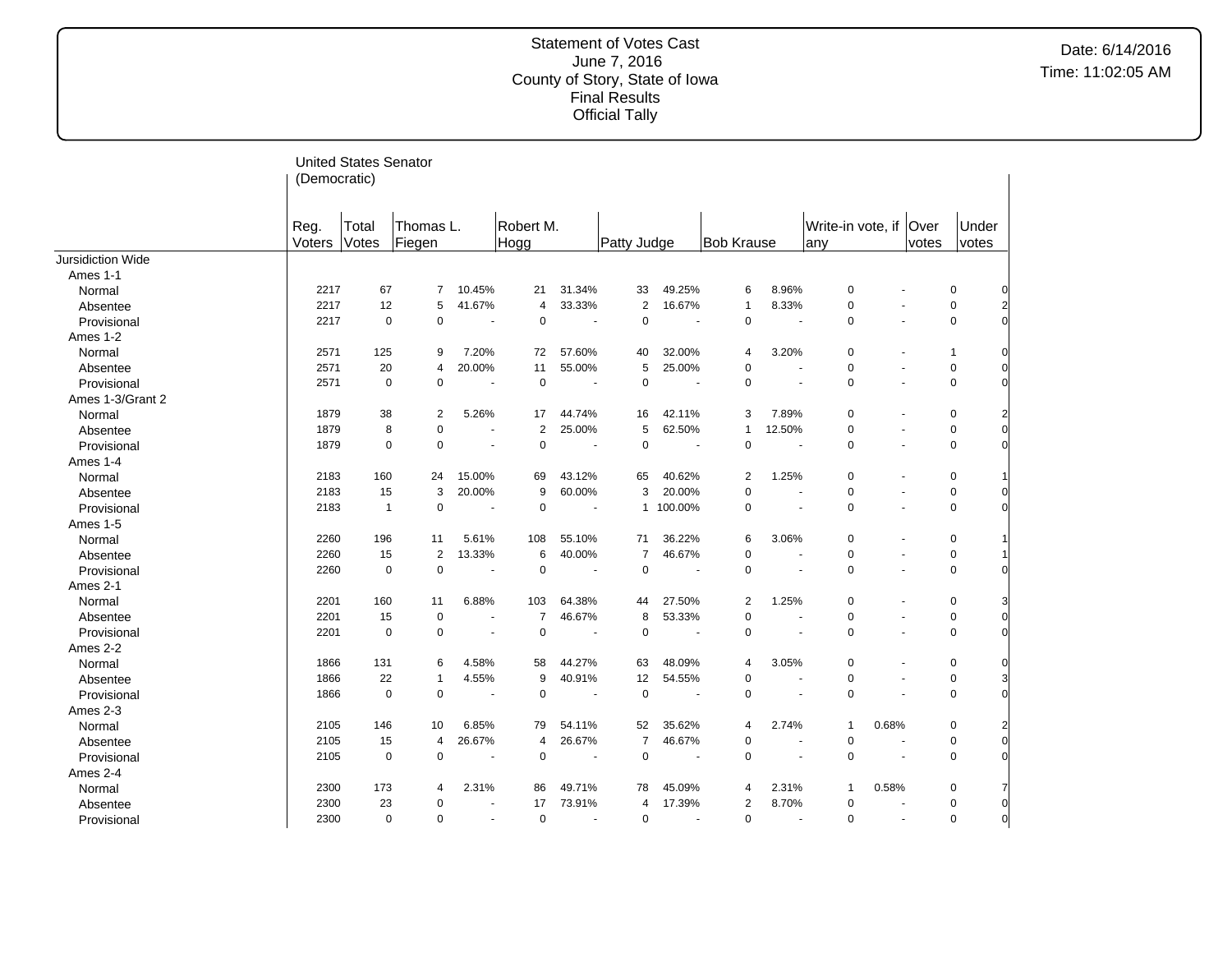|                 |                | <b>United States Senator</b> |                     |                      |                   |                          |                  |                          |                   |                          |                               |                          |       |                |                         |
|-----------------|----------------|------------------------------|---------------------|----------------------|-------------------|--------------------------|------------------|--------------------------|-------------------|--------------------------|-------------------------------|--------------------------|-------|----------------|-------------------------|
|                 | (Democratic)   |                              |                     |                      |                   |                          |                  |                          |                   |                          |                               |                          |       |                |                         |
|                 |                |                              |                     |                      |                   |                          |                  |                          |                   |                          |                               |                          |       |                |                         |
|                 | Reg.<br>Voters | Total<br>Votes               | Thomas L.<br>Fiegen |                      | Robert M.<br>Hogg |                          | Patty Judge      |                          | <b>Bob Krause</b> |                          | Write-in vote, if Over<br>any |                          | votes | Under<br>votes |                         |
| Ames 2-5        |                |                              |                     |                      |                   |                          |                  |                          |                   |                          |                               |                          |       |                |                         |
| Normal          | 2426           | 146                          | 2                   | 1.37%                | 81                | 55.48%                   | 62               | 42.47%                   | $\mathbf{1}$      | 0.68%                    | $\pmb{0}$                     | ä,                       |       | 0              |                         |
| Absentee        | 2426           | 15                           | $\pmb{0}$           | ÷                    | 9                 | 60.00%                   | 6                | 40.00%                   | 0                 | ÷.                       | $\pmb{0}$                     | ÷.                       |       | 0              |                         |
| Provisional     | 2426           | $\mathbf 0$                  | $\pmb{0}$           | $\sim$               | $\mathbf 0$       | ÷,                       | $\mathbf 0$      | ÷,                       | $\pmb{0}$         | ÷.                       | $\pmb{0}$                     | $\sim$                   |       | 0              |                         |
| Ames 3-1/Wash 2 |                |                              |                     |                      |                   |                          |                  |                          |                   |                          |                               |                          |       |                |                         |
| Normal          | 2245           | 105                          | $\overline{7}$      | 6.67%                | 56                | 53.33%                   | 34               | 32.38%                   | 7                 | 6.67%                    | $\mathbf{1}$                  | 0.95%                    |       | 0              |                         |
| Absentee        | 2245           | 14                           | $\mathbf 0$         | ÷,                   | $\overline{7}$    | 50.00%                   | 6                | 42.86%                   | $\mathbf{1}$      | 7.14%                    | $\pmb{0}$                     | ä,                       |       | 0              | 0                       |
| Provisional     | 2245           | $\mathbf 0$                  | $\pmb{0}$           |                      | $\mathbf 0$       |                          | $\mathbf 0$      |                          | $\mathbf 0$       |                          | $\pmb{0}$                     | ÷,                       |       | 0              | $\Omega$                |
| Ames 3-2        |                |                              |                     |                      |                   |                          |                  |                          |                   |                          |                               |                          |       |                |                         |
| Normal          | 1814           | 30                           | 2                   | 6.67%                | 13                | 43.33%                   | 14               | 46.67%                   | $\mathbf{1}$      | 3.33%                    | $\mathbf 0$                   | ä,                       |       | 0              |                         |
| Absentee        | 1814           | $\mathbf 0$                  | $\pmb{0}$           | ÷                    | $\pmb{0}$         | $\overline{\phantom{a}}$ | $\pmb{0}$        | $\overline{\phantom{a}}$ | 0                 | $\overline{\phantom{a}}$ | 0                             | $\ddot{\phantom{1}}$     |       | 0              | 0                       |
| Provisional     | 1814           | $\mathbf 0$                  | $\pmb{0}$           | ÷,                   | $\pmb{0}$         | $\overline{\phantom{a}}$ | $\mathbf 0$      | $\overline{\phantom{a}}$ | $\pmb{0}$         | $\overline{\phantom{a}}$ | $\pmb{0}$                     | $\overline{\phantom{a}}$ |       | 0              | $\overline{0}$          |
| Ames 3-3        |                |                              |                     |                      |                   |                          |                  |                          |                   |                          |                               |                          |       |                |                         |
| Normal          | 1515           | 34                           | 3                   | 8.82%                | 16                | 47.06%                   | 12               | 35.29%                   | 3                 | 8.82%                    | $\mathbf 0$                   | ä,                       |       | 0              | 0                       |
| Absentee        | 1515           | 5                            | $\mathbf{1}$        | 20.00%               | 3                 | 60.00%                   | $\mathbf{1}$     | 20.00%                   | 0                 | $\overline{\phantom{a}}$ | 0                             | $\blacksquare$           |       | 0              | $\overline{0}$          |
| Provisional     | 1515           | $\mathbf 0$                  | $\pmb{0}$           |                      | $\pmb{0}$         | ÷,                       | $\mathbf 0$      |                          | $\pmb{0}$         |                          | $\pmb{0}$                     | ÷,                       |       | 0              | $\Omega$                |
| Ames 3-4        |                |                              |                     |                      |                   |                          |                  |                          |                   |                          |                               |                          |       |                |                         |
| Normal          | 2068           | 64                           | 8                   | 12.50%               | 27                | 42.19%                   | 28               | 43.75%                   | 1                 | 1.56%                    | $\mathbf 0$                   | ä,                       |       | 0              |                         |
| Absentee        | 2068           | 5                            | 1                   | 20.00%               | 1                 | 20.00%                   | $\boldsymbol{2}$ | 40.00%                   | $\mathbf{1}$      | 20.00%                   | 0                             | $\blacksquare$           |       | 0              | $\frac{2}{0}$           |
| Provisional     | 2068           | $\mathbf 0$                  | $\pmb{0}$           | ÷,                   | $\pmb{0}$         | ÷,                       | $\pmb{0}$        | ÷,                       | $\pmb{0}$         | ÷,                       | $\pmb{0}$                     | $\blacksquare$           |       | 0              | $\overline{0}$          |
| Ames 3-5/Wash 3 |                |                              |                     |                      |                   |                          |                  |                          |                   |                          |                               |                          |       |                |                         |
| Normal          | 1988           | 135                          | 7                   | 5.19%                | 81                | 60.00%                   | 43               | 31.85%                   | 4                 | 2.96%                    | $\mathbf 0$                   | $\blacksquare$           |       | 0              | 0                       |
| Absentee        | 1988           | 13                           | $\pmb{0}$           | ٠.                   | 8                 | 61.54%                   | $\overline{4}$   | 30.77%                   | 1                 | 7.69%                    | $\pmb{0}$                     | $\overline{\phantom{a}}$ |       | 0              | $\overline{0}$          |
| Provisional     | 1988           | $\mathbf 0$                  | $\pmb{0}$           | ä,                   | $\mathbf 0$       |                          | $\pmb{0}$        | ÷,                       | $\pmb{0}$         |                          | $\pmb{0}$                     | ä,                       |       | 0              | $\Omega$                |
| Ames 4-1        |                |                              |                     |                      |                   |                          |                  |                          |                   |                          |                               |                          |       |                |                         |
| Normal          | 2900           | 5                            | 2                   | 40.00%               | 2                 | 40.00%                   | 1                | 20.00%                   | $\mathbf 0$       | ä,                       | $\mathbf 0$                   | ä,                       |       | 0              | 0                       |
| Absentee        | 2900           | $\overline{2}$               | $\overline{2}$      | 100.00%              | $\mathbf 0$       | ÷,                       | $\mathbf 0$      | ÷,                       | $\pmb{0}$         | $\sim$                   | $\pmb{0}$                     | $\sim$                   |       | 0              | $\overline{0}$          |
| Provisional     | 2900           | $\mathbf 0$                  | $\mathbf 0$         | ÷,                   | $\pmb{0}$         | ÷,                       | $\mathbf 0$      | $\overline{\phantom{a}}$ | $\pmb{0}$         | ÷,                       | $\pmb{0}$                     | $\overline{\phantom{a}}$ |       | 0              | $\Omega$                |
| Ames 4-2        |                |                              |                     |                      |                   |                          |                  |                          |                   |                          |                               |                          |       |                |                         |
| Normal          | 1782           | $\mathbf 0$                  | $\mathbf 0$         |                      | $\mathbf 0$       | $\blacksquare$           | $\mathbf 0$      | ä,                       | $\mathbf 0$       | ä,                       | $\mathbf 0$                   | $\blacksquare$           |       | 0              | 0                       |
| Absentee        | 1782           | $\mathbf 0$                  | $\mathbf 0$         | $\blacksquare$       | $\mathbf 0$       | $\blacksquare$           | $\mathbf 0$      | $\overline{a}$           | $\pmb{0}$         | $\blacksquare$           | $\pmb{0}$                     | $\blacksquare$           |       | 0              | $\overline{0}$          |
| Provisional     | 1782           | $\mathbf 0$                  | $\mathbf 0$         | $\ddot{\phantom{1}}$ | $\mathbf 0$       | ÷.                       | $\mathbf 0$      | ÷                        | $\mathbf 0$       | L.                       | $\mathbf 0$                   | ÷.                       |       | 0              | $\Omega$                |
| Ames 4-3        |                |                              |                     |                      |                   |                          |                  |                          |                   |                          |                               |                          |       |                |                         |
| Normal          | 1613           | 1                            | $\mathbf 0$         | ÷                    | $\mathbf 0$       | ٠                        |                  | 1 100.00%                | $\pmb{0}$         | ä,                       | $\mathbf 0$                   | ä,                       |       | 0              |                         |
| Absentee        | 1613           | $\mathbf 0$                  | $\mathbf 0$         | $\blacksquare$       | $\mathbf 0$       | $\blacksquare$           | $\mathbf 0$      | $\overline{a}$           | $\pmb{0}$         | $\blacksquare$           | $\pmb{0}$                     | ÷,                       |       | 0              | $\overline{0}$          |
| Provisional     | 1613           | $\mathbf 0$                  | $\mathbf 0$         | $\sim$               | $\mathbf 0$       | $\sim$                   | $\mathbf 0$      | $\sim$                   | $\mathbf 0$       | ÷.                       | $\mathbf 0$                   | $\sim$                   |       | 0              | $\Omega$                |
| Ames 4-4        |                |                              |                     |                      |                   |                          |                  |                          |                   |                          |                               |                          |       |                |                         |
| Normal          | 2058           | 108                          | 6                   | 5.56%                | 59                | 54.63%                   | 40               | 37.04%                   | 3                 | 2.78%                    | 0                             | $\overline{\phantom{a}}$ |       | 0              | $\overline{\mathbf{c}}$ |
| Absentee        | 2058           | 5                            | $\mathbf 0$         | $\blacksquare$       | 4                 | 80.00%                   | $\mathbf 0$      | $\blacksquare$           | 1                 | 20.00%                   | $\mathbf 0$                   | $\blacksquare$           |       | 0              | $\mathbf{0}$            |
| Provisional     | 2058           | $\Omega$                     | $\Omega$            | ÷.                   | $\mathbf 0$       | ÷.                       | $\Omega$         | ÷.                       | $\Omega$          | ÷.                       | $\Omega$                      | $\sim$                   |       | $\Omega$       | $\overline{0}$          |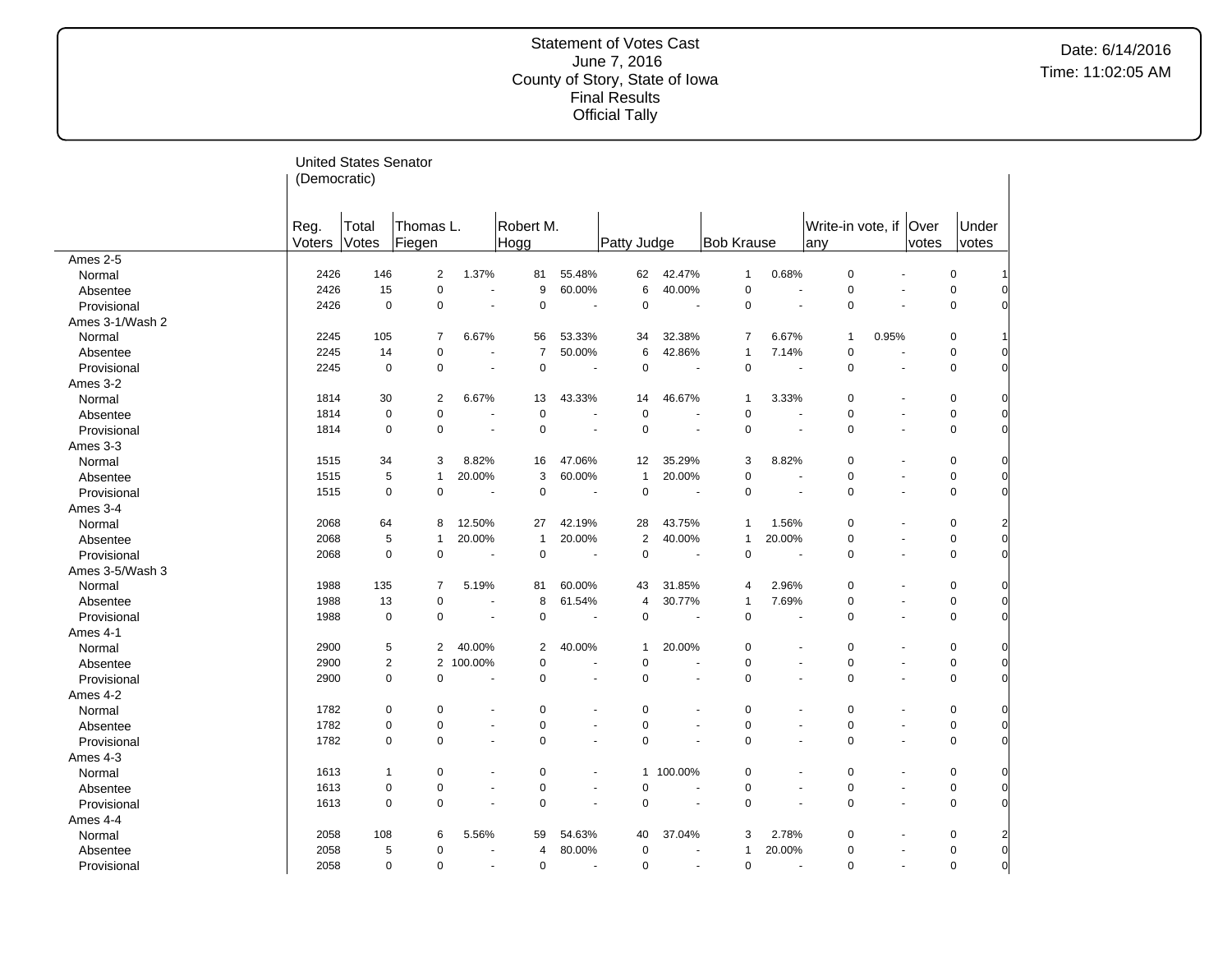|                      |              | <b>United States Senator</b> |                |                          |                |                      |                |                      |                   |                      |                   |                          |       |             |                |
|----------------------|--------------|------------------------------|----------------|--------------------------|----------------|----------------------|----------------|----------------------|-------------------|----------------------|-------------------|--------------------------|-------|-------------|----------------|
|                      | (Democratic) |                              |                |                          |                |                      |                |                      |                   |                      |                   |                          |       |             |                |
|                      |              |                              |                |                          |                |                      |                |                      |                   |                      |                   |                          |       |             |                |
|                      |              |                              |                |                          |                |                      |                |                      |                   |                      |                   |                          |       |             |                |
|                      | Reg.         | Total                        | Thomas L.      |                          | Robert M.      |                      |                |                      |                   |                      | Write-in vote, if |                          | Over  | Under       |                |
|                      | Voters       | Votes                        | Fiegen         |                          | Hogg           |                      | Patty Judge    |                      | <b>Bob Krause</b> |                      | any               |                          | votes | votes       |                |
| Ames 4-5             |              |                              |                |                          |                |                      |                |                      |                   |                      |                   |                          |       |             |                |
| Normal               | 2178         | 125                          | 4              | 3.20%                    | 73             | 58.40%               | 46             | 36.80%               | $\overline{c}$    | 1.60%                | $\pmb{0}$         |                          |       | $\pmb{0}$   |                |
| Absentee             | 2178         | 10                           | $\overline{2}$ | 20.00%                   | 3              | 30.00%               | 5              | 50.00%               | $\mathbf 0$       | $\ddot{\phantom{1}}$ | $\mathbf 0$       |                          |       | $\mathbf 0$ | $\Omega$       |
| Provisional          | 2178         | $\mathbf 0$                  | $\mathbf 0$    | $\overline{\phantom{a}}$ | $\mathbf 0$    | $\sim$               | $\mathbf 0$    | ÷,                   | $\mathbf 0$       | ÷,                   | $\pmb{0}$         | $\overline{\phantom{a}}$ |       | $\pmb{0}$   |                |
| Collins/Collins      |              |                              |                |                          |                |                      |                |                      |                   |                      |                   |                          |       |             |                |
| Normal               | 534          | 31                           | $\overline{1}$ | 3.23%                    | 8              | 25.81%               | 22             | 70.97%               | $\mathbf 0$       |                      | $\pmb{0}$         |                          |       | $\pmb{0}$   |                |
| Absentee             | 534          | $\overline{1}$               | $\mathbf 0$    | $\overline{a}$           | $\mathbf 0$    | ÷.                   | $\mathbf{1}$   | 100.00%              | $\mathbf 0$       | $\overline{a}$       | $\mathbf 0$       |                          |       | $\mathbf 0$ | 0              |
| Provisional          | 534          | $\mathbf 0$                  | $\mathbf 0$    |                          | $\mathbf 0$    |                      | $\mathbf 0$    |                      | $\mathbf 0$       |                      | $\mathbf 0$       |                          |       | $\pmb{0}$   | <sub>0</sub>   |
| Franklin/Gilbert     |              |                              |                |                          |                |                      |                |                      |                   |                      |                   |                          |       |             |                |
| Normal               | 2603         | 109                          | 6              | 5.50%                    | 55             | 50.46%               | 43             | 39.45%               | 4                 | 3.67%                | 1                 | 0.92%                    |       | $\pmb{0}$   |                |
| Absentee             | 2603         | $\overline{4}$               | $\overline{2}$ | 50.00%                   | $\mathbf{1}$   | 25.00%               | $\mathbf{1}$   | 25.00%               | $\mathbf 0$       |                      | $\mathbf 0$       |                          |       | 0           |                |
| Provisional          | 2603         | $\mathbf 0$                  | $\mathbf 0$    |                          | $\mathbf 0$    | ÷,                   | $\mathbf 0$    | ÷,                   | $\mathbf 0$       | ÷,                   | $\mathbf 0$       | $\sim$                   |       | 0           | <sub>0</sub>   |
| <b>Grant Twp</b>     |              |                              |                |                          |                |                      |                |                      |                   |                      |                   |                          |       |             |                |
| Normal               | 327          | 13                           | $\overline{1}$ | 7.69%                    | 9              | 69.23%               | 3              | 23.08%               | $\mathbf 0$       |                      | $\pmb{0}$         |                          |       | $\mathbf 0$ |                |
| Absentee             | 327          | $\overline{4}$               | $\mathbf 0$    | ÷.                       | 3              | 75.00%               | 0              | ÷.                   | $\mathbf{1}$      | 25.00%               | $\mathbf 0$       |                          |       | $\mathbf 0$ | $\Omega$       |
| Provisional          | 327          | $\mathbf 0$                  | $\mathbf 0$    |                          | $\mathbf 0$    |                      | 0              |                      | $\mathbf 0$       |                      | $\mathbf 0$       |                          |       | $\pmb{0}$   | U              |
| Howard/Roland        |              |                              |                |                          |                |                      |                |                      |                   |                      |                   |                          |       |             |                |
| Normal               | 1351         | 36                           | $\overline{c}$ | 5.56%                    | 15             | 41.67%               | 17             | 47.22%               | $\overline{2}$    | 5.56%                | $\pmb{0}$         |                          |       | $\mathbf 0$ | 0              |
| Absentee             | 1351         | 3                            | $\mathbf 0$    |                          | $\overline{1}$ | 33.33%               | $\overline{2}$ | 66.67%               | $\mathbf 0$       | ц.                   | $\mathbf 0$       |                          |       | 0           | $\Omega$       |
| Provisional          | 1351         | $\mathbf 0$                  | $\mathbf 0$    | $\sim$                   | $\mathbf 0$    | $\sim$               | $\mathbf 0$    | ÷,                   | $\mathbf 0$       | $\sim$               | 0                 | $\overline{\phantom{a}}$ |       | $\pmb{0}$   | O              |
| Huxley               |              |                              |                |                          |                |                      |                |                      |                   |                      |                   |                          |       |             |                |
| Normal               | 2269         | 39                           | 6              | 15.38%                   | 10             | 25.64%               | 21             | 53.85%               | $\overline{2}$    | 5.13%                | 0                 |                          |       | $\mathbf 0$ |                |
| Absentee             | 2269         | 8                            | $\mathbf 0$    | ÷,                       | 6              | 75.00%               | $\mathbf{1}$   | 12.50%               | $\mathbf{1}$      | 12.50%               | $\mathbf 0$       |                          |       | $\mathbf 0$ | $\Omega$       |
| Provisional          | 2269         | $\mathbf 0$                  | $\mathbf 0$    |                          | $\mathbf 0$    | ÷                    | $\mathbf 0$    |                      | $\mathbf 0$       |                      | $\mathbf 0$       |                          |       | $\mathbf 0$ | O              |
| Indian Creek/Maxwell |              |                              |                |                          |                |                      |                |                      |                   |                      |                   |                          |       |             |                |
| Normal               | 1051         | 23                           | $\mathbf 0$    |                          | 5              | 21.74%               | 17             | 73.91%               | $\mathbf{1}$      | 4.35%                | $\pmb{0}$         |                          |       | $\pmb{0}$   |                |
| Absentee             | 1051         | $\overline{4}$               | $\mathbf 0$    | ÷.                       | $\Omega$       | ÷.                   | $\mathbf{1}$   | 25.00%               | 3                 | 75.00%               | 0                 |                          |       | $\mathbf 0$ | $\Omega$       |
| Provisional          | 1051         | $\mathbf 0$                  | $\mathbf 0$    | $\overline{a}$           | $\mathbf 0$    | $\sim$               | $\mathbf 0$    | ÷,                   | $\mathbf 0$       | ÷,                   | $\mathbf 0$       | $\overline{\phantom{a}}$ |       | $\mathbf 0$ | O              |
| Lafayette Twp        |              |                              |                |                          |                |                      |                |                      |                   |                      |                   |                          |       |             |                |
| Normal               | 317          | 10                           | $\pmb{0}$      |                          | 6              | 60.00%               | 4              | 40.00%               | $\mathbf 0$       |                      | $\pmb{0}$         |                          |       | $\mathbf 0$ |                |
| Absentee             | 317          | $\mathbf 0$                  | $\pmb{0}$      | $\blacksquare$           | $\mathbf 0$    |                      | $\mathbf 0$    | $\blacksquare$       | $\mathbf 0$       | $\blacksquare$       | $\mathbf 0$       |                          |       | $\mathbf 0$ | $\Omega$       |
| Provisional          | 317          | $\mathbf 0$                  | $\mathbf 0$    |                          | $\mathbf 0$    | ÷.                   | $\mathbf 0$    |                      | $\mathbf 0$       |                      | $\mathbf 0$       |                          |       | $\mathbf 0$ |                |
| Lincoln/Zearing      |              |                              |                |                          |                |                      |                |                      |                   |                      |                   |                          |       |             |                |
| Normal               | 500          | 16                           | $\overline{1}$ | 6.25%                    | 1              | 6.25%                | 11             | 68.75%               | 3                 | 18.75%               | $\pmb{0}$         |                          |       | $\pmb{0}$   |                |
| Absentee             | 500          | $\overline{1}$               | $\pmb{0}$      |                          | $\mathbf 1$    | 100.00%              | $\Omega$       |                      | $\Omega$          |                      | 0                 |                          |       | $\pmb{0}$   | $\Omega$       |
| Provisional          | 500          | $\mathbf 0$                  | $\mathbf 0$    | $\sim$                   | $\mathbf 0$    | ٠.                   | $\mathbf 0$    | $\sim$               | $\mathbf 0$       | $\sim$               | $\mathbf 0$       | $\overline{\phantom{a}}$ |       | 0           |                |
| <b>Milford Twp</b>   |              |                              |                |                          |                |                      |                |                      |                   |                      |                   |                          |       |             |                |
| Normal               | 415          | 13                           | $\overline{2}$ | 15.38%                   | 6              | 46.15%               | 5              | 38.46%               | $\mathbf 0$       |                      | $\pmb{0}$         |                          |       | $\pmb{0}$   |                |
| Absentee             | 415          | $\overline{1}$               | $\mathbf 0$    |                          | $\mathbf 0$    |                      | $\mathbf 0$    |                      | 1                 | 100.00%              | $\pmb{0}$         |                          |       | $\pmb{0}$   | $\overline{0}$ |
| Provisional          | 415          | $\Omega$                     | $\Omega$       | $\ddot{\phantom{1}}$     | $\Omega$       | $\ddot{\phantom{1}}$ | $\Omega$       | $\ddot{\phantom{1}}$ | $\mathbf 0$       | $\ddot{\phantom{1}}$ | $\mathbf 0$       | $\sim$                   |       | 0           | $\overline{0}$ |

 $\overline{a}$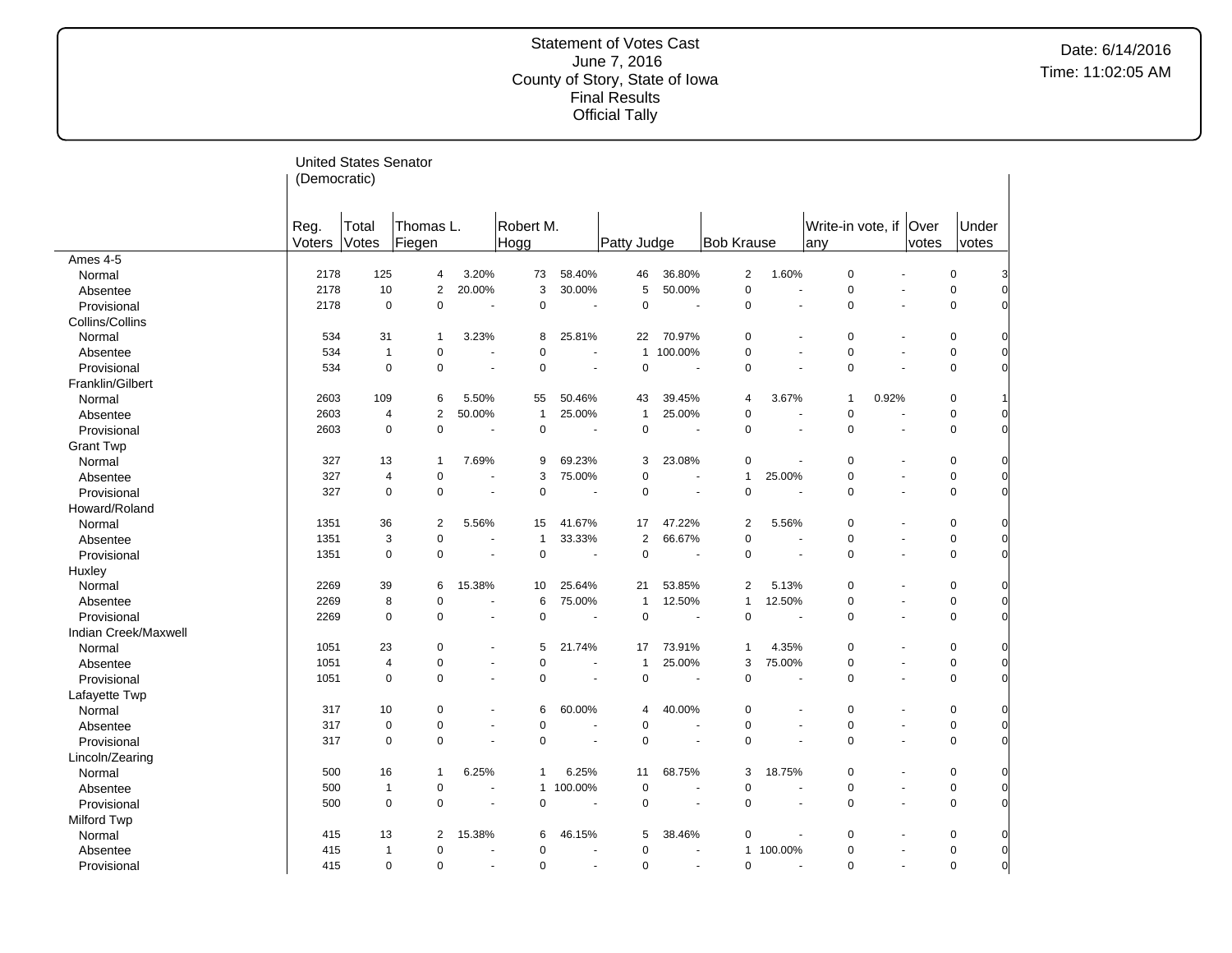|                     |                | <b>United States Senator</b> |                     |                          |                   |                          |                |                      |                   |                          |                          |                          |               |                |                |
|---------------------|----------------|------------------------------|---------------------|--------------------------|-------------------|--------------------------|----------------|----------------------|-------------------|--------------------------|--------------------------|--------------------------|---------------|----------------|----------------|
|                     | (Democratic)   |                              |                     |                          |                   |                          |                |                      |                   |                          |                          |                          |               |                |                |
|                     |                |                              |                     |                          |                   |                          |                |                      |                   |                          |                          |                          |               |                |                |
|                     | Reg.<br>Voters | Total<br>Votes               | Thomas L.<br>Fiegen |                          | Robert M.<br>Hogg |                          | Patty Judge    |                      | <b>Bob Krause</b> |                          | Write-in vote, if<br>any |                          | Over<br>votes | Under<br>votes |                |
| Nevada 1            |                |                              |                     |                          |                   |                          |                |                      |                   |                          |                          |                          |               |                |                |
| Normal              | 1109           | 35                           | 2                   | 5.71%                    | 10                | 28.57%                   | 22             | 62.86%               | 1                 | 2.86%                    | $\pmb{0}$                | ÷.                       |               | $\pmb{0}$      | 0              |
| Absentee            | 1109           | 5                            | $\mathbf{1}$        | 20.00%                   | $\mathbf 0$       |                          | $\overline{4}$ | 80.00%               | $\mathbf 0$       |                          | $\mathbf 0$              |                          |               | $\pmb{0}$      | 0              |
| Provisional         | 1109           | $\mathbf 0$                  | 0                   | $\ddot{\phantom{1}}$     | $\mathbf 0$       | ÷.                       | $\mathbf 0$    | $\blacksquare$       | $\mathbf 0$       | ÷.                       | $\mathbf 0$              | $\overline{\phantom{a}}$ |               | $\pmb{0}$      | $\overline{0}$ |
| Nevada 2            |                |                              |                     |                          |                   |                          |                |                      |                   |                          |                          |                          |               |                |                |
| Normal              | 1054           | 34                           | 4                   | 11.76%                   | 14                | 41.18%                   | 12             | 35.29%               | 4                 | 11.76%                   | $\pmb{0}$                | $\blacksquare$           |               | $\pmb{0}$      |                |
| Absentee            | 1054           | 6                            | 1                   | 16.67%                   | 3                 | 50.00%                   | $\overline{2}$ | 33.33%               | $\Omega$          |                          | $\pmb{0}$                | $\overline{\phantom{a}}$ |               | $\mathbf 0$    | $\overline{0}$ |
| Provisional         | 1054           | $\mathbf 0$                  | 0                   |                          | $\mathbf 0$       |                          | $\mathbf 0$    |                      | 0                 |                          | $\pmb{0}$                | ÷.                       |               | $\pmb{0}$      | $\overline{0}$ |
| Nevada 3/Grant 3    |                |                              |                     |                          |                   |                          |                |                      |                   |                          |                          |                          |               |                |                |
| Normal              | 1174           | 43                           | 2                   | 4.65%                    | 13                | 30.23%                   | 22             | 51.16%               | 6                 | 13.95%                   | $\pmb{0}$                | $\blacksquare$           |               | $\pmb{0}$      | 0              |
| Absentee            | 1174           | $\overline{7}$               | $\mathbf{1}$        | 14.29%                   | 3                 | 42.86%                   | $\overline{2}$ | 28.57%               | 1                 | 14.29%                   | $\mathbf 0$              | ÷.                       |               | $\pmb{0}$      | $\overline{0}$ |
| Provisional         | 1174           | $\mathbf 0$                  | $\mathbf 0$         |                          | $\mathbf 0$       |                          | $\mathbf 0$    |                      | $\mathbf 0$       |                          | $\mathbf 0$              | $\overline{\phantom{a}}$ |               | $\pmb{0}$      | $\overline{0}$ |
| Nevada 4            |                |                              |                     |                          |                   |                          |                |                      |                   |                          |                          |                          |               |                |                |
| Normal              | 1124           | 50                           | 3                   | 6.00%                    | 17                | 34.00%                   | 25             | 50.00%               | 5                 | 10.00%                   | 0                        |                          |               | $\pmb{0}$      | $\overline{0}$ |
| Absentee            | 1124           | 5                            | $\mathbf{1}$        | 20.00%                   | $\mathbf{1}$      | 20.00%                   | $\overline{2}$ | 40.00%               | $\mathbf 0$       | ÷.                       | $\mathbf{1}$             | 20.00%                   |               | $\mathbf 0$    | $\overline{0}$ |
| Provisional         | 1124           | $\mathbf 0$                  | $\mathbf 0$         |                          | $\mathbf 0$       |                          | $\mathbf 0$    |                      | $\mathbf 0$       |                          | $\mathbf 0$              | ä,                       |               | $\pmb{0}$      | $\overline{0}$ |
| Nevada Twp          |                |                              |                     |                          |                   |                          |                |                      |                   |                          |                          |                          |               |                |                |
| Normal              | 552            | 20                           | 2                   | 10.00%                   | 15                | 75.00%                   | 2              | 10.00%               | 1                 | 5.00%                    | $\pmb{0}$                | $\overline{\phantom{a}}$ |               | $\pmb{0}$      | $\overline{a}$ |
| Absentee            | 552            | 6                            | 0                   | ÷.                       | $\overline{2}$    | 33.33%                   | $\overline{4}$ | 66.67%               | $\mathbf 0$       | ÷.                       | $\mathbf 0$              | $\overline{\phantom{a}}$ |               | $\mathbf 0$    | $\mathbf{0}$   |
| Provisional         | 552            | $\mathbf 0$                  | $\mathbf 0$         | $\overline{\phantom{a}}$ | $\mathbf 0$       | ÷,                       | $\mathbf 0$    |                      | $\mathbf 0$       | ÷,                       | $\pmb{0}$                | $\sim$                   |               | $\pmb{0}$      | $\overline{0}$ |
| New Albany/Colo     |                |                              |                     |                          |                   |                          |                |                      |                   |                          |                          |                          |               |                |                |
| Normal              | 818            | 26                           | 2                   | 7.69%                    | 9                 | 34.62%                   | 14             | 53.85%               | 1                 | 3.85%                    | $\pmb{0}$                | $\overline{\phantom{a}}$ |               | $\mathbf 0$    | $\overline{0}$ |
| Absentee            | 818            | $\overline{2}$               | 0                   | $\ddot{\phantom{1}}$     | $\overline{2}$    | 100.00%                  | $\mathbf 0$    | $\ddot{\phantom{1}}$ | $\mathbf 0$       | ÷.                       | $\mathbf 0$              | $\blacksquare$           |               | $\mathbf 0$    | $\overline{0}$ |
| Provisional         | 818            | $\mathbf 0$                  | $\mathbf 0$         |                          | $\mathbf 0$       |                          | $\mathbf 0$    |                      | $\mathbf 0$       |                          | $\mathbf 0$              | ä,                       |               | $\mathbf 0$    | $\overline{0}$ |
| Palestine Twp       |                |                              |                     |                          |                   |                          |                |                      |                   |                          |                          |                          |               |                |                |
| Normal              | 606            | 20                           | $\overline{2}$      | 10.00%                   | 5                 | 25.00%                   | 12             | 60.00%               | 1                 | 5.00%                    | $\mathbf 0$              | ÷,                       |               | $\mathbf 0$    | 0              |
| Absentee            | 606            | $\overline{2}$               | 0                   | $\ddot{\phantom{1}}$     | $\mathbf{1}$      | 50.00%                   | $\mathbf{1}$   | 50.00%               | $\pmb{0}$         | ÷.                       | $\mathbf 0$              | $\ddot{\phantom{1}}$     |               | $\pmb{0}$      | 0              |
| Provisional         | 606            | $\mathbf 0$                  | 0                   | ä,                       | $\mathbf 0$       |                          | $\mathbf 0$    |                      | $\mathbf 0$       | ÷,                       | $\mathbf 0$              | $\sim$                   |               | $\mathbf 0$    | $\overline{0}$ |
| <b>Richland Twp</b> |                |                              |                     |                          |                   |                          |                |                      |                   |                          |                          |                          |               |                |                |
| Normal              | 268            | 10                           | 0                   | ä,                       | 4                 | 40.00%                   | 5              | 50.00%               | $\mathbf{1}$      | 10.00%                   | $\mathbf 0$              |                          |               | $\mathbf 0$    | 0              |
| Absentee            | 268            | $\mathbf{1}$                 | 0                   | $\blacksquare$           | $\mathbf{1}$      | 100.00%                  | $\mathbf 0$    | ÷.                   | $\mathbf 0$       | ÷.                       | $\pmb{0}$                | $\blacksquare$           |               | $\mathbf 0$    | $\mathbf 0$    |
| Provisional         | 268            | $\mathbf 0$                  | 0                   | $\ddot{\phantom{1}}$     | 0                 | ÷.                       | $\mathbf 0$    | ÷.                   | $\mathbf 0$       | ÷.                       | $\mathbf 0$              | ÷.                       |               | $\mathbf 0$    | $\Omega$       |
| Sherman Twp         |                |                              |                     |                          |                   |                          |                |                      |                   |                          |                          |                          |               |                |                |
| Normal              | 157            | 5                            | 0                   | ä,                       | $\mathbf{1}$      | 20.00%                   | 4              | 80.00%               | $\mathbf 0$       |                          | $\mathbf 0$              | ÷,                       |               | $\mathbf 0$    | $\overline{0}$ |
| Absentee            | 157            | $\mathbf 0$                  | 0                   | $\ddot{\phantom{1}}$     | 0                 | ÷                        | $\mathbf 0$    | ÷                    | $\mathbf 0$       | $\overline{\phantom{a}}$ | $\mathbf 0$              | $\overline{\phantom{a}}$ |               | $\pmb{0}$      | $\overline{0}$ |
| Provisional         | 157            | $\mathbf 0$                  | 0                   | $\overline{\phantom{a}}$ | $\mathbf 0$       | $\overline{\phantom{a}}$ | $\mathbf 0$    | $\sim$               | $\mathbf 0$       | $\sim$                   | $\mathbf 0$              | $\sim$                   |               | $\mathbf 0$    | $\overline{0}$ |
| Slater/Sheldahl     |                |                              |                     |                          |                   |                          |                |                      |                   |                          |                          |                          |               |                |                |
| Normal              | 1248           | 49                           | 6                   | 12.24%                   | 16                | 32.65%                   | 22             | 44.90%               | 5                 | 10.20%                   | 0                        | $\overline{a}$           |               | $\pmb{0}$      |                |
| Absentee            | 1248           | 3                            | 0                   | $\blacksquare$           | 2                 | 66.67%                   | $\mathbf 0$    | $\blacksquare$       | $\mathbf{1}$      | 33.33%                   | $\mathbf 0$              | $\blacksquare$           |               | $\mathbf 0$    | 0              |
| Provisional         | 1248           | $\Omega$                     | $\Omega$            | ÷                        | $\mathbf 0$       | ÷.                       | $\Omega$       | ÷                    | $\Omega$          | ÷.                       | $\Omega$                 | ÷.                       |               | $\Omega$       | $\overline{0}$ |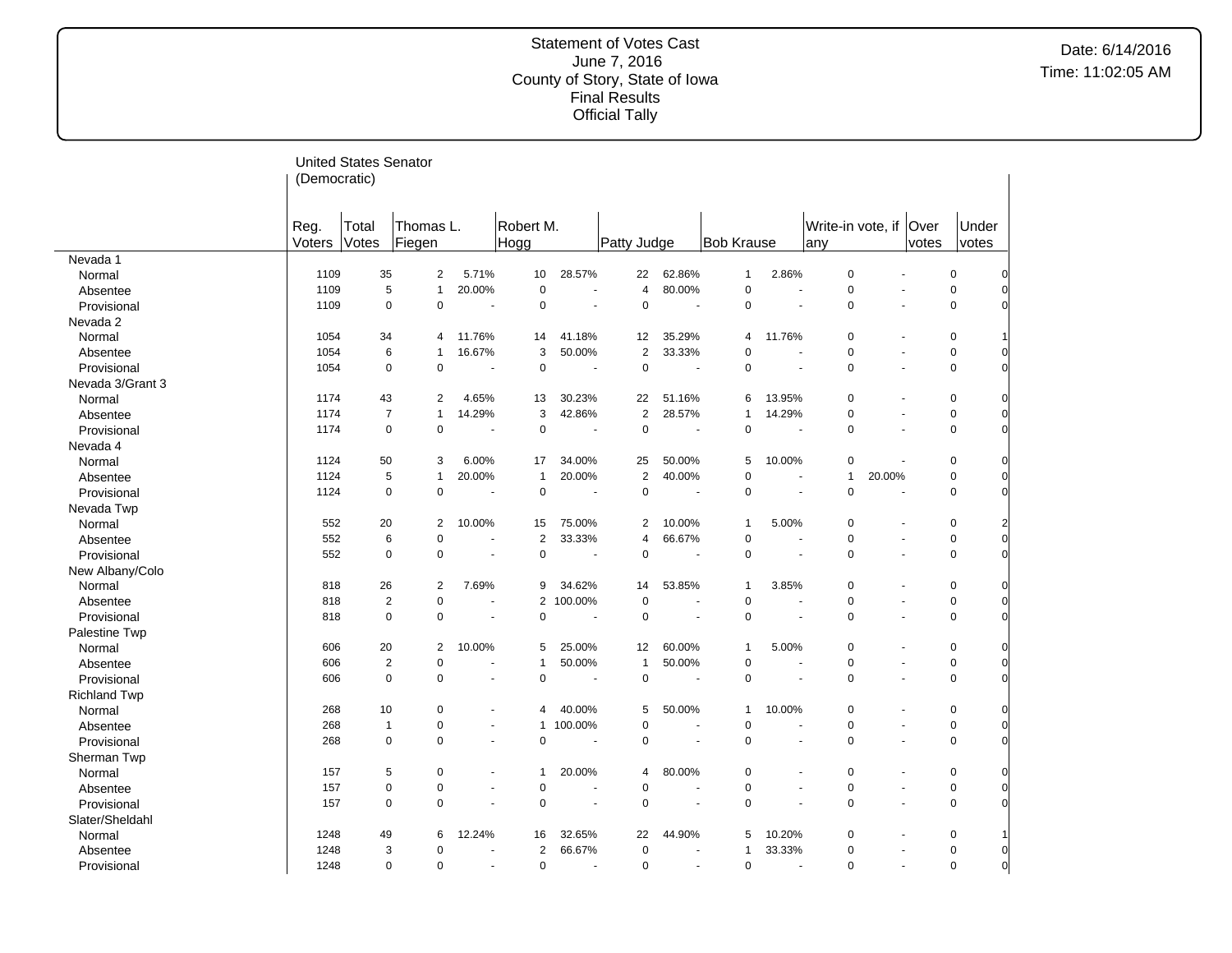|                    | (Democratic)   | <b>United States Senator</b> |                     |                          |                   |                          |             |                          |             |                          |                                  |                          |       |                |    |
|--------------------|----------------|------------------------------|---------------------|--------------------------|-------------------|--------------------------|-------------|--------------------------|-------------|--------------------------|----------------------------------|--------------------------|-------|----------------|----|
|                    |                |                              |                     |                          |                   |                          |             |                          |             |                          |                                  |                          |       |                |    |
|                    | Reg.<br>Voters | Total<br>Votes               | Thomas L.<br>Fiegen |                          | Robert M.<br>Hogg |                          | Patty Judge |                          | Bob Krause  |                          | Write-in vote, if   Over<br>lany |                          | votes | Under<br>votes |    |
| <b>Story City</b>  |                |                              |                     |                          |                   |                          |             |                          |             |                          |                                  |                          |       |                |    |
| Normal             | 2415           | 74                           | 4                   | 5.41%                    | 33                | 44.59%                   | 35          | 47.30%                   | 2           | 2.70%                    | 0                                | $\overline{\phantom{a}}$ |       | 0              |    |
| Absentee           | 2415           | 4                            | $\mathbf 0$         | $\blacksquare$           | 2                 | 50.00%                   | 2           | 50.00%                   | 0           | $\blacksquare$           | 0                                | $\overline{\phantom{a}}$ |       | 0              |    |
| Provisional        | 2415           | $\Omega$                     | $\Omega$            | $\overline{\phantom{a}}$ | 0                 |                          | 0           |                          | 0           |                          | 0                                | $\overline{\phantom{a}}$ |       | $\mathbf 0$    |    |
| Union/Cambridge    |                |                              |                     |                          |                   |                          |             |                          |             |                          |                                  |                          |       |                |    |
| Normal             | 905            | 22                           | 2                   | 9.09%                    | 5                 | 22.73%                   | 10          | 45.45%                   | 5           | 22.73%                   | 0                                | $\overline{\phantom{a}}$ |       | 0              |    |
| Absentee           | 905            | 1                            | 0                   | $\overline{\phantom{a}}$ | 0                 | $\overline{\phantom{a}}$ | 0           |                          |             | 100.00%                  | 0                                | $\overline{\phantom{a}}$ |       | 0              |    |
| Provisional        | 905            | 0                            | 0                   | $\blacksquare$           | 0                 | ٠                        | 0           |                          | 0           | $\blacksquare$           | 0                                | $\overline{\phantom{a}}$ |       | $\mathbf 0$    |    |
| Warren/McCallsburg |                |                              |                     |                          |                   |                          |             |                          |             |                          |                                  |                          |       |                |    |
| Normal             | 368            | 8                            | 0                   | $\overline{\phantom{a}}$ | 3                 | 37.50%                   | 5           | 62.50%                   | 0           | $\overline{\phantom{a}}$ | 0                                | $\overline{\phantom{a}}$ |       | 0              |    |
| Absentee           | 368            | 1                            | 0                   | $\overline{\phantom{a}}$ |                   |                          |             | 1 100.00%                | 0           | $\blacksquare$           | 0                                | $\overline{\phantom{a}}$ |       | 0              |    |
| Provisional        | 368            | $\mathbf 0$                  | 0                   | $\overline{\phantom{a}}$ | 0                 |                          | $\mathbf 0$ | $\overline{\phantom{a}}$ | 0           |                          | $\mathbf 0$                      | $\overline{\phantom{a}}$ |       | $\mathbf 0$    |    |
| Washington/Kelley  |                |                              |                     |                          |                   |                          |             |                          |             |                          |                                  |                          |       |                |    |
| Normal             | 675            | 34                           | 4                   | 11.76%                   | 20                | 58.82%                   | 9           | 26.47%                   |             | 2.94%                    | 0                                | $\overline{\phantom{a}}$ |       | 0              |    |
| Absentee           | 675            | 5                            | 0                   | $\blacksquare$           | 2                 | 40.00%                   | 3           | 60.00%                   | 0           | $\blacksquare$           | 0                                | $\overline{\phantom{a}}$ |       | 0              |    |
| Provisional        | 675            | $\mathbf 0$                  | $\mathbf 0$         | $\blacksquare$           | 0                 | $\overline{\phantom{a}}$ | 0           | $\overline{\phantom{a}}$ | 0           | $\overline{\phantom{a}}$ | 0                                | $\overline{\phantom{a}}$ |       | $\mathbf 0$    |    |
| Total              |                |                              |                     |                          |                   |                          |             |                          |             |                          |                                  |                          |       |                |    |
| Normal             | 64009          | 2669                         | 177                 | 6.63%                    | 1301              | 48.74%                   | 1085        | 40.65%                   | 102         | 3.82%                    | 4                                | 0.15%                    |       |                | 32 |
| Absentee           | 64009          | 288                          | 31                  | 10.76%                   | 135               | 46.88%                   | 104         | 36.11%                   | 17          | 5.90%                    |                                  | 0.35%                    |       | 0              |    |
| Provisional        | 64009          | -1                           | $\Omega$            |                          | $\Omega$          |                          |             | 100.00%                  | $\mathbf 0$ |                          | 0                                |                          |       | 0              |    |
| Total              | 64009          | 2958                         | 208                 | 7.03%                    | 1436              | 48.55%                   | 1190        | 40.23%                   | 119         | 4.02%                    | 5                                | 0.17%                    |       |                | 39 |

 $\overline{a}$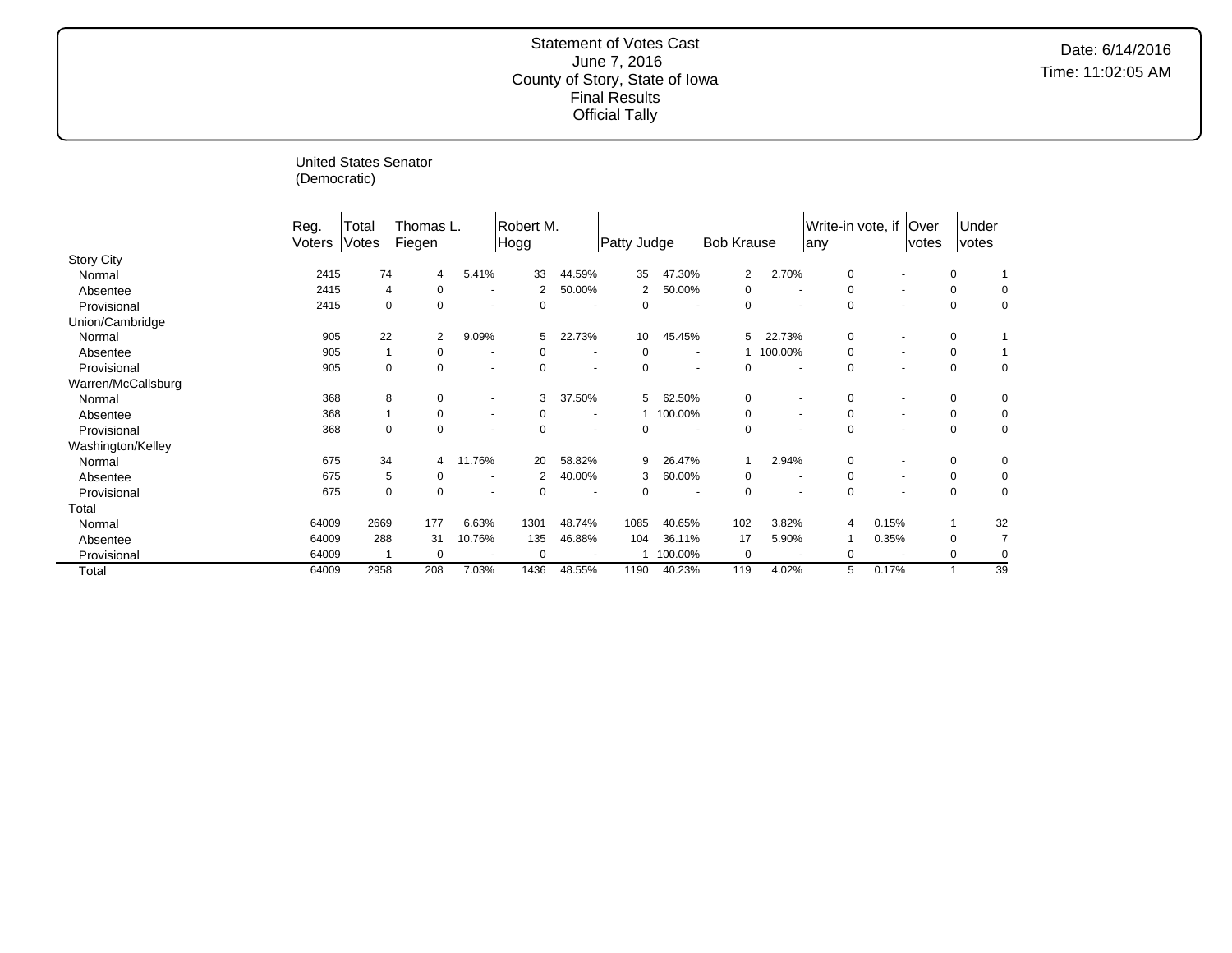Date: 6/14/2016 Time: 11:02:05 AM

|                   | (Republican)   |                | U.S. Representative District 4 |                       |                |                       |                                |       |             |                |
|-------------------|----------------|----------------|--------------------------------|-----------------------|----------------|-----------------------|--------------------------------|-------|-------------|----------------|
|                   | Reg.<br>Voters | Total<br>Votes | <b>Rick Bertrand</b>           |                       | Steve King     |                       | Write-in vote, if Over<br> any | votes |             | Under<br>votes |
| Jursidiction Wide |                |                |                                |                       |                |                       |                                |       |             |                |
| Ames 1-1          |                |                |                                |                       |                |                       |                                |       |             |                |
| Normal            | 2217           | 42             | 18                             | 42.86%                | 24             | 57.14%                | $\mathbf 0$                    |       | $\pmb{0}$   |                |
| Absentee          | 2217           | 6              | $\overline{4}$                 | 66.67%                | $\overline{2}$ | 33.33%                | 0                              | ÷,    | $\pmb{0}$   | 0              |
| Provisional       | 2217           | $\mathbf 0$    | $\mathbf 0$                    |                       | $\mathbf 0$    | $\tilde{\phantom{a}}$ | 0                              |       | $\mathbf 0$ | $\Omega$       |
| Ames 1-2          |                |                |                                |                       |                |                       |                                |       |             |                |
| Normal            | 2571           | 30             | 12                             | 40.00%                | 18             | 60.00%                | $\mathbf 0$                    |       | $\pmb{0}$   | 0              |
| Absentee          | 2571           | 4              | $\mathbf 0$                    |                       | $\overline{4}$ | 100.00%               | 0                              | Ĭ.    | 0           | $\overline{0}$ |
| Provisional       | 2571           | $\mathbf 0$    | 0                              |                       | $\mathbf 0$    |                       | 0                              | L.    | 0           | $\overline{0}$ |
| Ames 1-3/Grant 2  |                |                |                                |                       |                |                       |                                |       |             |                |
| Normal            | 1879           | 18             | 7                              | 38.89%                | 11             | 61.11%                | 0                              |       | 0           | 0              |
| Absentee          | 1879           | 3              | $\mathbf{1}$                   | 33.33%                | $\overline{2}$ | 66.67%                | 0                              |       | 0           | $\overline{0}$ |
| Provisional       | 1879           | $\mathbf 0$    | 0                              |                       | $\mathbf 0$    |                       | 0                              |       | 0           | $\Omega$       |
| Ames 1-4          |                |                |                                |                       |                |                       |                                |       |             |                |
| Normal            | 2183           | 36             | 12                             | 33.33%                | 24             | 66.67%                | 0                              |       | 0           | $\overline{0}$ |
| Absentee          | 2183           | 6              | $\mathbf{1}$                   | 16.67%                | 5              | 83.33%                | 0                              | ÷.    | 0           |                |
| Provisional       | 2183           | $\mathbf 0$    | $\mathbf 0$                    |                       | $\mathbf 0$    | ÷.                    | 0                              | L.    | 0           | $\overline{0}$ |
| Ames 1-5          |                |                |                                |                       |                |                       |                                |       |             |                |
| Normal            | 2260           | 77             | 29                             | 37.66%                | 48             | 62.34%                | 0                              |       | 0           | $\overline{2}$ |
| Absentee          | 2260           | 16             | 8                              | 50.00%                | 8              | 50.00%                | 0                              |       | 0           |                |
| Provisional       | 2260           | $\mathbf 0$    | $\mathbf 0$                    | $\tilde{\phantom{a}}$ | $\mathbf 0$    | $\sim$                | 0                              | ÷.    | $\mathbf 0$ | $\Omega$       |
| Ames 2-1          |                |                |                                |                       |                |                       |                                |       |             |                |
| Normal            | 2201           | 25             | 14                             | 56.00%                | 11             | 44.00%                | 0                              |       | 0           | $\overline{0}$ |
| Absentee          | 2201           | $\mathbf{1}$   | $\mathbf{1}$                   | 100.00%               | $\mathbf 0$    | ÷.                    | 0                              |       | 0           | $\overline{0}$ |
| Provisional       | 2201           | $\mathbf 0$    | 0                              | $\mathbf{r}$          | $\mathbf 0$    | $\tilde{\phantom{a}}$ | 0                              | Ĭ.    | 0           | $\Omega$       |
| Ames 2-2          |                |                |                                |                       |                |                       |                                |       |             |                |
| Normal            | 1866           | 67             | 34                             | 50.75%                | 33             | 49.25%                | 0                              |       | 0           |                |
| Absentee          | 1866           | 17             | 9                              | 52.94%                | 8              | 47.06%                | 0                              | ÷,    | $\pmb{0}$   | $\overline{0}$ |
| Provisional       | 1866           | $\mathbf 0$    | $\pmb{0}$                      | $\sim$                | $\mathbf 0$    | ÷,                    | 0                              | L.    | 0           | $\overline{0}$ |
| Ames 2-3          |                |                |                                |                       |                |                       |                                |       |             |                |
| Normal            | 2105           | 96             | 31                             | 32.29%                | 65             | 67.71%                | 0                              |       | 0           | $\overline{2}$ |
| Absentee          | 2105           | 12             | 4                              | 33.33%                | 8              | 66.67%                | 0                              | L.    | 0           | $\overline{0}$ |
| Provisional       | 2105           | $\mathbf 0$    | $\mathbf 0$                    | $\sim$                | $\mathbf 0$    | $\blacksquare$        | 0                              |       | 0           | $\Omega$       |
| Ames 2-4          |                |                |                                |                       |                |                       |                                |       |             |                |
| Normal            | 2300           | 70             | 26                             | 37.14%                | 44             | 62.86%                | 0                              |       | 0           |                |
| Absentee          | 2300           | 10             | 6                              | 60.00%                | $\overline{4}$ | 40.00%                | 0                              | ÷,    | 0           | $\overline{0}$ |
| Provisional       | 2300           | $\mathbf 0$    | 0                              | $\overline{a}$        | $\mathbf 0$    | ÷.                    | 0                              | ä,    | 0           | $\mathbf 0$    |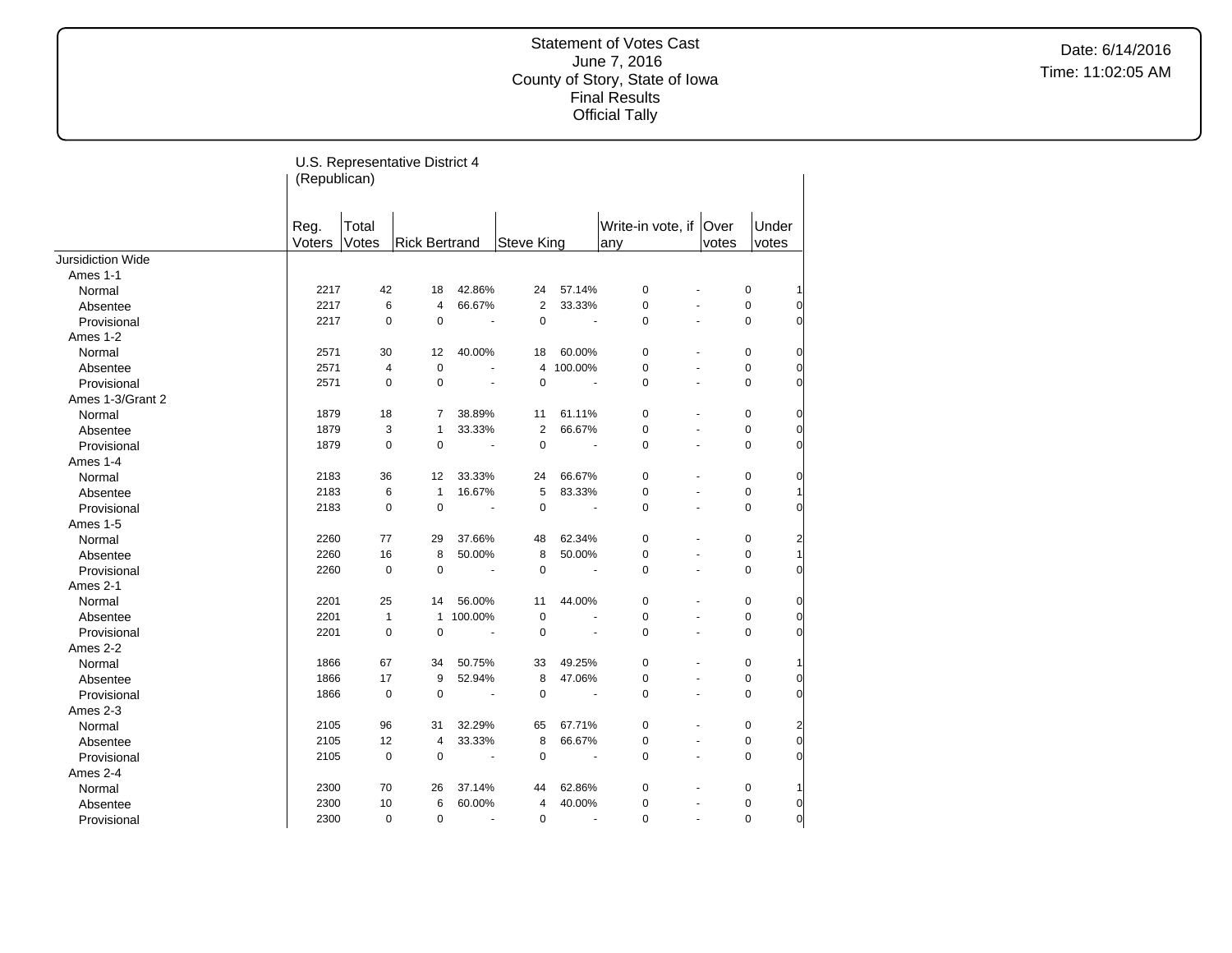|                 | (Republican)   |                | U.S. Representative District 4 |                      |                |                |                               |        |                |                |                |
|-----------------|----------------|----------------|--------------------------------|----------------------|----------------|----------------|-------------------------------|--------|----------------|----------------|----------------|
|                 | Reg.<br>Voters | Total<br>Votes | <b>Rick Bertrand</b>           |                      | Steve King     |                | Write-in vote, if Over<br>any |        | votes          | Under<br>votes |                |
| Ames 2-5        |                |                |                                |                      |                |                |                               |        |                |                |                |
| Normal          | 2426           | 95             | 37                             | 38.95%               | 58             | 61.05%         | $\mathbf 0$                   |        |                | 0              | 1              |
| Absentee        | 2426           | 13             | 6                              | 46.15%               | $\overline{7}$ | 53.85%         | $\mathbf 0$                   |        |                | $\pmb{0}$      | $\overline{0}$ |
| Provisional     | 2426           | $\pmb{0}$      | $\mathbf 0$                    | $\blacksquare$       | $\mathbf 0$    | $\overline{a}$ | $\mathbf 0$                   |        | ÷,             | 0              | $\overline{0}$ |
| Ames 3-1/Wash 2 |                |                |                                |                      |                |                |                               |        |                |                |                |
| Normal          | 2245           | 69             | 36                             | 52.17%               | 33             | 47.83%         | $\mathbf 0$                   |        |                | 0              | $\overline{0}$ |
| Absentee        | 2245           | 10             | $\overline{4}$                 | 40.00%               | 6              | 60.00%         | $\overline{0}$                |        | ä,             | 0              | 1              |
| Provisional     | 2245           | $\mathbf 0$    | $\mathbf 0$                    | $\sim$               | $\mathbf 0$    |                | $\mathbf 0$                   |        |                | 0              | 0              |
| Ames 3-2        |                |                |                                |                      |                |                |                               |        |                |                |                |
| Normal          | 1814           | 10             | 7                              | 70.00%               | $\overline{2}$ | 20.00%         | $\mathbf{1}$                  | 10.00% |                | 0              | $\overline{0}$ |
| Absentee        | 1814           | 4              | $\mathbf{1}$                   | 25.00%               | $\overline{2}$ | 50.00%         | $\mathbf{1}$                  | 25.00% |                | 0              | $\overline{0}$ |
| Provisional     | 1814           | $\mathbf 0$    | 0                              | $\blacksquare$       | $\overline{0}$ | ÷,             | $\mathbf 0$                   |        | $\overline{a}$ | $\Omega$       | $\overline{0}$ |
| Ames 3-3        |                |                |                                |                      |                |                |                               |        |                |                |                |
| Normal          | 1515           | 19             | 2                              | 10.53%               | 17             | 89.47%         | $\mathbf 0$                   |        |                | 0              | $\overline{0}$ |
| Absentee        | 1515           | 3              | $\pmb{0}$                      |                      | 3              | 100.00%        | $\pmb{0}$                     |        |                | 0              | $\overline{0}$ |
| Provisional     | 1515           | $\mathbf 0$    | $\mathbf 0$                    | $\blacksquare$       | $\mathbf 0$    | $\overline{a}$ | $\mathbf 0$                   |        | ÷.             | 0              | $\overline{0}$ |
| Ames 3-4        |                |                |                                |                      |                |                |                               |        |                |                |                |
| Normal          | 2068           | 41             | 18                             | 43.90%               | 23             | 56.10%         | $\pmb{0}$                     |        |                | 0              | $\overline{0}$ |
| Absentee        | 2068           | $\overline{4}$ | 3                              | 75.00%               | $\mathbf{1}$   | 25.00%         | $\mathbf 0$                   |        | ÷.             | 0              | $\overline{0}$ |
| Provisional     | 2068           | $\mathbf 0$    | $\mathbf 0$                    | $\blacksquare$       | $\mathbf 0$    |                | $\mathbf 0$                   |        |                | 0              | $\overline{0}$ |
| Ames 3-5/Wash 3 |                |                |                                |                      |                |                |                               |        |                |                |                |
| Normal          | 1988           | 50             | 15                             | 30.00%               | 34             | 68.00%         | $\mathbf{1}$                  | 2.00%  |                | 0              | $\overline{0}$ |
| Absentee        | 1988           | 4              | $\boldsymbol{2}$               | 50.00%               | $\overline{2}$ | 50.00%         | $\mathbf 0$                   |        | $\overline{a}$ | 0              | $\overline{0}$ |
| Provisional     | 1988           | $\pmb{0}$      | $\pmb{0}$                      | $\blacksquare$       | $\mathbf 0$    | $\blacksquare$ | $\mathbf 0$                   |        | ä,             | 0              | 0              |
| Ames 4-1        |                |                |                                |                      |                |                |                               |        |                |                |                |
| Normal          | 2900           | $\overline{7}$ | 5                              | 71.43%               | $\overline{2}$ | 28.57%         | $\pmb{0}$                     |        |                | 0              | $\overline{0}$ |
| Absentee        | 2900           | $\pmb{0}$      | $\pmb{0}$                      |                      | $\overline{0}$ |                | $\mathbf 0$                   |        | $\overline{a}$ | 0              | 0              |
| Provisional     | 2900           | $\mathbf 0$    | $\mathbf 0$                    | ÷,                   | $\Omega$       | L.             | $\Omega$                      |        |                | $\Omega$       | 0              |
| Ames 4-2        |                |                |                                |                      |                |                |                               |        |                |                |                |
| Normal          | 1782           | $\pmb{0}$      | $\pmb{0}$                      | ÷,                   | $\mathbf 0$    |                | $\pmb{0}$                     |        |                | 0              | $\overline{0}$ |
| Absentee        | 1782           | $\pmb{0}$      | $\pmb{0}$                      | $\ddot{\phantom{a}}$ | $\mathbf 0$    | L,             | $\pmb{0}$                     |        | L.             | 0              | $\overline{0}$ |
| Provisional     | 1782           | $\mathbf 0$    | $\mathbf 0$                    | $\overline{a}$       | $\overline{0}$ |                | $\Omega$                      |        | ä,             | 0              | O              |
| Ames 4-3        |                |                |                                |                      |                |                |                               |        |                |                |                |
| Normal          | 1613           | $\mathbf 0$    | $\mathbf 0$                    | $\blacksquare$       | $\mathbf 0$    | ä,             | $\mathbf 0$                   |        |                | 0              | 0              |
| Absentee        | 1613           | $\mathbf 0$    | $\mathbf 0$                    | ÷.                   | $\overline{0}$ | L.             | $\mathbf 0$                   |        | $\overline{a}$ | 0              | $\overline{0}$ |
| Provisional     | 1613           | $\pmb{0}$      | 0                              | ÷,                   | $\mathbf 0$    |                | $\overline{0}$                |        | L.             | 0              | $\overline{0}$ |
| Ames 4-4        |                |                |                                |                      |                |                |                               |        |                |                |                |
| Normal          | 2058           | 25             | 6                              | 24.00%               | 19             | 76.00%         | $\mathbf 0$                   |        |                | 0              | $\overline{0}$ |
| Absentee        | 2058           | 5              | $\overline{2}$                 | 40.00%               | 3              | 60.00%         | $\mathbf 0$                   |        |                | 0              | $\overline{0}$ |
| Provisional     | 2058           | $\Omega$       | $\mathbf 0$                    | ÷.                   | $\mathbf 0$    | ÷.             | $\Omega$                      |        | L.             | $\Omega$       | $\overline{0}$ |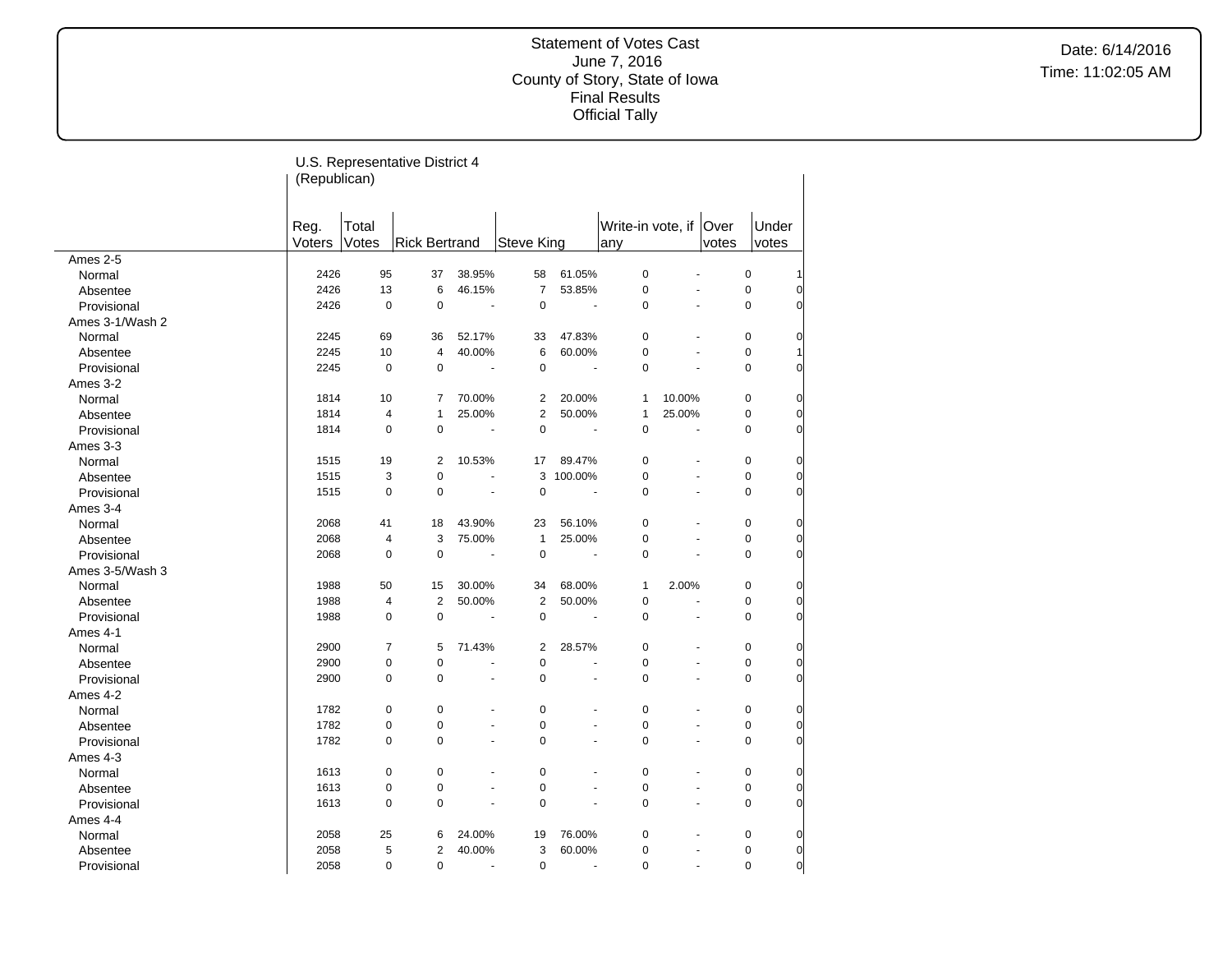|                      | (Republican) |                | U.S. Representative District 4 |                          |                |                          |                        |       |             |                |
|----------------------|--------------|----------------|--------------------------------|--------------------------|----------------|--------------------------|------------------------|-------|-------------|----------------|
|                      | Reg.         | Total          |                                |                          |                |                          | Write-in vote, if Over |       | Under       |                |
|                      | Voters       | Votes          | <b>Rick Bertrand</b>           |                          | Steve King     |                          | any                    | votes | votes       |                |
| Ames 4-5             |              |                |                                |                          |                |                          |                        |       |             |                |
| Normal               | 2178         | 57             | 23                             | 40.35%                   | 34             | 59.65%                   | $\overline{0}$         |       | $\pmb{0}$   | 1              |
| Absentee             | 2178         | 11             | 4                              | 36.36%                   | $\overline{7}$ | 63.64%                   | $\mathbf 0$            |       | $\mathbf 0$ | $\overline{0}$ |
| Provisional          | 2178         | $\mathbf 0$    | $\mathbf 0$                    | ÷,                       | $\mathbf 0$    | $\overline{a}$           | $\mathbf 0$            | ä,    | 0           | $\overline{0}$ |
| Collins/Collins      |              |                |                                |                          |                |                          |                        |       |             |                |
| Normal               | 534          | 27             | 3                              | 11.11%                   | 24             | 88.89%                   | 0                      |       | 0           | 2              |
| Absentee             | 534          | $\pmb{0}$      | $\mathbf 0$                    | L.                       | $\pmb{0}$      | L.                       | $\mathbf 0$            | ÷     | 0           | $\overline{0}$ |
| Provisional          | 534          | $\mathbf 0$    | $\mathbf 0$                    | ä,                       | $\mathbf 0$    | ÷.                       | $\mathbf 0$            |       | $\mathbf 0$ | $\overline{0}$ |
| Franklin/Gilbert     |              |                |                                |                          |                |                          |                        |       |             |                |
| Normal               | 2603         | 79             | 24                             | 30.38%                   | 55             | 69.62%                   | 0                      |       | 0           | $\overline{0}$ |
| Absentee             | 2603         | 10             | 3                              | 30.00%                   | $\overline{7}$ | 70.00%                   | $\mathbf 0$            |       | 0           | $\overline{0}$ |
| Provisional          | 2603         | $\pmb{0}$      | $\mathbf 0$                    | $\overline{\phantom{a}}$ | $\pmb{0}$      | $\overline{\phantom{a}}$ | $\mathbf 0$            |       | 0           | 0              |
| <b>Grant Twp</b>     |              |                |                                |                          |                |                          |                        |       |             |                |
| Normal               | 327          | 26             | 3                              | 11.54%                   | 23             | 88.46%                   | $\mathbf 0$            |       | 0           | 0              |
| Absentee             | 327          | $\mathbf{1}$   | $\mathbf{1}$                   | 100.00%                  | $\pmb{0}$      |                          | $\mathbf 0$            | ä,    | 0           | $\overline{0}$ |
| Provisional          | 327          | $\mathbf 0$    | $\mathbf 0$                    |                          | $\pmb{0}$      | ÷,                       | $\mathbf 0$            |       | 0           | $\overline{0}$ |
| Howard/Roland        |              |                |                                |                          |                |                          |                        |       |             |                |
| Normal               | 1351         | 54             | 10                             | 18.52%                   | 44             | 81.48%                   | 0                      |       | 0           | 1              |
| Absentee             | 1351         | $\mathbf{1}$   | $\mathbf 0$                    |                          | $\mathbf{1}$   | 100.00%                  | 0                      |       | 0           | $\overline{0}$ |
| Provisional          | 1351         | $\mathbf 0$    | $\mathbf 0$                    | ÷,                       | $\mathbf 0$    |                          | $\mathbf 0$            |       | 0           | $\overline{0}$ |
| Huxley               |              |                |                                |                          |                |                          |                        |       |             |                |
| Normal               | 2269         | 56             | 17                             | 30.36%                   | 39             | 69.64%                   | $\mathbf 0$            |       | 0           | $\overline{0}$ |
| Absentee             | 2269         | 3              | $\overline{2}$                 | 66.67%                   | $\mathbf{1}$   | 33.33%                   | $\mathbf 0$            |       | 0           | $\overline{0}$ |
| Provisional          | 2269         | $\mathbf 0$    | $\mathbf 0$                    | $\overline{\phantom{a}}$ | $\mathbf 0$    | $\sim$                   | $\mathbf 0$            | ä,    | 0           | O              |
| Indian Creek/Maxwell |              |                |                                |                          |                |                          |                        |       |             |                |
| Normal               | 1051         | 21             | 9                              | 42.86%                   | 12             | 57.14%                   | 0                      |       | 0           | 0              |
| Absentee             | 1051         | $\mathbf{1}$   | $\mathbf{1}$                   | 100.00%                  | $\pmb{0}$      |                          | $\mathbf 0$            | L,    | 0           | $\overline{0}$ |
| Provisional          | 1051         | $\mathbf 0$    | $\mathbf 0$                    | Ĭ.                       | $\mathbf 0$    | ÷,                       | $\mathbf 0$            |       | 0           | O              |
| Lafayette Twp        |              |                |                                |                          |                |                          |                        |       |             |                |
| Normal               | 317          | 14             | $\overline{2}$                 | 14.29%                   | 12             | 85.71%                   | 0                      |       | 0           | 1              |
| Absentee             | 317          | $\mathbf{1}$   | 0                              | ä,                       | $\mathbf{1}$   | 100.00%                  | $\pmb{0}$              | ä,    | 0           | $\overline{0}$ |
| Provisional          | 317          | $\mathbf 0$    | $\mathbf 0$                    | ÷,                       | $\pmb{0}$      | $\ddot{\phantom{a}}$     | $\mathbf 0$            |       | 0           | 0              |
| Lincoln/Zearing      |              |                |                                |                          |                |                          |                        |       |             |                |
| Normal               | 500          | 21             | 3                              | 14.29%                   | 18             | 85.71%                   | 0                      | ä,    | $\pmb{0}$   | 1              |
| Absentee             | 500          | $\mathbf{1}$   | $\mathbf 0$                    | ä,                       | $\mathbf{1}$   | 100.00%                  | $\pmb{0}$              | ä,    | $\mathbf 0$ | $\overline{0}$ |
| Provisional          | 500          | $\mathbf 0$    | $\mathbf 0$                    | $\blacksquare$           | $\mathbf 0$    |                          | $\mathbf 0$            | L.    | 0           | $\overline{0}$ |
| Milford Twp          |              |                |                                |                          |                |                          |                        |       |             |                |
| Normal               | 415          | 27             | 7                              | 25.93%                   | 20             | 74.07%                   | 0                      |       | 0           | $\overline{0}$ |
| Absentee             | 415          | $\overline{2}$ | $\mathbf{1}$                   | 50.00%                   | $\mathbf{1}$   | 50.00%                   | $\mathbf 0$            |       | 0           | $\overline{0}$ |
| Provisional          | 415          | $\Omega$       | $\mathbf 0$                    | ÷.                       | $\mathbf 0$    | ÷.                       | $\Omega$               | L.    | $\Omega$    | $\overline{0}$ |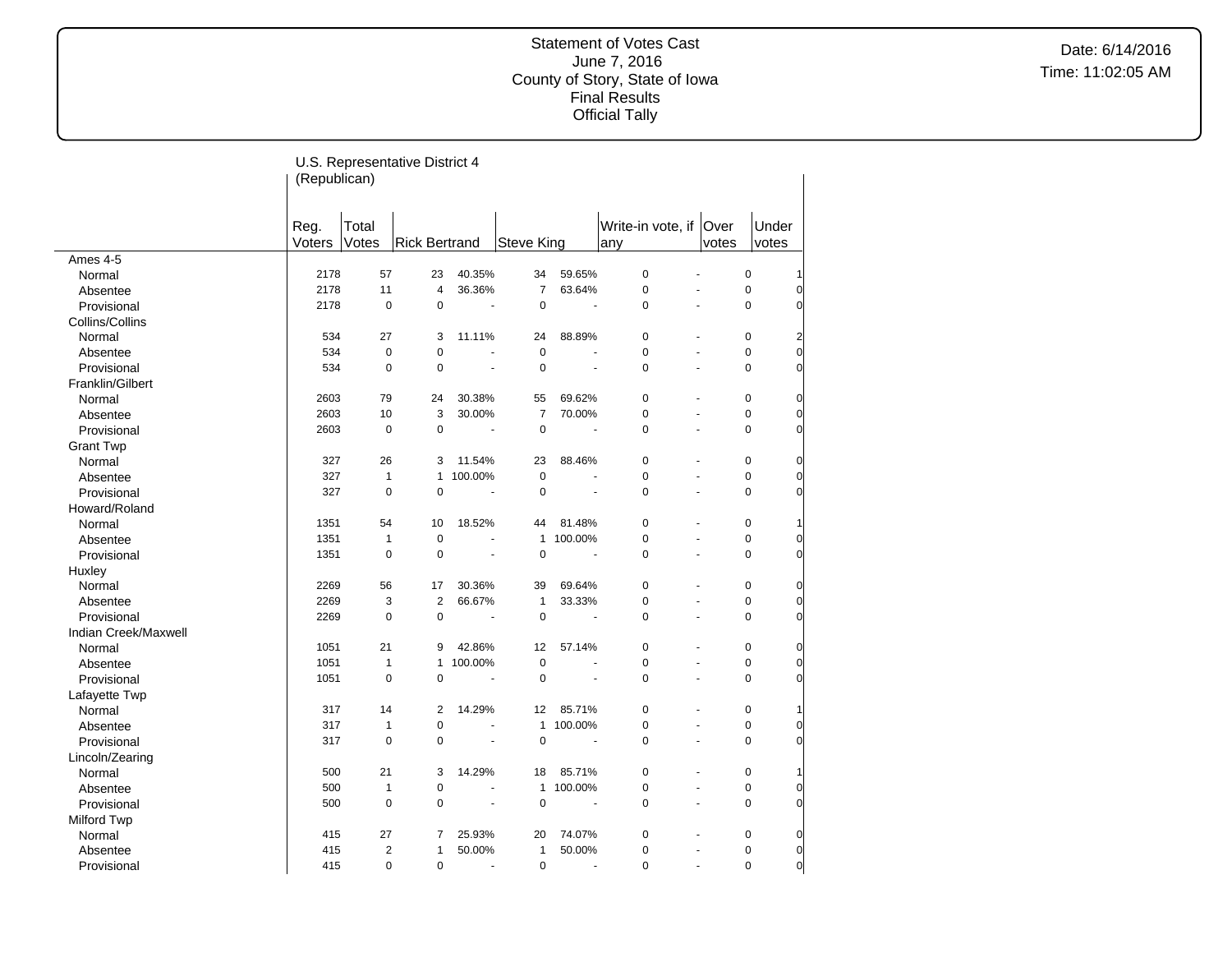|                                | (Republican)   |                    | U.S. Representative District 4 |                          |                         |                       |                          |                |                  |                            |
|--------------------------------|----------------|--------------------|--------------------------------|--------------------------|-------------------------|-----------------------|--------------------------|----------------|------------------|----------------------------|
|                                | Reg.<br>Voters | Total<br>Votes     | <b>Rick Bertrand</b>           |                          | <b>Steve King</b>       |                       | Write-in vote, if<br>any | Over<br>votes  |                  | Under<br>votes             |
| Nevada 1                       |                |                    |                                |                          |                         |                       |                          |                |                  |                            |
| Normal                         | 1109           | 22                 | 9                              | 40.91%                   | 13                      | 59.09%                | $\mathbf 0$              |                | $\mathbf 0$      | $\overline{0}$             |
| Absentee                       | 1109           | 9                  | 6                              | 66.67%                   | 3                       | 33.33%                | 0                        |                | $\mathbf 0$      | $\overline{0}$             |
| Provisional                    | 1109           | 0                  | $\mathbf 0$                    | ä,                       | $\pmb{0}$               | ÷,                    | 0                        | $\overline{a}$ | $\mathbf 0$      | $\overline{0}$             |
| Nevada 2                       |                |                    |                                |                          |                         |                       |                          |                |                  |                            |
| Normal                         | 1054           | 22                 | 10                             | 45.45%                   | 12                      | 54.55%                | 0                        |                | $\mathbf 0$      | $\overline{0}$             |
| Absentee                       | 1054           | $\mathbf{1}$       | $\mathbf 0$                    | ä,                       | $\mathbf{1}$            | 100.00%               | 0                        | $\overline{a}$ | $\mathbf 0$      | $\overline{0}$             |
| Provisional                    | 1054           | 0                  | $\pmb{0}$                      | ä,                       | $\pmb{0}$               | ÷,                    | $\Omega$                 |                | $\Omega$         | $\Omega$                   |
| Nevada 3/Grant 3               |                |                    |                                |                          |                         |                       |                          |                |                  |                            |
| Normal                         | 1174           | 37                 | 18                             | 48.65%                   | 19                      | 51.35%                | 0                        |                | $\mathbf 0$      | $\overline{0}$             |
| Absentee                       | 1174           | $\overline{2}$     | $\mathbf 0$                    |                          | $\overline{2}$          | 100.00%               | 0                        |                | $\mathbf 0$      | $\overline{0}$             |
| Provisional                    | 1174           | 0                  | $\mathbf 0$                    | $\blacksquare$           | $\pmb{0}$               | $\tilde{\phantom{a}}$ | 0                        |                | $\mathbf 0$      | $\overline{0}$             |
| Nevada 4                       |                |                    |                                |                          |                         |                       |                          |                |                  |                            |
| Normal                         | 1124           | 29                 | 9                              | 31.03%                   | 20                      | 68.97%                | 0                        |                | $\mathbf 0$      | 0                          |
| Absentee                       | 1124           | 5                  | $\mathbf{1}$                   | 20.00%                   | $\overline{\mathbf{4}}$ | 80.00%                | 0                        | ÷.             | $\mathbf 0$      | $\overline{0}$             |
| Provisional                    | 1124           | 0                  | $\mathbf 0$                    | ä,                       | $\mathbf 0$             |                       | $\overline{0}$           |                | $\mathbf 0$      | $\Omega$                   |
| Nevada Twp                     |                |                    |                                |                          |                         |                       |                          |                |                  |                            |
| Normal                         | 552            | 26                 | 9                              | 34.62%                   | 17                      | 65.38%                | 0                        |                | $\mathbf 0$      | $\overline{0}$             |
| Absentee                       | 552            | 3                  | $\pmb{0}$                      | Ĭ.                       | 3                       | 100.00%               | 0                        |                | $\mathbf 0$      | $\overline{0}$             |
| Provisional                    | 552            | 0                  | $\pmb{0}$                      | Ĭ.                       | $\pmb{0}$               |                       | 0                        |                | $\mathbf 0$      | $\overline{0}$             |
| New Albany/Colo                |                |                    |                                |                          |                         |                       |                          |                |                  |                            |
| Normal                         | 818            | 33                 | 5                              | 15.15%                   | 28                      | 84.85%                | 0                        |                | $\mathbf 0$      | $\overline{0}$             |
| Absentee                       | 818            | $\overline{c}$     | $\pmb{0}$                      | ä,                       |                         | 2 100.00%             | 0                        |                | $\mathbf 0$      | $\overline{0}$             |
| Provisional                    | 818            | 0                  | $\pmb{0}$                      | ÷,                       | $\mathbf 0$             | ÷,                    | 0                        |                | $\mathbf 0$      | $\overline{0}$             |
| Palestine Twp                  |                |                    |                                |                          |                         |                       |                          |                |                  |                            |
| Normal                         | 606<br>606     | 14<br>$\mathbf{1}$ | 4<br>$\mathbf{1}$              | 28.57%<br>100.00%        | 10<br>$\mathbf 0$       | 71.43%                | 0<br>0                   |                | 0<br>$\mathbf 0$ | $\overline{0}$<br>$\Omega$ |
| Absentee                       |                | 0                  |                                | ä,                       |                         | ÷,                    | 0                        |                | $\mathbf 0$      | $\overline{0}$             |
| Provisional                    | 606            |                    | $\pmb{0}$                      |                          | $\pmb{0}$               |                       |                          |                |                  |                            |
| <b>Richland Twp</b>            | 268            | 24                 | 8                              | 33.33%                   | 16                      | 66.67%                | 0                        |                | $\mathbf 0$      | $\overline{0}$             |
| Normal                         | 268            | $\overline{2}$     | $\mathbf{1}$                   | 50.00%                   | $\mathbf{1}$            | 50.00%                | 0                        |                | $\mathbf 0$      | $\overline{0}$             |
| Absentee                       | 268            | 0                  | $\pmb{0}$                      | $\overline{\phantom{a}}$ | $\pmb{0}$               | $\overline{a}$        | $\Omega$                 |                | $\Omega$         | $\Omega$                   |
| Provisional                    |                |                    |                                |                          |                         |                       |                          |                |                  |                            |
| Sherman Twp<br>Normal          | 157            | 14                 | $\overline{2}$                 | 14.29%                   | 12                      | 85.71%                | 0                        |                | $\mathbf 0$      | $\overline{0}$             |
| Absentee                       | 157            | $\mathbf{1}$       | $\pmb{0}$                      | L.                       | $\mathbf{1}$            | 100.00%               | 0                        | $\overline{a}$ | $\mathbf 0$      | $\overline{0}$             |
|                                | 157            | 0                  | $\pmb{0}$                      | $\mathbf{u}$             | $\pmb{0}$               | $\overline{a}$        | $\overline{0}$           |                | $\mathbf 0$      | $\Omega$                   |
| Provisional<br>Slater/Sheldahl |                |                    |                                |                          |                         |                       |                          |                |                  |                            |
| Normal                         | 1248           | 28                 | 11                             | 39.29%                   | 17                      | 60.71%                | 0                        |                | $\pmb{0}$        | $\overline{0}$             |
| Absentee                       | 1248           | 1                  | $\mathbf 0$                    | Ĭ.                       | $\mathbf{1}$            | 100.00%               | 0                        |                | $\mathbf 0$      | $\overline{0}$             |
| Provisional                    | 1248           | $\Omega$           | $\mathbf 0$                    | ÷.                       | $\mathbf 0$             | $\overline{a}$        | $\Omega$                 |                | $\Omega$         | $\overline{0}$             |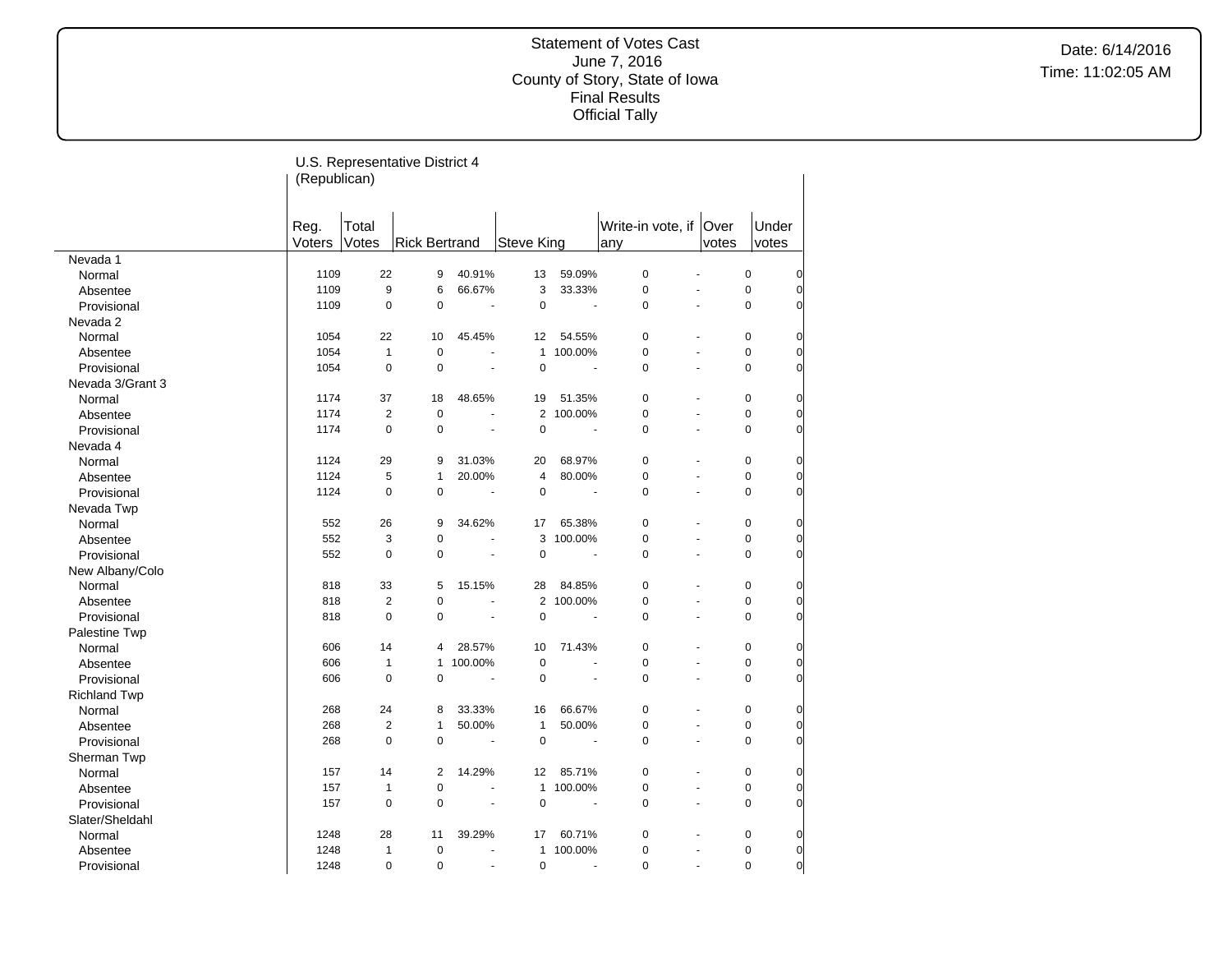|                    | (Republican) |             | U.S. Representative District 4 |        |                   |        |                   |                          |                |             |       |
|--------------------|--------------|-------------|--------------------------------|--------|-------------------|--------|-------------------|--------------------------|----------------|-------------|-------|
|                    | Reg.         | Total       |                                |        |                   |        | Write-in vote, if |                          | <b>Over</b>    |             | Under |
|                    | Voters       | Votes       | Rick Bertrand                  |        | <b>Steve King</b> |        | any               |                          | votes          |             | votes |
| <b>Story City</b>  |              |             |                                |        |                   |        |                   |                          |                |             |       |
| Normal             | 2415         | 91          | 24                             | 26.37% | 67                | 73.63% | 0                 |                          |                | 0           | 0     |
| Absentee           | 2415         | 14          | 3                              | 21.43% | 11                | 78.57% | $\mathbf 0$       | $\blacksquare$           |                | 0           | 0     |
| Provisional        | 2415         | $\mathbf 0$ | 0                              |        | 0                 |        | 0                 | $\ddot{\phantom{1}}$     |                | 0           | 0     |
| Union/Cambridge    |              |             |                                |        |                   |        |                   |                          |                |             |       |
| Normal             | 905          | 22          | 11                             | 50.00% | 11                | 50.00% | 0                 | $\overline{\phantom{a}}$ |                | $\pmb{0}$   | 1     |
| Absentee           | 905          | 0           | 0                              |        | 0                 |        | 0                 | $\blacksquare$           |                | 0           | 0     |
| Provisional        | 905          | 0           | $\mathbf 0$                    |        | $\Omega$          |        | 0                 |                          | ٠              | 0           | 0     |
| Warren/McCallsburg |              |             |                                |        |                   |        |                   |                          |                |             |       |
| Normal             | 368          | 18          | 5                              | 27.78% | 13                | 72.22% | 0                 | $\overline{\phantom{a}}$ |                | 0           | 0     |
| Absentee           | 368          | 2           | 1                              | 50.00% | 1                 | 50.00% | 0                 |                          | $\blacksquare$ | 0           | 0     |
| Provisional        | 368          | $\mathbf 0$ | $\mathbf 0$                    |        | 0                 |        | 0                 |                          |                | 0           | 0     |
| Washington/Kelley  |              |             |                                |        |                   |        |                   |                          |                |             |       |
| Normal             | 675          | 27          | 6                              | 22.22% | 21                | 77.78% | 0                 | $\blacksquare$           |                | 0           | 0     |
| Absentee           | 675          | $\mathbf 0$ | 0                              |        | 0                 | ÷      | 0                 |                          |                | 0           | 0     |
| Provisional        | 675          | 0           | 0                              |        | 0                 |        | 0                 |                          |                | 0           | 0     |
| Total              |              |             |                                |        |                   |        |                   |                          |                |             |       |
| Normal             | 64009        | 1566        | 541                            | 34.55% | 1023              | 65.33% | 2                 | 0.13%                    |                | 0           | 15    |
| Absentee           | 64009        | 192         | 77                             | 40.10% | 114               | 59.38% | 1                 | 0.52%                    |                | 0           | 3     |
| Provisional        | 64009        | 0           | 0                              |        | 0                 |        | 0                 |                          |                | 0           | 0     |
| Total              | 64009        | 1758        | 618                            | 35.15% | 1137              | 64.68% | 3                 | 0.17%                    |                | $\mathbf 0$ | 18    |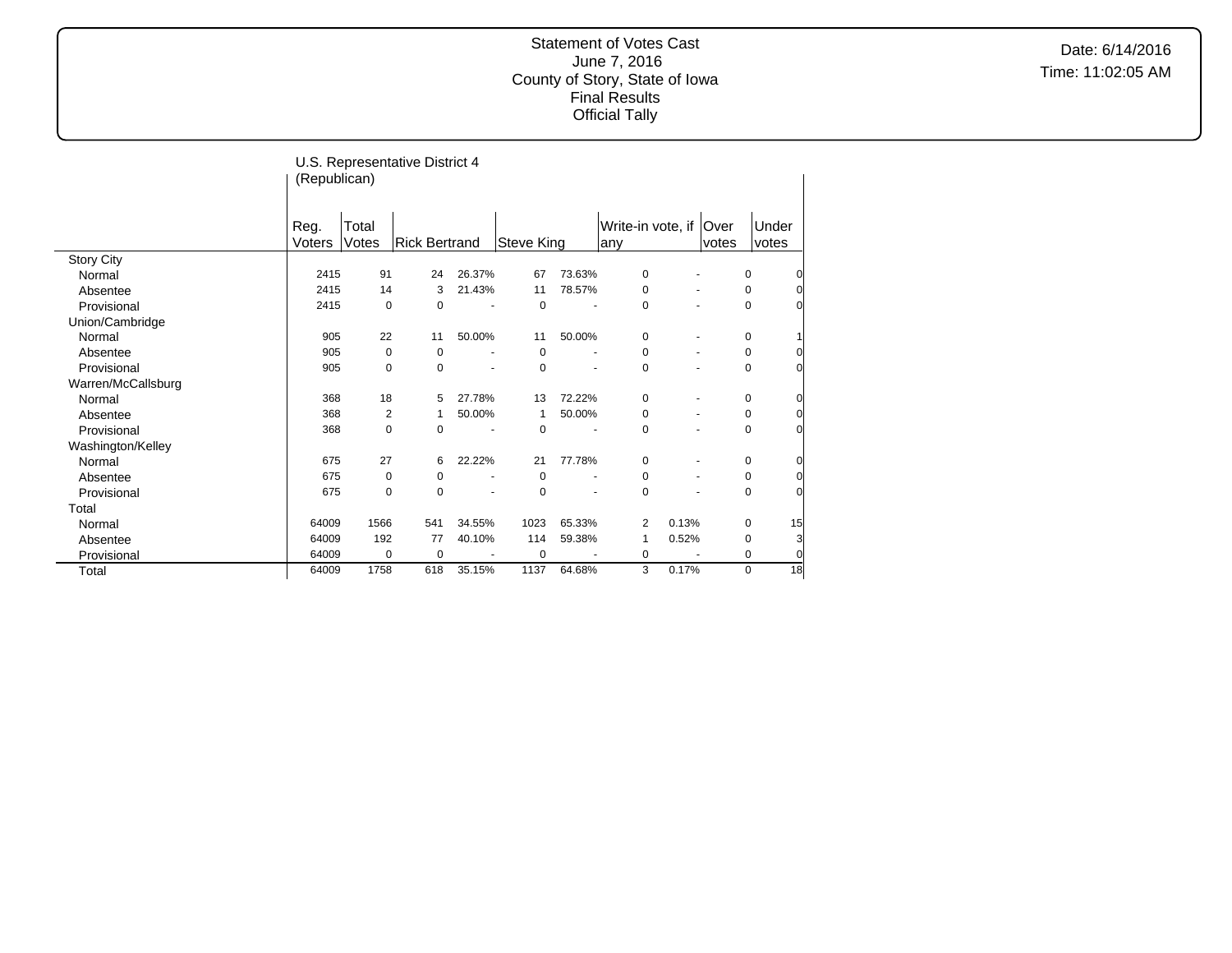|                   | (Democratic)   | U.S. Representative District 4 |             |                          |                               |                |                |                |                |        | (Republican)   | <b>State Senator District 24</b> |     |                        |       |                |  |
|-------------------|----------------|--------------------------------|-------------|--------------------------|-------------------------------|----------------|----------------|----------------|----------------|--------|----------------|----------------------------------|-----|------------------------|-------|----------------|--|
|                   | Reg.<br>Voters | Total<br>Votes                 | Kim Weaver  |                          | Write-in vote, if Over<br>any |                | votes          | Under<br>votes | Reg.           | Voters | Total<br>Votes | Jerry Behn                       | any | Write-in vote, if Over | votes | Under<br>votes |  |
| Jursidiction Wide |                |                                |             |                          |                               |                |                |                |                |        |                |                                  |     |                        |       |                |  |
| Ames 1-1          |                |                                |             |                          |                               |                |                |                |                |        |                |                                  |     |                        |       |                |  |
| Normal            | 2217           | 59                             |             | 59 100.00%               | 0                             |                |                | 0              | 8              |        |                |                                  |     |                        |       |                |  |
| Absentee          | 2217           | 12                             |             | 12 100.00%               | $\mathbf 0$                   |                |                | $\pmb{0}$      | $\overline{2}$ |        |                |                                  |     |                        |       |                |  |
| Provisional       | 2217           | $\mathbf 0$                    | $\pmb{0}$   | $\overline{\phantom{a}}$ | 0                             | $\overline{a}$ |                | $\pmb{0}$      | $\Omega$       |        |                |                                  |     |                        |       |                |  |
| Ames 1-2          |                |                                |             |                          |                               |                |                |                |                |        |                |                                  |     |                        |       |                |  |
| Normal            | 2571           | 106                            |             | 106 100.00%              | $\mathbf 0$                   |                |                | $\mathbf 0$    | 20             |        |                |                                  |     |                        |       |                |  |
| Absentee          | 2571           | 19                             | 19          | 100.00%                  | $\mathbf 0$                   | $\sim$         |                | 0              | $\overline{1}$ |        |                |                                  |     |                        |       |                |  |
| Provisional       | 2571           | $\mathbf 0$                    | $\mathbf 0$ | $\overline{\phantom{a}}$ | $\mathbf 0$                   | $\overline{a}$ |                | $\mathbf 0$    | $\Omega$       |        |                |                                  |     |                        |       |                |  |
| Ames 1-3/Grant 2  |                |                                |             |                          |                               |                |                |                |                |        |                |                                  |     |                        |       |                |  |
| Normal            | 1879           | 37                             |             | 37 100.00%               | $\mathbf 0$                   |                |                | $\mathbf 0$    | 3              |        |                |                                  |     |                        |       |                |  |
| Absentee          | 1879           | 8                              |             | 8 100.00%                | 0                             |                |                | $\pmb{0}$      | $\Omega$       |        |                |                                  |     |                        |       |                |  |
| Provisional       | 1879           | $\mathbf 0$                    | $\pmb{0}$   | $\overline{\phantom{a}}$ | $\mathbf 0$                   |                | $\blacksquare$ | $\pmb{0}$      | $\Omega$       |        |                |                                  |     |                        |       |                |  |
| Ames 1-4          |                |                                |             |                          |                               |                |                |                |                |        |                |                                  |     |                        |       |                |  |
| Normal            | 2183           | 134                            |             | 134 100.00%              | 0                             |                |                | $\pmb{0}$      | 27             |        |                |                                  |     |                        |       |                |  |
| Absentee          | 2183           | 15                             |             | 15 100.00%               | 0                             | ÷,             |                | $\pmb{0}$      | $\Omega$       |        |                |                                  |     |                        |       |                |  |
| Provisional       | 2183           | $\mathbf{1}$                   |             | 1 100.00%                | 0                             |                | $\sim$         | $\pmb{0}$      | $\Omega$       |        |                |                                  |     |                        |       |                |  |
| Ames 1-5          |                |                                |             |                          |                               |                |                |                |                |        |                |                                  |     |                        |       |                |  |
| Normal            | 2260           | 172                            |             | 172 100.00%              | 0                             |                |                | 0              | 25             |        |                |                                  |     |                        |       |                |  |
| Absentee          | 2260           | 15                             |             | 15 100.00%               | $\mathbf 0$                   | ٠              |                | 0              | $\overline{1}$ |        |                |                                  |     |                        |       |                |  |
| Provisional       | 2260           | $\mathbf 0$                    | $\mathbf 0$ | $\overline{\phantom{a}}$ | 0                             | $\sim$         |                | $\mathbf 0$    | $\Omega$       |        |                |                                  |     |                        |       |                |  |
| Ames 2-1          |                |                                |             |                          |                               |                |                |                |                |        |                |                                  |     |                        |       |                |  |
| Normal            | 2201           | 142                            |             | 142 100.00%              | $\mathbf 0$                   |                |                | 0              | 21             |        |                |                                  |     |                        |       |                |  |
| Absentee          | 2201           | 15                             |             | 15 100.00%               | 0                             | $\blacksquare$ |                | 0              | $\Omega$       |        |                |                                  |     |                        |       |                |  |
| Provisional       | 2201           | $\mathbf 0$                    | $\pmb{0}$   |                          | 0                             | $\sim$         |                | $\mathbf 0$    | $\Omega$       |        |                |                                  |     |                        |       |                |  |
| Ames 2-2          |                |                                |             |                          |                               |                |                |                |                |        |                |                                  |     |                        |       |                |  |
| Normal            | 1866           | 114                            |             | 114 100.00%              | $\mathbf 0$                   |                |                | 0              | 17             |        |                |                                  |     |                        |       |                |  |
| Absentee          | 1866           | 18                             |             | 18 100.00%               | $\mathbf 0$                   | $\sim$         |                | $\mathbf 0$    | 7              |        |                |                                  |     |                        |       |                |  |
| Provisional       | 1866           | $\mathbf 0$                    | $\pmb{0}$   |                          | $\mathbf 0$                   |                |                | $\pmb{0}$      | $\Omega$       |        |                |                                  |     |                        |       |                |  |
| Ames 2-3          |                |                                |             |                          |                               |                |                |                |                |        |                |                                  |     |                        |       |                |  |
| Normal            | 2105           | 135                            | 132         | 97.78%                   | 3                             | 2.22%          |                | $\mathbf 0$    | 13             |        |                |                                  |     |                        |       |                |  |
| Absentee          | 2105           | 15                             | 15          | 100.00%                  | 0                             |                |                | $\pmb{0}$      | $\Omega$       |        |                |                                  |     |                        |       |                |  |
| Provisional       | 2105           | $\mathbf 0$                    | $\pmb{0}$   | $\overline{\phantom{a}}$ | $\mathbf 0$                   | ÷,             |                | $\mathbf 0$    | $\Omega$       |        |                |                                  |     |                        |       |                |  |
| Ames 2-4          |                |                                |             |                          |                               |                |                |                |                |        |                |                                  |     |                        |       |                |  |
| Normal            | 2300           | 151                            |             | 151 100.00%              | $\mathbf 0$                   |                |                | 0              | 29             |        |                |                                  |     |                        |       |                |  |
| Absentee          | 2300           | 23                             | 23          | 100.00%                  | $\mathbf 0$                   | ÷              |                | $\pmb{0}$      | $\Omega$       |        |                |                                  |     |                        |       |                |  |
| Provisional       | 2300           | $\mathbf 0$                    | $\pmb{0}$   | $\blacksquare$           | 0                             |                | $\blacksquare$ | $\pmb{0}$      | $\overline{0}$ |        |                |                                  |     |                        |       |                |  |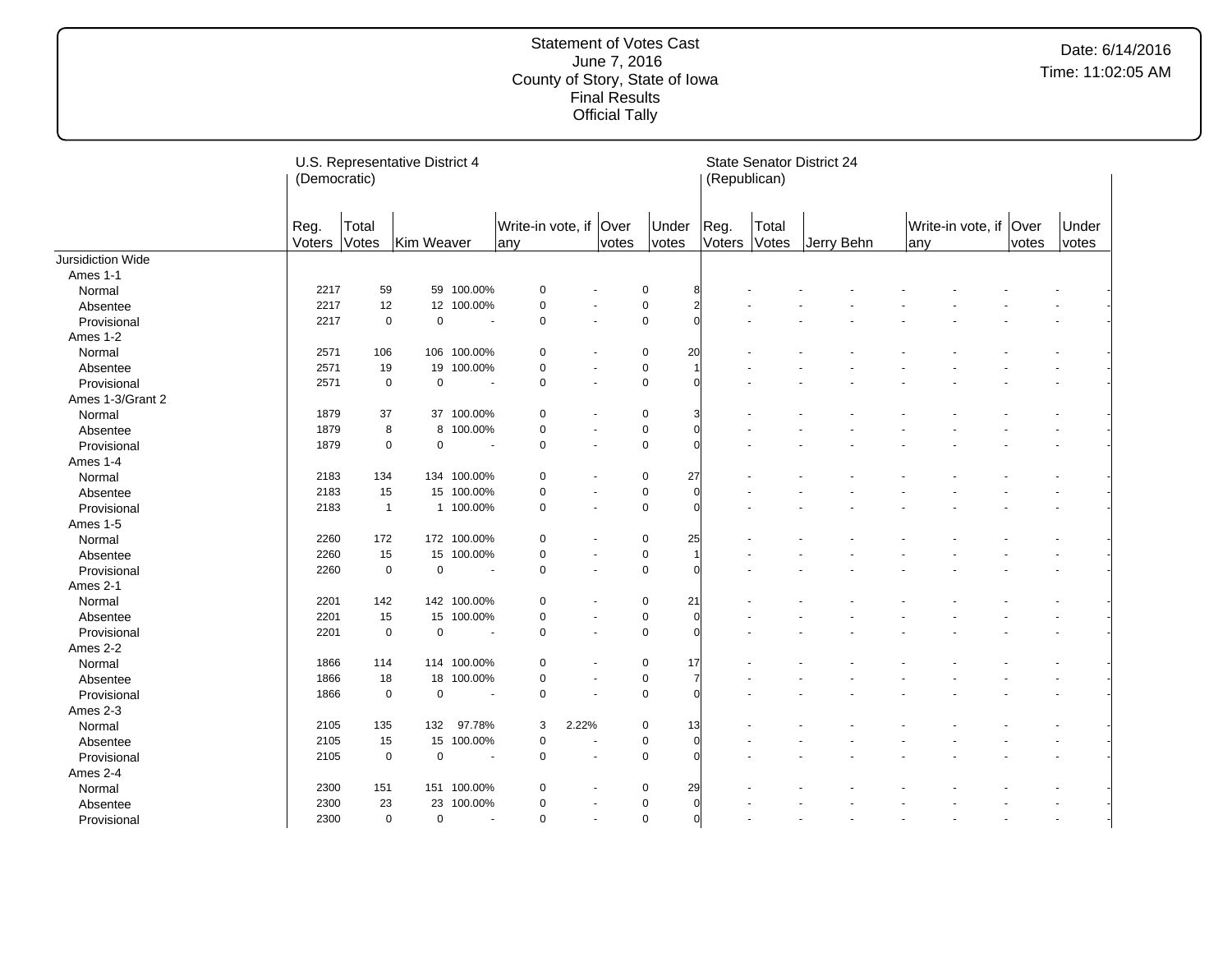|                 | (Democratic)   |                | U.S. Representative District 4 |                          |                           |       |                      |                |                | <b>State Senator District 24</b><br>(Republican) |                |             |             |     |                        |       |                |          |
|-----------------|----------------|----------------|--------------------------------|--------------------------|---------------------------|-------|----------------------|----------------|----------------|--------------------------------------------------|----------------|-------------|-------------|-----|------------------------|-------|----------------|----------|
|                 | Reg.<br>Voters | Total<br>Votes | Kim Weaver                     |                          | Write-in vote, if<br> any |       | Over<br>votes        | Under<br>votes |                | Reg.<br>Voters                                   | Total<br>Votes |             | Jerry Behn  | any | Write-in vote, if Over | votes | Under<br>votes |          |
| Ames 2-5        |                |                |                                |                          |                           |       |                      |                |                |                                                  |                |             |             |     |                        |       |                |          |
| Normal          | 2426           | 133            |                                | 133 100.00%              | $\pmb{0}$                 |       | $\ddot{\phantom{1}}$ | 0              | 14             | $\overline{2}$                                   |                | $\mathbf 0$ | $\mathbf 0$ |     | $\Omega$               |       | $\pmb{0}$      |          |
| Absentee        | 2426           | 15             |                                | 15 100.00%               | $\pmb{0}$                 |       |                      | $\pmb{0}$      | $\sqrt{ }$     | $\overline{c}$                                   |                | $\pmb{0}$   | $\mathbf 0$ |     | $\Omega$               |       | 0              | $\Omega$ |
| Provisional     | 2426           | $\mathbf 0$    | $\mathbf 0$                    | ÷                        | 0                         |       |                      | $\mathbf 0$    | $\Omega$       | $\overline{2}$                                   |                | 0           | $\mathbf 0$ |     | $\mathbf 0$            |       | 0              |          |
| Ames 3-1/Wash 2 |                |                |                                |                          |                           |       |                      |                |                |                                                  |                |             |             |     |                        |       |                |          |
| Normal          | 2245           | 95             |                                | 95 100.00%               | 0                         |       |                      | 0              | 11             |                                                  |                |             |             |     |                        |       |                |          |
| Absentee        | 2245           | 12             |                                | 12 100.00%               | 0                         |       | ä,                   | $\mathbf 0$    | $\overline{2}$ |                                                  |                |             |             |     |                        |       |                |          |
| Provisional     | 2245           | $\mathbf 0$    | $\mathbf 0$                    | $\overline{\phantom{a}}$ | 0                         |       | ä,                   | $\mathbf 0$    | $\Omega$       |                                                  |                |             |             |     |                        |       |                |          |
| Ames 3-2        |                |                |                                |                          |                           |       |                      |                |                |                                                  |                |             |             |     |                        |       |                |          |
| Normal          | 1814           | 26             |                                | 26 100.00%               | $\mathbf 0$               |       |                      | 0              |                |                                                  |                |             |             |     |                        |       |                |          |
| Absentee        | 1814           | $\mathbf 0$    | $\pmb{0}$                      |                          | 0                         |       | $\ddot{\phantom{1}}$ | 0              | $\Omega$       |                                                  |                |             |             |     |                        |       |                |          |
| Provisional     | 1814           | $\mathbf 0$    | $\mathbf 0$                    | ٠                        | $\mathbf 0$               |       | $\blacksquare$       | $\mathbf 0$    | $\Omega$       |                                                  |                |             |             |     |                        |       |                |          |
| Ames 3-3        |                |                |                                |                          |                           |       |                      |                |                |                                                  |                |             |             |     |                        |       |                |          |
| Normal          | 1515           | 30             |                                | 30 100.00%               | $\mathbf 0$               |       |                      | 0              |                |                                                  |                |             |             |     |                        |       |                |          |
| Absentee        | 1515           | $\overline{4}$ |                                | 4 100.00%                | $\pmb{0}$                 |       |                      | 0              |                |                                                  |                |             |             |     |                        |       |                |          |
| Provisional     | 1515           | $\mathbf 0$    | $\mathbf 0$                    | ÷                        | $\mathbf 0$               |       | $\ddot{\phantom{1}}$ | $\mathbf 0$    | $\Omega$       |                                                  |                |             |             |     |                        |       |                |          |
| Ames 3-4        |                |                |                                |                          |                           |       |                      |                |                |                                                  |                |             |             |     |                        |       |                |          |
| Normal          | 2068           | 57             | 56                             | 98.25%                   | $\mathbf{1}$              | 1.75% |                      | 0              | 9              |                                                  |                |             |             |     |                        |       |                |          |
| Absentee        | 2068           | 5              | 5                              | 100.00%                  | 0                         |       |                      | 0              | $\Omega$       |                                                  |                |             |             |     |                        |       |                |          |
| Provisional     | 2068           | $\mathbf 0$    | $\pmb{0}$                      |                          | $\mathbf 0$               | ÷,    |                      | 0              | $\Omega$       |                                                  |                |             |             |     |                        |       |                |          |
| Ames 3-5/Wash 3 |                |                |                                |                          |                           |       |                      |                |                |                                                  |                |             |             |     |                        |       |                |          |
| Normal          | 1988           | 121            | 120                            | 99.17%                   | $\mathbf{1}$              | 0.83% |                      | 0              | 14             |                                                  |                |             |             |     |                        |       |                |          |
| Absentee        | 1988           | 11             |                                | 11 100.00%               | $\pmb{0}$                 | ÷,    |                      | 0              | $\overline{2}$ |                                                  |                |             |             |     |                        |       |                |          |
| Provisional     | 1988           | $\mathbf 0$    | $\pmb{0}$                      |                          | $\pmb{0}$                 |       |                      | 0              | $\Omega$       |                                                  |                |             |             |     |                        |       |                |          |
| Ames 4-1        |                |                |                                |                          |                           |       |                      |                |                |                                                  |                |             |             |     |                        |       |                |          |
| Normal          | 2900           | 5              |                                | 5 100.00%                | 0                         |       |                      | 0              | $\Omega$       |                                                  |                |             |             |     |                        |       |                |          |
| Absentee        | 2900           | $\overline{c}$ | $\overline{2}$                 | 100.00%                  | $\pmb{0}$                 |       |                      | 0              | $\Omega$       |                                                  |                |             |             |     |                        |       |                |          |
| Provisional     | 2900           | 0              | $\pmb{0}$                      | ٠.                       | 0                         |       | $\blacksquare$       | $\mathbf 0$    | $\Omega$       |                                                  |                |             |             |     |                        |       |                |          |
| Ames 4-2        |                |                |                                |                          |                           |       |                      |                |                |                                                  |                |             |             |     |                        |       |                |          |
| Normal          | 1782           | $\mathbf 0$    | 0                              |                          | 0                         |       |                      | 0              | $\Omega$       |                                                  |                |             |             |     |                        |       |                |          |
| Absentee        | 1782           | 0              | $\pmb{0}$                      |                          | $\pmb{0}$                 |       | ٠                    | 0              | $\Omega$       |                                                  |                |             |             |     |                        |       |                |          |
| Provisional     | 1782           | $\mathbf 0$    | $\mathbf 0$                    |                          | $\mathbf 0$               |       | ä,                   | $\mathbf 0$    | $\Omega$       |                                                  |                |             |             |     |                        |       |                |          |
| Ames 4-3        |                |                |                                |                          |                           |       |                      |                |                |                                                  |                |             |             |     |                        |       |                |          |
| Normal          | 1613           | $\mathbf{1}$   |                                | 1 100.00%                | $\pmb{0}$                 |       |                      | 0              | $\Omega$       |                                                  |                |             |             |     |                        |       |                |          |
| Absentee        | 1613           | $\mathbf 0$    | $\overline{0}$                 |                          | $\pmb{0}$                 |       |                      | 0              | $\Omega$       |                                                  |                |             |             |     |                        |       |                |          |
| Provisional     | 1613           | $\mathbf 0$    | $\pmb{0}$                      |                          | 0                         |       | ä,                   | $\mathbf 0$    | $\Omega$       |                                                  |                |             |             |     |                        |       |                |          |
| Ames 4-4        |                |                |                                |                          |                           |       |                      |                |                |                                                  |                |             |             |     |                        |       |                |          |
| Normal          | 2058           | 98             | 97                             | 98.98%                   | $\mathbf{1}$              | 1.02% |                      | 0              | 12             |                                                  |                |             |             |     |                        |       |                |          |
| Absentee        | 2058           | 5              | 5                              | 100.00%                  | $\mathbf 0$               |       |                      | 0              | $\Omega$       |                                                  |                |             |             |     |                        |       |                |          |
| Provisional     | 2058           | 0              | $\pmb{0}$                      | $\blacksquare$           | $\pmb{0}$                 |       | $\blacksquare$       | 0              | $\overline{0}$ |                                                  |                |             |             |     |                        |       |                |          |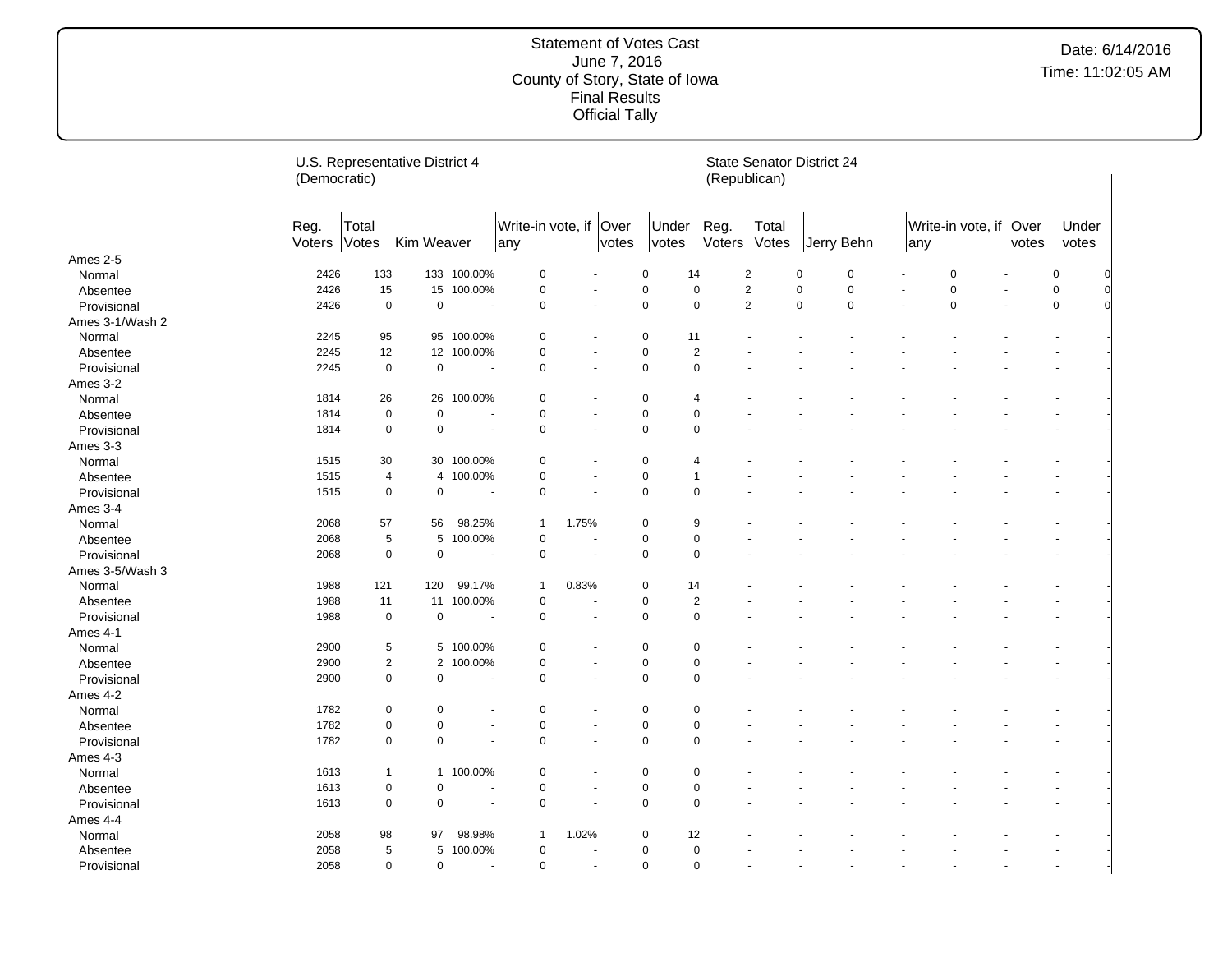|                      | (Democratic)   |                         | U.S. Representative District 4 |                          |                               |                       |       |                               | (Republican)         | <b>State Senator District 24</b> |            |                         |                |                        |       |                |    |
|----------------------|----------------|-------------------------|--------------------------------|--------------------------|-------------------------------|-----------------------|-------|-------------------------------|----------------------|----------------------------------|------------|-------------------------|----------------|------------------------|-------|----------------|----|
|                      | Reg.<br>Voters | Total<br>Votes          | Kim Weaver                     |                          | Write-in vote, if Over<br>any |                       | votes | Under<br>votes                | Reg.<br>Voters Votes | Total                            | Jerry Behn |                         | any            | Write-in vote, if Over | votes | Under<br>votes |    |
| Ames 4-5             |                |                         |                                |                          |                               |                       |       |                               |                      |                                  |            |                         |                |                        |       |                |    |
| Normal               | 2178           | 117                     | 116                            | 99.15%                   | $\mathbf{1}$                  | 0.85%                 |       | $\pmb{0}$<br>11               |                      |                                  |            |                         |                |                        |       |                |    |
| Absentee             | 2178           | 10                      |                                | 10 100.00%               | $\pmb{0}$                     | ÷,                    |       | 0<br>$\Omega$                 |                      |                                  |            |                         |                |                        |       |                |    |
| Provisional          | 2178           | $\mathbf 0$             | $\pmb{0}$                      |                          | $\pmb{0}$                     | ÷,                    |       | $\pmb{0}$<br>$\Omega$         |                      |                                  |            |                         |                |                        |       |                |    |
| Collins/Collins      |                |                         |                                |                          |                               |                       |       |                               |                      |                                  |            |                         |                |                        |       |                |    |
| Normal               | 534            | 26                      |                                | 26 100.00%               | $\mathbf 0$                   |                       |       | $\pmb{0}$<br>5                |                      |                                  |            |                         |                |                        |       |                |    |
| Absentee             | 534            | $\overline{1}$          |                                | 1 100.00%                | $\pmb{0}$                     |                       |       | 0<br>$\Omega$                 |                      |                                  |            |                         |                |                        |       |                |    |
| Provisional          | 534            | $\mathbf 0$             | $\mathbf 0$                    | $\overline{\phantom{a}}$ | $\mathbf 0$                   | $\blacksquare$        |       | 0<br>$\Omega$                 |                      |                                  |            |                         |                |                        |       |                |    |
| Franklin/Gilbert     |                |                         |                                |                          |                               |                       |       |                               |                      |                                  |            |                         |                |                        |       |                |    |
| Normal               | 2603           | 96                      |                                | 96 100.00%               | $\mathbf 0$                   | $\overline{a}$        |       | $\mathbf 0$<br>14             | 2603                 | 68                               |            | 68<br>100.00%           |                | $\mathbf 0$            |       | $\mathbf 0$    | 11 |
| Absentee             | 2603           | $\overline{4}$          |                                | 4 100.00%                | $\mathbf 0$                   | $\sim$                |       | $\overline{0}$<br>$\mathbf 0$ | 2603                 | 6                                |            | 100.00%<br>6            |                | $\mathbf 0$            |       | $\mathbf 0$    |    |
| Provisional          | 2603           | 0                       | $\mathbf 0$                    | ÷.                       | $\pmb{0}$                     | ÷.                    |       | $\pmb{0}$<br>$\Omega$         | 2603                 | $\mathbf 0$                      |            | $\mathbf 0$             | $\overline{a}$ | $\mathbf 0$            |       | $\mathbf 0$    |    |
| <b>Grant Twp</b>     |                |                         |                                |                          |                               |                       |       |                               |                      |                                  |            |                         |                |                        |       |                |    |
| Normal               | 327            | 12                      |                                | 12 100.00%               | $\mathbf 0$                   |                       |       | 0                             |                      |                                  |            |                         |                |                        |       |                |    |
| Absentee             | 327            | 3                       |                                | 3 100.00%                | $\pmb{0}$                     | $\tilde{\phantom{a}}$ |       | 0                             |                      |                                  |            |                         |                |                        |       |                |    |
| Provisional          | 327            | $\mathbf 0$             | $\mathbf 0$                    | $\tilde{\phantom{a}}$    | $\pmb{0}$                     | ÷,                    |       | $\mathbf 0$                   |                      |                                  |            |                         |                |                        |       |                |    |
| Howard/Roland        |                |                         |                                |                          |                               |                       |       |                               |                      |                                  |            |                         |                |                        |       |                |    |
| Normal               | 1351           | 30                      | 29                             | 96.67%                   | $\mathbf{1}$                  | 3.33%                 |       | $\pmb{0}$<br>6                |                      |                                  |            |                         |                |                        |       |                |    |
| Absentee             | 1351           | 3                       |                                | 3 100.00%                | $\mathbf 0$                   |                       |       | $\pmb{0}$<br>$\Omega$         |                      |                                  |            |                         |                |                        |       |                |    |
| Provisional          | 1351           | $\mathbf 0$             | $\mathbf 0$                    |                          | $\pmb{0}$                     | $\sim$                |       | $\mathbf 0$<br>$\Omega$       |                      |                                  |            |                         |                |                        |       |                |    |
| Huxley               |                |                         |                                |                          |                               |                       |       |                               |                      |                                  |            |                         |                |                        |       |                |    |
| Normal               | 2269           | 37                      |                                | 37 100.00%               | $\mathbf 0$                   |                       |       | 0<br>2                        |                      |                                  |            |                         |                |                        |       |                |    |
| Absentee             | 2269           | 8                       |                                | 8 100.00%                | $\mathbf 0$                   | $\blacksquare$        |       | $\Omega$<br>0                 |                      |                                  |            |                         |                |                        |       |                |    |
| Provisional          | 2269           | $\mathbf 0$             | $\pmb{0}$                      |                          | $\pmb{0}$                     | $\sim$                |       | $\pmb{0}$                     |                      |                                  |            |                         |                |                        |       |                |    |
| Indian Creek/Maxwell |                |                         |                                |                          |                               |                       |       |                               |                      |                                  |            |                         |                |                        |       |                |    |
| Normal               | 1051           | 22                      |                                | 22 100.00%               | $\mathbf 0$                   | $\overline{a}$        |       | 0                             |                      |                                  |            |                         |                |                        |       |                |    |
| Absentee             | 1051           | $\overline{\mathbf{4}}$ |                                | 4 100.00%                | $\pmb{0}$                     | $\sim$                |       | $\pmb{0}$                     |                      |                                  |            |                         |                |                        |       |                |    |
| Provisional          | 1051           | $\mathbf 0$             | $\mathbf 0$                    |                          | $\pmb{0}$                     | $\blacksquare$        |       | $\mathbf 0$<br>$\Omega$       |                      |                                  |            |                         |                |                        |       |                |    |
| Lafayette Twp        |                |                         |                                |                          |                               |                       |       |                               |                      |                                  |            |                         |                |                        |       |                |    |
| Normal               | 317            | 9                       | 9                              | 100.00%                  | 0                             |                       |       | $\pmb{0}$<br>$\mathbf 1$      | 317                  | 8                                |            | 8 100.00%               |                | 0                      |       | 0              |    |
| Absentee             | 317            | $\pmb{0}$               | $\mathbf 0$                    |                          | $\mathbf 0$                   | $\blacksquare$        |       | $\pmb{0}$<br>$\Omega$         | 317                  | $\mathbf{1}$                     |            | 100.00%<br>$\mathbf{1}$ |                | $\mathbf 0$            |       | $\mathbf 0$    | 0  |
| Provisional          | 317            | $\mathbf 0$             | $\Omega$                       |                          | $\mathbf 0$                   |                       |       | $\mathbf 0$<br>$\Omega$       | 317                  | $\mathbf 0$                      |            | $\mathbf 0$             |                | $\Omega$               |       | $\Omega$       |    |
| Lincoln/Zearing      |                |                         |                                |                          |                               |                       |       |                               |                      |                                  |            |                         |                |                        |       |                |    |
| Normal               | 500            | 14                      |                                | 14 100.00%               | $\mathbf 0$                   |                       |       | 0<br>$\overline{2}$           |                      |                                  |            |                         |                |                        |       |                |    |
| Absentee             | 500            | 0                       | $\mathbf 0$                    |                          | $\pmb{0}$                     | $\sim$                |       | $\pmb{0}$                     |                      |                                  |            |                         |                |                        |       |                |    |
| Provisional          | 500            | $\pmb{0}$               | $\mathbf 0$                    |                          | $\mathbf 0$                   | $\blacksquare$        |       | $\pmb{0}$                     |                      |                                  |            |                         |                |                        |       |                |    |
| Milford Twp          |                |                         |                                |                          |                               |                       |       |                               |                      |                                  |            |                         |                |                        |       |                |    |
| Normal               | 415            | 12                      |                                | 12 100.00%               | $\mathbf 0$                   |                       |       | 0                             |                      |                                  |            |                         |                |                        |       |                |    |
| Absentee             | 415            | $\pmb{0}$               | $\mathbf 0$                    |                          | $\pmb{0}$                     | $\sim$                |       | $\pmb{0}$                     |                      |                                  |            |                         |                |                        |       |                |    |
| Provisional          | 415            | 0                       | $\mathbf 0$                    | $\blacksquare$           | $\pmb{0}$                     | $\tilde{\phantom{a}}$ |       | $\pmb{0}$<br>$\overline{0}$   |                      |                                  |            |                         |                |                        |       | ÷,             |    |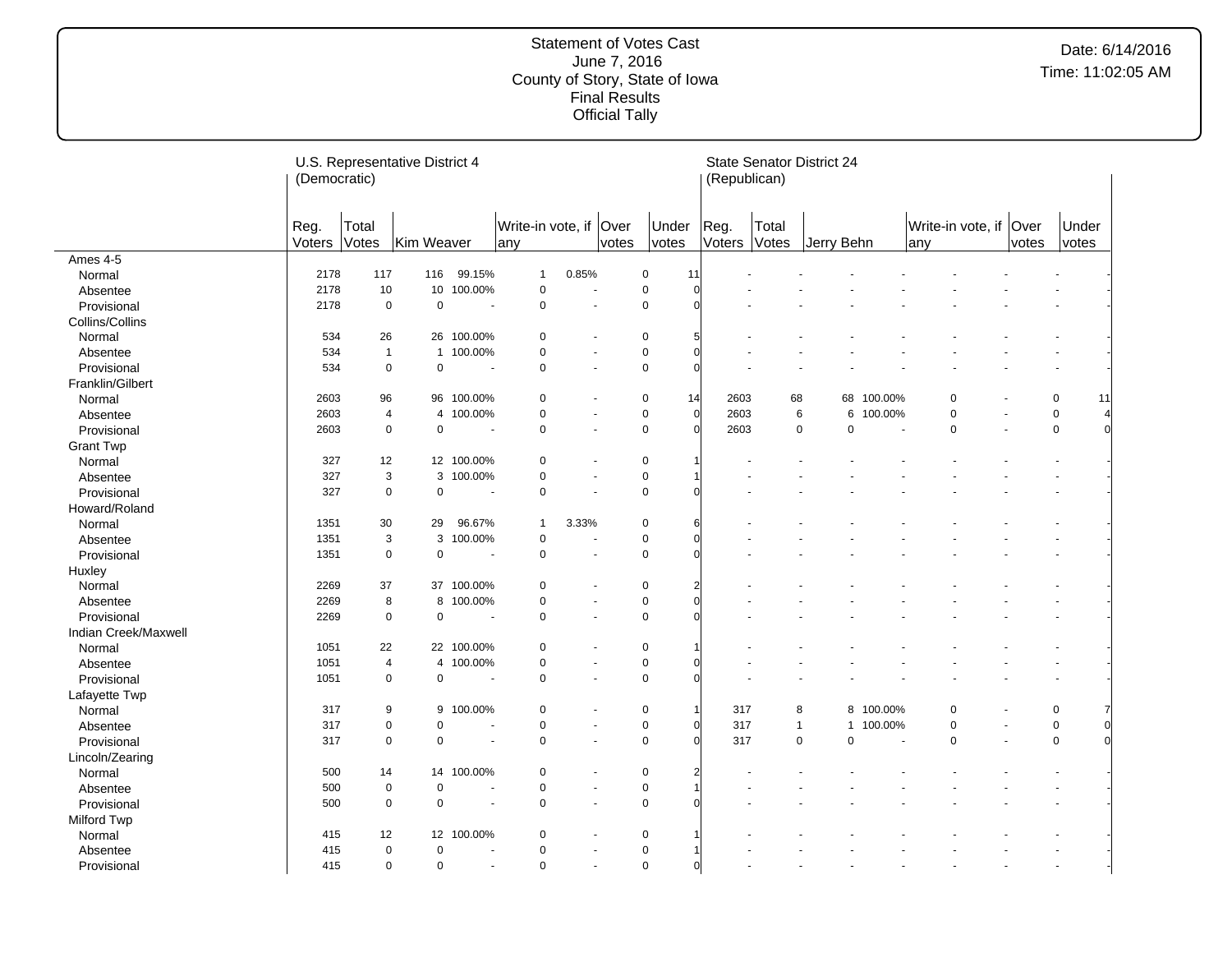|                     | (Democratic)   |                | U.S. Representative District 4 |                          |                               |        |                |                | (Republican)           |                | <b>State Senator District 24</b> |                          |                                |                          |       |                |                |
|---------------------|----------------|----------------|--------------------------------|--------------------------|-------------------------------|--------|----------------|----------------|------------------------|----------------|----------------------------------|--------------------------|--------------------------------|--------------------------|-------|----------------|----------------|
|                     | Reg.<br>Voters | Total<br>Votes | Kim Weaver                     |                          | Write-in vote, if Over<br>any |        | votes          | Under<br>votes | Reg.<br>Voters         | Total<br>Votes | Jerry Behn                       |                          | Write-in vote, if Over<br> any |                          | votes | Under<br>votes |                |
| Nevada 1            |                |                |                                |                          |                               |        |                |                |                        |                |                                  |                          |                                |                          |       |                |                |
| Normal              | 1109           | 30             | 29                             | 96.67%                   | $\mathbf{1}$                  | 3.33%  |                | $\pmb{0}$      | 5                      |                |                                  |                          |                                |                          |       |                |                |
| Absentee            | 1109           | $\overline{c}$ |                                | 2 100.00%                | $\pmb{0}$                     | ÷,     |                | 0              | $\overline{3}$         |                |                                  |                          |                                |                          |       |                |                |
| Provisional         | 1109           | $\pmb{0}$      | $\pmb{0}$                      |                          | $\pmb{0}$                     | ÷,     |                | $\pmb{0}$      | $\Omega$               |                |                                  |                          |                                |                          |       |                |                |
| Nevada 2            |                |                |                                |                          |                               |        |                |                |                        |                |                                  |                          |                                |                          |       |                |                |
| Normal              | 1054           | 29             |                                | 29 100.00%               | $\mathbf 0$                   |        |                | $\pmb{0}$      | 6                      |                |                                  |                          |                                |                          |       |                |                |
| Absentee            | 1054           | 6              |                                | 6 100.00%                | $\pmb{0}$                     |        |                | $\pmb{0}$      | $\Omega$               |                |                                  |                          |                                |                          |       |                |                |
| Provisional         | 1054           | $\mathbf 0$    | $\mathbf 0$                    | $\blacksquare$           | $\mathbf 0$                   |        | $\blacksquare$ | $\mathbf 0$    |                        |                |                                  |                          |                                |                          |       |                |                |
| Nevada 3/Grant 3    |                |                |                                |                          |                               |        |                |                |                        |                |                                  |                          |                                |                          |       |                |                |
| Normal              | 1174           | 36             |                                | 36 100.00%               | $\mathbf 0$                   |        | $\overline{a}$ | 0              |                        |                |                                  |                          |                                |                          |       |                |                |
| Absentee            | 1174           | 5              |                                | 5 100.00%                | $\mathbf 0$                   |        | $\sim$         | $\mathbf 0$    | 2                      |                |                                  |                          |                                |                          |       |                |                |
| Provisional         | 1174           | 0              | $\mathbf 0$                    | $\overline{a}$           | $\pmb{0}$                     | ÷.     |                | $\pmb{0}$      |                        |                |                                  |                          |                                |                          |       |                |                |
| Nevada 4            |                |                |                                |                          |                               |        |                |                |                        |                |                                  |                          |                                |                          |       |                |                |
| Normal              | 1124           | 43             |                                | 43 100.00%               | $\pmb{0}$                     |        |                | 0              | 7                      |                |                                  |                          |                                |                          |       |                |                |
| Absentee            | 1124           | 5              | $\overline{4}$                 | 80.00%                   | $\mathbf{1}$                  | 20.00% |                | 0              | $\Omega$               |                |                                  |                          |                                |                          |       |                |                |
| Provisional         | 1124           | $\mathbf 0$    | $\mathbf 0$                    |                          | $\pmb{0}$                     | ÷,     |                | $\mathbf 0$    |                        |                |                                  |                          |                                |                          |       |                |                |
| Nevada Twp          |                |                |                                |                          |                               |        |                |                |                        |                |                                  |                          |                                |                          |       |                |                |
| Normal              | 552            | 17             |                                | 17 100.00%               | $\pmb{0}$                     |        |                | $\pmb{0}$      | 5                      |                |                                  |                          |                                |                          |       |                |                |
| Absentee            | 552            | 6              | 6                              | 100.00%                  | $\mathbf 0$                   |        | $\blacksquare$ | $\pmb{0}$      | $\Omega$               |                |                                  |                          |                                |                          |       |                |                |
| Provisional         | 552            | $\mathbf 0$    | $\mathbf 0$                    |                          | $\pmb{0}$                     |        | $\sim$         | $\mathbf 0$    | $\Omega$               |                |                                  |                          |                                |                          |       |                |                |
| New Albany/Colo     |                |                |                                |                          |                               |        |                |                |                        |                |                                  |                          |                                |                          |       |                |                |
| Normal              | 818            | 24             |                                | 24 100.00%               | $\mathbf 0$                   |        |                | 0              | 2                      |                |                                  |                          |                                |                          |       |                |                |
| Absentee            | 818            | $\overline{2}$ |                                | 2 100.00%                | $\mathbf 0$                   |        | $\blacksquare$ | 0              | $\Omega$               |                |                                  |                          |                                |                          |       |                |                |
| Provisional         | 818            | $\mathbf 0$    | $\pmb{0}$                      |                          | $\pmb{0}$                     |        | $\sim$         | $\pmb{0}$      |                        |                |                                  |                          |                                |                          |       |                |                |
| Palestine Twp       |                |                |                                |                          |                               |        |                |                |                        |                |                                  |                          |                                |                          |       |                |                |
| Normal              | 606            | 17             |                                | 17 100.00%               | $\mathbf 0$                   |        | $\overline{a}$ | 0              | 3                      |                |                                  |                          |                                |                          |       |                |                |
| Absentee            | 606            | $\sqrt{2}$     |                                | 2 100.00%                | $\pmb{0}$                     |        | $\sim$         | $\pmb{0}$      |                        |                |                                  |                          |                                |                          |       |                |                |
| Provisional         | 606            | $\mathbf 0$    | $\mathbf 0$                    | $\overline{\phantom{a}}$ | $\pmb{0}$                     |        | $\blacksquare$ | $\mathbf 0$    |                        |                |                                  |                          |                                |                          |       |                |                |
| <b>Richland Twp</b> |                |                |                                |                          |                               |        |                |                |                        |                |                                  |                          |                                |                          |       |                |                |
| Normal              | 268            | 10             |                                | 10 100.00%               | $\pmb{0}$                     |        |                | $\pmb{0}$      | ∩                      |                |                                  |                          |                                |                          |       |                |                |
| Absentee            | 268            | $\mathbf{1}$   |                                | 1 100.00%                | $\mathbf 0$                   |        | $\blacksquare$ | $\pmb{0}$      | $\Omega$               |                |                                  |                          |                                |                          |       |                |                |
| Provisional         | 268            | $\mathbf 0$    | $\mathbf 0$                    | $\sim$                   | $\mathbf 0$                   |        | $\sim$         | $\mathbf 0$    |                        |                |                                  |                          |                                |                          |       |                |                |
| Sherman Twp         |                |                |                                |                          |                               |        |                |                |                        |                |                                  |                          |                                |                          |       |                |                |
| Normal              | 157            | 5              | 5                              | 100.00%                  | $\mathbf 0$                   |        |                | 0              | O                      |                |                                  |                          |                                |                          |       |                |                |
| Absentee            | 157            | $\pmb{0}$      | $\mathbf 0$                    |                          | $\pmb{0}$                     |        | $\sim$         | 0              | $\Omega$               |                |                                  |                          |                                |                          |       |                |                |
| Provisional         | 157            | $\pmb{0}$      | $\mathbf 0$                    |                          | $\mathbf 0$                   |        | $\blacksquare$ | $\pmb{0}$      | $\Omega$               |                |                                  |                          |                                |                          |       | $\overline{a}$ |                |
| Slater/Sheldahl     |                |                |                                |                          |                               |        |                |                |                        |                |                                  |                          |                                |                          |       |                |                |
| Normal              | 1248           | 43             |                                | 43 100.00%               | $\mathbf 0$                   |        |                | 0              | $\overline{7}$<br>1248 | 27             |                                  | 27 100.00%               | $\mathbf 0$                    |                          |       | $\mathbf 0$    |                |
| Absentee            | 1248           | $\overline{2}$ |                                | 2 100.00%                | $\mathbf 0$                   | ÷,     |                | $\pmb{0}$      | 1248<br>1              |                | $\mathbf{1}$<br>$\mathbf{1}$     | 100.00%                  | $\mathbf 0$                    |                          |       | $\mathbf 0$    | 0              |
| Provisional         | 1248           | 0              | $\mathbf 0$                    |                          | $\pmb{0}$                     |        | $\blacksquare$ | $\pmb{0}$      | $\overline{0}$<br>1248 |                | $\mathbf 0$<br>0                 | $\overline{\phantom{a}}$ | $\mathbf 0$                    | $\overline{\phantom{a}}$ |       | $\mathsf 0$    | $\overline{0}$ |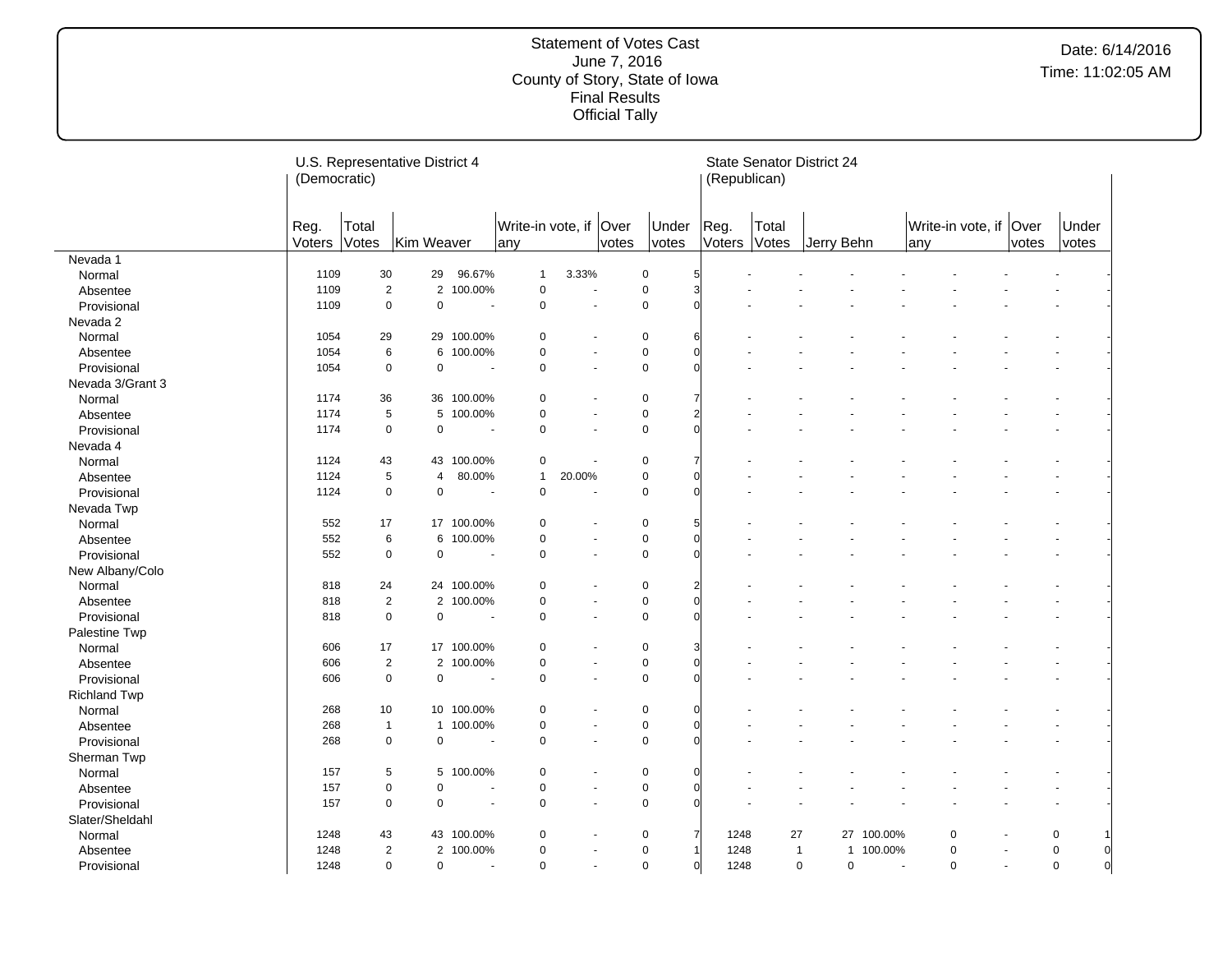|                    | (Democratic) |                | U.S. Representative District 4 |                          |                   |                          |       |             |     | (Republican)        |       | <b>State Senator District 24</b> |         |                          |                          |                          |       |    |
|--------------------|--------------|----------------|--------------------------------|--------------------------|-------------------|--------------------------|-------|-------------|-----|---------------------|-------|----------------------------------|---------|--------------------------|--------------------------|--------------------------|-------|----|
|                    | Reg.         | Total          |                                |                          | Write-in vote, if |                          | Over  | Under       |     | Reg.                | Total |                                  |         |                          | Write-in vote, if   Over |                          | Under |    |
|                    | Voters       | Votes          | Kim Weaver                     |                          | any               |                          | votes | votes       |     | Voters <sup> </sup> | Votes | Jerry Behn                       |         | lany                     |                          | votes                    | votes |    |
| <b>Story City</b>  |              |                |                                |                          |                   |                          |       |             |     |                     |       |                                  |         |                          |                          |                          |       |    |
| Normal             | 2415         | 67             |                                | 67 100.00%               | 0                 |                          |       | $\mathbf 0$ |     |                     |       |                                  |         |                          |                          |                          |       |    |
| Absentee           | 2415         |                | 3                              | 3 100.00%                | 0                 |                          |       | 0           |     |                     |       |                                  |         |                          |                          |                          |       |    |
| Provisional        | 2415         | $\mathbf 0$    | 0                              | $\sim$                   | $\mathbf 0$       | $\overline{\phantom{a}}$ |       | 0           |     |                     |       |                                  |         |                          |                          |                          |       |    |
| Union/Cambridge    |              |                |                                |                          |                   |                          |       |             |     |                     |       |                                  |         |                          |                          |                          |       |    |
| Normal             | 905          | 22             |                                | 22 100.00%               | $\mathbf 0$       |                          |       | $\mathbf 0$ |     |                     |       |                                  |         |                          |                          |                          |       |    |
| Absentee           | 905          |                |                                | 100.00%                  | 0                 | $\overline{\phantom{a}}$ |       | 0           |     |                     |       |                                  |         |                          |                          |                          |       |    |
| Provisional        | 905          | $\Omega$       | 0                              | $\overline{\phantom{a}}$ | $\mathbf 0$       | $\overline{\phantom{0}}$ |       | $\mathbf 0$ |     |                     |       |                                  |         |                          |                          |                          |       |    |
| Warren/McCallsburg |              |                |                                |                          |                   |                          |       |             |     |                     |       |                                  |         |                          |                          |                          |       |    |
| Normal             | 368          | $\overline{7}$ |                                | 7 100.00%                | 0                 |                          |       | 0           |     |                     |       |                                  |         |                          |                          |                          |       |    |
| Absentee           | 368          | 0              | 0                              | $\blacksquare$           | $\mathbf 0$       |                          |       | 0           |     |                     |       |                                  |         |                          |                          |                          |       |    |
| Provisional        | 368          | $\Omega$       | $\Omega$                       |                          | $\overline{0}$    |                          |       | 0           |     |                     |       |                                  |         |                          |                          |                          |       |    |
| Washington/Kelley  |              |                |                                |                          |                   |                          |       |             |     |                     |       |                                  |         |                          |                          |                          |       |    |
| Normal             | 675          | 29             | 29                             | 100.00%                  | 0                 |                          |       | 0           |     |                     |       |                                  |         |                          |                          |                          |       |    |
| Absentee           | 675          | 5              | 4                              | 80.00%                   |                   | 20.00%                   |       | 0           |     |                     |       |                                  |         |                          |                          |                          |       |    |
| Provisional        | 675          | 0              | 0                              | $\overline{\phantom{a}}$ | 0                 | <b>.</b>                 |       | $\mathbf 0$ |     |                     |       |                                  |         |                          |                          |                          |       |    |
| Total              |              |                |                                |                          |                   |                          |       |             |     |                     |       |                                  |         |                          |                          |                          |       |    |
| Normal             | 64009        | 2370           | 2361                           | 99.62%                   | 9                 | 0.38%                    |       | 0           | 332 | 4170                | 103   | 103                              | 100.00% |                          | $\Omega$                 |                          | 0     | 19 |
| Absentee           | 64009        | 267            | 265                            | 99.25%                   | 2                 | 0.75%                    |       | 0           | 28  | 4170                | 8     | 8                                | 100.00% |                          | 0                        |                          | 0     |    |
| Provisional        | 64009        |                |                                | 100.00%                  | 0                 | ٠.                       |       | 0           | O   | 4170                | 0     | $\mathbf 0$                      |         | $\overline{\phantom{a}}$ | 0                        | $\overline{\phantom{a}}$ | 0     |    |
| Total              | 64009        | 2638           | 2627                           | 99.58%                   | 11                | 0.42%                    |       | $\mathbf 0$ | 360 | 4170                | 111   | 111                              | 100.00% |                          | $\mathbf 0$              |                          | 0     | 23 |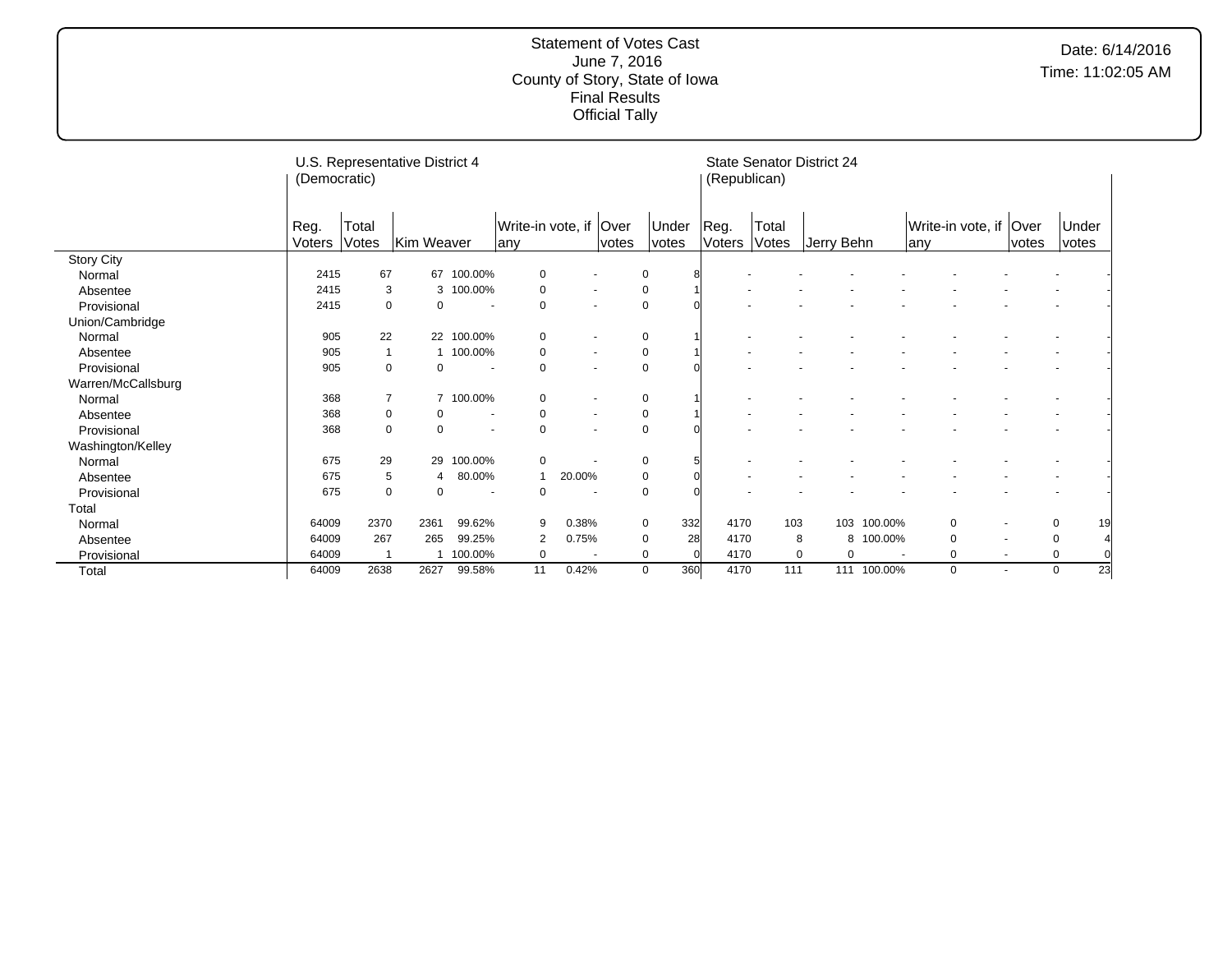|                         | (Democratic)   |                | <b>State Senator District 24</b> |     |                        |       |                | (Republican)   |                | State Representative District 45 |                          |                               |        |       |                |                |
|-------------------------|----------------|----------------|----------------------------------|-----|------------------------|-------|----------------|----------------|----------------|----------------------------------|--------------------------|-------------------------------|--------|-------|----------------|----------------|
|                         | Reg.<br>Voters | Total<br>Votes | Keith<br>Puntenney               | any | Write-in vote, if Over | votes | Under<br>votes | Reg.<br>Voters | Total<br>Votes | Sondra Childs-<br>Smith          |                          | Write-in vote, if Over<br>any |        | votes | Under<br>votes |                |
| Jursidiction Wide       |                |                |                                  |     |                        |       |                |                |                |                                  |                          |                               |        |       |                |                |
| Ames 1-1                |                |                |                                  |     |                        |       |                |                |                |                                  |                          |                               |        |       |                |                |
| Normal                  |                |                |                                  |     |                        |       |                | 2217           | 34             | 34                               | 100.00%                  | $\pmb{0}$                     |        |       | $\mathbf 0$    |                |
| Absentee                |                |                |                                  |     |                        |       |                | 2217           | 4              | 3                                | 75.00%                   | $\mathbf{1}$                  | 25.00% |       | $\mathbf 0$    | 2              |
| Provisional             |                |                |                                  |     |                        |       |                | 2217           | $\mathbf 0$    | $\mathbf 0$                      | $\overline{a}$           | $\mathbf 0$                   |        |       | $\mathbf 0$    | $\Omega$       |
| Ames 1-2                |                |                |                                  |     |                        |       |                |                |                |                                  |                          |                               |        |       |                |                |
| Normal                  |                |                |                                  |     |                        |       |                | 2571           | 20             | 20                               | 100.00%                  | $\mathbf 0$                   |        |       | $\mathbf 0$    | 10             |
| Absentee                |                |                |                                  |     |                        |       |                | 2571           | 3              | 3                                | 100.00%                  | $\mathbf 0$                   |        |       | $\mathbf 0$    |                |
| Provisional             |                |                |                                  |     |                        |       |                | 2571           | $\pmb{0}$      | $\pmb{0}$                        | $\overline{\phantom{a}}$ | $\mathbf 0$                   |        |       | $\mathsf 0$    | $\Omega$       |
| Ames 1-3/Grant 2        |                |                |                                  |     |                        |       |                |                |                |                                  |                          |                               |        |       |                |                |
| Normal                  |                |                |                                  |     |                        |       |                | 1879           | 12             |                                  | 12 100.00%               | 0                             |        |       | $\mathbf 0$    | 61             |
| Absentee                |                |                |                                  |     |                        |       |                | 1879           | $\sqrt{2}$     | $\mathbf{2}^{\prime}$            | 100.00%                  | $\mathbf 0$                   |        |       | $\mathbf 0$    |                |
| Provisional             |                |                |                                  |     |                        |       |                | 1879           | $\pmb{0}$      | $\pmb{0}$                        | $\overline{\phantom{a}}$ | $\mathbf 0$                   |        |       | $\mathsf 0$    | $\Omega$       |
| Ames 1-4                |                |                |                                  |     |                        |       |                |                |                |                                  |                          |                               |        |       |                |                |
| Normal                  |                |                |                                  |     |                        |       |                | 2183           | 26             | 26                               | 100.00%                  | $\mathbf 0$                   |        |       | 0              | 10             |
| Absentee                |                |                |                                  |     |                        |       |                | 2183           | $\overline{7}$ | $\,6$                            | 85.71%                   | $\mathbf{1}$                  | 14.29% |       | $\mathbf 0$    | $\overline{0}$ |
| Provisional             |                |                |                                  |     |                        |       |                | 2183           | $\pmb{0}$      | $\pmb{0}$                        | $\overline{\phantom{a}}$ | $\mathbf 0$                   |        |       | $\mathbf 0$    | $\overline{0}$ |
| <b>Ames 1-5</b>         |                |                |                                  |     |                        |       |                |                |                |                                  |                          |                               |        |       |                |                |
| Normal                  |                |                |                                  |     |                        |       |                | 2260           | 63             | 62                               | 98.41%                   | $\mathbf{1}$                  | 1.59%  |       | $\mathbf 0$    | 16             |
| Absentee                |                |                |                                  |     |                        |       |                | 2260           | 13             | 13                               | 100.00%                  | $\mathbf 0$                   |        |       | $\mathbf 0$    |                |
| Provisional             |                |                |                                  |     |                        |       |                | 2260           | $\pmb{0}$      | $\mathbf 0$                      | ÷.                       | $\Omega$                      |        |       | $\mathsf 0$    | $\Omega$       |
| Ames 2-1                |                |                |                                  |     |                        |       |                |                |                |                                  |                          |                               |        |       |                |                |
| Normal                  |                |                |                                  |     |                        |       |                |                |                |                                  |                          |                               |        |       |                |                |
| Absentee                |                |                |                                  |     |                        |       |                |                |                |                                  |                          |                               |        |       |                |                |
| Provisional             |                |                |                                  |     |                        |       |                |                |                |                                  |                          |                               |        |       |                |                |
| Ames 2-2                |                |                |                                  |     |                        |       |                |                |                |                                  |                          |                               |        |       |                |                |
| Normal                  |                |                |                                  |     |                        |       |                |                |                |                                  |                          |                               |        |       |                |                |
| Absentee                |                |                |                                  |     |                        |       |                |                |                |                                  |                          |                               |        |       |                |                |
| Provisional             |                |                |                                  |     |                        |       |                |                |                |                                  |                          |                               |        |       |                |                |
| Ames 2-3                |                |                |                                  |     |                        |       |                |                |                |                                  |                          |                               |        |       |                |                |
| Normal                  |                |                |                                  |     |                        |       |                |                |                |                                  |                          |                               |        |       |                |                |
| Absentee                |                |                |                                  |     |                        |       |                |                |                |                                  |                          |                               |        |       |                |                |
| Provisional             |                |                |                                  |     |                        |       |                |                |                |                                  |                          |                               |        |       |                |                |
| Ames 2-4                |                |                |                                  |     |                        |       |                |                |                |                                  |                          |                               |        |       |                |                |
| Normal                  |                |                |                                  |     |                        |       |                |                |                |                                  |                          |                               |        |       |                |                |
|                         |                |                |                                  |     |                        |       |                |                |                |                                  |                          |                               |        |       |                |                |
| Absentee<br>Provisional |                |                |                                  |     |                        |       |                |                |                |                                  |                          |                               |        |       | ä,             |                |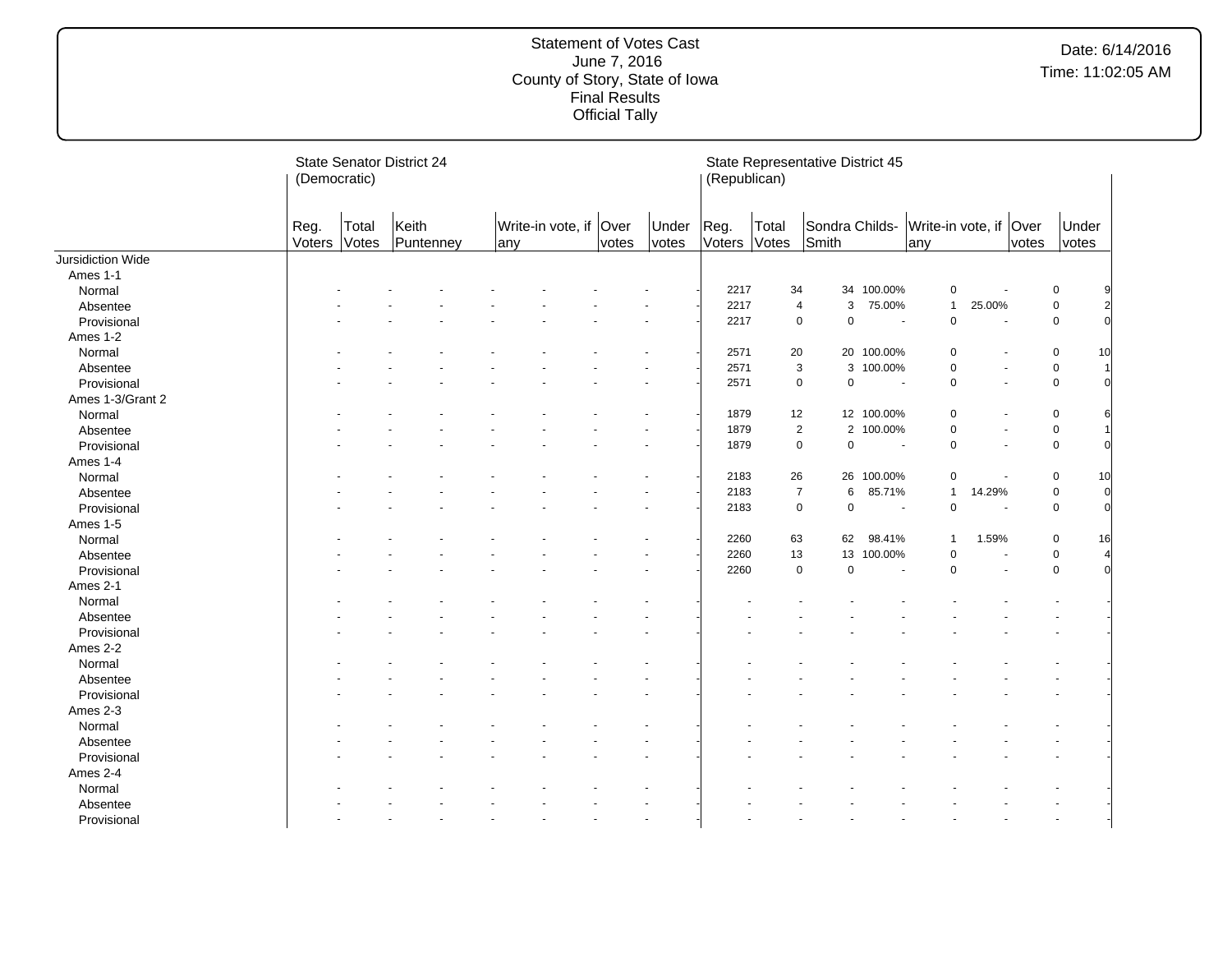|                 |                | <b>State Senator District 24</b><br>(Democratic) |                    |             |     |                        |       |                | (Republican)   |                | State Representative District 45 |                          |                               |        |       |                |                |
|-----------------|----------------|--------------------------------------------------|--------------------|-------------|-----|------------------------|-------|----------------|----------------|----------------|----------------------------------|--------------------------|-------------------------------|--------|-------|----------------|----------------|
|                 | Reg.<br>Voters | Total<br>Votes                                   | Keith<br>Puntenney |             | any | Write-in vote, if Over | votes | Under<br>votes | Reg.<br>Voters | Total<br>Votes | Sondra Childs-<br>Smith          |                          | Write-in vote, if Over<br>any |        | votes | Under<br>votes |                |
| Ames 2-5        |                |                                                  |                    |             |     |                        |       |                |                |                |                                  |                          |                               |        |       |                |                |
| Normal          |                | $\overline{c}$                                   | 0                  | $\mathbf 0$ |     | $\Omega$               |       | $\pmb{0}$      | $\Omega$       |                |                                  |                          |                               |        |       |                |                |
| Absentee        |                | $\overline{2}$                                   | 0                  | $\mathbf 0$ |     | $\pmb{0}$              |       | $\pmb{0}$      | $\Omega$       |                |                                  |                          |                               |        |       |                |                |
| Provisional     |                | $\overline{2}$                                   | $\mathbf 0$        | $\mathbf 0$ |     | $\mathbf 0$            |       | $\pmb{0}$      |                |                |                                  |                          |                               |        |       |                |                |
| Ames 3-1/Wash 2 |                |                                                  |                    |             |     |                        |       |                |                |                |                                  |                          |                               |        |       |                |                |
| Normal          |                |                                                  |                    |             |     |                        |       |                | 2245           | 55             |                                  | 55 100.00%               | 0                             |        |       | $\mathbf 0$    | 14             |
| Absentee        |                |                                                  |                    |             |     |                        |       |                | 2245           | $\overline{7}$ |                                  | 7 100.00%                | $\overline{0}$                |        |       | $\pmb{0}$      |                |
| Provisional     |                |                                                  |                    |             |     |                        |       |                | 2245           | $\mathsf 0$    | 0                                | $\overline{\phantom{a}}$ | $\mathbf 0$                   |        |       | $\mathbf 0$    | O              |
| Ames 3-2        |                |                                                  |                    |             |     |                        |       |                |                |                |                                  |                          |                               |        |       |                |                |
| Normal          |                |                                                  |                    |             |     |                        |       |                | 1814           | 9              | 8                                | 88.89%                   | $\mathbf{1}$                  | 11.11% |       | $\mathbf 0$    |                |
| Absentee        |                |                                                  |                    |             |     |                        |       |                | 1814           | 4              | 3                                | 75.00%                   | $\mathbf{1}$                  | 25.00% |       | $\mathsf 0$    |                |
| Provisional     |                |                                                  |                    |             |     |                        |       |                | 1814           | $\mathbf 0$    | 0                                |                          | $\overline{0}$                |        |       | $\mathbf 0$    |                |
| Ames 3-3        |                |                                                  |                    |             |     |                        |       |                |                |                |                                  |                          |                               |        |       |                |                |
| Normal          |                |                                                  |                    |             |     |                        |       |                | 1515           | 15             |                                  | 15 100.00%               | $\Omega$                      |        |       | $\mathbf 0$    |                |
| Absentee        |                |                                                  |                    |             |     |                        |       |                | 1515           | 3              | 3                                | 100.00%                  | $\mathbf 0$                   |        |       | $\mathbf 0$    |                |
| Provisional     |                |                                                  |                    |             |     |                        |       |                | 1515           | $\mathbf 0$    | 0                                | $\overline{\phantom{a}}$ | $\mathbf 0$                   |        |       | $\mathbf 0$    |                |
| Ames 3-4        |                |                                                  |                    |             |     |                        |       |                |                |                |                                  |                          |                               |        |       |                |                |
| Normal          |                |                                                  |                    |             |     |                        |       |                | 2068           | 36             | 35                               | 97.22%                   | $\mathbf{1}$                  | 2.78%  |       | $\mathbf 0$    |                |
| Absentee        |                |                                                  |                    |             |     |                        |       |                | 2068           | $\sqrt{2}$     | $\overline{c}$                   | 100.00%                  | $\mathbf 0$                   |        |       | $\mathbf 0$    | $\overline{2}$ |
| Provisional     |                |                                                  |                    |             |     |                        |       |                | 2068           | $\mathbf 0$    | 0                                | $\sim$                   | $\mathbf 0$                   |        |       | $\mathbf 0$    |                |
| Ames 3-5/Wash 3 |                |                                                  |                    |             |     |                        |       |                |                |                |                                  |                          |                               |        |       |                |                |
| Normal          |                |                                                  |                    |             |     |                        |       |                | 1988           | 39             | 37                               | 94.87%                   | $\overline{2}$                | 5.13%  |       | $\mathbf 0$    | 11             |
|                 |                |                                                  |                    |             |     |                        |       |                | 1988           | 3              | 3                                | 100.00%                  | $\Omega$                      |        |       | $\mathbf 0$    |                |
| Absentee        |                |                                                  |                    |             |     |                        |       |                | 1988           | $\mathbf 0$    | 0                                | $\sim$                   | $\mathbf 0$                   |        |       | $\mathsf 0$    | n              |
| Provisional     |                |                                                  |                    |             |     |                        |       |                |                |                |                                  |                          |                               |        |       |                |                |
| Ames 4-1        |                |                                                  |                    |             |     |                        |       |                |                |                |                                  |                          |                               |        |       |                |                |
| Normal          |                |                                                  |                    |             |     |                        |       |                |                |                |                                  |                          |                               |        |       |                |                |
| Absentee        |                |                                                  |                    |             |     |                        |       |                |                |                |                                  |                          |                               |        |       |                |                |
| Provisional     |                |                                                  |                    |             |     |                        |       |                |                |                |                                  |                          |                               |        |       |                |                |
| Ames 4-2        |                |                                                  |                    |             |     |                        |       |                |                |                |                                  |                          |                               |        |       |                |                |
| Normal          |                |                                                  |                    |             |     |                        |       |                |                |                |                                  |                          |                               |        |       |                |                |
| Absentee        |                |                                                  |                    |             |     |                        |       |                |                |                |                                  |                          |                               |        |       |                |                |
| Provisional     |                |                                                  |                    |             |     |                        |       |                |                |                |                                  |                          |                               |        |       |                |                |
| Ames 4-3        |                |                                                  |                    |             |     |                        |       |                |                |                |                                  |                          |                               |        |       |                |                |
| Normal          |                |                                                  |                    |             |     |                        |       |                |                |                |                                  |                          |                               |        |       |                |                |
| Absentee        |                |                                                  |                    |             |     |                        |       |                |                |                |                                  |                          |                               |        |       |                |                |
| Provisional     |                |                                                  |                    |             |     |                        |       |                |                |                |                                  |                          |                               |        |       |                |                |
| Ames 4-4        |                |                                                  |                    |             |     |                        |       |                |                |                |                                  |                          |                               |        |       |                |                |
| Normal          |                |                                                  |                    |             |     |                        |       |                |                |                |                                  |                          |                               |        |       |                |                |
| Absentee        |                |                                                  |                    |             |     |                        |       |                |                |                |                                  |                          |                               |        |       |                |                |
| Provisional     |                |                                                  |                    |             |     |                        |       |                |                |                |                                  |                          |                               |        |       |                |                |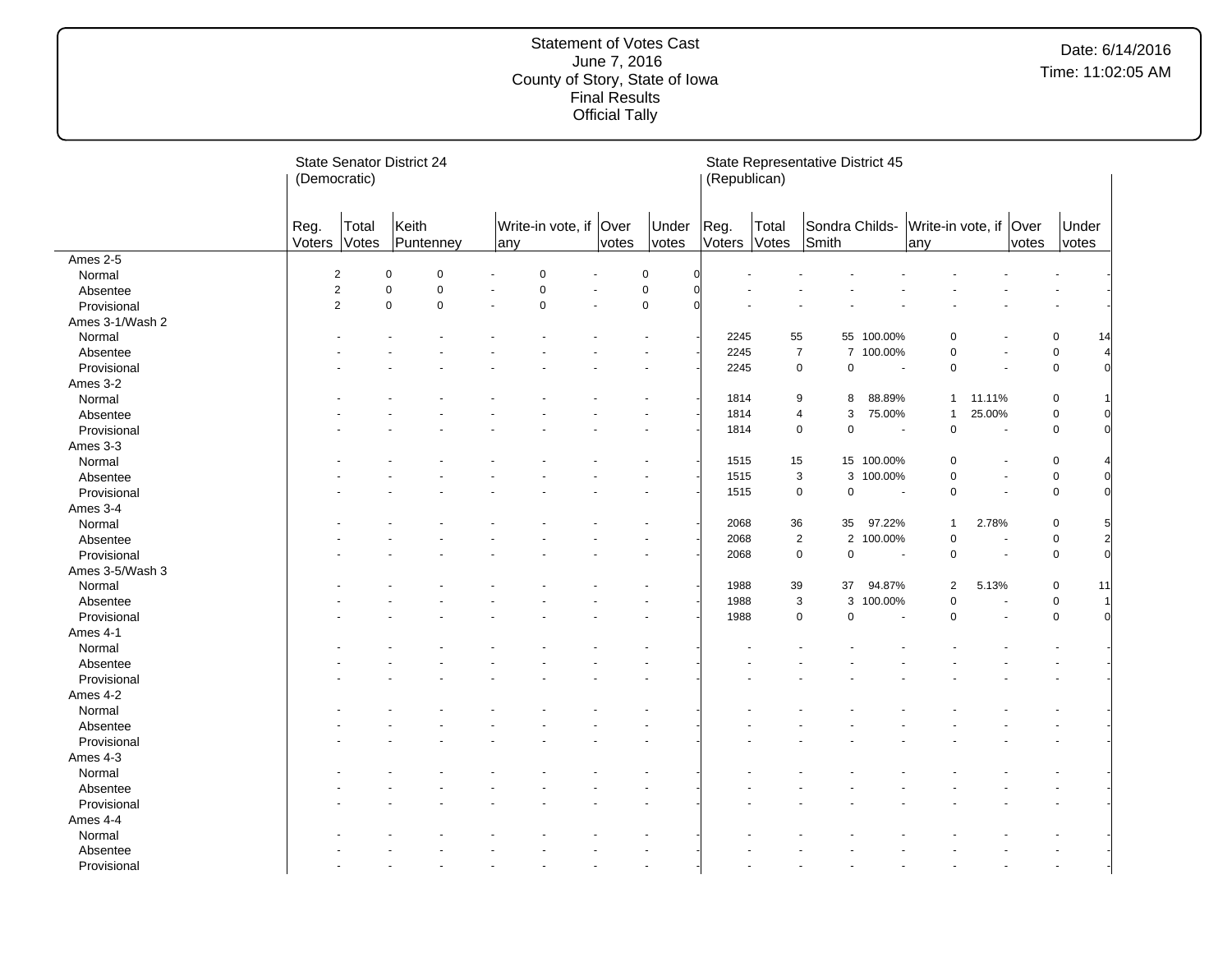|                      | (Democratic)   |                | <b>State Senator District 24</b>         |         |                               |       |                             | (Republican)   | State Representative District 45 |                         |                          |                                      |       |       |                         |
|----------------------|----------------|----------------|------------------------------------------|---------|-------------------------------|-------|-----------------------------|----------------|----------------------------------|-------------------------|--------------------------|--------------------------------------|-------|-------|-------------------------|
|                      | Reg.<br>Voters | Total<br>Votes | Keith<br>Puntenney                       |         | Write-in vote, if Over<br>any | votes | Under<br>votes              | Reg.<br>Voters | Total<br>Votes                   | Sondra Childs-<br>Smith |                          | Write-in vote, if Over<br>any        |       | votes | Under<br>votes          |
| Ames 4-5             |                |                |                                          |         |                               |       |                             |                |                                  |                         |                          |                                      |       |       |                         |
| Normal               |                |                |                                          |         |                               |       |                             |                |                                  |                         |                          |                                      |       |       |                         |
| Absentee             |                |                |                                          |         |                               |       |                             |                |                                  |                         |                          |                                      |       |       |                         |
| Provisional          |                |                |                                          |         |                               |       |                             |                |                                  |                         |                          |                                      |       |       |                         |
| Collins/Collins      |                |                |                                          |         |                               |       |                             |                |                                  |                         |                          |                                      |       |       |                         |
| Normal               |                |                |                                          |         |                               |       |                             |                |                                  |                         |                          |                                      |       |       |                         |
| Absentee             |                |                |                                          |         |                               |       |                             |                |                                  |                         |                          |                                      |       |       |                         |
| Provisional          |                |                |                                          |         |                               |       |                             |                |                                  |                         |                          |                                      |       |       |                         |
| Franklin/Gilbert     |                |                |                                          |         |                               |       |                             |                |                                  |                         |                          |                                      |       |       |                         |
| Normal               | 2603           | 95             | 95                                       | 100.00% | 0                             |       | 15<br>0                     |                |                                  |                         |                          |                                      |       |       |                         |
| Absentee             | 2603           |                | $\overline{4}$<br>$\overline{4}$         | 100.00% | $\mathbf 0$                   |       | $\pmb{0}$<br>$\overline{0}$ |                |                                  |                         |                          |                                      |       |       |                         |
| Provisional          | 2603           |                | $\mathbf 0$<br>$\mathbf 0$               |         | $\mathbf 0$                   |       | $\mathbf 0$<br>$\Omega$     |                |                                  |                         |                          |                                      |       |       |                         |
| <b>Grant Twp</b>     |                |                |                                          |         |                               |       |                             |                |                                  |                         |                          |                                      |       |       |                         |
| Normal               |                |                |                                          |         |                               |       |                             | 327            | 21                               |                         | 21 100.00%               | O                                    |       |       | 0                       |
| Absentee             |                |                |                                          |         |                               |       |                             | 327            | $\mathbf{1}$                     | $\mathbf{1}$            | 100.00%                  | $\mathbf 0$                          |       |       | $\mathbf 0$<br>$\Omega$ |
| Provisional          |                |                |                                          |         |                               |       |                             | 327            | $\mathbf 0$                      | 0                       | $\overline{\phantom{a}}$ | $\Omega$                             |       |       | $\mathbf 0$             |
| Howard/Roland        |                |                |                                          |         |                               |       |                             |                |                                  |                         |                          |                                      |       |       |                         |
| Normal               |                |                |                                          |         |                               |       |                             |                |                                  |                         |                          |                                      |       |       |                         |
| Absentee             |                |                |                                          |         |                               |       |                             |                |                                  |                         |                          |                                      |       |       |                         |
| Provisional          |                |                |                                          |         |                               |       |                             |                |                                  |                         |                          |                                      |       |       |                         |
| Huxley               |                |                |                                          |         |                               |       |                             |                |                                  |                         |                          |                                      |       |       |                         |
| Normal               |                |                |                                          |         |                               |       |                             |                |                                  |                         |                          |                                      |       |       |                         |
| Absentee             |                |                |                                          |         |                               |       |                             |                |                                  |                         |                          |                                      |       |       |                         |
| Provisional          |                |                |                                          |         |                               |       |                             |                |                                  |                         |                          |                                      |       |       |                         |
| Indian Creek/Maxwell |                |                |                                          |         |                               |       |                             |                |                                  |                         |                          |                                      |       |       |                         |
|                      |                |                |                                          |         |                               |       |                             |                |                                  |                         |                          |                                      |       |       |                         |
| Normal               |                |                |                                          |         |                               |       |                             |                |                                  |                         |                          |                                      |       |       |                         |
| Absentee             |                |                |                                          |         |                               |       |                             |                |                                  |                         |                          |                                      |       |       |                         |
| Provisional          |                |                |                                          |         |                               |       |                             |                |                                  |                         |                          |                                      |       |       |                         |
| Lafayette Twp        |                |                |                                          |         |                               |       |                             |                |                                  |                         |                          |                                      |       |       |                         |
| Normal               | 317            |                | 9<br>9                                   | 100.00% | $\mathbf 0$                   |       | $\mathbf 0$                 |                |                                  |                         |                          |                                      |       |       |                         |
| Absentee             | 317            |                | 0<br>$\mathbf 0$<br>$\Omega$<br>$\Omega$ |         | $\mathbf 0$<br>$\Omega$       |       | $\pmb{0}$<br>$\Omega$       |                |                                  |                         |                          |                                      |       |       |                         |
| Provisional          | 317            |                |                                          |         |                               |       |                             |                |                                  |                         |                          |                                      |       |       |                         |
| Lincoln/Zearing      |                |                |                                          |         |                               |       |                             |                |                                  |                         |                          |                                      |       |       |                         |
| Normal               |                |                |                                          |         |                               |       |                             |                |                                  |                         |                          |                                      |       |       |                         |
| Absentee             |                |                |                                          |         |                               |       |                             |                |                                  |                         |                          |                                      |       |       |                         |
| Provisional          |                |                |                                          |         |                               |       |                             |                |                                  |                         |                          |                                      |       |       |                         |
| Milford Twp          |                |                |                                          |         |                               |       |                             |                |                                  |                         |                          |                                      |       |       |                         |
| Normal               |                |                |                                          |         |                               |       |                             | 415            | 20                               | 19                      | 95.00%                   | -1                                   | 5.00% |       | $\mathbf 0$             |
| Absentee             |                |                |                                          |         |                               |       |                             | 415            | $\overline{2}$                   | $\overline{c}$          | 100.00%                  | 0                                    |       |       | $\mathbf 0$<br>0        |
| Provisional          |                |                |                                          |         |                               |       |                             | 415            | $\pmb{0}$                        | 0                       |                          | $\mathbf 0$<br>$\tilde{\phantom{a}}$ | ÷,    |       | $\mathsf 0$<br>$\Omega$ |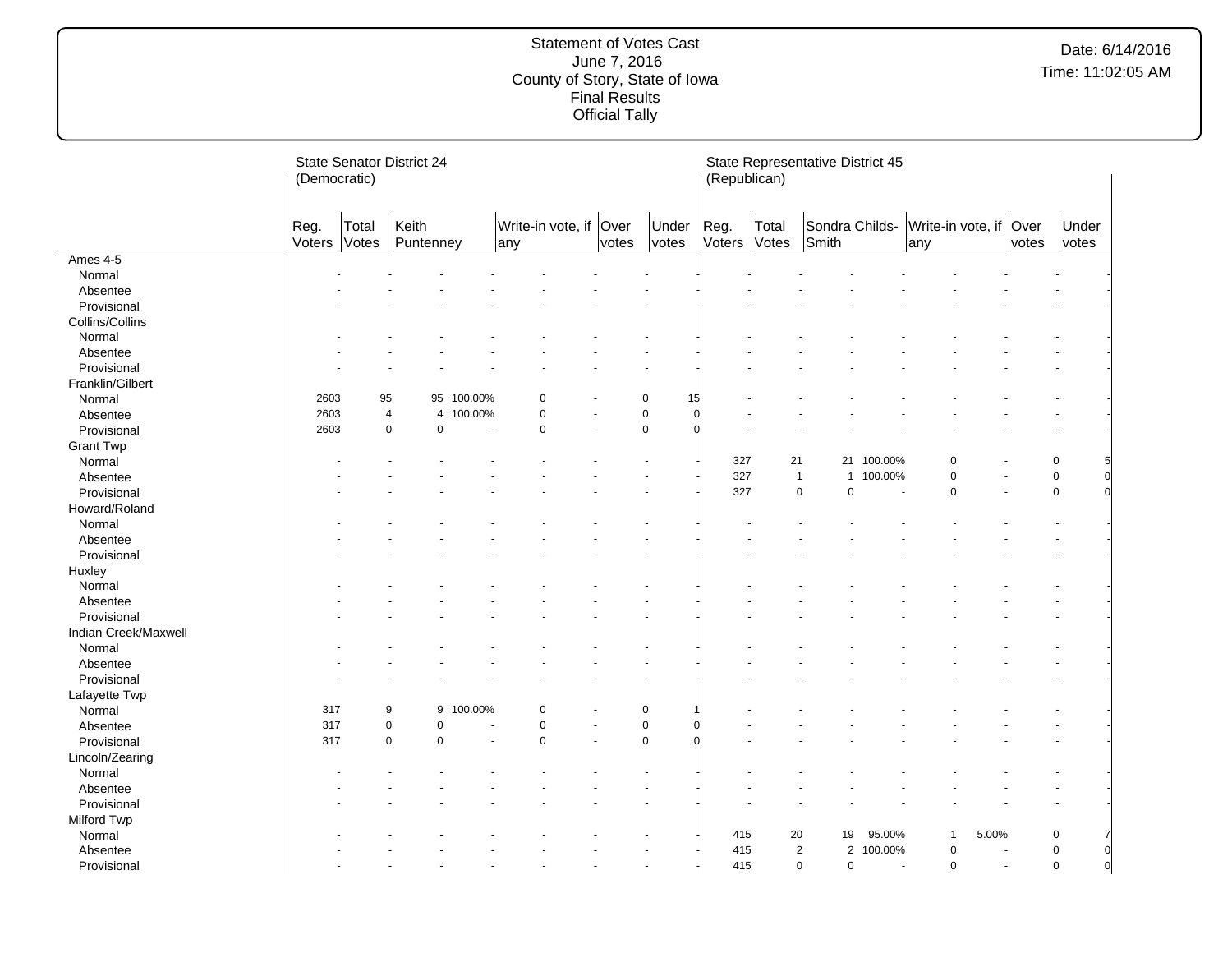|                     | (Democratic)   |                | <b>State Senator District 24</b> |            |             |                        |           |                | (Republican)   | State Representative District 45 |       |                |     |                        |       |                |
|---------------------|----------------|----------------|----------------------------------|------------|-------------|------------------------|-----------|----------------|----------------|----------------------------------|-------|----------------|-----|------------------------|-------|----------------|
|                     | Reg.<br>Voters | Total<br>Votes | Keith<br>Puntenney               |            | any         | Write-in vote, if Over | votes     | Under<br>votes | Reg.<br>Voters | Total<br>Votes                   | Smith | Sondra Childs- | any | Write-in vote, if Over | votes | Under<br>votes |
| Nevada 1            |                |                |                                  |            |             |                        |           |                |                |                                  |       |                |     |                        |       |                |
| Normal              |                |                |                                  |            |             |                        |           |                |                |                                  |       |                |     |                        |       |                |
| Absentee            |                |                |                                  |            |             |                        |           |                |                |                                  |       |                |     |                        |       |                |
| Provisional         |                |                |                                  |            |             |                        |           |                |                |                                  |       |                |     |                        |       |                |
| Nevada 2            |                |                |                                  |            |             |                        |           |                |                |                                  |       |                |     |                        |       |                |
| Normal              |                |                |                                  |            |             |                        |           |                |                |                                  |       |                |     |                        |       |                |
| Absentee            |                |                |                                  |            |             |                        |           |                |                |                                  |       |                |     |                        |       |                |
| Provisional         |                |                |                                  |            |             |                        |           |                |                |                                  |       |                |     |                        |       |                |
| Nevada 3/Grant 3    |                |                |                                  |            |             |                        |           |                |                |                                  |       |                |     |                        |       |                |
| Normal              |                |                |                                  |            |             |                        |           |                |                |                                  |       |                |     |                        |       |                |
| Absentee            |                |                |                                  |            |             |                        |           |                |                |                                  |       |                |     |                        |       |                |
| Provisional         |                |                |                                  |            |             |                        |           |                |                |                                  |       |                |     |                        |       |                |
| Nevada 4            |                |                |                                  |            |             |                        |           |                |                |                                  |       |                |     |                        |       |                |
| Normal              |                |                |                                  |            |             |                        |           |                |                |                                  |       |                |     |                        |       |                |
| Absentee            |                |                |                                  |            |             |                        |           |                |                |                                  |       |                |     |                        |       |                |
| Provisional         |                |                |                                  |            |             |                        |           |                |                |                                  |       |                |     |                        |       |                |
| Nevada Twp          |                |                |                                  |            |             |                        |           |                |                |                                  |       |                |     |                        |       |                |
| Normal              |                |                |                                  |            |             |                        |           |                |                |                                  |       |                |     |                        |       |                |
| Absentee            |                |                |                                  |            |             |                        |           |                |                |                                  |       |                |     |                        |       |                |
| Provisional         |                |                |                                  |            |             |                        |           |                |                |                                  |       |                |     |                        |       |                |
| New Albany/Colo     |                |                |                                  |            |             |                        |           |                |                |                                  |       |                |     |                        |       |                |
| Normal              |                |                |                                  |            |             |                        |           |                |                |                                  |       |                |     |                        |       |                |
| Absentee            |                |                |                                  |            |             |                        |           |                |                |                                  |       |                |     |                        |       |                |
| Provisional         |                |                |                                  |            |             |                        |           |                |                |                                  |       |                |     |                        |       |                |
| Palestine Twp       |                |                |                                  |            |             |                        |           |                |                |                                  |       |                |     |                        |       |                |
| Normal              |                |                |                                  |            |             |                        |           |                |                |                                  |       |                |     |                        |       |                |
| Absentee            |                |                |                                  |            |             |                        |           |                |                |                                  |       |                |     |                        |       |                |
| Provisional         |                |                |                                  |            |             |                        |           |                |                |                                  |       |                |     |                        |       |                |
| <b>Richland Twp</b> |                |                |                                  |            |             |                        |           |                |                |                                  |       |                |     |                        |       |                |
| Normal              |                |                |                                  |            |             |                        |           |                |                |                                  |       |                |     |                        |       |                |
| Absentee            |                |                |                                  |            |             |                        |           |                |                |                                  |       |                |     |                        |       |                |
| Provisional         |                |                |                                  |            |             |                        |           |                |                |                                  |       |                |     |                        |       |                |
| Sherman Twp         |                |                |                                  |            |             |                        |           |                |                |                                  |       |                |     |                        |       |                |
| Normal              |                |                |                                  |            |             |                        |           |                |                |                                  |       |                |     |                        |       |                |
| Absentee            |                |                |                                  |            |             |                        |           |                |                |                                  |       |                |     |                        |       |                |
| Provisional         |                |                |                                  |            |             |                        |           |                |                |                                  |       |                |     |                        |       |                |
| Slater/Sheldahl     |                |                |                                  |            |             |                        |           |                |                |                                  |       |                |     |                        |       |                |
| Normal              | 1248           | 43             |                                  | 43 100.00% | $\mathbf 0$ |                        | $\pmb{0}$ |                |                |                                  |       |                |     |                        |       |                |
| Absentee            | 1248           |                | $\overline{2}$<br>$\overline{2}$ | 100.00%    | $\pmb{0}$   |                        | $\pmb{0}$ |                |                |                                  |       |                |     |                        |       |                |
| Provisional         | 1248           |                | 0<br>$\mathbf 0$                 |            | $\mathbf 0$ |                        | $\pmb{0}$ | $\overline{0}$ |                |                                  |       |                |     |                        |       |                |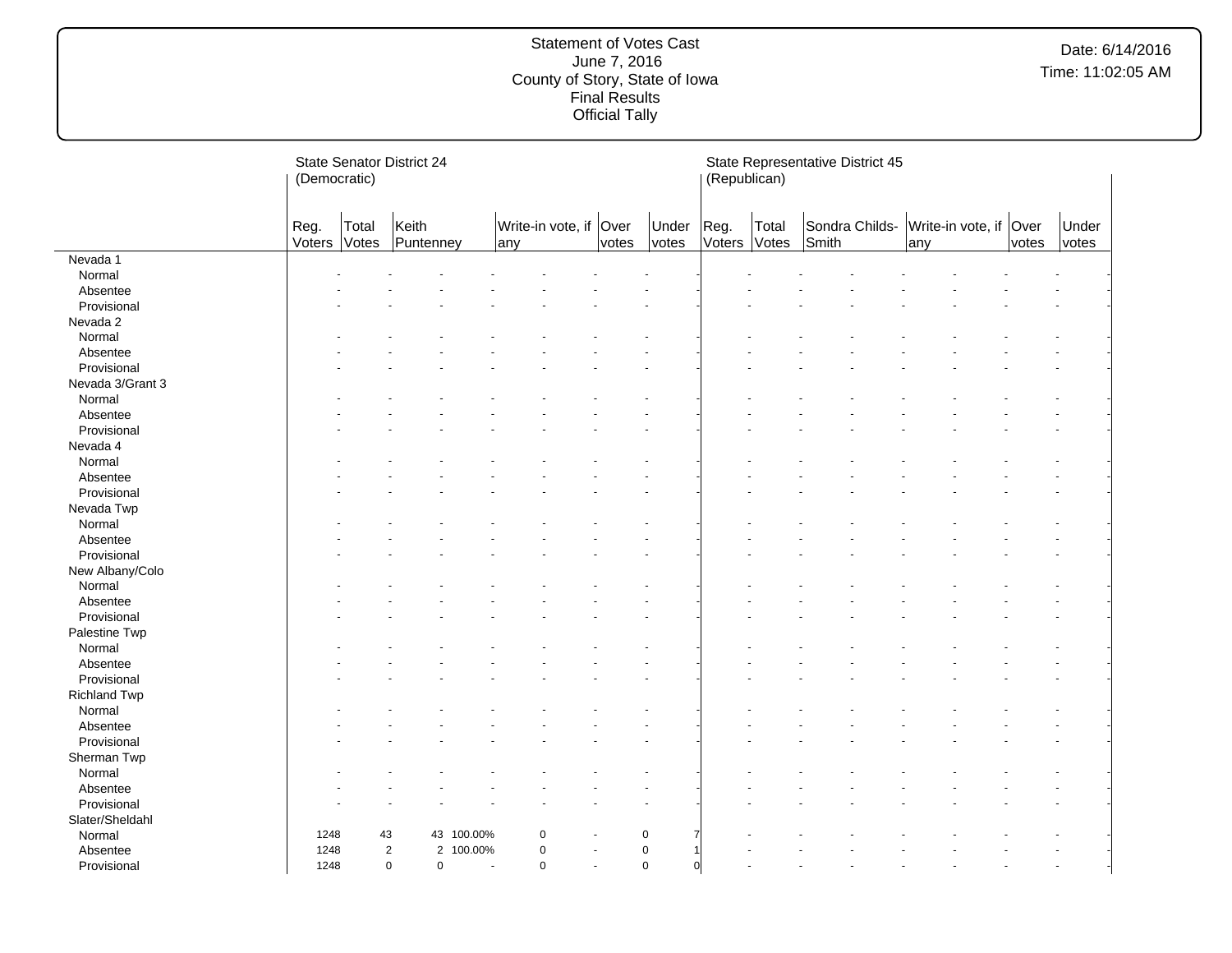|                    | (Democratic)   |                | <b>State Senator District 24</b> |                          |                           |                          |                | (Republican)   |                | State Representative District 45 |                          |                                |        |       |                |  |
|--------------------|----------------|----------------|----------------------------------|--------------------------|---------------------------|--------------------------|----------------|----------------|----------------|----------------------------------|--------------------------|--------------------------------|--------|-------|----------------|--|
|                    | Reg.<br>Voters | Total<br>Votes | Keith<br>Puntenney               |                          | Write-in vote, if<br>lanv | Over<br>votes            | Under<br>votes | Reg.<br>Voters | Total<br>Votes | Sondra Childs-<br>Smith          |                          | Write-in vote, if Over<br>lany |        | votes | Under<br>votes |  |
| <b>Story City</b>  |                |                |                                  |                          |                           |                          |                |                |                |                                  |                          |                                |        |       |                |  |
| Normal             |                |                |                                  |                          |                           |                          |                |                |                |                                  |                          |                                |        |       |                |  |
| Absentee           |                |                |                                  |                          |                           |                          |                |                |                |                                  |                          |                                |        |       |                |  |
| Provisional        |                |                |                                  |                          |                           |                          |                |                |                |                                  |                          |                                |        |       |                |  |
| Union/Cambridge    |                |                |                                  |                          |                           |                          |                |                |                |                                  |                          |                                |        |       |                |  |
| Normal             |                |                |                                  |                          |                           |                          |                |                |                |                                  |                          |                                |        |       |                |  |
| Absentee           |                |                |                                  |                          |                           |                          |                |                |                |                                  |                          |                                |        |       |                |  |
| Provisional        |                |                |                                  |                          |                           |                          |                |                |                |                                  |                          |                                |        |       |                |  |
| Warren/McCallsburg |                |                |                                  |                          |                           |                          |                |                |                |                                  |                          |                                |        |       |                |  |
| Normal             |                |                |                                  |                          |                           |                          |                |                |                |                                  |                          |                                |        |       |                |  |
| Absentee           |                |                |                                  |                          |                           |                          |                |                |                |                                  |                          |                                |        |       |                |  |
| Provisional        |                |                |                                  |                          |                           |                          |                |                |                |                                  |                          |                                |        |       |                |  |
| Washington/Kelley  |                |                |                                  |                          |                           |                          |                |                |                |                                  |                          |                                |        |       |                |  |
| Normal             |                |                |                                  |                          |                           |                          |                | 675            | 22             | 22                               | 100.00%                  | $\Omega$                       |        |       | 0              |  |
| Absentee           |                |                |                                  |                          |                           |                          |                | 675            |                | 0<br>0                           |                          | $\Omega$                       |        |       | 0              |  |
| Provisional        |                |                |                                  |                          |                           |                          |                | 675            |                | 0<br>$\Omega$                    |                          | $\Omega$                       |        |       | $\mathbf 0$    |  |
| Total              |                |                |                                  |                          |                           |                          |                |                |                |                                  |                          |                                |        |       |                |  |
| Normal             | 4170           | 147            | 147                              | 100.00%                  | 0                         |                          | 23<br>0        | 22157          | 372            | 366                              | 98.39%                   | 6                              | 1.61%  |       | 0<br>103       |  |
| Absentee           | 4170           |                | 6<br>6                           | 100.00%                  | 0                         | $\blacksquare$           | 0              | 22157          | 51             | 48                               | 94.12%                   | 3                              | 5.88%  |       | 15<br>0        |  |
| Provisional        | 4170           | $\mathbf 0$    | 0                                | $\overline{\phantom{a}}$ | 0                         | $\overline{\phantom{a}}$ | 0              | 22157          |                | 0<br>0                           | $\overline{\phantom{a}}$ | 0                              | $\sim$ |       | 0<br>$\Omega$  |  |
| Total              | 4170           | 153            |                                  | 153 100.00%              | 0                         | $\blacksquare$           | 24<br>0        | 22157          | 423            | 414                              | 97.87%                   | 9                              | 2.13%  |       | 118<br>0       |  |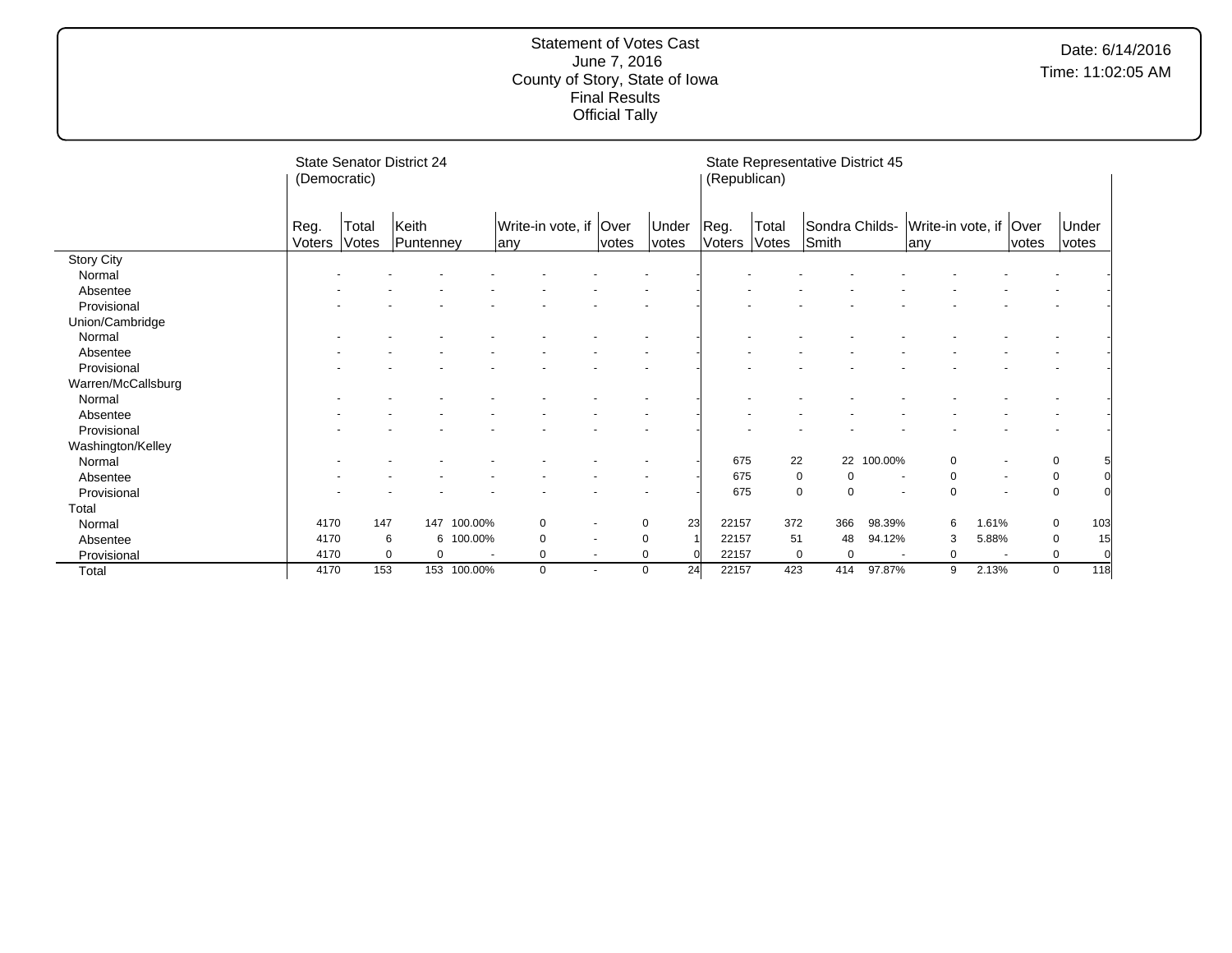|                   | (Democratic)   |                | State Representative District 45 |                          |                                |                          |       |                | (Republican)   |                | State Representative District 46 |                          |       |                               |  |
|-------------------|----------------|----------------|----------------------------------|--------------------------|--------------------------------|--------------------------|-------|----------------|----------------|----------------|----------------------------------|--------------------------|-------|-------------------------------|--|
|                   | Reg.<br>Voters | Total<br>Votes | Beth Wessel-<br>Kroeschell       |                          | Write-in vote, if Over<br>lany |                          | votes | Under<br>votes | Reg.<br>Voters | Total<br>Votes | Write-in vote, if Over<br>lany   |                          | votes | Under<br>votes                |  |
| Jursidiction Wide |                |                |                                  |                          |                                |                          |       |                |                |                |                                  |                          |       |                               |  |
| Ames 1-1          |                |                |                                  |                          |                                |                          |       |                |                |                |                                  |                          |       |                               |  |
| Normal            | 2217           | 61             |                                  | 61 100.00%               | 0                              |                          |       | 0              | 6              |                |                                  |                          |       |                               |  |
| Absentee          | 2217           | 12             |                                  | 12 100.00%               | 0                              |                          |       | $\pmb{0}$      | $\overline{2}$ |                |                                  |                          |       |                               |  |
| Provisional       | 2217           | $\mathbf 0$    | $\mathbf 0$                      | $\sim$                   | $\mathbf 0$                    |                          |       | $\mathbf 0$    | $\Omega$       |                |                                  |                          |       |                               |  |
| Ames 1-2          |                |                |                                  |                          |                                |                          |       |                |                |                |                                  |                          |       |                               |  |
| Normal            | 2571           | 117            |                                  | 117 100.00%              | 0                              |                          |       | 0              | 9              |                |                                  |                          |       |                               |  |
| Absentee          | 2571           | 20             | 20                               | 100.00%                  | 0                              |                          |       | $\mathbf 0$    | $\Omega$       |                |                                  |                          |       |                               |  |
| Provisional       | 2571           | $\pmb{0}$      | $\mathbf 0$                      | $\sim$                   | $\pmb{0}$                      |                          |       | $\pmb{0}$      | r              |                |                                  |                          |       |                               |  |
| Ames 1-3/Grant 2  |                |                |                                  |                          |                                |                          |       |                |                |                |                                  |                          |       |                               |  |
| Normal            | 1879           | 36             | 35                               | 97.22%                   | $\mathbf{1}$                   | 2.78%                    |       | 0              | 4              |                |                                  |                          |       |                               |  |
| Absentee          | 1879           | 8              | 8                                | 100.00%                  | $\pmb{0}$                      |                          |       | $\pmb{0}$      | $\cap$         |                |                                  |                          |       |                               |  |
| Provisional       | 1879           | $\mathbf 0$    | $\mathbf 0$                      | $\overline{\phantom{a}}$ | $\mathbf 0$                    | $\overline{\phantom{a}}$ |       | $\mathbf 0$    | $\Omega$       |                |                                  |                          |       |                               |  |
| Ames 1-4          |                |                |                                  |                          |                                |                          |       |                |                |                |                                  |                          |       |                               |  |
| Normal            | 2183           | 137            | 136                              | 99.27%                   | $\mathbf{1}$                   | 0.73%                    |       | 24<br>0        |                |                |                                  |                          |       |                               |  |
| Absentee          | 2183           | 15             | 15                               | 100.00%                  | $\pmb{0}$                      | $\blacksquare$           |       | 0              | $\Omega$       |                |                                  |                          |       |                               |  |
| Provisional       | 2183           | $\mathbf{1}$   |                                  | 1 100.00%                | $\mathbf 0$                    | $\blacksquare$           |       | $\mathbf 0$    | $\Omega$       |                |                                  |                          |       |                               |  |
| Ames 1-5          |                |                |                                  |                          |                                |                          |       |                |                |                |                                  |                          |       |                               |  |
| Normal            | 2260           | 183            | 182                              | 99.45%                   | $\mathbf{1}$                   | 0.55%                    |       | 0<br>14        |                |                |                                  |                          |       |                               |  |
| Absentee          | 2260           | 13             | 13                               | 100.00%                  | $\mathbf 0$                    |                          |       | $\mathbf 0$    | 3              |                |                                  |                          |       |                               |  |
| Provisional       | 2260           | $\mathbf 0$    | $\mathbf 0$                      | $\blacksquare$           | $\mathbf 0$                    | $\blacksquare$           |       | $\mathbf 0$    | $\Omega$       |                |                                  |                          |       |                               |  |
| Ames 2-1          |                |                |                                  |                          |                                |                          |       |                |                |                |                                  |                          |       |                               |  |
| Normal            |                |                |                                  |                          |                                |                          |       |                | 2201           |                | 2                                | 2 100.00%                |       | 23<br>0                       |  |
| Absentee          |                |                |                                  |                          |                                |                          |       |                | 2201           |                | 0<br>0                           | $\overline{\phantom{a}}$ |       | 0<br>1                        |  |
| Provisional       |                |                |                                  |                          |                                |                          |       |                | 2201           |                | 0<br>0                           | ÷.                       |       | $\pmb{0}$<br>$\overline{0}$   |  |
| Ames 2-2          |                |                |                                  |                          |                                |                          |       |                |                |                |                                  |                          |       |                               |  |
| Normal            |                |                |                                  |                          |                                |                          |       |                | 1866           |                | 5                                | 5 100.00%                |       | 0<br>63                       |  |
| Absentee          |                |                |                                  |                          |                                |                          |       |                | 1866           |                | 0<br>0                           | $\overline{\phantom{a}}$ |       | 17<br>0                       |  |
| Provisional       |                |                |                                  |                          |                                |                          |       |                | 1866           |                | 0<br>0                           | $\overline{\phantom{a}}$ |       | $\pmb{0}$<br>$\overline{0}$   |  |
| Ames 2-3          |                |                |                                  |                          |                                |                          |       |                |                |                |                                  |                          |       |                               |  |
| Normal            |                |                |                                  |                          |                                |                          |       |                | 2105           |                | 5                                | 5 100.00%                |       | 0<br>93                       |  |
| Absentee          |                |                |                                  |                          |                                |                          |       |                | 2105           |                | 0<br>0                           |                          |       | 12<br>$\pmb{0}$               |  |
| Provisional       |                |                |                                  |                          |                                |                          |       |                | 2105           |                | 0<br>0                           | $\overline{\phantom{a}}$ |       | $\mathbf 0$<br>$\overline{0}$ |  |
| Ames 2-4          |                |                |                                  |                          |                                |                          |       |                |                |                |                                  |                          |       |                               |  |
| Normal            |                |                |                                  |                          |                                |                          |       |                | 2300           |                | $\mathbf{1}$                     | 1 100.00%                |       | 0<br>70                       |  |
| Absentee          |                |                |                                  |                          |                                |                          |       |                | 2300           |                | 0<br>0                           | $\overline{\phantom{a}}$ |       | 10<br>0                       |  |
| Provisional       |                |                |                                  |                          |                                |                          |       |                | 2300           |                | 0<br>0                           | $\sim$                   |       | $\pmb{0}$<br>$\overline{0}$   |  |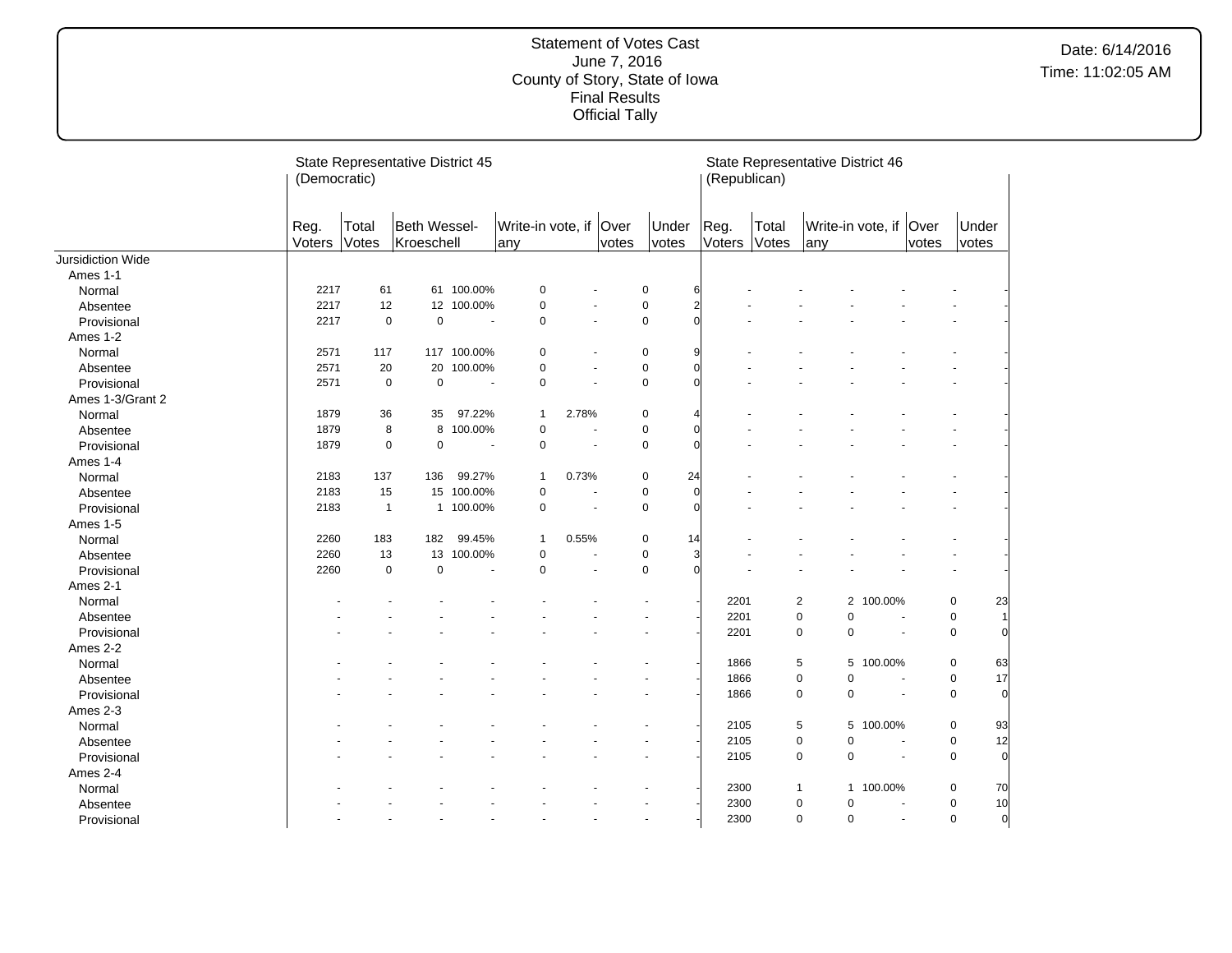|                 | (Democratic)   |                | State Representative District 45 |                       |                               |                      |       |                                               | (Republican)   |                | State Representative District 46 |                          |                      |                          |                |
|-----------------|----------------|----------------|----------------------------------|-----------------------|-------------------------------|----------------------|-------|-----------------------------------------------|----------------|----------------|----------------------------------|--------------------------|----------------------|--------------------------|----------------|
|                 | Reg.<br>Voters | Total<br>Votes | Beth Wessel-<br>Kroeschell       |                       | Write-in vote, if Over<br>any |                      | votes | Under<br>votes                                | Reg.<br>Voters | Total<br>Votes | Write-in vote, if Over<br>any    |                          | votes                | Under<br>votes           |                |
| Ames 2-5        |                |                |                                  |                       |                               |                      |       |                                               |                |                |                                  |                          |                      |                          |                |
| Normal          |                |                |                                  |                       |                               |                      |       |                                               | 2424           |                | 3                                | 3 100.00%                |                      | 0                        | 93             |
| Absentee        |                |                |                                  |                       |                               |                      |       |                                               | 2424           |                | $\pmb{0}$<br>$\pmb{0}$           | ÷,                       |                      | 0                        | 13             |
| Provisional     |                |                |                                  |                       |                               |                      |       |                                               | 2424           |                | $\pmb{0}$<br>$\pmb{0}$           | ÷,                       |                      | 0                        | $\overline{0}$ |
| Ames 3-1/Wash 2 |                |                |                                  |                       |                               |                      |       |                                               |                |                |                                  |                          |                      |                          |                |
| Normal          | 2245           | 101            |                                  | 101 100.00%           | $\mathbf 0$                   |                      |       | $\pmb{0}$<br>5                                |                |                |                                  |                          |                      | $\blacksquare$           |                |
| Absentee        | 2245           | 14             | 14                               | 100.00%               | $\pmb{0}$                     | $\overline{a}$       |       | $\mathbf 0$<br>$\mathbf 0$                    |                |                |                                  |                          |                      |                          |                |
| Provisional     | 2245           | $\mathbf 0$    | $\mathbf 0$                      | $\sim$                | $\mathbf 0$                   | $\sim$               |       | $\overline{0}$<br>$\mathbf 0$                 |                |                |                                  |                          |                      | $\overline{\phantom{a}}$ |                |
| Ames 3-2        |                |                |                                  |                       |                               |                      |       |                                               |                |                |                                  |                          |                      |                          |                |
| Normal          | 1814           | 28             | 27                               | 96.43%                | 1                             | 3.57%                |       | $\mathbf 0$<br>$\overline{a}$                 |                |                |                                  |                          |                      |                          |                |
| Absentee        | 1814           | $\mathbf 0$    | $\mathbf 0$                      | $\tilde{\phantom{a}}$ | $\mathbf 0$                   | ÷,                   |       | $\overline{0}$<br>$\mathbf 0$                 |                |                |                                  |                          |                      |                          |                |
| Provisional     | 1814           | $\pmb{0}$      | $\pmb{0}$                        | ÷.                    | $\pmb{0}$                     | $\ddot{\phantom{1}}$ |       | $\overline{0}$<br>$\pmb{0}$                   |                |                |                                  |                          |                      |                          |                |
| Ames 3-3        |                |                |                                  |                       |                               |                      |       |                                               |                |                |                                  |                          |                      |                          |                |
| Normal          | 1515           | 30             |                                  | 30 100.00%            | 0                             | ä,                   |       | $\pmb{0}$<br>4                                |                |                |                                  |                          |                      |                          |                |
| Absentee        | 1515           | 5              | 5                                | 100.00%               | $\pmb{0}$                     | $\blacksquare$       |       | $\pmb{0}$<br>$\overline{0}$                   |                |                |                                  |                          |                      |                          |                |
| Provisional     | 1515           | $\mathbf 0$    | $\pmb{0}$                        | $\sim$                | $\pmb{0}$                     | ÷,                   |       | $\overline{0}$<br>$\mathbf 0$                 |                |                |                                  |                          |                      |                          |                |
| Ames 3-4        |                |                |                                  |                       |                               |                      |       |                                               |                |                |                                  |                          |                      |                          |                |
| Normal          | 2068           | 58             |                                  | 58 100.00%            | $\pmb{0}$                     | $\blacksquare$       |       | $\pmb{0}$<br>8                                |                |                |                                  |                          |                      |                          |                |
| Absentee        | 2068           | 5              | 5                                | 100.00%               | $\pmb{0}$                     | $\sim$               |       | $\pmb{0}$<br>$\overline{0}$                   |                |                |                                  |                          |                      |                          |                |
| Provisional     | 2068           | $\mathbf 0$    | $\mathbf 0$                      | ÷,                    | $\pmb{0}$                     | ÷.                   |       | $\pmb{0}$<br>$\overline{0}$                   |                |                |                                  |                          |                      |                          |                |
| Ames 3-5/Wash 3 |                |                |                                  |                       |                               |                      |       |                                               |                |                |                                  |                          |                      |                          |                |
|                 | 1988           | 124            | 123                              | 99.19%                | 1                             | 0.81%                |       | $\pmb{0}$<br>11                               |                |                |                                  |                          |                      |                          |                |
| Normal          | 1988           | 11             | 11                               | 100.00%               | $\pmb{0}$                     | ÷.                   |       | $\pmb{0}$                                     |                |                |                                  |                          |                      |                          |                |
| Absentee        |                | $\pmb{0}$      | $\pmb{0}$                        | L.                    | $\pmb{0}$                     | L.                   |       | $\overline{a}$<br>$\overline{0}$<br>$\pmb{0}$ |                |                |                                  |                          |                      |                          |                |
| Provisional     | 1988           |                |                                  |                       |                               |                      |       |                                               |                |                |                                  |                          |                      |                          |                |
| Ames 4-1        |                |                |                                  |                       |                               |                      |       |                                               |                |                |                                  |                          |                      |                          |                |
| Normal          |                |                |                                  |                       |                               |                      |       |                                               | 2900           |                | 1                                | 1 100.00%                |                      | 0                        | 6              |
| Absentee        |                |                |                                  |                       |                               |                      |       |                                               | 2900           |                | $\pmb{0}$<br>$\pmb{0}$           | $\overline{\phantom{a}}$ |                      | 0                        | $\overline{0}$ |
| Provisional     |                |                |                                  |                       |                               |                      |       |                                               | 2900           |                | $\pmb{0}$<br>$\pmb{0}$           |                          | $\sim$               | 0                        | $\overline{0}$ |
| Ames 4-2        |                |                |                                  |                       |                               |                      |       |                                               |                |                |                                  |                          |                      |                          |                |
| Normal          |                |                |                                  |                       |                               |                      |       |                                               | 1782           |                | 0<br>0                           |                          | $\ddot{\phantom{1}}$ | 0                        | 0              |
| Absentee        |                |                |                                  |                       |                               |                      |       |                                               | 1782           |                | $\pmb{0}$<br>$\pmb{0}$           |                          | $\blacksquare$       | 0                        | $\mathbf 0$    |
| Provisional     |                |                |                                  |                       |                               |                      |       |                                               | 1782           |                | $\mathbf 0$<br>$\mathbf 0$       |                          | $\sim$               | 0                        | $\Omega$       |
| Ames 4-3        |                |                |                                  |                       |                               |                      |       |                                               |                |                |                                  |                          |                      |                          |                |
| Normal          |                |                |                                  |                       |                               |                      |       |                                               | 1613           |                | 0<br>0                           |                          |                      | 0                        | 0              |
| Absentee        |                |                |                                  |                       |                               |                      |       |                                               | 1613           |                | $\pmb{0}$<br>$\pmb{0}$           | ÷.                       |                      | 0                        | $\mathbf{0}$   |
| Provisional     |                |                |                                  |                       |                               |                      |       |                                               | 1613           |                | $\pmb{0}$<br>$\pmb{0}$           | ÷,                       |                      | 0                        | $\overline{0}$ |
| Ames 4-4        |                |                |                                  |                       |                               |                      |       |                                               |                |                |                                  |                          |                      |                          |                |
| Normal          |                |                |                                  |                       |                               |                      |       |                                               | 2058           |                | $\mathbf{1}$                     | 1 100.00%                |                      | 0                        | 24             |
| Absentee        |                |                |                                  |                       |                               |                      |       |                                               | 2058           |                | $\pmb{0}$<br>$\pmb{0}$           |                          | ä,                   | 0                        | $\overline{5}$ |
| Provisional     |                |                |                                  |                       |                               |                      |       | $\blacksquare$                                | 2058           |                | $\pmb{0}$<br>$\pmb{0}$           |                          | $\sim$               | 0                        | $\mathbf 0$    |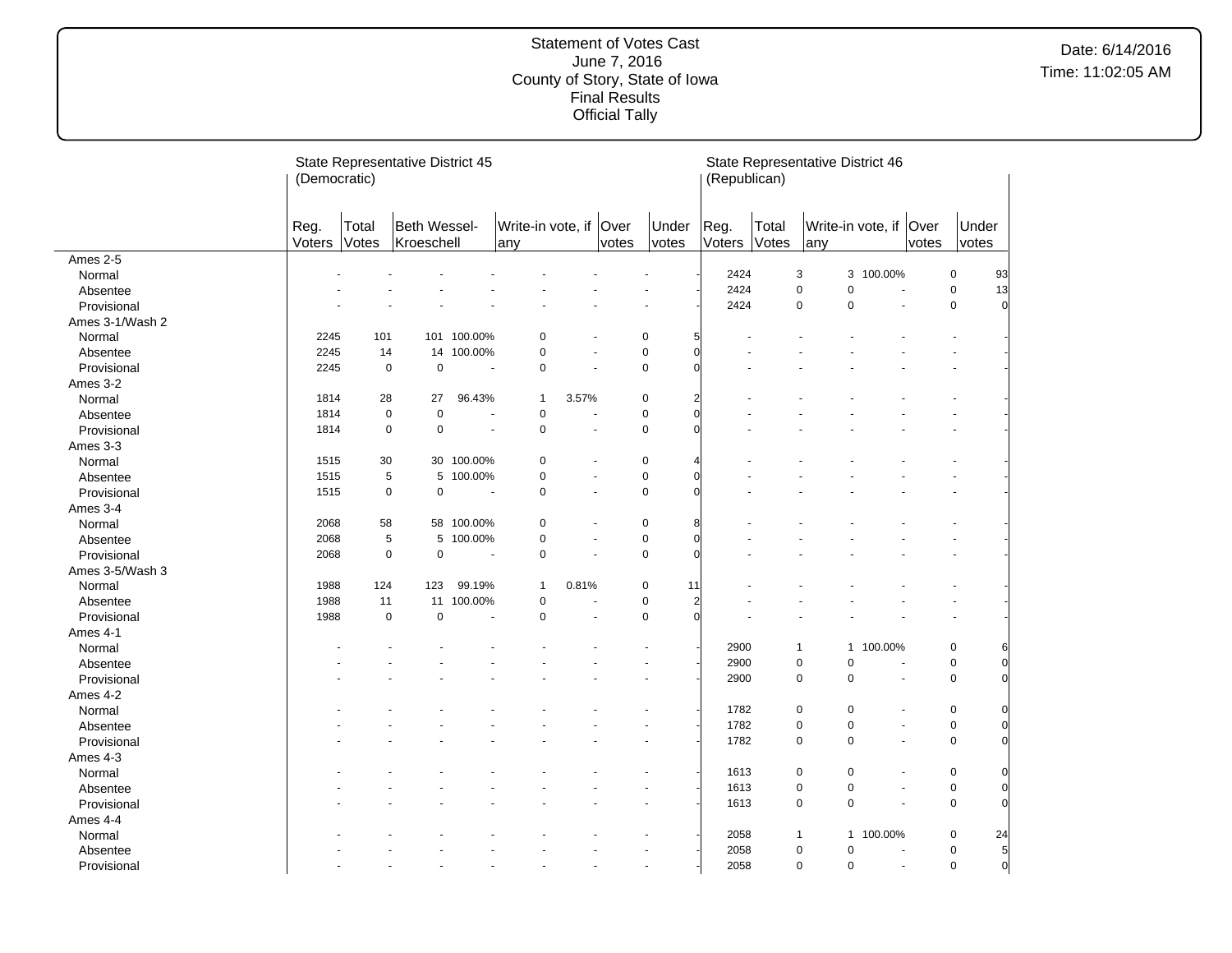|                      | (Democratic)   |                | State Representative District 45 |            |                               |                          |       |                           | (Republican)   |                | State Representative District 46 |                        |       |                               |
|----------------------|----------------|----------------|----------------------------------|------------|-------------------------------|--------------------------|-------|---------------------------|----------------|----------------|----------------------------------|------------------------|-------|-------------------------------|
|                      | Reg.<br>Voters | Total<br>Votes | Beth Wessel-<br>Kroeschell       |            | Write-in vote, if Over<br>any |                          | votes | Under<br>votes            | Reg.<br>Voters | Total<br>Votes | any                              | Write-in vote, if Over | votes | Under<br>votes                |
| Ames 4-5             |                |                |                                  |            |                               |                          |       |                           |                |                |                                  |                        |       |                               |
| Normal               |                |                |                                  |            |                               |                          |       |                           | 2178           |                | 4                                | 4 100.00%              |       | $\mathbf 0$<br>54             |
| Absentee             |                |                |                                  |            |                               |                          |       |                           | 2178           |                | $\mathbf 0$<br>$\pmb{0}$         |                        |       | $\pmb{0}$<br>11               |
| Provisional          |                |                |                                  |            |                               |                          |       |                           | 2178           |                | $\mathbf 0$<br>0                 | ä,                     |       | $\mathbf 0$<br>$\overline{0}$ |
| Collins/Collins      |                |                |                                  |            |                               |                          |       |                           |                |                |                                  |                        |       |                               |
| Normal               |                |                |                                  |            |                               |                          |       |                           |                |                |                                  |                        |       |                               |
| Absentee             |                |                |                                  |            |                               |                          |       |                           |                |                |                                  |                        |       |                               |
| Provisional          |                |                |                                  |            |                               |                          |       |                           |                |                |                                  |                        |       |                               |
| Franklin/Gilbert     |                |                |                                  |            |                               |                          |       |                           |                |                |                                  |                        |       |                               |
| Normal               |                |                |                                  |            |                               |                          |       |                           |                |                |                                  |                        |       |                               |
| Absentee             |                |                |                                  |            |                               |                          |       |                           |                |                |                                  |                        |       |                               |
| Provisional          |                |                |                                  |            |                               |                          |       |                           |                |                |                                  |                        |       |                               |
| <b>Grant Twp</b>     |                |                |                                  |            |                               |                          |       |                           |                |                |                                  |                        |       |                               |
| Normal               | 327            | 12             |                                  | 12 100.00% | 0                             |                          |       | 0                         |                |                |                                  |                        |       |                               |
| Absentee             | 327            | $\mathsf 3$    | 3                                | 100.00%    | $\mathsf 0$                   |                          |       | $\pmb{0}$                 |                |                |                                  |                        |       |                               |
| Provisional          | 327            | $\pmb{0}$      | $\pmb{0}$                        | ÷.         | $\pmb{0}$                     | $\sim$                   |       | $\pmb{0}$<br>r            |                |                |                                  |                        |       |                               |
| Howard/Roland        |                |                |                                  |            |                               |                          |       |                           |                |                |                                  |                        |       |                               |
| Normal               |                |                |                                  |            |                               |                          |       |                           |                |                |                                  |                        |       |                               |
| Absentee             |                |                |                                  |            |                               |                          |       |                           |                |                |                                  |                        |       |                               |
| Provisional          |                |                |                                  |            |                               |                          |       |                           |                |                |                                  |                        |       |                               |
| Huxley               |                |                |                                  |            |                               |                          |       |                           |                |                |                                  |                        |       |                               |
| Normal               |                |                |                                  |            |                               |                          |       |                           |                |                |                                  |                        |       |                               |
| Absentee             |                |                |                                  |            |                               |                          |       |                           |                |                |                                  |                        |       |                               |
| Provisional          |                |                |                                  |            |                               |                          |       |                           |                |                |                                  |                        |       |                               |
| Indian Creek/Maxwell |                |                |                                  |            |                               |                          |       |                           |                |                |                                  |                        |       |                               |
| Normal               |                |                |                                  |            |                               |                          |       |                           |                |                |                                  |                        |       |                               |
| Absentee             |                |                |                                  |            |                               |                          |       |                           |                |                |                                  |                        |       |                               |
| Provisional          |                |                |                                  |            |                               |                          |       |                           |                |                |                                  |                        |       |                               |
| Lafayette Twp        |                |                |                                  |            |                               |                          |       |                           |                |                |                                  |                        |       |                               |
| Normal               |                |                |                                  |            |                               |                          |       |                           |                |                |                                  |                        |       |                               |
| Absentee             |                |                |                                  |            |                               |                          |       |                           |                |                |                                  |                        |       |                               |
| Provisional          |                |                |                                  |            |                               |                          |       |                           |                |                |                                  |                        |       |                               |
| Lincoln/Zearing      |                |                |                                  |            |                               |                          |       |                           |                |                |                                  |                        |       |                               |
| Normal               |                |                |                                  |            |                               |                          |       |                           |                |                |                                  |                        |       |                               |
| Absentee             |                |                |                                  |            |                               |                          |       |                           |                |                |                                  |                        |       |                               |
| Provisional          |                |                |                                  |            |                               |                          |       |                           |                |                |                                  |                        |       |                               |
| Milford Twp          |                |                |                                  |            |                               |                          |       |                           |                |                |                                  |                        |       |                               |
| Normal               | 415            | 13             | 13                               | 100.00%    | 0                             |                          |       | 0<br>ſ                    |                |                |                                  |                        |       |                               |
| Absentee             | 415            | $\mathbf 0$    | $\mathbf 0$                      |            | $\mathbf 0$                   |                          |       | $\mathbf 0$<br>1          |                |                |                                  |                        |       |                               |
| Provisional          | 415            | $\mathbf 0$    | $\mathbf 0$                      |            | $\mathbf 0$<br>$\blacksquare$ | $\overline{\phantom{a}}$ |       | $\mathbf 0$<br>$\sqrt{ }$ |                |                |                                  |                        |       |                               |
|                      |                |                |                                  |            |                               |                          |       |                           |                |                |                                  |                        |       |                               |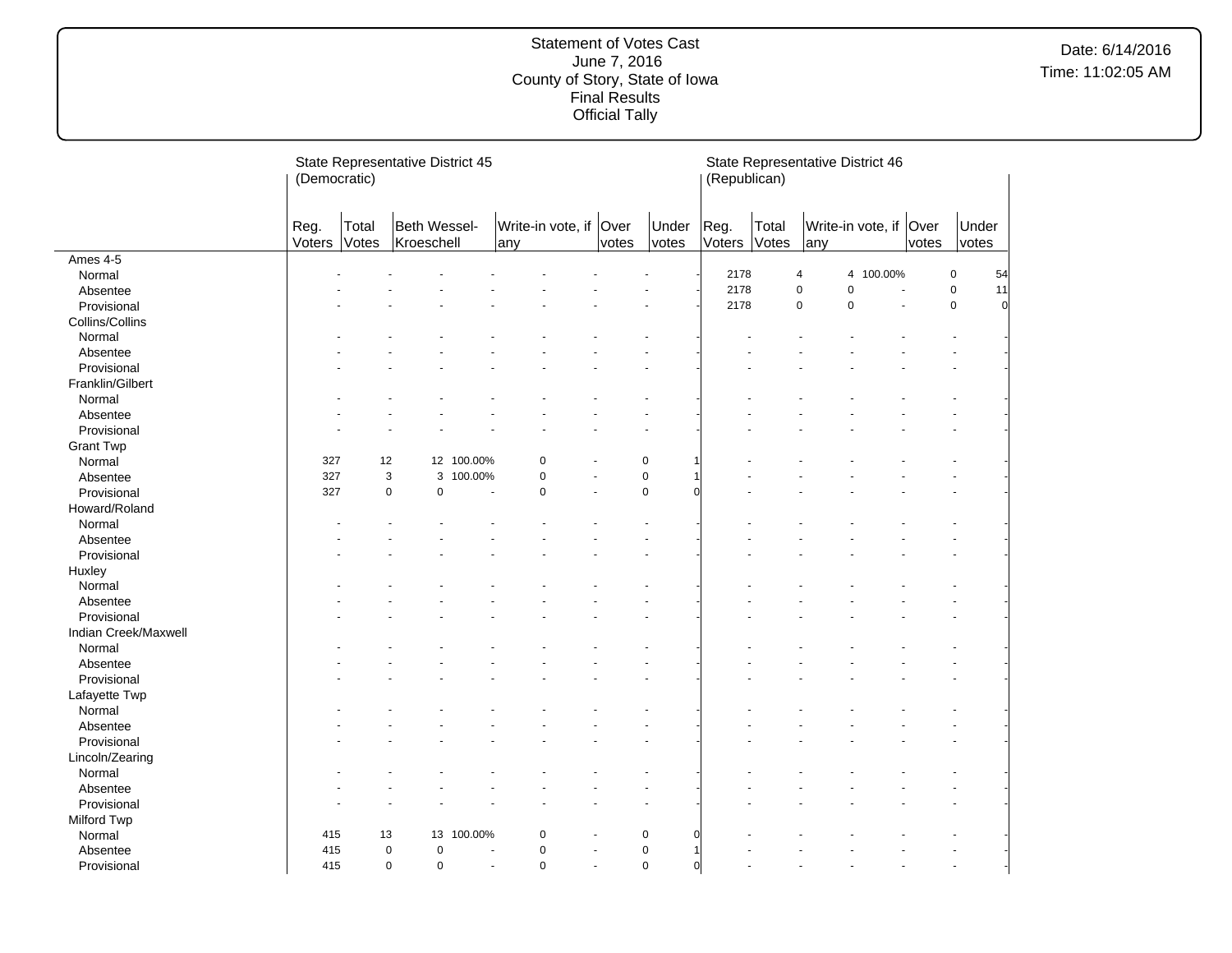|                     | (Democratic)   |                | State Representative District 45 |     |                        | (Republican) |                      |                | State Representative District 46 |     |                        |       |                |
|---------------------|----------------|----------------|----------------------------------|-----|------------------------|--------------|----------------------|----------------|----------------------------------|-----|------------------------|-------|----------------|
|                     | Reg.<br>Voters | Total<br>Votes | Beth Wessel-<br>Kroeschell       | any | Write-in vote, if Over | votes        | Under<br>votes       | Reg.<br>Voters | Total<br>Votes                   | any | Write-in vote, if Over | votes | Under<br>votes |
| Nevada 1            |                |                |                                  |     |                        |              |                      |                |                                  |     |                        |       |                |
| Normal              |                |                |                                  |     |                        |              |                      |                |                                  |     |                        |       |                |
| Absentee            |                |                |                                  |     |                        |              |                      |                |                                  |     |                        |       |                |
| Provisional         |                |                |                                  |     |                        |              |                      |                |                                  |     |                        |       |                |
| Nevada 2            |                |                |                                  |     |                        |              |                      |                |                                  |     |                        |       |                |
| Normal              |                |                |                                  |     |                        |              |                      |                |                                  |     |                        |       |                |
| Absentee            |                |                |                                  |     |                        |              |                      |                |                                  |     |                        |       |                |
| Provisional         |                |                |                                  |     |                        |              |                      |                |                                  |     |                        |       |                |
| Nevada 3/Grant 3    |                |                |                                  |     |                        |              |                      |                |                                  |     |                        |       |                |
| Normal              |                |                |                                  |     |                        |              |                      |                |                                  |     |                        |       |                |
| Absentee            |                |                |                                  |     |                        |              |                      |                |                                  |     |                        |       |                |
| Provisional         |                |                |                                  |     |                        |              |                      |                |                                  |     |                        |       |                |
| Nevada 4            |                |                |                                  |     |                        |              |                      |                |                                  |     |                        |       |                |
| Normal              |                |                |                                  |     |                        |              |                      |                |                                  |     |                        |       |                |
| Absentee            |                |                |                                  |     |                        |              |                      |                |                                  |     |                        |       |                |
| Provisional         |                |                |                                  |     |                        |              |                      |                |                                  |     |                        |       |                |
| Nevada Twp          |                |                |                                  |     |                        |              |                      |                |                                  |     |                        |       |                |
| Normal              |                |                |                                  |     |                        |              |                      |                |                                  |     |                        |       |                |
| Absentee            |                |                |                                  |     |                        |              |                      |                |                                  |     |                        |       |                |
| Provisional         |                |                |                                  |     |                        |              |                      |                |                                  |     |                        |       |                |
| New Albany/Colo     |                |                |                                  |     |                        |              |                      |                |                                  |     |                        |       |                |
| Normal              |                |                |                                  |     |                        |              |                      |                |                                  |     |                        |       |                |
| Absentee            |                |                |                                  |     |                        |              |                      |                |                                  |     |                        |       |                |
| Provisional         |                |                |                                  |     |                        |              |                      |                |                                  |     |                        |       |                |
| Palestine Twp       |                |                |                                  |     |                        |              |                      |                |                                  |     |                        |       |                |
| Normal              |                |                |                                  |     |                        |              |                      |                |                                  |     |                        |       |                |
| Absentee            |                |                |                                  |     |                        |              |                      |                |                                  |     |                        |       |                |
| Provisional         |                |                |                                  |     |                        |              |                      |                |                                  |     |                        |       |                |
| <b>Richland Twp</b> |                |                |                                  |     |                        |              |                      |                |                                  |     |                        |       |                |
| Normal              |                |                |                                  |     |                        |              |                      |                |                                  |     |                        |       |                |
| Absentee            |                |                |                                  |     |                        |              |                      |                |                                  |     |                        |       |                |
| Provisional         |                |                |                                  |     |                        |              |                      |                |                                  |     |                        |       |                |
| Sherman Twp         |                |                |                                  |     |                        |              |                      |                |                                  |     |                        |       |                |
| Normal              |                |                |                                  |     |                        |              |                      |                |                                  |     |                        |       |                |
| Absentee            |                |                |                                  |     |                        |              |                      |                |                                  |     |                        |       |                |
| Provisional         |                |                |                                  |     |                        |              |                      |                |                                  |     |                        |       |                |
| Slater/Sheldahl     |                |                |                                  |     |                        |              |                      |                |                                  |     |                        |       |                |
| Normal              |                |                |                                  |     |                        |              |                      |                |                                  |     |                        |       |                |
| Absentee            |                |                |                                  |     |                        |              |                      |                |                                  |     |                        |       |                |
| Provisional         |                |                |                                  |     |                        |              | $\ddot{\phantom{1}}$ |                |                                  |     |                        |       |                |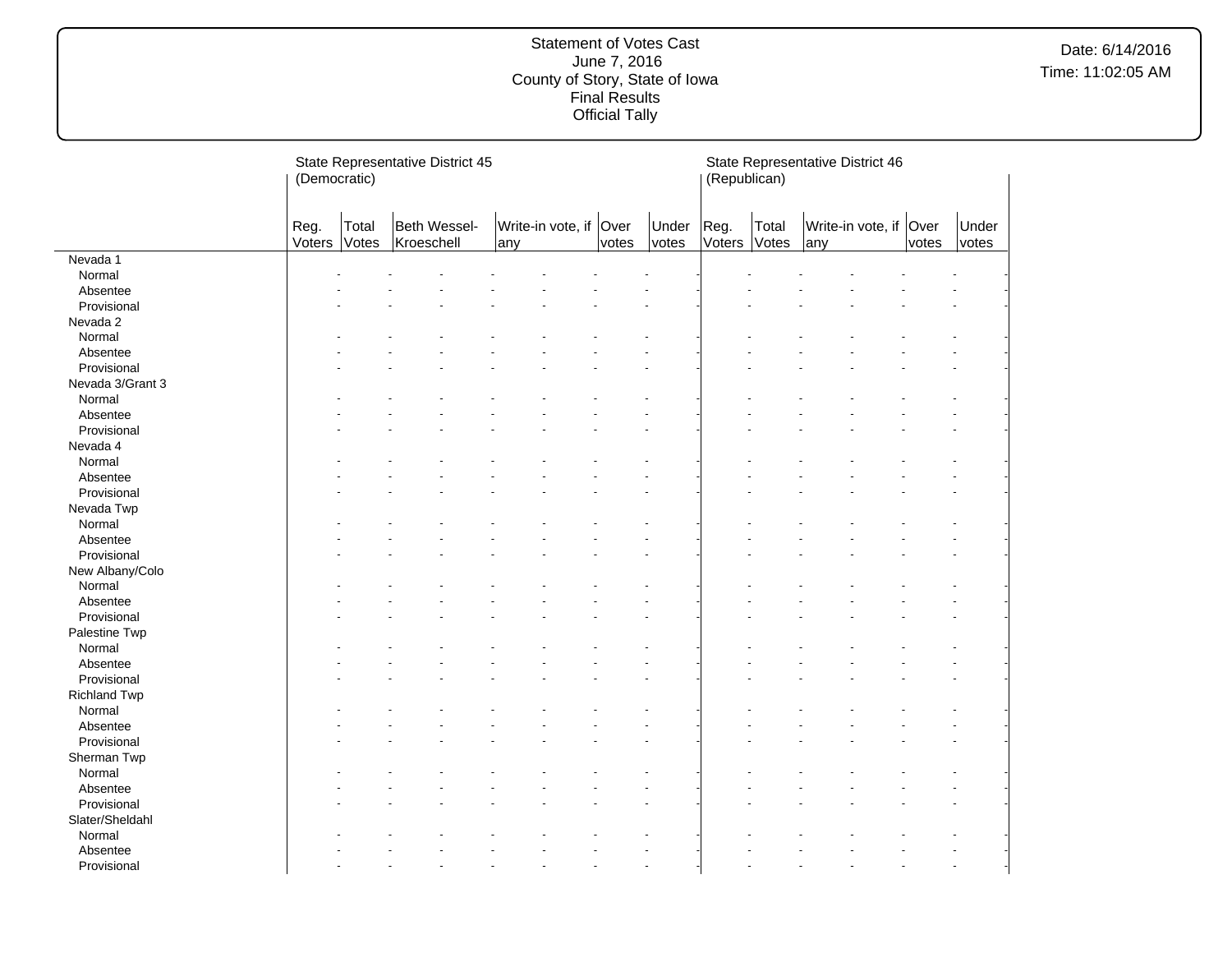|                    | (Democratic)   |                | State Representative District 45 |         |                                |                          |       |                | (Republican)   |                | State Representative District 46 |                          |       |                |    |
|--------------------|----------------|----------------|----------------------------------|---------|--------------------------------|--------------------------|-------|----------------|----------------|----------------|----------------------------------|--------------------------|-------|----------------|----|
|                    | Reg.<br>Voters | Total<br>Votes | Beth Wessel-<br>Kroeschell       |         | Write-in vote, if Over<br> any |                          | votes | Under<br>votes | Reg.<br>Voters | Total<br>Votes | Write-in vote, if   Over<br> any |                          | votes | Under<br>votes |    |
| <b>Story City</b>  |                |                |                                  |         |                                |                          |       |                |                |                |                                  |                          |       |                |    |
| Normal             |                |                |                                  |         |                                |                          |       |                |                |                |                                  |                          |       |                |    |
| Absentee           |                |                |                                  |         |                                |                          |       |                |                |                |                                  |                          |       |                |    |
| Provisional        |                |                |                                  |         |                                |                          |       |                |                |                |                                  |                          |       |                |    |
| Union/Cambridge    |                |                |                                  |         |                                |                          |       |                |                |                |                                  |                          |       |                |    |
| Normal             |                |                |                                  |         |                                |                          |       |                |                |                |                                  |                          |       |                |    |
| Absentee           |                |                |                                  |         |                                |                          |       |                |                |                |                                  |                          |       |                |    |
| Provisional        |                |                |                                  |         |                                |                          |       |                |                |                |                                  |                          |       |                |    |
| Warren/McCallsburg |                |                |                                  |         |                                |                          |       |                |                |                |                                  |                          |       |                |    |
| Normal             |                |                |                                  |         |                                |                          |       |                |                |                |                                  |                          |       |                |    |
| Absentee           |                |                |                                  |         |                                |                          |       |                |                |                |                                  |                          |       |                |    |
| Provisional        |                |                |                                  |         |                                |                          |       |                |                |                |                                  |                          |       |                |    |
| Washington/Kelley  |                |                |                                  |         |                                |                          |       |                |                |                |                                  |                          |       |                |    |
| Normal             | 675            | 31             | 31                               | 100.00% | 0                              | $\overline{\phantom{a}}$ |       | 0<br>3         |                |                |                                  |                          |       |                |    |
| Absentee           | 675            | 5              | 5                                | 100.00% | 0                              | $\overline{\phantom{a}}$ |       | 0              |                |                |                                  |                          |       |                |    |
| Provisional        | 675            | 0              | 0                                |         | $\mathbf 0$                    |                          |       | $\pmb{0}$      |                |                |                                  |                          |       |                |    |
| Total              |                |                |                                  |         |                                |                          |       |                |                |                |                                  |                          |       |                |    |
| Normal             | 22157          | 931            | 926                              | 99.46%  | 5                              | 0.54%                    |       | 91<br>0        | 21427          | 22             |                                  | 22 100.00%               |       | 0<br>426       |    |
| Absentee           | 22157          | 111            | 111                              | 100.00% | 0                              | $\blacksquare$           |       | 9<br>0         | 21427          |                | 0<br>0                           | $\blacksquare$           |       | 0              | 69 |
| Provisional        | 22157          | 1              |                                  | 100.00% | 0                              | $\overline{\phantom{a}}$ |       | 0<br>$\Omega$  | 21427          |                | 0<br>0                           | $\overline{\phantom{a}}$ |       | 0              |    |
| Total              | 22157          | 1043           | 1038                             | 99.52%  | 5                              | 0.48%                    |       | 100<br>0       | 21427          | 22             |                                  | 22 100.00%               |       | 495<br>0       |    |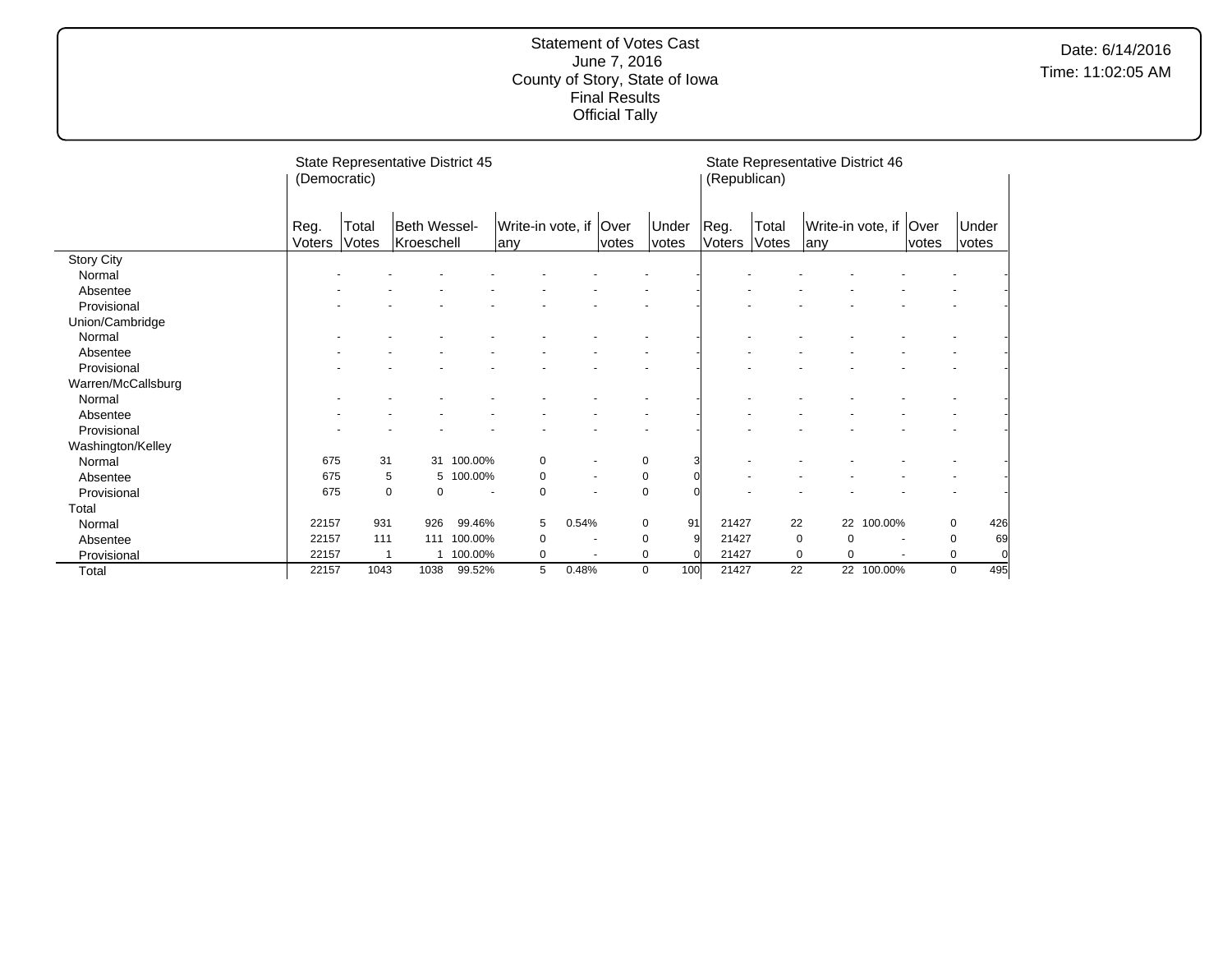|                   | (Democratic)   |                | State Representative District 46 |                          |                               |                |       |                               | (Republican)   |                | State Representative District 48 |     |                        |       |                |  |
|-------------------|----------------|----------------|----------------------------------|--------------------------|-------------------------------|----------------|-------|-------------------------------|----------------|----------------|----------------------------------|-----|------------------------|-------|----------------|--|
|                   | Reg.<br>Voters | Total<br>Votes | Lisa K.<br>Heddens               |                          | Write-in vote, if Over<br>any |                | votes | Under<br>votes                | Reg.<br>Voters | Total<br>Votes | Robert Bacon                     | any | Write-in vote, if Over | votes | Under<br>votes |  |
| Jursidiction Wide |                |                |                                  |                          |                               |                |       |                               |                |                |                                  |     |                        |       |                |  |
| Ames 1-1          |                |                |                                  |                          |                               |                |       |                               |                |                |                                  |     |                        |       |                |  |
| Normal            |                |                |                                  |                          |                               |                |       |                               |                |                |                                  |     |                        |       |                |  |
| Absentee          |                |                |                                  |                          |                               |                |       |                               |                |                |                                  |     |                        |       |                |  |
| Provisional       |                |                |                                  |                          |                               |                |       |                               |                |                |                                  |     |                        |       |                |  |
| Ames 1-2          |                |                |                                  |                          |                               |                |       |                               |                |                |                                  |     |                        |       |                |  |
| Normal            |                |                |                                  |                          |                               |                |       |                               |                |                |                                  |     |                        |       |                |  |
| Absentee          |                |                |                                  |                          |                               |                |       |                               |                |                |                                  |     |                        |       |                |  |
| Provisional       |                |                |                                  |                          |                               |                |       |                               |                |                |                                  |     |                        |       |                |  |
| Ames 1-3/Grant 2  |                |                |                                  |                          |                               |                |       |                               |                |                |                                  |     |                        |       |                |  |
| Normal            |                |                |                                  |                          |                               |                |       |                               |                |                |                                  |     |                        |       |                |  |
| Absentee          |                |                |                                  |                          |                               |                |       |                               |                |                |                                  |     |                        |       |                |  |
| Provisional       |                |                |                                  |                          |                               |                |       |                               |                |                |                                  |     |                        |       |                |  |
| Ames 1-4          |                |                |                                  |                          |                               |                |       |                               |                |                |                                  |     |                        |       |                |  |
| Normal            |                |                |                                  |                          |                               |                |       |                               |                |                |                                  |     |                        |       |                |  |
| Absentee          |                |                |                                  |                          |                               |                |       |                               |                |                |                                  |     |                        |       |                |  |
| Provisional       |                |                |                                  |                          |                               |                |       |                               |                |                |                                  |     |                        |       |                |  |
| Ames 1-5          |                |                |                                  |                          |                               |                |       |                               |                |                |                                  |     |                        |       |                |  |
| Normal            |                |                |                                  |                          |                               |                |       |                               |                |                |                                  |     |                        |       |                |  |
| Absentee          |                |                |                                  |                          |                               |                |       |                               |                |                |                                  |     |                        |       |                |  |
| Provisional       |                |                |                                  |                          |                               |                |       |                               |                |                |                                  |     |                        |       |                |  |
| Ames 2-1          |                |                |                                  |                          |                               |                |       |                               |                |                |                                  |     |                        |       |                |  |
| Normal            | 2201           | 153            |                                  | 153 100.00%              | $\mathbf 0$                   |                |       | $\mathbf 0$<br>10             |                |                |                                  |     |                        |       |                |  |
| Absentee          | 2201           |                | 15                               | 15 100.00%               | $\pmb{0}$                     |                |       | $\pmb{0}$<br>$\Omega$         |                |                |                                  |     |                        |       |                |  |
| Provisional       | 2201           |                | $\mathbf 0$<br>$\mathbf 0$       |                          | $\mathbf 0$                   | $\sim$         |       | $\mathbf 0$                   |                |                |                                  |     |                        |       |                |  |
|                   |                |                |                                  |                          |                               |                |       |                               |                |                |                                  |     |                        |       |                |  |
| Ames 2-2          | 1866           | 123            |                                  | 123 100.00%              | $\mathbf 0$                   |                |       | 0<br>8                        |                |                |                                  |     |                        |       |                |  |
| Normal            | 1866           |                |                                  |                          |                               |                |       | $\mathbf 0$                   |                |                |                                  |     |                        |       |                |  |
| Absentee          | 1866           | 21             | $\mathbf 0$                      | 21 100.00%               | $\pmb{0}$<br>$\pmb{0}$        |                |       | $\mathbf 0$                   |                |                |                                  |     |                        |       |                |  |
| Provisional       |                |                | $\mathbf 0$                      |                          |                               |                |       |                               |                |                |                                  |     |                        |       |                |  |
| Ames 2-3          |                |                |                                  |                          |                               |                |       |                               |                |                |                                  |     |                        |       |                |  |
| Normal            | 2105           | 143            | 140                              | 97.90%                   | 3                             | 2.10%          |       | 0                             |                |                |                                  |     |                        |       |                |  |
| Absentee          | 2105           | 15             |                                  | 15 100.00%               | $\mathbf 0$                   |                |       | $\pmb{0}$<br>$\Omega$         |                |                |                                  |     |                        |       |                |  |
| Provisional       | 2105           |                | $\mathbf 0$<br>$\mathsf 0$       | $\overline{\phantom{a}}$ | $\pmb{0}$                     |                |       | $\mathbf 0$<br>$\Omega$       |                |                |                                  |     |                        |       |                |  |
| Ames 2-4          |                |                |                                  |                          |                               |                |       |                               |                |                |                                  |     |                        |       |                |  |
| Normal            | 2300           | 170            |                                  | 170 100.00%              | 0                             |                |       | 0<br>10                       |                |                |                                  |     |                        |       |                |  |
| Absentee          | 2300           |                | 22                               | 22 100.00%               | $\mathbf 0$                   |                |       | $\pmb{0}$<br>$\mathbf 1$      |                |                |                                  |     |                        |       |                |  |
| Provisional       | 2300           |                | $\mathbf 0$<br>$\mathbf 0$       |                          | $\pmb{0}$                     | $\blacksquare$ |       | $\mathsf 0$<br>$\overline{0}$ |                |                |                                  |     |                        |       |                |  |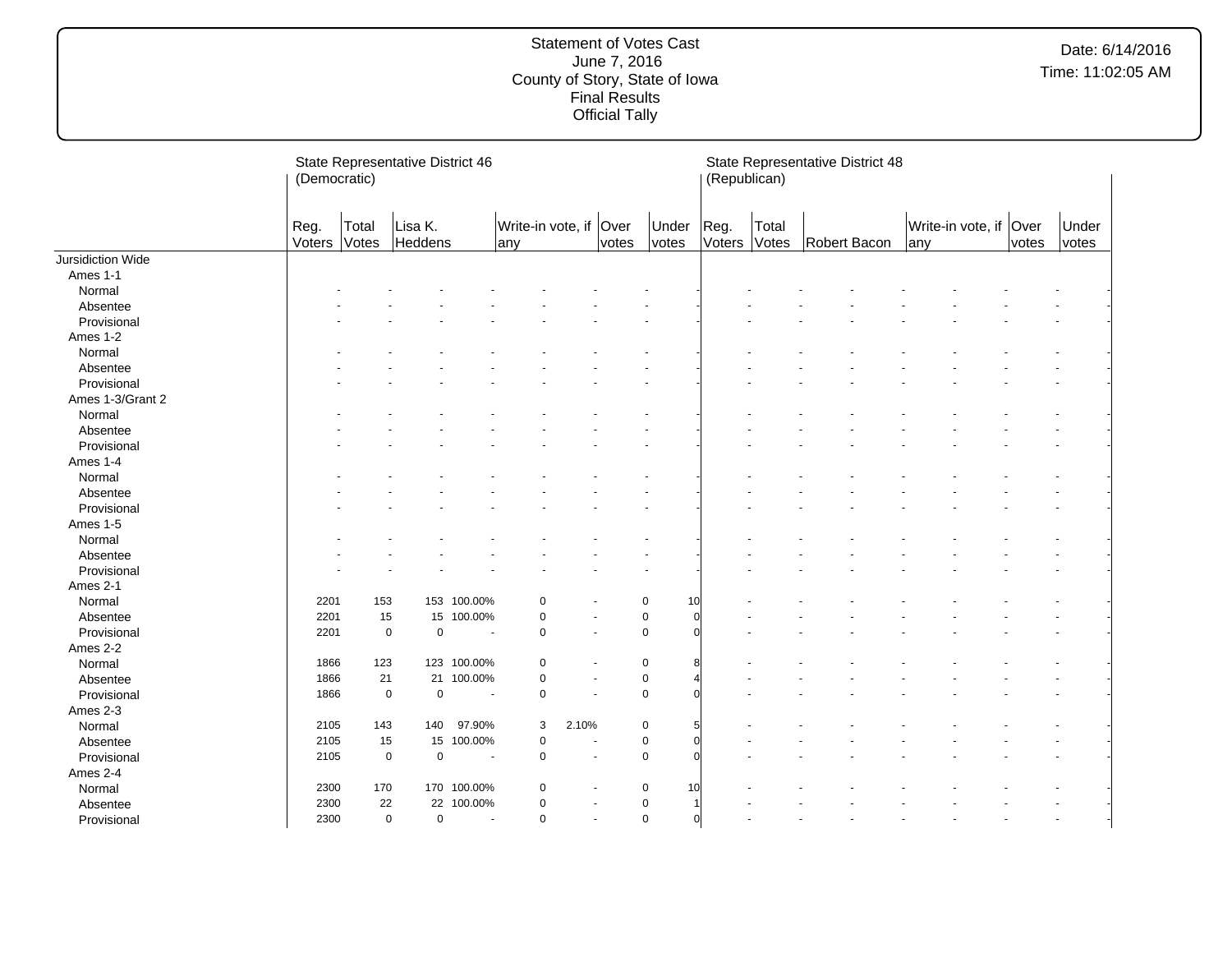|                 | (Democratic)   |                | State Representative District 46 |                |                                |                |                           | (Republican)   |                | State Representative District 48 |                          |               |                  |
|-----------------|----------------|----------------|----------------------------------|----------------|--------------------------------|----------------|---------------------------|----------------|----------------|----------------------------------|--------------------------|---------------|------------------|
|                 | Reg.<br>Voters | Total<br>Votes | Lisa K.<br>Heddens               |                | Write-in vote, if Over<br>lanv | votes          | Under<br>votes            | Reg.<br>Voters | Total<br>Votes | Robert Bacon                     | Write-in vote, if<br>any | Over<br>votes | Under<br>votes   |
| Ames 2-5        |                |                |                                  |                |                                |                |                           |                |                |                                  |                          |               |                  |
| Normal          | 2424           | 139            |                                  | 139 100.00%    | $\pmb{0}$                      |                | $\pmb{0}$                 |                | $\sqrt{2}$     | $\pmb{0}$<br>$\pmb{0}$           | $\Omega$                 |               | $\pmb{0}$        |
| Absentee        | 2424           | 15             | 15                               | 100.00%        | $\pmb{0}$                      |                | $\mathbf 0$<br>$\sqrt{ }$ |                | $\sqrt{2}$     | $\pmb{0}$<br>$\pmb{0}$           | $\mathbf 0$              |               | $\mathsf 0$<br>0 |
| Provisional     | 2424           | $\mathbf 0$    | $\mathbf 0$                      |                | $\pmb{0}$                      |                | $\mathbf 0$               |                | $\overline{2}$ | $\mathbf 0$<br>$\mathsf 0$       | $\mathbf 0$              |               | $\mathsf 0$      |
| Ames 3-1/Wash 2 |                |                |                                  |                |                                |                |                           |                |                |                                  |                          |               |                  |
| Normal          |                |                |                                  |                |                                |                |                           |                |                |                                  |                          |               |                  |
| Absentee        |                |                |                                  |                |                                |                |                           |                |                |                                  |                          |               |                  |
| Provisional     |                |                |                                  |                |                                |                |                           |                |                |                                  |                          |               |                  |
| Ames 3-2        |                |                |                                  |                |                                |                |                           |                |                |                                  |                          |               |                  |
| Normal          |                |                |                                  |                |                                |                |                           |                |                |                                  |                          |               |                  |
| Absentee        |                |                |                                  |                |                                |                |                           |                |                |                                  |                          |               |                  |
| Provisional     |                |                |                                  |                |                                |                |                           |                |                |                                  |                          |               |                  |
| Ames 3-3        |                |                |                                  |                |                                |                |                           |                |                |                                  |                          |               |                  |
| Normal          |                |                |                                  |                |                                |                |                           |                |                |                                  |                          |               |                  |
| Absentee        |                |                |                                  |                |                                |                |                           |                |                |                                  |                          |               |                  |
| Provisional     |                |                |                                  |                |                                |                |                           |                |                |                                  |                          |               |                  |
| Ames 3-4        |                |                |                                  |                |                                |                |                           |                |                |                                  |                          |               |                  |
| Normal          |                |                |                                  |                |                                |                |                           |                |                |                                  |                          |               |                  |
| Absentee        |                |                |                                  |                |                                |                |                           |                |                |                                  |                          |               |                  |
| Provisional     |                |                |                                  |                |                                |                |                           |                |                |                                  |                          |               |                  |
| Ames 3-5/Wash 3 |                |                |                                  |                |                                |                |                           |                |                |                                  |                          |               |                  |
| Normal          |                |                |                                  |                |                                |                |                           |                |                |                                  |                          |               |                  |
| Absentee        |                |                |                                  |                |                                |                |                           |                |                |                                  |                          |               |                  |
| Provisional     |                |                |                                  |                |                                |                |                           |                |                |                                  |                          |               |                  |
| Ames 4-1        |                |                |                                  |                |                                |                |                           |                |                |                                  |                          |               |                  |
| Normal          | 2900           | 5              |                                  | 5 100.00%      | $\mathbf 0$                    |                | $\mathbf 0$               |                |                |                                  |                          |               |                  |
| Absentee        | 2900           | $\mathbf 2$    | $\overline{2}$                   | 100.00%        | $\pmb{0}$                      |                | $\pmb{0}$                 |                |                |                                  |                          |               |                  |
| Provisional     | 2900           | $\mathbf 0$    | $\mathbf 0$                      |                | $\pmb{0}$                      |                | $\mathbf 0$               |                |                |                                  |                          |               |                  |
| Ames 4-2        |                |                |                                  |                |                                |                |                           |                |                |                                  |                          |               |                  |
|                 | 1782           | $\mathbf 0$    | $\mathbf 0$                      |                | $\mathbf 0$                    |                | 0                         |                |                |                                  |                          |               |                  |
| Normal          |                | $\mathbf 0$    | $\mathbf 0$                      |                |                                |                |                           |                |                |                                  |                          |               |                  |
| Absentee        | 1782           | $\mathbf 0$    | $\mathbf 0$                      |                | $\pmb{0}$<br>$\mathbf 0$       |                | $\pmb{0}$<br>$\mathbf 0$  |                |                |                                  |                          |               |                  |
| Provisional     | 1782           |                |                                  |                |                                |                |                           |                |                |                                  |                          |               |                  |
| Ames 4-3        |                |                |                                  |                |                                |                |                           |                |                |                                  |                          |               |                  |
| Normal          | 1613           | $\mathbf{1}$   |                                  | 1 100.00%      | $\pmb{0}$                      |                | $\mathbf 0$<br>$\epsilon$ |                |                |                                  |                          |               |                  |
| Absentee        | 1613           | $\mathbf 0$    | $\mathbf 0$                      |                | $\pmb{0}$                      |                | $\pmb{0}$<br>$\sqrt{2}$   |                |                |                                  |                          |               |                  |
| Provisional     | 1613           | $\mathbf 0$    | $\mathbf 0$                      |                | $\pmb{0}$                      |                | $\mathbf 0$               |                |                |                                  |                          |               |                  |
| Ames 4-4        |                |                |                                  |                |                                |                |                           |                |                |                                  |                          |               |                  |
| Normal          | 2058           | 98             |                                  | 98 100.00%     | $\mathbf 0$                    |                | $\mathbf{1}$<br>11        |                |                |                                  |                          |               |                  |
| Absentee        | 2058           | 4              | $\overline{4}$                   | 100.00%        | $\pmb{0}$                      |                | $\pmb{0}$                 |                |                |                                  |                          |               |                  |
| Provisional     | 2058           | $\mathbf 0$    | $\pmb{0}$                        | $\blacksquare$ | $\pmb{0}$                      | $\overline{a}$ | $\mathbf 0$<br>$\Omega$   |                |                |                                  |                          |               |                  |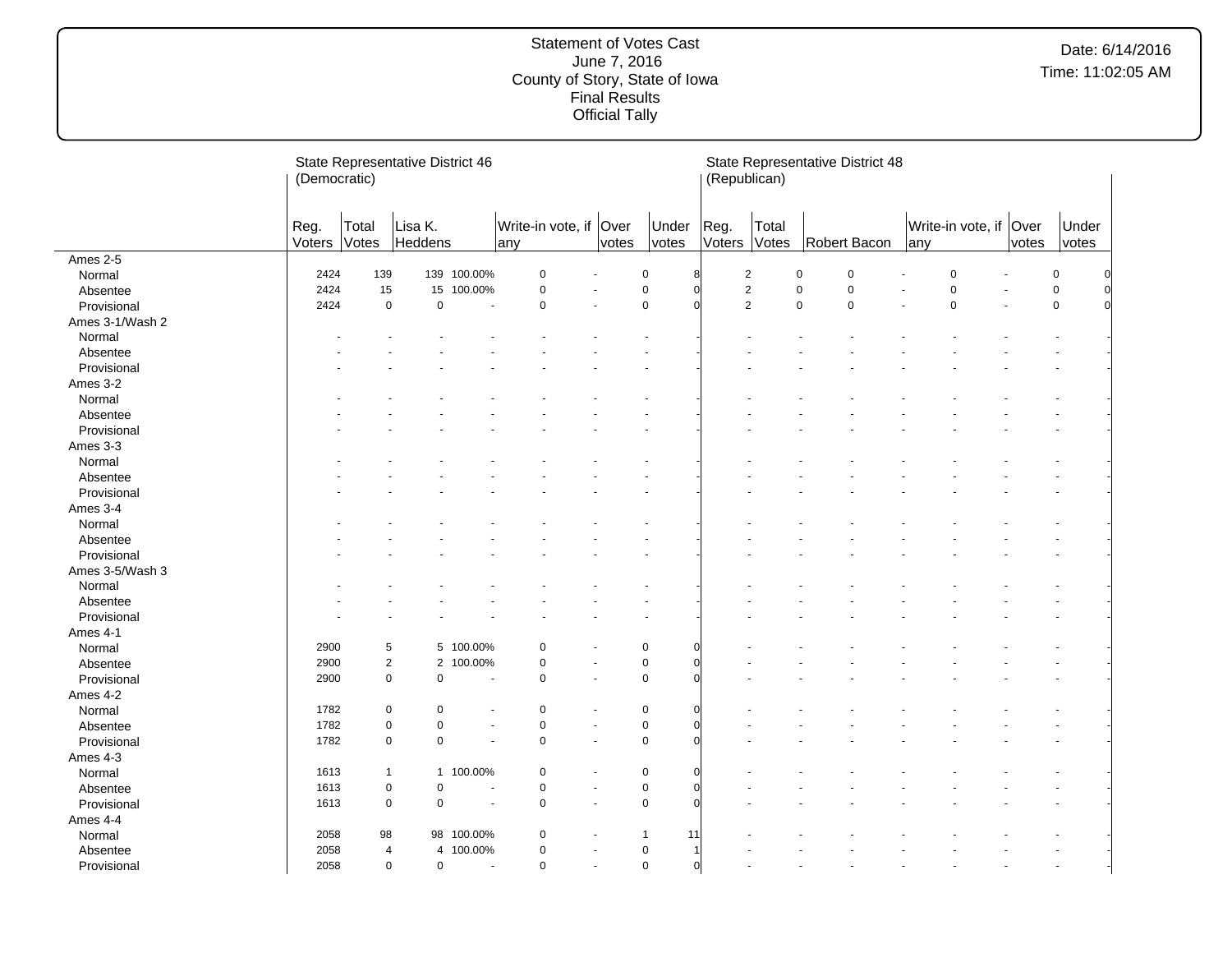|                         | (Democratic)   |                | State Representative District 46 |             |                               |             |                |      |        | (Republican)   | State Representative District 48 |           |     |                         |               |                |                            |
|-------------------------|----------------|----------------|----------------------------------|-------------|-------------------------------|-------------|----------------|------|--------|----------------|----------------------------------|-----------|-----|-------------------------|---------------|----------------|----------------------------|
|                         | Reg.<br>Voters | Total<br>Votes | Lisa K.<br>Heddens               |             | Write-in vote, if Over<br>any | votes       | Under<br>votes | Reg. | Voters | Total<br>Votes | Robert Bacon                     |           | any | Write-in vote, if       | Over<br>votes | Under<br>votes |                            |
| Ames 4-5                |                |                |                                  |             |                               |             |                |      |        |                |                                  |           |     |                         |               |                |                            |
| Normal                  | 2178           | 120            |                                  | 120 100.00% | $\pmb{0}$                     | $\mathbf 0$ | ۶              |      |        |                |                                  |           |     |                         |               |                |                            |
| Absentee                | 2178           | 10             |                                  | 10 100.00%  | $\pmb{0}$                     | $\mathbf 0$ |                |      |        |                |                                  |           |     |                         |               |                |                            |
| Provisional             | 2178           | $\mathsf 0$    | $\mathbf 0$                      |             | $\mathsf 0$                   | $\mathbf 0$ |                |      |        |                |                                  |           |     |                         |               |                |                            |
| Collins/Collins         |                |                |                                  |             |                               |             |                |      |        |                |                                  |           |     |                         |               |                |                            |
| Normal                  |                |                |                                  |             |                               |             |                |      |        |                |                                  |           |     |                         |               |                |                            |
| Absentee                |                |                |                                  |             |                               |             |                |      |        |                |                                  |           |     |                         |               |                |                            |
| Provisional             |                |                |                                  |             |                               |             |                |      |        |                |                                  |           |     |                         |               |                |                            |
| Franklin/Gilbert        |                |                |                                  |             |                               |             |                |      |        |                |                                  |           |     |                         |               |                |                            |
| Normal                  |                |                |                                  |             |                               |             |                |      | 2603   | 66             | 65                               | 98.48%    |     | 1.52%<br>$\overline{1}$ |               | 0              | 13                         |
| Absentee                |                |                |                                  |             |                               |             |                |      | 2603   |                | 6<br>6                           | 100.00%   |     | $\mathbf 0$             |               | $\mathsf 0$    | $\overline{a}$             |
| Provisional             |                |                |                                  |             |                               |             |                |      | 2603   |                | $\mathbf 0$<br>$\mathbf 0$       |           |     | $\mathbf 0$             |               | $\mathbf 0$    | $\Omega$                   |
| <b>Grant Twp</b>        |                |                |                                  |             |                               |             |                |      |        |                |                                  |           |     |                         |               |                |                            |
| Normal                  |                |                |                                  |             |                               |             |                |      |        |                |                                  |           |     |                         |               |                |                            |
| Absentee                |                |                |                                  |             |                               |             |                |      |        |                |                                  |           |     |                         |               |                |                            |
| Provisional             |                |                |                                  |             |                               |             |                |      |        |                |                                  |           |     |                         |               |                |                            |
| Howard/Roland           |                |                |                                  |             |                               |             |                |      |        |                |                                  |           |     |                         |               |                |                            |
| Normal                  |                |                |                                  |             |                               |             |                |      |        |                |                                  |           |     |                         |               |                |                            |
| Absentee                |                |                |                                  |             |                               |             |                |      |        |                |                                  |           |     |                         |               |                |                            |
| Provisional             |                |                |                                  |             |                               |             |                |      |        |                |                                  |           |     |                         |               |                |                            |
| Huxley                  |                |                |                                  |             |                               |             |                |      |        |                |                                  |           |     |                         |               |                |                            |
| Normal                  |                |                |                                  |             |                               |             |                |      |        |                |                                  |           |     |                         |               |                |                            |
| Absentee                |                |                |                                  |             |                               |             |                |      |        |                |                                  |           |     |                         |               |                |                            |
| Provisional             |                |                |                                  |             |                               |             |                |      |        |                |                                  |           |     |                         |               |                |                            |
| Indian Creek/Maxwell    |                |                |                                  |             |                               |             |                |      |        |                |                                  |           |     |                         |               |                |                            |
| Normal                  |                |                |                                  |             |                               |             |                |      |        |                |                                  |           |     |                         |               |                |                            |
|                         |                |                |                                  |             |                               |             |                |      |        |                |                                  |           |     |                         |               |                |                            |
| Absentee<br>Provisional |                |                |                                  |             |                               |             |                |      |        |                |                                  |           |     |                         |               |                |                            |
|                         |                |                |                                  |             |                               |             |                |      |        |                |                                  |           |     |                         |               |                |                            |
| Lafayette Twp           |                |                |                                  |             |                               |             |                |      | 317    |                | 9                                | 9 100.00% |     | 0                       |               |                |                            |
| Normal                  |                |                |                                  |             |                               |             |                |      |        |                |                                  |           |     |                         |               | 0              | 6                          |
| Absentee                |                |                |                                  |             |                               |             |                |      | 317    |                | $\mathbf{1}$                     | 1 100.00% |     | 0                       |               | $\mathsf 0$    | $\overline{0}$<br>$\Omega$ |
| Provisional             |                |                |                                  |             |                               |             |                |      | 317    |                | $\mathsf 0$<br>$\mathbf 0$       |           |     | $\mathbf 0$             |               | $\mathbf 0$    |                            |
| Lincoln/Zearing         |                |                |                                  |             |                               |             |                |      |        |                |                                  |           |     |                         |               |                |                            |
| Normal                  |                |                |                                  |             |                               |             |                |      |        |                |                                  |           |     |                         |               |                |                            |
| Absentee                |                |                |                                  |             |                               |             |                |      |        |                |                                  |           |     |                         |               |                |                            |
| Provisional             |                |                |                                  |             |                               |             |                |      |        |                |                                  |           |     |                         |               |                |                            |
| Milford Twp             |                |                |                                  |             |                               |             |                |      |        |                |                                  |           |     |                         |               |                |                            |
| Normal                  |                |                |                                  |             |                               |             |                |      |        |                |                                  |           |     |                         |               |                |                            |
| Absentee                |                |                |                                  |             |                               |             |                |      |        |                |                                  |           |     |                         |               |                |                            |
| Provisional             |                |                |                                  |             |                               |             |                |      |        |                |                                  |           |     |                         |               |                |                            |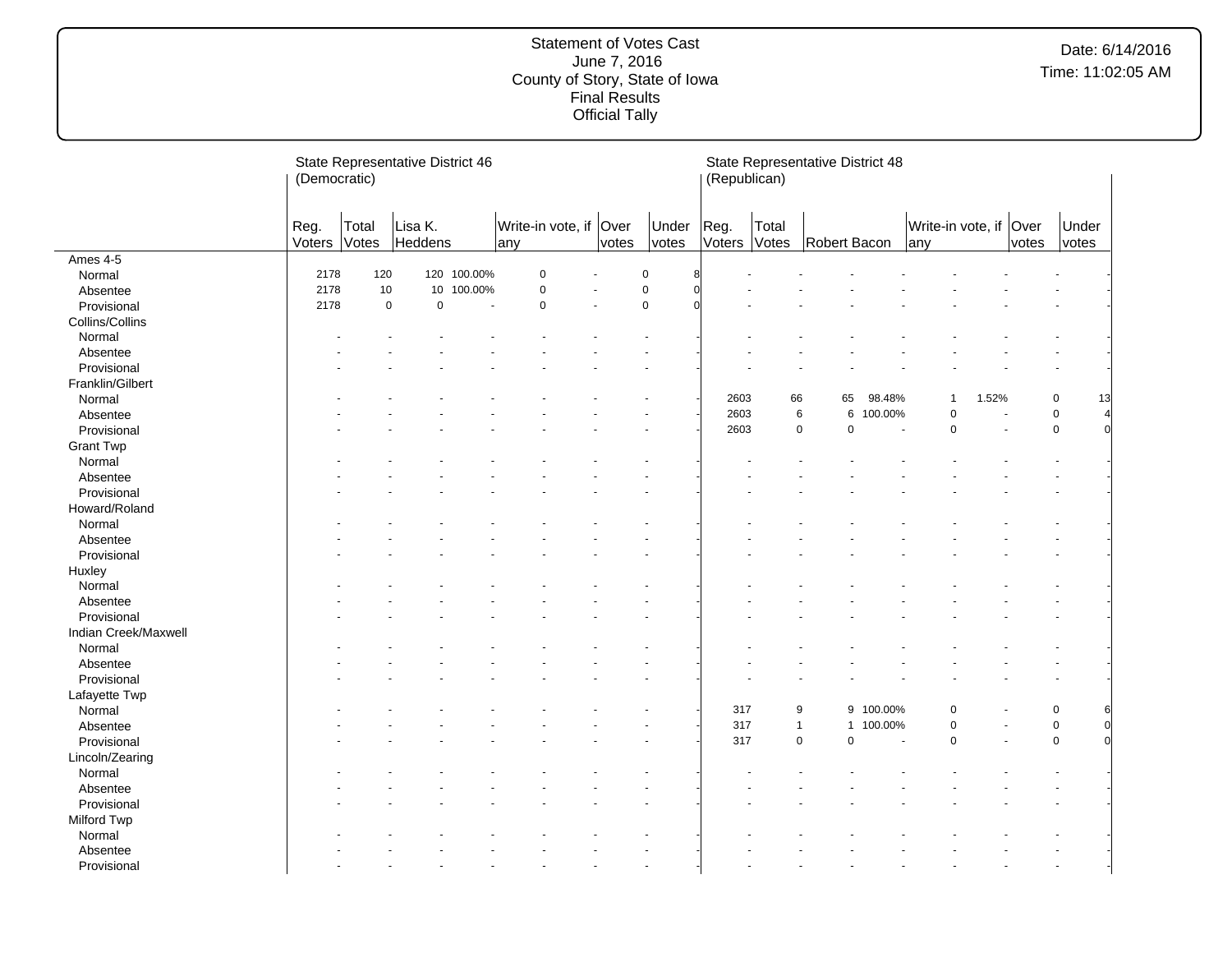|                     | (Democratic)   |                | State Representative District 46 |                               |       | (Republican)   |                | State Representative District 48 |              |            |     |                   |               |                     |
|---------------------|----------------|----------------|----------------------------------|-------------------------------|-------|----------------|----------------|----------------------------------|--------------|------------|-----|-------------------|---------------|---------------------|
|                     | Reg.<br>Voters | Total<br>Votes | Lisa K.<br>Heddens               | Write-in vote, if Over<br>any | votes | Under<br>votes | Reg.<br>Voters | Total<br>Votes                   | Robert Bacon |            | any | Write-in vote, if | Over<br>votes | Under<br>votes      |
| Nevada 1            |                |                |                                  |                               |       |                |                |                                  |              |            |     |                   |               |                     |
| Normal              |                |                |                                  |                               |       |                |                |                                  |              |            |     |                   |               |                     |
| Absentee            |                |                |                                  |                               |       |                |                |                                  |              |            |     |                   |               |                     |
| Provisional         |                |                |                                  |                               |       |                |                |                                  |              |            |     |                   |               |                     |
| Nevada 2            |                |                |                                  |                               |       |                |                |                                  |              |            |     |                   |               |                     |
| Normal              |                |                |                                  |                               |       |                |                |                                  |              |            |     |                   |               |                     |
| Absentee            |                |                |                                  |                               |       |                |                |                                  |              |            |     |                   |               |                     |
| Provisional         |                |                |                                  |                               |       |                |                |                                  |              |            |     |                   |               |                     |
| Nevada 3/Grant 3    |                |                |                                  |                               |       |                |                |                                  |              |            |     |                   |               |                     |
| Normal              |                |                |                                  |                               |       |                |                |                                  |              |            |     |                   |               |                     |
| Absentee            |                |                |                                  |                               |       |                |                |                                  |              |            |     |                   |               |                     |
| Provisional         |                |                |                                  |                               |       |                |                |                                  |              |            |     |                   |               |                     |
| Nevada 4            |                |                |                                  |                               |       |                |                |                                  |              |            |     |                   |               |                     |
| Normal              |                |                |                                  |                               |       |                |                |                                  |              |            |     |                   |               |                     |
| Absentee            |                |                |                                  |                               |       |                |                |                                  |              |            |     |                   |               |                     |
| Provisional         |                |                |                                  |                               |       |                |                |                                  |              |            |     |                   |               |                     |
| Nevada Twp          |                |                |                                  |                               |       |                |                |                                  |              |            |     |                   |               |                     |
| Normal              |                |                |                                  |                               |       |                |                |                                  |              |            |     |                   |               |                     |
| Absentee            |                |                |                                  |                               |       |                |                |                                  |              |            |     |                   |               |                     |
| Provisional         |                |                |                                  |                               |       |                |                |                                  |              |            |     |                   |               |                     |
| New Albany/Colo     |                |                |                                  |                               |       |                |                |                                  |              |            |     |                   |               |                     |
| Normal              |                |                |                                  |                               |       |                |                |                                  |              |            |     |                   |               |                     |
| Absentee            |                |                |                                  |                               |       |                |                |                                  |              |            |     |                   |               |                     |
| Provisional         |                |                |                                  |                               |       |                |                |                                  |              |            |     |                   |               |                     |
| Palestine Twp       |                |                |                                  |                               |       |                |                |                                  |              |            |     |                   |               |                     |
| Normal              |                |                |                                  |                               |       |                |                |                                  |              |            |     |                   |               |                     |
| Absentee            |                |                |                                  |                               |       |                |                |                                  |              |            |     |                   |               |                     |
| Provisional         |                |                |                                  |                               |       |                |                |                                  |              |            |     |                   |               |                     |
| <b>Richland Twp</b> |                |                |                                  |                               |       |                |                |                                  |              |            |     |                   |               |                     |
| Normal              |                |                |                                  |                               |       |                |                |                                  |              |            |     |                   |               |                     |
| Absentee            |                |                |                                  |                               |       |                |                |                                  |              |            |     |                   |               |                     |
| Provisional         |                |                |                                  |                               |       |                |                |                                  |              |            |     |                   |               |                     |
| Sherman Twp         |                |                |                                  |                               |       |                |                |                                  |              |            |     |                   |               |                     |
| Normal              |                |                |                                  |                               |       |                |                |                                  |              |            |     |                   |               |                     |
| Absentee            |                |                |                                  |                               |       |                |                |                                  |              |            |     |                   |               |                     |
| Provisional         |                |                |                                  |                               |       |                |                |                                  |              |            |     |                   |               |                     |
| Slater/Sheldahl     |                |                |                                  |                               |       |                |                |                                  |              |            |     |                   |               |                     |
| Normal              |                |                |                                  |                               |       |                | 1248           | 25                               |              | 25 100.00% |     | $\Omega$          |               | 0<br>3              |
| Absentee            |                |                |                                  |                               |       |                | 1248           | $\mathbf{1}$                     |              | 1 100.00%  |     | $\mathbf 0$       |               | $\overline{0}$<br>0 |
| Provisional         |                |                |                                  |                               |       |                | 1248           | $\mathsf 0$                      | $\mathbf 0$  |            | ÷,  | $\mathbf 0$       | ÷.            | 0<br>$\Omega$       |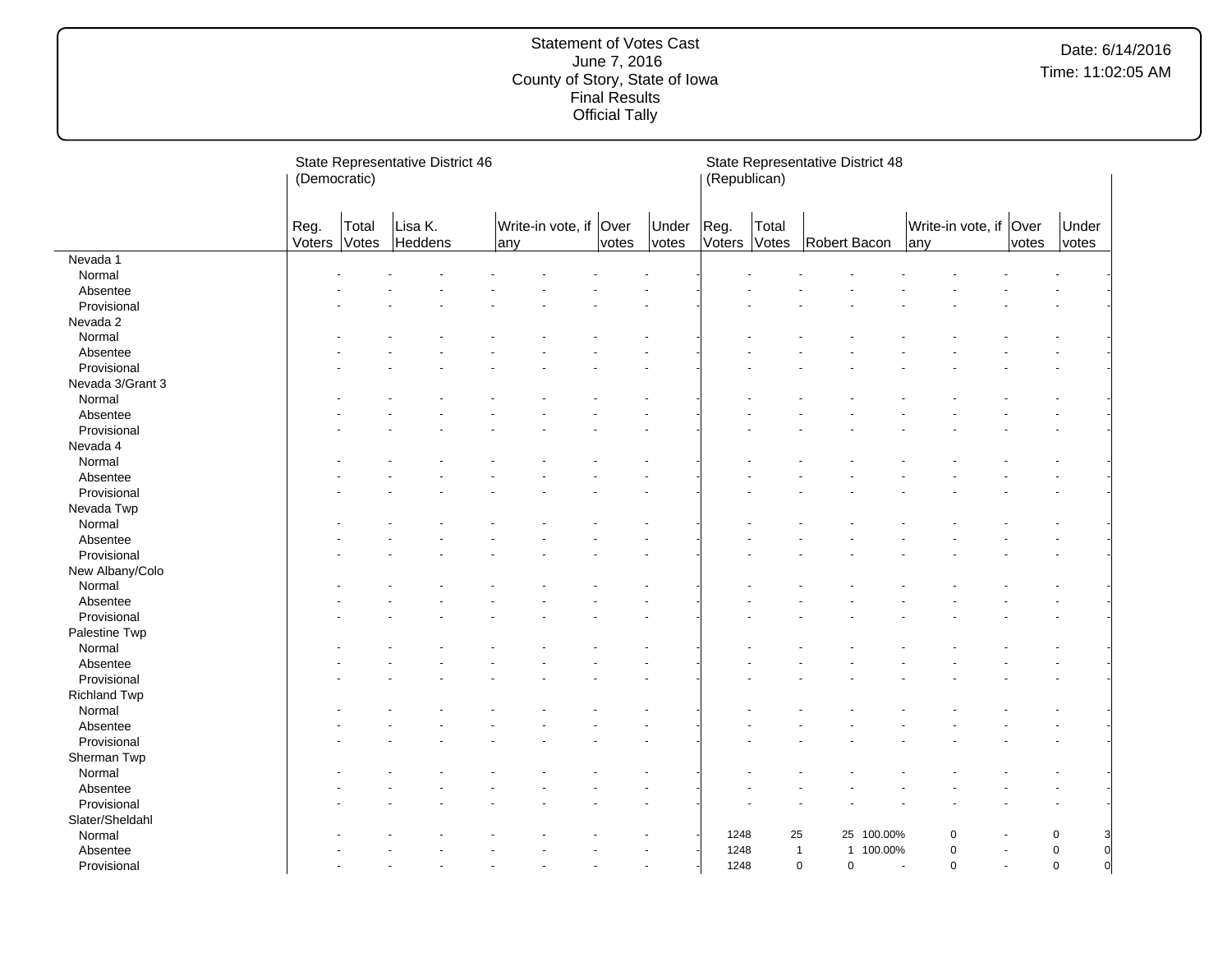|                    | (Democratic)   |                | State Representative District 46 |                          |                                 |                          |       |                | (Republican)   |                | State Representative District 48 |         |                                |       |             |                   |  |
|--------------------|----------------|----------------|----------------------------------|--------------------------|---------------------------------|--------------------------|-------|----------------|----------------|----------------|----------------------------------|---------|--------------------------------|-------|-------------|-------------------|--|
|                    | Reg.<br>Voters | Total<br>Votes | Lisa K.<br>Heddens               |                          | Write-in vote, if   Over<br>any |                          | votes | Under<br>votes | Reg.<br>Voters | Total<br>Votes | Robert Bacon                     |         | Write-in vote, if Over<br>lany |       | votes       | Under<br>votes    |  |
| <b>Story City</b>  |                |                |                                  |                          |                                 |                          |       |                |                |                |                                  |         |                                |       |             |                   |  |
| Normal             |                |                |                                  |                          |                                 |                          |       |                |                |                |                                  |         |                                |       |             |                   |  |
| Absentee           |                |                |                                  |                          |                                 |                          |       |                |                |                |                                  |         |                                |       |             |                   |  |
| Provisional        |                |                |                                  |                          |                                 |                          |       |                |                |                |                                  |         |                                |       |             |                   |  |
| Union/Cambridge    |                |                |                                  |                          |                                 |                          |       |                |                |                |                                  |         |                                |       |             |                   |  |
| Normal             |                |                |                                  |                          |                                 |                          |       |                |                |                |                                  |         |                                |       |             |                   |  |
| Absentee           |                |                |                                  |                          |                                 |                          |       |                |                |                |                                  |         |                                |       |             |                   |  |
| Provisional        |                |                |                                  |                          |                                 |                          |       |                |                |                |                                  |         |                                |       |             |                   |  |
| Warren/McCallsburg |                |                |                                  |                          |                                 |                          |       |                |                |                |                                  |         |                                |       |             |                   |  |
| Normal             |                |                |                                  |                          |                                 |                          |       |                |                |                |                                  |         |                                |       |             |                   |  |
| Absentee           |                |                |                                  |                          |                                 |                          |       |                |                |                |                                  |         |                                |       |             |                   |  |
| Provisional        |                |                |                                  |                          |                                 |                          |       |                |                |                |                                  |         |                                |       |             |                   |  |
| Washington/Kelley  |                |                |                                  |                          |                                 |                          |       |                |                |                |                                  |         |                                |       |             |                   |  |
| Normal             |                |                |                                  |                          |                                 |                          |       |                |                |                |                                  |         |                                |       |             |                   |  |
| Absentee           |                |                |                                  |                          |                                 |                          |       |                |                |                |                                  |         |                                |       |             |                   |  |
| Provisional        |                |                |                                  |                          |                                 |                          |       |                |                |                |                                  |         |                                |       |             |                   |  |
| Total              |                |                |                                  |                          |                                 |                          |       |                |                |                |                                  |         |                                |       |             |                   |  |
| Normal             | 21427          | 952            | 949                              | 99.68%                   | 3                               | 0.32%                    |       | 60             | 4170           | 100            | 99                               | 99.00%  |                                | 1.00% |             | $\mathbf 0$<br>22 |  |
| Absentee           | 21427          | 104            |                                  | 104 100.00%              | 0                               | $\overline{\phantom{a}}$ |       | $\Omega$       | 4170           |                | 8<br>8                           | 100.00% | $\Omega$                       |       | $\mathbf 0$ |                   |  |
| Provisional        | 21427          | $\Omega$       | $\mathbf 0$                      | $\overline{\phantom{a}}$ | 0                               | $\overline{\phantom{a}}$ |       |                | 4170           |                | 0<br>$\Omega$                    |         | $\Omega$                       |       | 0           |                   |  |
| Total              | 21427          | 1056           | 1053                             | 99.72%                   | 3                               | 0.28%                    |       | 66             | 4170           | 108            | 107                              | 99.07%  | 1                              | 0.93% |             | 26<br>0           |  |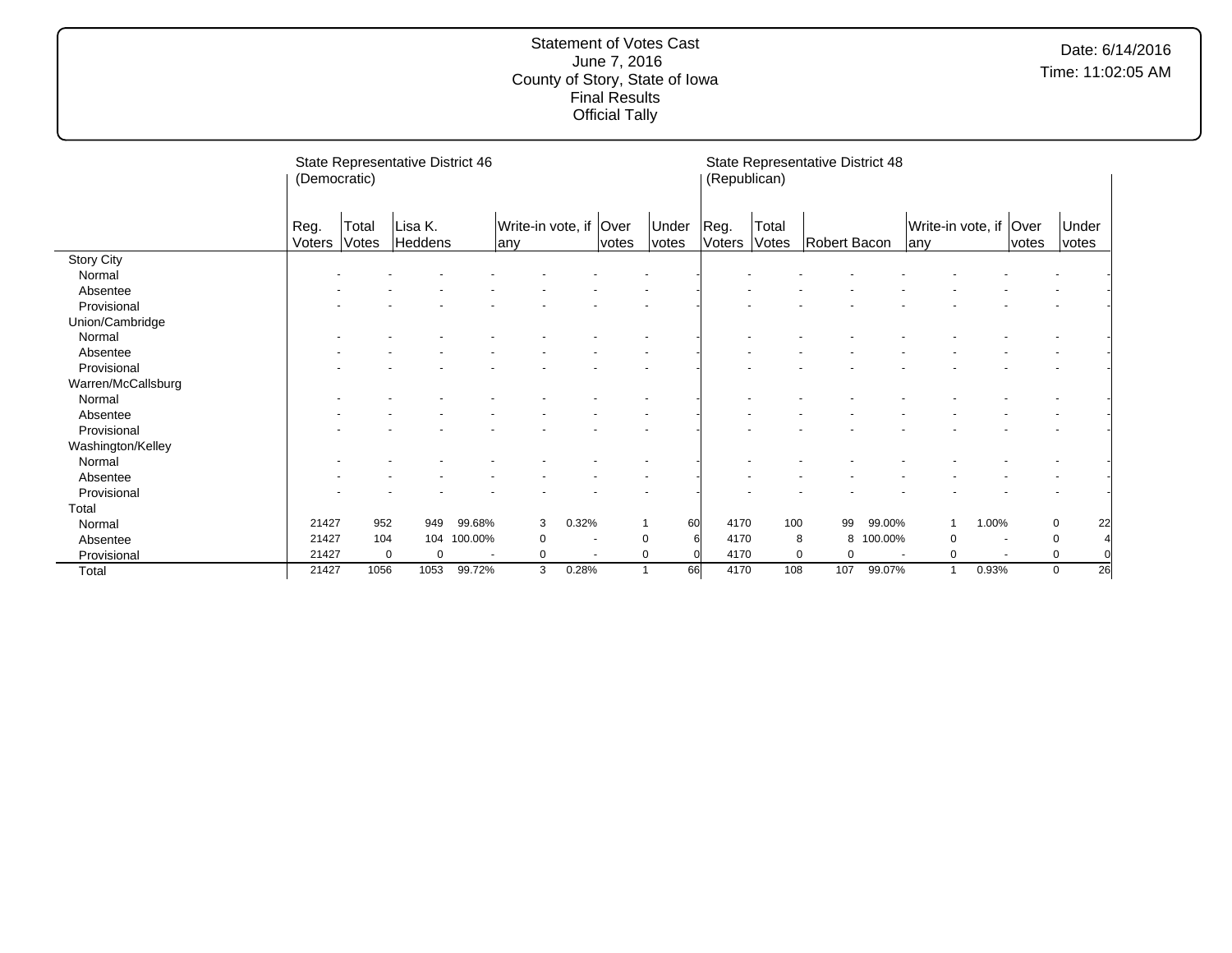|                   | (Democratic)   |                | State Representative District 48 |     |                        |       |                | (Republican)   |                | State Representative District 49 |     |                        |       |                |  |
|-------------------|----------------|----------------|----------------------------------|-----|------------------------|-------|----------------|----------------|----------------|----------------------------------|-----|------------------------|-------|----------------|--|
|                   | Reg.<br>Voters | Total<br>Votes | Sherrie Taha                     | any | Write-in vote, if Over | votes | Under<br>votes | Reg.<br>Voters | Total<br>Votes | Dave Deyoe                       | any | Write-in vote, if Over | votes | Under<br>votes |  |
| Jursidiction Wide |                |                |                                  |     |                        |       |                |                |                |                                  |     |                        |       |                |  |
| Ames 1-1          |                |                |                                  |     |                        |       |                |                |                |                                  |     |                        |       |                |  |
| Normal            |                |                |                                  |     |                        |       |                |                |                |                                  |     |                        |       |                |  |
| Absentee          |                |                |                                  |     |                        |       |                |                |                |                                  |     |                        |       |                |  |
| Provisional       |                |                |                                  |     |                        |       |                |                |                |                                  |     |                        |       |                |  |
| Ames 1-2          |                |                |                                  |     |                        |       |                |                |                |                                  |     |                        |       |                |  |
| Normal            |                |                |                                  |     |                        |       |                |                |                |                                  |     |                        |       |                |  |
| Absentee          |                |                |                                  |     |                        |       |                |                |                |                                  |     |                        |       |                |  |
| Provisional       |                |                |                                  |     |                        |       |                |                |                |                                  |     |                        |       |                |  |
| Ames 1-3/Grant 2  |                |                |                                  |     |                        |       |                |                |                |                                  |     |                        |       |                |  |
| Normal            |                |                |                                  |     |                        |       |                |                |                |                                  |     |                        |       |                |  |
| Absentee          |                |                |                                  |     |                        |       |                |                |                |                                  |     |                        |       |                |  |
| Provisional       |                |                |                                  |     |                        |       |                |                |                |                                  |     |                        |       |                |  |
| Ames 1-4          |                |                |                                  |     |                        |       |                |                |                |                                  |     |                        |       |                |  |
| Normal            |                |                |                                  |     |                        |       |                |                |                |                                  |     |                        |       |                |  |
| Absentee          |                |                |                                  |     |                        |       |                |                |                |                                  |     |                        |       |                |  |
| Provisional       |                |                |                                  |     |                        |       |                |                |                |                                  |     |                        |       |                |  |
| Ames 1-5          |                |                |                                  |     |                        |       |                |                |                |                                  |     |                        |       |                |  |
| Normal            |                |                |                                  |     |                        |       |                |                |                |                                  |     |                        |       |                |  |
| Absentee          |                |                |                                  |     |                        |       |                |                |                |                                  |     |                        |       |                |  |
| Provisional       |                |                |                                  |     |                        |       |                |                |                |                                  |     |                        |       |                |  |
| Ames 2-1          |                |                |                                  |     |                        |       |                |                |                |                                  |     |                        |       |                |  |
| Normal            |                |                |                                  |     |                        |       |                |                |                |                                  |     |                        |       |                |  |
| Absentee          |                |                |                                  |     |                        |       |                |                |                |                                  |     |                        |       |                |  |
| Provisional       |                |                |                                  |     |                        |       |                |                |                |                                  |     |                        |       |                |  |
| Ames 2-2          |                |                |                                  |     |                        |       |                |                |                |                                  |     |                        |       |                |  |
| Normal            |                |                |                                  |     |                        |       |                |                |                |                                  |     |                        |       |                |  |
| Absentee          |                |                |                                  |     |                        |       |                |                |                |                                  |     |                        |       |                |  |
| Provisional       |                |                |                                  |     |                        |       |                |                |                |                                  |     |                        |       |                |  |
| Ames 2-3          |                |                |                                  |     |                        |       |                |                |                |                                  |     |                        |       |                |  |
| Normal            |                |                |                                  |     |                        |       |                |                |                |                                  |     |                        |       |                |  |
| Absentee          |                |                |                                  |     |                        |       |                |                |                |                                  |     |                        |       |                |  |
|                   |                |                |                                  |     |                        |       |                |                |                |                                  |     |                        |       |                |  |
| Provisional       |                |                |                                  |     |                        |       |                |                |                |                                  |     |                        |       |                |  |
| Ames 2-4          |                |                |                                  |     |                        |       |                |                |                |                                  |     |                        |       |                |  |
| Normal            |                |                |                                  |     |                        |       |                |                |                |                                  |     |                        |       |                |  |
| Absentee          |                |                |                                  |     |                        |       |                |                |                |                                  |     |                        |       |                |  |
| Provisional       |                |                |                                  |     |                        |       |                |                |                |                                  |     |                        |       |                |  |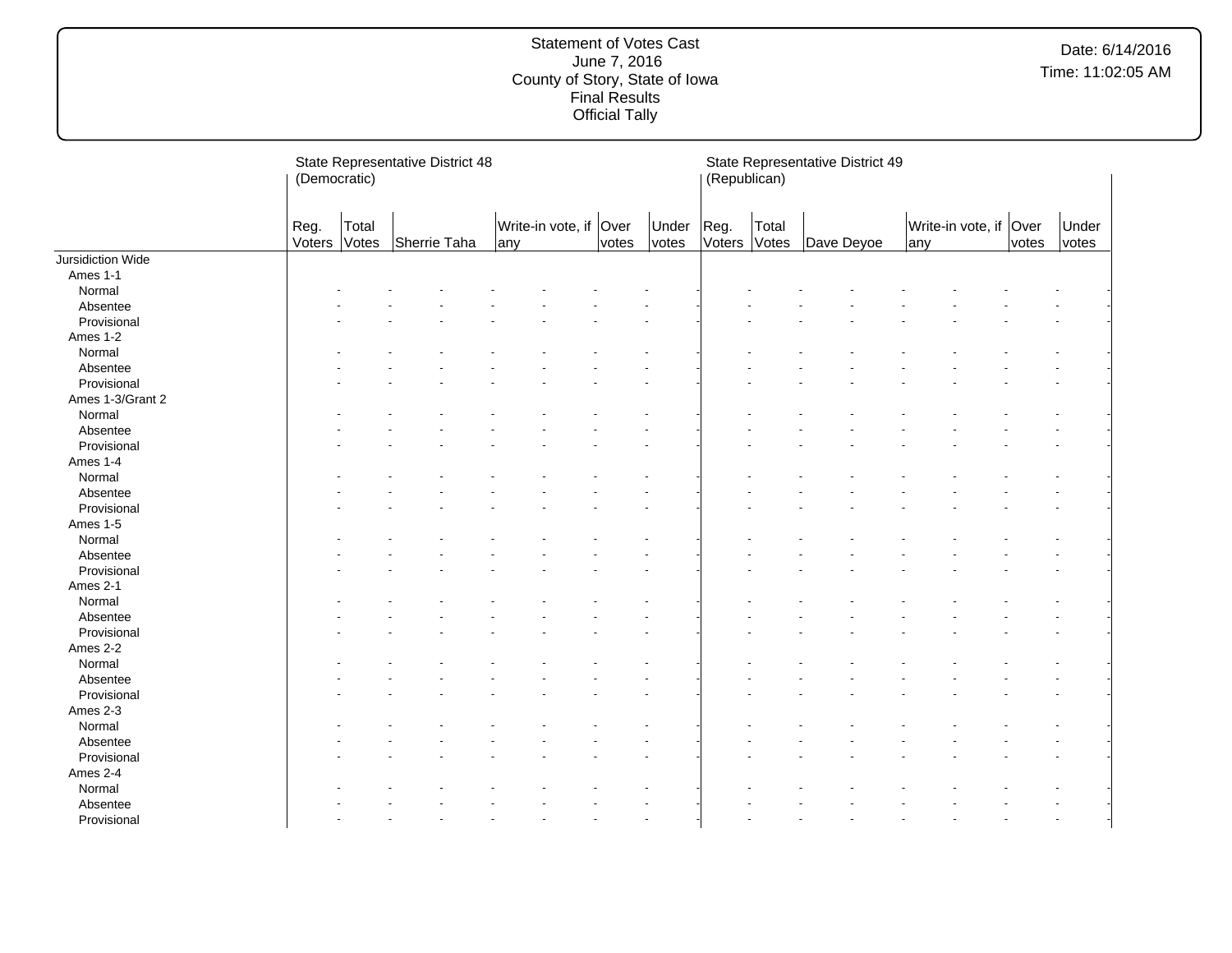|                 | (Democratic)   |                | State Representative District 48 |                |     |                        |       |                | (Republican)   | State Representative District 49 |            |     |                        |       |                |
|-----------------|----------------|----------------|----------------------------------|----------------|-----|------------------------|-------|----------------|----------------|----------------------------------|------------|-----|------------------------|-------|----------------|
|                 | Reg.<br>Voters | Total<br>Votes | Sherrie Taha                     |                | any | Write-in vote, if Over | votes | Under<br>votes | Reg.<br>Voters | Total<br>Votes                   | Dave Deyoe | any | Write-in vote, if Over | votes | Under<br>votes |
| Ames 2-5        |                |                |                                  |                |     |                        |       |                |                |                                  |            |     |                        |       |                |
| Normal          |                | $\overline{2}$ | $\mathbf 0$                      | $\mathbf 0$    |     | $\mathbf 0$            |       | $\mathbf 0$    |                |                                  |            |     |                        |       |                |
| Absentee        |                | $\overline{2}$ | $\pmb{0}$                        | $\overline{0}$ |     | $\mathbf 0$            |       | $\mathbf 0$    |                |                                  |            |     |                        |       |                |
| Provisional     |                | $\overline{2}$ | $\pmb{0}$                        | $\mathbf 0$    |     | $\mathsf 0$            |       | $\mathbf 0$    |                |                                  |            |     |                        |       |                |
| Ames 3-1/Wash 2 |                |                |                                  |                |     |                        |       |                |                |                                  |            |     |                        |       |                |
| Normal          |                |                |                                  |                |     |                        |       |                |                |                                  |            |     |                        |       |                |
| Absentee        |                |                |                                  |                |     |                        |       |                |                |                                  |            |     |                        |       |                |
| Provisional     |                |                |                                  |                |     |                        |       |                |                |                                  |            |     |                        |       |                |
| Ames 3-2        |                |                |                                  |                |     |                        |       |                |                |                                  |            |     |                        |       |                |
| Normal          |                |                |                                  |                |     |                        |       |                |                |                                  |            |     |                        |       |                |
| Absentee        |                |                |                                  |                |     |                        |       |                |                |                                  |            |     |                        |       |                |
| Provisional     |                |                |                                  |                |     |                        |       |                |                |                                  |            |     |                        |       |                |
| Ames 3-3        |                |                |                                  |                |     |                        |       |                |                |                                  |            |     |                        |       |                |
| Normal          |                |                |                                  |                |     |                        |       |                |                |                                  |            |     |                        |       |                |
| Absentee        |                |                |                                  |                |     |                        |       |                |                |                                  |            |     |                        |       |                |
| Provisional     |                |                |                                  |                |     |                        |       |                |                |                                  |            |     |                        |       |                |
| Ames 3-4        |                |                |                                  |                |     |                        |       |                |                |                                  |            |     |                        |       |                |
| Normal          |                |                |                                  |                |     |                        |       |                |                |                                  |            |     |                        |       |                |
| Absentee        |                |                |                                  |                |     |                        |       |                |                |                                  |            |     |                        |       |                |
| Provisional     |                |                |                                  |                |     |                        |       |                |                |                                  |            |     |                        |       |                |
| Ames 3-5/Wash 3 |                |                |                                  |                |     |                        |       |                |                |                                  |            |     |                        |       |                |
| Normal          |                |                |                                  |                |     |                        |       |                |                |                                  |            |     |                        |       |                |
| Absentee        |                |                |                                  |                |     |                        |       |                |                |                                  |            |     |                        |       |                |
| Provisional     |                |                |                                  |                |     |                        |       |                |                |                                  |            |     |                        |       |                |
| Ames 4-1        |                |                |                                  |                |     |                        |       |                |                |                                  |            |     |                        |       |                |
| Normal          |                |                |                                  |                |     |                        |       |                |                |                                  |            |     |                        |       |                |
| Absentee        |                |                |                                  |                |     |                        |       |                |                |                                  |            |     |                        |       |                |
| Provisional     |                |                |                                  |                |     |                        |       |                |                |                                  |            |     |                        |       |                |
| Ames 4-2        |                |                |                                  |                |     |                        |       |                |                |                                  |            |     |                        |       |                |
| Normal          |                |                |                                  |                |     |                        |       |                |                |                                  |            |     |                        |       |                |
| Absentee        |                |                |                                  |                |     |                        |       |                |                |                                  |            |     |                        |       |                |
| Provisional     |                |                |                                  |                |     |                        |       |                |                |                                  |            |     |                        |       |                |
| Ames 4-3        |                |                |                                  |                |     |                        |       |                |                |                                  |            |     |                        |       |                |
| Normal          |                |                |                                  |                |     |                        |       |                |                |                                  |            |     |                        |       |                |
| Absentee        |                |                |                                  |                |     |                        |       |                |                |                                  |            |     |                        |       |                |
| Provisional     |                |                |                                  |                |     |                        |       |                |                |                                  |            |     |                        |       |                |
| Ames 4-4        |                |                |                                  |                |     |                        |       |                |                |                                  |            |     |                        |       |                |
| Normal          |                |                |                                  |                |     |                        |       |                |                |                                  |            |     |                        |       |                |
| Absentee        |                |                |                                  |                |     |                        |       |                |                |                                  |            |     |                        |       |                |
| Provisional     |                |                |                                  |                |     |                        |       |                |                |                                  |            |     |                        |       |                |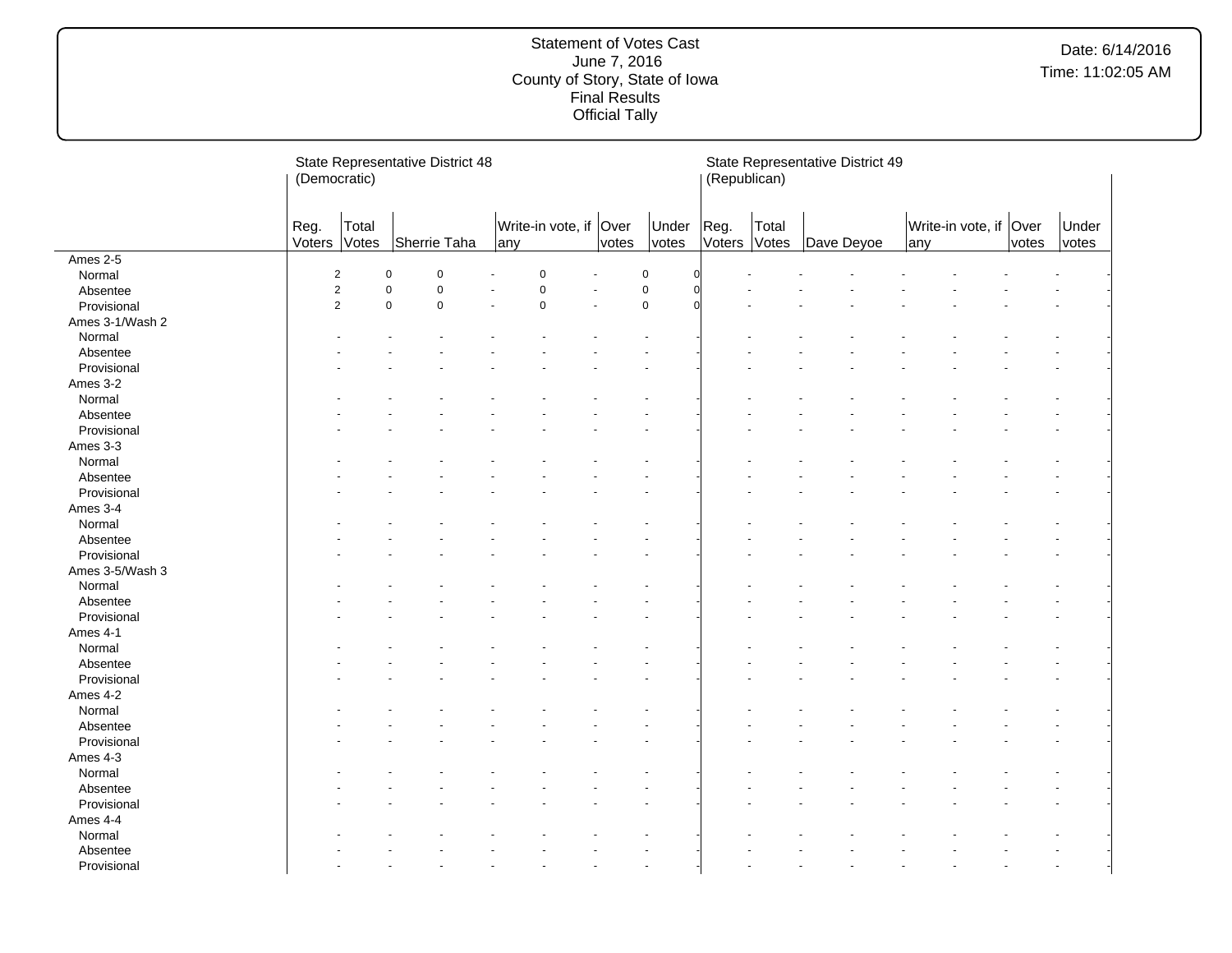|                      | (Democratic)   |                | State Representative District 48 |            |                           |               |                         | (Republican)   |                     | State Representative District 49 |                |                          |       |               |                                 |
|----------------------|----------------|----------------|----------------------------------|------------|---------------------------|---------------|-------------------------|----------------|---------------------|----------------------------------|----------------|--------------------------|-------|---------------|---------------------------------|
|                      | Reg.<br>Voters | Total<br>Votes | Sherrie Taha                     |            | Write-in vote, if<br>lany | Over<br>votes | Under<br>votes          | Reg.<br>Voters | Total<br>Votes      | Dave Deyoe                       |                | Write-in vote, if<br>any |       | Over<br>votes | Under<br>votes                  |
| Ames 4-5             |                |                |                                  |            |                           |               |                         |                |                     |                                  |                |                          |       |               |                                 |
| Normal               |                |                |                                  |            |                           |               |                         |                |                     |                                  |                |                          |       |               |                                 |
| Absentee             |                |                |                                  |            |                           |               |                         |                |                     |                                  |                |                          |       |               |                                 |
| Provisional          |                |                |                                  |            |                           |               |                         |                |                     |                                  |                |                          |       |               |                                 |
| Collins/Collins      |                |                |                                  |            |                           |               |                         |                |                     |                                  |                |                          |       |               |                                 |
| Normal               |                |                |                                  |            |                           |               |                         | 534            | 26                  |                                  | 26 100.00%     | $\mathbf 0$              |       |               | 0<br>3                          |
| Absentee             |                |                |                                  |            |                           |               |                         | 534            | $\pmb{0}$           | $\pmb{0}$                        |                | 0                        |       |               | $\overline{0}$<br>$\mathsf 0$   |
| Provisional          |                |                |                                  |            |                           |               |                         | 534            | $\mathbf 0$         | $\mathbf 0$                      | ÷.             | $\mathbf 0$              |       |               | $\mathbf 0$<br>$\Omega$         |
| Franklin/Gilbert     |                |                |                                  |            |                           |               |                         |                |                     |                                  |                |                          |       |               |                                 |
| Normal               | 2603           | 97             |                                  | 97 100.00% | 0                         |               | $\Omega$<br>13          |                |                     |                                  |                |                          |       |               |                                 |
| Absentee             | 2603           |                | $\overline{4}$<br>$\overline{4}$ | 100.00%    | $\pmb{0}$                 |               | $\mathbf 0$<br>$\Omega$ |                |                     |                                  |                |                          |       |               |                                 |
| Provisional          | 2603           |                | $\mathbf 0$<br>$\mathbf 0$       |            | $\pmb{0}$                 |               | $\Omega$                |                |                     |                                  |                |                          |       |               |                                 |
| <b>Grant Twp</b>     |                |                |                                  |            |                           |               |                         |                |                     |                                  |                |                          |       |               |                                 |
| Normal               |                |                |                                  |            |                           |               |                         |                |                     |                                  |                |                          |       |               |                                 |
| Absentee             |                |                |                                  |            |                           |               |                         |                |                     |                                  |                |                          |       |               |                                 |
| Provisional          |                |                |                                  |            |                           |               |                         |                |                     |                                  |                |                          |       |               |                                 |
| Howard/Roland        |                |                |                                  |            |                           |               |                         |                |                     |                                  |                |                          |       |               |                                 |
| Normal               |                |                |                                  |            |                           |               |                         | 1351           | 47                  | 46                               | 97.87%         | $\overline{1}$           | 2.13% |               | 0<br>8                          |
| Absentee             |                |                |                                  |            |                           |               |                         | 1351           | $\pmb{0}$           | $\mathbf 0$                      |                | $\mathbf 0$              |       |               | $\pmb{0}$                       |
| Provisional          |                |                |                                  |            |                           |               |                         | 1351           | $\mathsf 0$         | $\pmb{0}$                        |                | 0<br>$\sim$              |       |               | $\mathbf 0$                     |
|                      |                |                |                                  |            |                           |               |                         |                |                     |                                  |                |                          |       |               |                                 |
| Huxley               |                |                |                                  |            |                           |               |                         |                |                     |                                  |                | $\mathbf{1}$             |       |               |                                 |
| Normal               |                |                |                                  |            |                           |               |                         | 2269           | $50\,$              | 49                               | 98.00%         |                          | 2.00% |               | 0<br>6                          |
| Absentee             |                |                |                                  |            |                           |               |                         | 2269           | $\mathbf{3}$        | 3                                | 100.00%        | $\mathbf 0$              |       |               | $\overline{0}$<br>0<br>$\Omega$ |
| Provisional          |                |                |                                  |            |                           |               |                         | 2269           | $\mathbf 0$         | $\mathsf 0$                      | ÷,             | $\mathbf 0$              |       |               | $\mathsf 0$                     |
| Indian Creek/Maxwell |                |                |                                  |            |                           |               |                         |                |                     |                                  |                |                          |       |               |                                 |
| Normal               |                |                |                                  |            |                           |               |                         | 1051           | 20                  | 19                               | 95.00%         | $\overline{1}$           | 5.00% |               | 0                               |
| Absentee             |                |                |                                  |            |                           |               |                         | 1051           | $\overline{1}$      | $\mathbf{1}$                     | 100.00%        | 0                        |       |               | 0<br>0                          |
| Provisional          |                |                |                                  |            |                           |               |                         | 1051           | $\mathsf 0$         | $\mathbf 0$                      | ÷.             | $\mathbf 0$              |       | ÷.            | $\mathbf 0$<br>$\Omega$         |
| Lafayette Twp        |                |                |                                  |            |                           |               |                         |                |                     |                                  |                |                          |       |               |                                 |
| Normal               | 317            |                | 9<br>9                           | 100.00%    | $\mathbf 0$               |               | 0                       |                |                     |                                  |                |                          |       |               |                                 |
| Absentee             | 317            |                | $\mathbf 0$<br>$\mathbf 0$       |            | $\pmb{0}$                 |               | $\pmb{0}$               |                |                     |                                  |                |                          |       |               |                                 |
| Provisional          | 317            |                | $\mathbf 0$<br>$\mathbf 0$       |            | $\mathbf 0$               |               | $\mathbf 0$             |                |                     |                                  |                |                          |       |               |                                 |
| Lincoln/Zearing      |                |                |                                  |            |                           |               |                         |                |                     |                                  |                |                          |       |               |                                 |
| Normal               |                |                |                                  |            |                           |               |                         | 500            | 20                  |                                  | 20 100.00%     | $\Omega$                 |       |               | 0<br>$\overline{2}$             |
| Absentee             |                |                |                                  |            |                           |               |                         | 500            | $\mathbf{1}$        | $\mathbf{1}$                     | 100.00%        | $\mathbf 0$              |       |               | $\overline{0}$<br>$\pmb{0}$     |
| Provisional          |                |                |                                  |            |                           |               |                         | 500            | $\mathsf{O}\xspace$ | $\pmb{0}$                        | $\overline{a}$ | $\mathbf 0$              |       |               | 0                               |
| Milford Twp          |                |                |                                  |            |                           |               |                         |                |                     |                                  |                |                          |       |               |                                 |
| Normal               |                |                |                                  |            |                           |               |                         |                |                     |                                  |                |                          |       |               |                                 |
| Absentee             |                |                |                                  |            |                           |               |                         |                |                     |                                  |                |                          |       |               |                                 |
| Provisional          |                |                |                                  |            |                           |               |                         |                |                     |                                  |                |                          |       |               |                                 |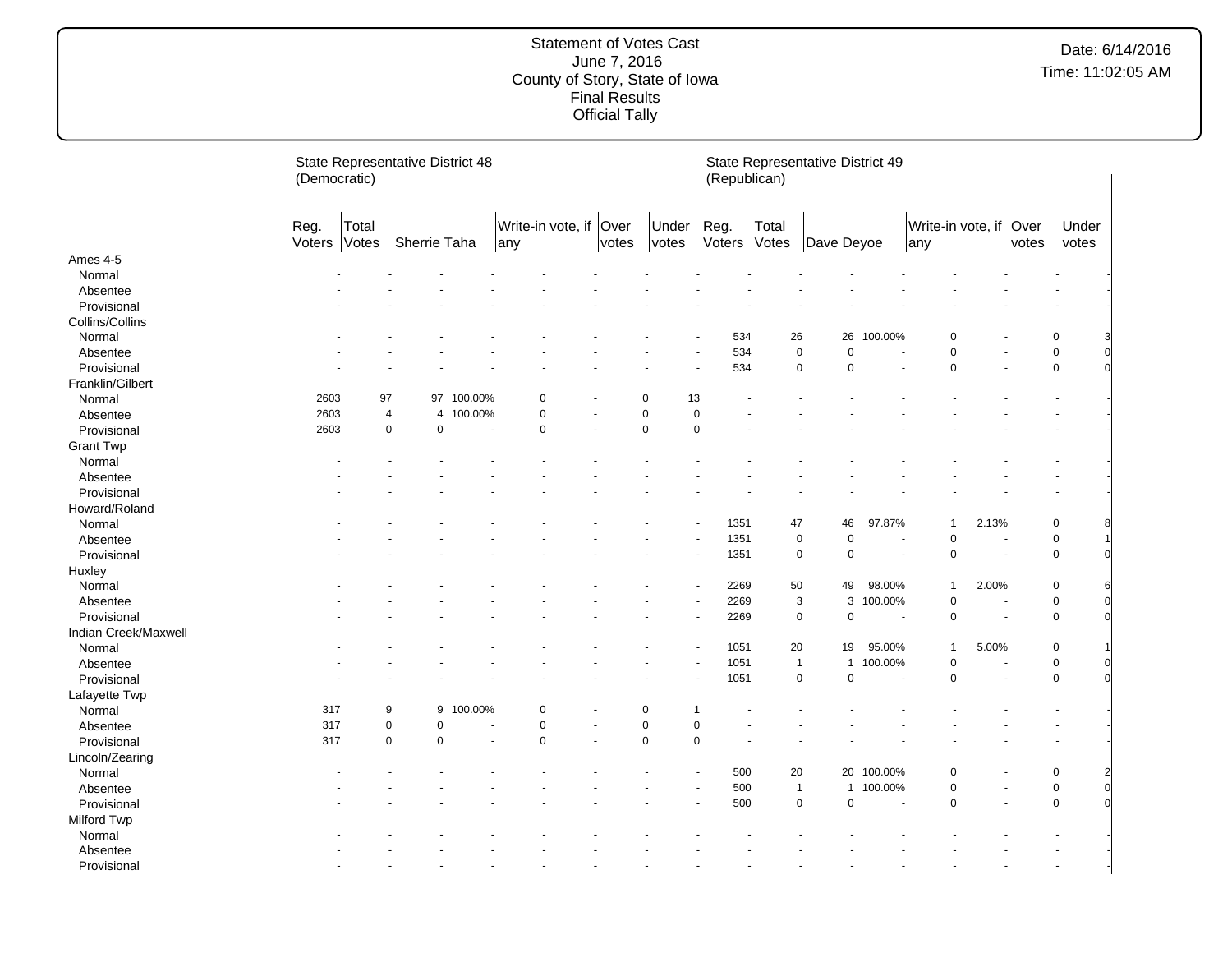|                     | (Democratic)   |                | State Representative District 48 |            |                               |                       |                         | (Republican)   |                  | State Representative District 49 |            |                           |       |               |                               |  |
|---------------------|----------------|----------------|----------------------------------|------------|-------------------------------|-----------------------|-------------------------|----------------|------------------|----------------------------------|------------|---------------------------|-------|---------------|-------------------------------|--|
|                     | Reg.<br>Voters | Total<br>Votes | Sherrie Taha                     |            | Write-in vote, if Over<br>any | votes                 | Under<br>votes          | Reg.<br>Voters | Total<br>Votes   | Dave Deyoe                       |            | Write-in vote, if<br> any |       | Over<br>votes | Under<br>votes                |  |
| Nevada 1            |                |                |                                  |            |                               |                       |                         |                |                  |                                  |            |                           |       |               |                               |  |
| Normal              |                |                |                                  |            |                               |                       |                         | 1109           | 21               |                                  | 21 100.00% | $\pmb{0}$                 |       |               | $\mathbf 0$                   |  |
| Absentee            |                |                |                                  |            |                               |                       |                         | 1109           | 8                | 8                                | 100.00%    | $\pmb{0}$                 |       |               | $\mathbf 0$                   |  |
| Provisional         |                |                |                                  |            |                               |                       |                         | 1109           | $\mathbf 0$      | $\pmb{0}$                        | $\sim$     | $\mathbf 0$               |       |               | $\mathbf 0$                   |  |
| Nevada 2            |                |                |                                  |            |                               |                       |                         |                |                  |                                  |            |                           |       |               |                               |  |
| Normal              |                |                |                                  |            |                               |                       |                         | 1054           | 19               |                                  | 19 100.00% | 0                         |       |               | $\mathbf 0$                   |  |
| Absentee            |                |                |                                  |            |                               |                       |                         | 1054           | $\mathbf{1}$     |                                  | 1 100.00%  | $\mathbf 0$               |       |               | $\overline{0}$<br>$\mathbf 0$ |  |
| Provisional         |                |                |                                  |            |                               |                       |                         | 1054           | $\mathsf 0$      | $\pmb{0}$                        | $\sim$     | $\mathbf 0$               | ÷.    |               | $\overline{0}$<br>$\mathsf 0$ |  |
| Nevada 3/Grant 3    |                |                |                                  |            |                               |                       |                         |                |                  |                                  |            |                           |       |               |                               |  |
| Normal              |                |                |                                  |            |                               |                       |                         | 1174           | 36               |                                  | 36 100.00% | $\mathbf 0$               |       |               | $\mathbf 0$                   |  |
| Absentee            |                |                |                                  |            |                               |                       |                         | 1174           | $\overline{2}$   |                                  | 2 100.00%  | $\mathbf 0$               |       |               | $\pmb{0}$                     |  |
| Provisional         |                |                |                                  |            |                               |                       |                         | 1174           | $\mathbf 0$      | $\pmb{0}$                        | ÷.         | $\mathbf 0$               |       |               | $\mathsf 0$                   |  |
| Nevada 4            |                |                |                                  |            |                               |                       |                         |                |                  |                                  |            |                           |       |               |                               |  |
| Normal              |                |                |                                  |            |                               |                       |                         | 1124           | 24               | 23                               | 95.83%     | $\mathbf{1}$              | 4.17% |               | 0<br>5                        |  |
| Absentee            |                |                |                                  |            |                               |                       |                         | 1124           | $\,$ 5 $\,$      | 5                                | 100.00%    | $\mathbf 0$               |       |               | $\mathbf 0$<br>$\mathbf 0$    |  |
| Provisional         |                |                |                                  |            |                               |                       |                         | 1124           | $\mathbf 0$      | $\pmb{0}$                        | $\sim$     | $\mathbf 0$               | L.    |               | $\Omega$<br>$\mathbf 0$       |  |
| Nevada Twp          |                |                |                                  |            |                               |                       |                         |                |                  |                                  |            |                           |       |               |                               |  |
| Normal              |                |                |                                  |            |                               |                       |                         | 552            | 24               |                                  | 24 100.00% | $\Omega$                  |       |               | $\mathbf 0$<br>2              |  |
| Absentee            |                |                |                                  |            |                               |                       |                         | 552            | 3                | 3                                | 100.00%    | $\mathbf 0$               |       |               | $\overline{0}$<br>$\mathbf 0$ |  |
| Provisional         |                |                |                                  |            |                               |                       |                         | 552            | $\mathbf 0$      | $\pmb{0}$                        | $\sim$     | $\mathbf 0$               | ÷.    |               | $\Omega$<br>$\mathbf 0$       |  |
| New Albany/Colo     |                |                |                                  |            |                               |                       |                         |                |                  |                                  |            |                           |       |               |                               |  |
| Normal              |                |                |                                  |            |                               |                       |                         | 818            | 32               |                                  | 32 100.00% | $\mathbf 0$               |       |               | $\mathbf 0$                   |  |
| Absentee            |                |                |                                  |            |                               |                       |                         | 818            | $\overline{2}$   |                                  | 2 100.00%  | $\mathbf 0$               |       |               | $\mathsf 0$<br>$\mathbf 0$    |  |
| Provisional         |                |                |                                  |            |                               |                       |                         | 818            | $\mathbf 0$      | $\pmb{0}$                        |            | 0                         |       |               | $\mathbf 0$<br>$\Omega$       |  |
| Palestine Twp       |                |                |                                  |            |                               |                       |                         |                |                  |                                  |            |                           |       |               |                               |  |
| Normal              |                |                |                                  |            |                               |                       |                         | 606            | 14               |                                  | 14 100.00% | $\mathbf 0$               |       |               | $\mathbf 0$                   |  |
| Absentee            |                |                |                                  |            |                               |                       |                         | 606            | $\overline{1}$   | $\mathbf{1}$                     | 100.00%    | 0                         |       |               | $\mathbf 0$<br>$\mathbf 0$    |  |
| Provisional         |                |                |                                  |            |                               |                       |                         | 606            | $\mathbf 0$      | $\pmb{0}$                        | ÷,         | $\mathbf 0$               |       |               | $\Omega$<br>$\mathbf 0$       |  |
| <b>Richland Twp</b> |                |                |                                  |            |                               |                       |                         |                |                  |                                  |            |                           |       |               |                               |  |
| Normal              |                |                |                                  |            |                               |                       |                         | 268            | 24               |                                  | 24 100.00% | $\mathbf 0$               |       |               | $\mathbf 0$<br>0              |  |
| Absentee            |                |                |                                  |            |                               |                       |                         | 268            | $\boldsymbol{2}$ |                                  | 2 100.00%  | $\mathbf 0$               |       |               | $\mathbf 0$<br>$\mathbf 0$    |  |
| Provisional         |                |                |                                  |            |                               |                       |                         | 268            | $\mathsf 0$      | $\pmb{0}$                        | $\sim$     | $\mathbf 0$               |       |               | $\Omega$<br>$\mathbf 0$       |  |
| Sherman Twp         |                |                |                                  |            |                               |                       |                         |                |                  |                                  |            |                           |       |               |                               |  |
| Normal              |                |                |                                  |            |                               |                       |                         | 157            | 14               | 14                               | 100.00%    | $\mathbf 0$               |       |               | $\mathbf 0$<br>0              |  |
| Absentee            |                |                |                                  |            |                               |                       |                         | 157            | $\mathsf 0$      | $\pmb{0}$                        |            | $\mathbf 0$               |       |               | $\mathbf 0$                   |  |
| Provisional         |                |                |                                  |            |                               |                       |                         | 157            | $\mathbf 0$      | $\mathbf 0$                      |            | $\Omega$                  |       |               | $\mathbf 0$                   |  |
| Slater/Sheldahl     |                |                |                                  |            |                               |                       |                         |                |                  |                                  |            |                           |       |               |                               |  |
| Normal              | 1248           | 43             |                                  | 43 100.00% | 0                             |                       | $\mathbf 0$             |                |                  |                                  |            |                           |       |               |                               |  |
| Absentee            | 1248           | $\overline{2}$ | $\overline{2}$                   | 100.00%    | 0                             |                       | $\pmb{0}$               |                |                  |                                  |            |                           |       |               |                               |  |
| Provisional         | 1248           | $\mathsf 0$    | 0                                |            | 0<br>$\tilde{\phantom{a}}$    | $\tilde{\phantom{a}}$ | $\mathbf 0$<br>$\Omega$ |                |                  |                                  |            |                           |       |               |                               |  |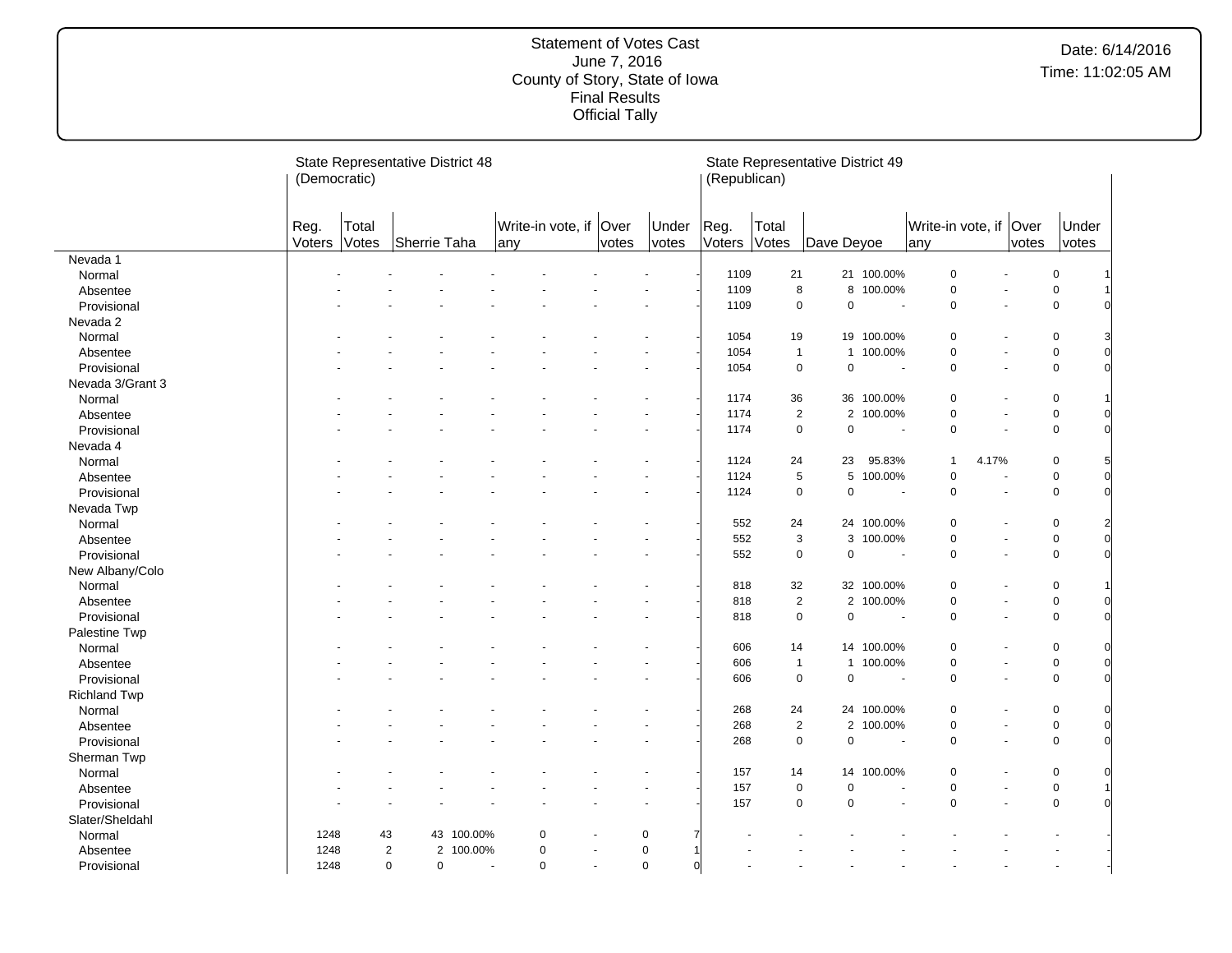|                    | (Democratic) |          | State Representative District 48 |                          |                   |                          |       |                   | (Republican) |                | State Representative District 49 |           |                        |       |       |                   |  |
|--------------------|--------------|----------|----------------------------------|--------------------------|-------------------|--------------------------|-------|-------------------|--------------|----------------|----------------------------------|-----------|------------------------|-------|-------|-------------------|--|
|                    | Reg.         | Total    |                                  |                          | Write-in vote, if |                          | Over  | Under             | Reg.         | Total          |                                  |           | Write-in vote, if Over |       |       | Under             |  |
|                    | Voters       | Votes    | Sherrie Taha                     |                          | any               |                          | votes | votes             | Voters       | Votes          | Dave Deyoe                       |           | any                    |       | votes | votes             |  |
| <b>Story City</b>  |              |          |                                  |                          |                   |                          |       |                   |              |                |                                  |           |                        |       |       |                   |  |
| Normal             |              |          |                                  |                          |                   |                          |       |                   | 2415         | 81             | 79                               | 97.53%    | 2                      | 2.47% |       | 0<br>10           |  |
| Absentee           |              |          |                                  |                          |                   |                          |       |                   | 2415         | 13             | 13                               | 100.00%   | 0                      |       |       | 0                 |  |
| Provisional        |              |          |                                  |                          |                   |                          |       |                   | 2415         | 0              | 0                                |           | $\Omega$               |       |       | $\mathbf 0$       |  |
| Union/Cambridge    |              |          |                                  |                          |                   |                          |       |                   |              |                |                                  |           |                        |       |       |                   |  |
| Normal             |              |          |                                  |                          |                   |                          |       |                   | 905          | 22             | 21                               | 95.45%    | $\mathbf{1}$           | 4.55% |       | $\mathbf 0$       |  |
| Absentee           |              |          |                                  |                          |                   |                          |       |                   | 905          | 0              | $\Omega$                         |           | $\Omega$               |       |       | $\pmb{0}$         |  |
| Provisional        |              |          |                                  |                          |                   |                          |       |                   | 905          | 0              | $\Omega$                         |           | $\Omega$               |       |       | $\mathbf 0$       |  |
| Warren/McCallsburg |              |          |                                  |                          |                   |                          |       |                   |              |                |                                  |           |                        |       |       |                   |  |
| Normal             |              |          |                                  |                          |                   |                          |       |                   | 368          | 18             | 18                               | 100.00%   | 0                      |       |       | $\mathbf 0$       |  |
| Absentee           |              |          |                                  |                          |                   |                          |       |                   | 368          | $\overline{c}$ |                                  | 2 100.00% | 0                      |       |       | $\mathbf 0$       |  |
| Provisional        |              |          |                                  |                          |                   |                          |       |                   | 368          | 0              | $\Omega$                         |           | $\Omega$               |       |       | $\mathbf 0$       |  |
| Washington/Kelley  |              |          |                                  |                          |                   |                          |       |                   |              |                |                                  |           |                        |       |       |                   |  |
| Normal             |              |          |                                  |                          |                   |                          |       |                   |              |                |                                  |           |                        |       |       |                   |  |
| Absentee           |              |          |                                  |                          |                   |                          |       |                   |              |                |                                  |           |                        |       |       |                   |  |
| Provisional        |              |          |                                  |                          |                   |                          |       |                   |              |                |                                  |           |                        |       |       |                   |  |
| Total              |              |          |                                  |                          |                   |                          |       |                   |              |                |                                  |           |                        |       |       |                   |  |
| Normal             | 4170         | 149      |                                  | 149 100.00%              | 0                 | $\overline{\phantom{a}}$ |       | 21<br>0           | 16255        | 492            | 485                              | 98.58%    |                        | 1.42% |       | $\mathbf 0$<br>44 |  |
| Absentee           | 4170         | 6        |                                  | 6 100.00%                | 0                 |                          |       | 0                 | 16255        | 44             | 44                               | 100.00%   | $\Omega$               |       |       | 0                 |  |
| Provisional        | 4170         | $\Omega$ | 0                                | $\overline{\phantom{a}}$ | 0                 | $\overline{\phantom{a}}$ |       | 0                 | 16255        | $\mathbf 0$    | $\Omega$                         |           | $\Omega$               |       |       | 0                 |  |
| Total              | 4170         | 155      |                                  | 155 100.00%              | 0                 | $\overline{\phantom{a}}$ |       | 22<br>$\mathbf 0$ | 16255        | 536            | 529                              | 98.69%    | $\overline{7}$         | 1.31% |       | $\mathbf 0$<br>48 |  |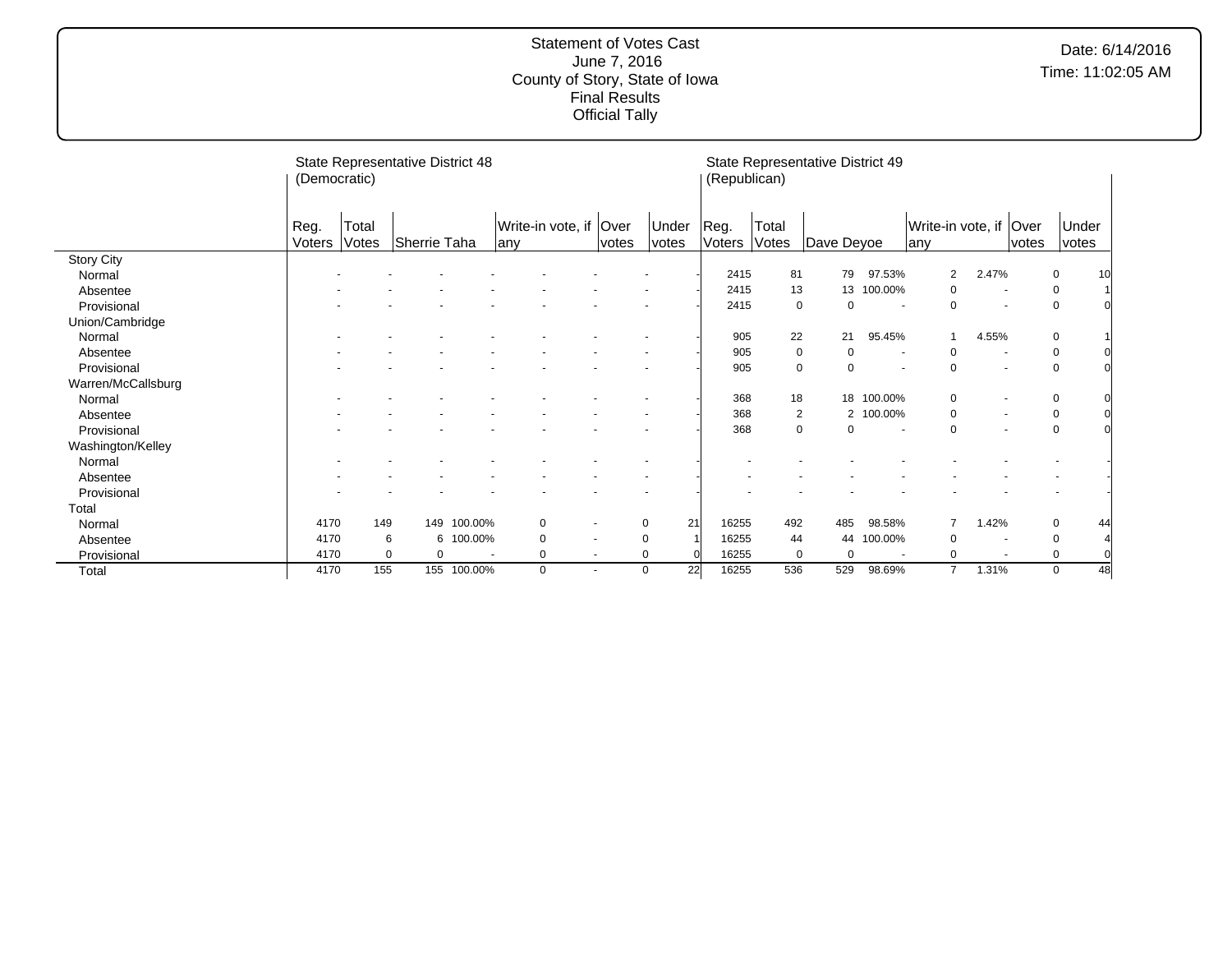|                   | (Democratic)   |                | State Representative District 49 |       |                | (Republican)   |                | <b>County Board of Supervisors</b> |            |                                |                          |       |                |                |
|-------------------|----------------|----------------|----------------------------------|-------|----------------|----------------|----------------|------------------------------------|------------|--------------------------------|--------------------------|-------|----------------|----------------|
|                   | Reg.<br>Voters | Total<br>Votes | Write-in vote, if Over<br>any    | votes | Under<br>votes | Reg.<br>Voters | Total<br>Votes | Scott Schaben                      |            | Write-in vote, if Over<br> any |                          | votes | Under<br>votes |                |
| Jursidiction Wide |                |                |                                  |       |                |                |                |                                    |            |                                |                          |       |                |                |
| Ames 1-1          |                |                |                                  |       |                |                |                |                                    |            |                                |                          |       |                |                |
| Normal            |                |                |                                  |       |                | 2217           | 32             | 31                                 | 96.88%     | $\mathbf{1}$                   | 3.12%                    |       | 0              | 11             |
| Absentee          |                |                |                                  |       |                | 2217           | 5              | $\overline{4}$                     | 80.00%     | $\mathbf{1}$                   | 20.00%                   |       | 0              | 1              |
| Provisional       |                |                |                                  |       |                | 2217           | 0              | $\mathbf 0$                        |            | $\mathbf 0$                    |                          |       | 0              | $\overline{0}$ |
| Ames 1-2          |                |                |                                  |       |                |                |                |                                    |            |                                |                          |       |                |                |
| Normal            |                |                |                                  |       |                | 2571           | 18             | 18                                 | 100.00%    | 0                              |                          |       | $\pmb{0}$      | 12             |
| Absentee          |                |                |                                  |       |                | 2571           | 4              | $\overline{4}$                     | 100.00%    | 0                              | $\blacksquare$           |       | 0              | $\overline{0}$ |
| Provisional       |                |                |                                  |       |                | 2571           | 0              | $\pmb{0}$                          |            | 0                              |                          |       | 0              | $\overline{0}$ |
| Ames 1-3/Grant 2  |                |                |                                  |       |                |                |                |                                    |            |                                |                          |       |                |                |
| Normal            |                |                |                                  |       |                | 1879           | 12             | 11                                 | 91.67%     | $\mathbf{1}$                   | 8.33%                    |       | 0              | 6              |
| Absentee          |                |                |                                  |       |                | 1879           | 3              | 3                                  | 100.00%    | $\pmb{0}$                      |                          |       | 0              | $\overline{0}$ |
| Provisional       |                |                |                                  |       |                | 1879           | $\mathbf 0$    | $\mathbf 0$                        | $\sim$     | $\mathbf 0$                    | $\blacksquare$           |       | 0              | $\overline{0}$ |
| Ames 1-4          |                |                |                                  |       |                |                |                |                                    |            |                                |                          |       |                |                |
| Normal            |                |                |                                  |       |                | 2183           | 30             | 29                                 | 96.67%     | $\mathbf{1}$                   | 3.33%                    |       | 0              | 6              |
| Absentee          |                |                |                                  |       |                | 2183           | 6              | 6                                  | 100.00%    | 0                              | ÷.                       |       | 0              | 1              |
| Provisional       |                |                |                                  |       |                | 2183           | $\mathbf 0$    | $\mathbf 0$                        | $\sim$     | $\pmb{0}$                      | $\blacksquare$           |       | $\pmb{0}$      | $\overline{0}$ |
| Ames 1-5          |                |                |                                  |       |                |                |                |                                    |            |                                |                          |       |                |                |
| Normal            |                |                |                                  |       |                | 2260           | 62             | 60                                 | 96.77%     | $\overline{\mathbf{c}}$        | 3.23%                    |       | 0              | 17             |
| Absentee          |                |                |                                  |       |                | 2260           | 12             | 12 <sup>°</sup>                    | 100.00%    | $\mathbf 0$                    | ä,                       |       | 0              | 5              |
| Provisional       |                |                |                                  |       |                | 2260           | $\mathbf 0$    | $\mathbf 0$                        | $\sim$     | $\mathbf 0$                    | $\blacksquare$           |       | $\mathbf 0$    | $\overline{O}$ |
| Ames 2-1          |                |                |                                  |       |                |                |                |                                    |            |                                |                          |       |                |                |
| Normal            |                |                |                                  |       |                | 2201           | 15             |                                    | 15 100.00% | 0                              |                          |       | 0              | 10             |
| Absentee          |                |                |                                  |       |                | 2201           | $\overline{1}$ | $\mathbf{1}$                       | 100.00%    | 0                              | $\overline{\phantom{a}}$ |       | $\pmb{0}$      | $\overline{0}$ |
| Provisional       |                |                |                                  |       |                | 2201           | $\mathbf 0$    | $\mathbf 0$                        | $\sim$     | $\mathbf 0$                    | ä,                       |       | 0              | $\overline{0}$ |
| Ames 2-2          |                |                |                                  |       |                |                |                |                                    |            |                                |                          |       |                |                |
| Normal            |                |                |                                  |       |                | 1866           | 51             | 50                                 | 98.04%     | $\mathbf{1}$                   | 1.96%                    |       | 0              | 17             |
| Absentee          |                |                |                                  |       |                | 1866           | 15             | 15                                 | 100.00%    | 0                              | $\overline{\phantom{a}}$ |       | $\mathbf 0$    | $\overline{2}$ |
| Provisional       |                |                |                                  |       |                | 1866           | $\mathbf 0$    | $\mathbf 0$                        | $\sim$     | 0                              |                          |       | 0              | $\overline{0}$ |
| Ames 2-3          |                |                |                                  |       |                |                |                |                                    |            |                                |                          |       |                |                |
| Normal            |                |                |                                  |       |                | 2105           | 79             | 75                                 | 94.94%     | 4                              | 5.06%                    |       | 0              | 19             |
| Absentee          |                |                |                                  |       |                | 2105           | 9              | 8                                  | 88.89%     | $\mathbf{1}$                   | 11.11%                   |       | 0              | 3              |
| Provisional       |                |                |                                  |       |                | 2105           | $\mathbf 0$    | $\mathbf 0$                        | ÷.         | 0                              | $\sim$                   |       | 0              | $\overline{0}$ |
| Ames 2-4          |                |                |                                  |       |                |                |                |                                    |            |                                |                          |       |                |                |
| Normal            |                |                |                                  |       |                | 2300           | 58             | 57                                 | 98.28%     | $\mathbf{1}$                   | 1.72%                    |       | 0              | 13             |
|                   |                |                |                                  |       |                | 2300           | 10             | 10                                 | 100.00%    | 0                              |                          |       | 0              | $\overline{0}$ |
| Absentee          |                |                |                                  |       |                |                |                |                                    | ÷.         |                                | $\sim$                   |       |                | $\overline{0}$ |
| Provisional       |                |                |                                  |       | $\blacksquare$ | 2300           | $\mathbf 0$    | $\mathbf 0$                        |            | 0                              |                          |       | 0              |                |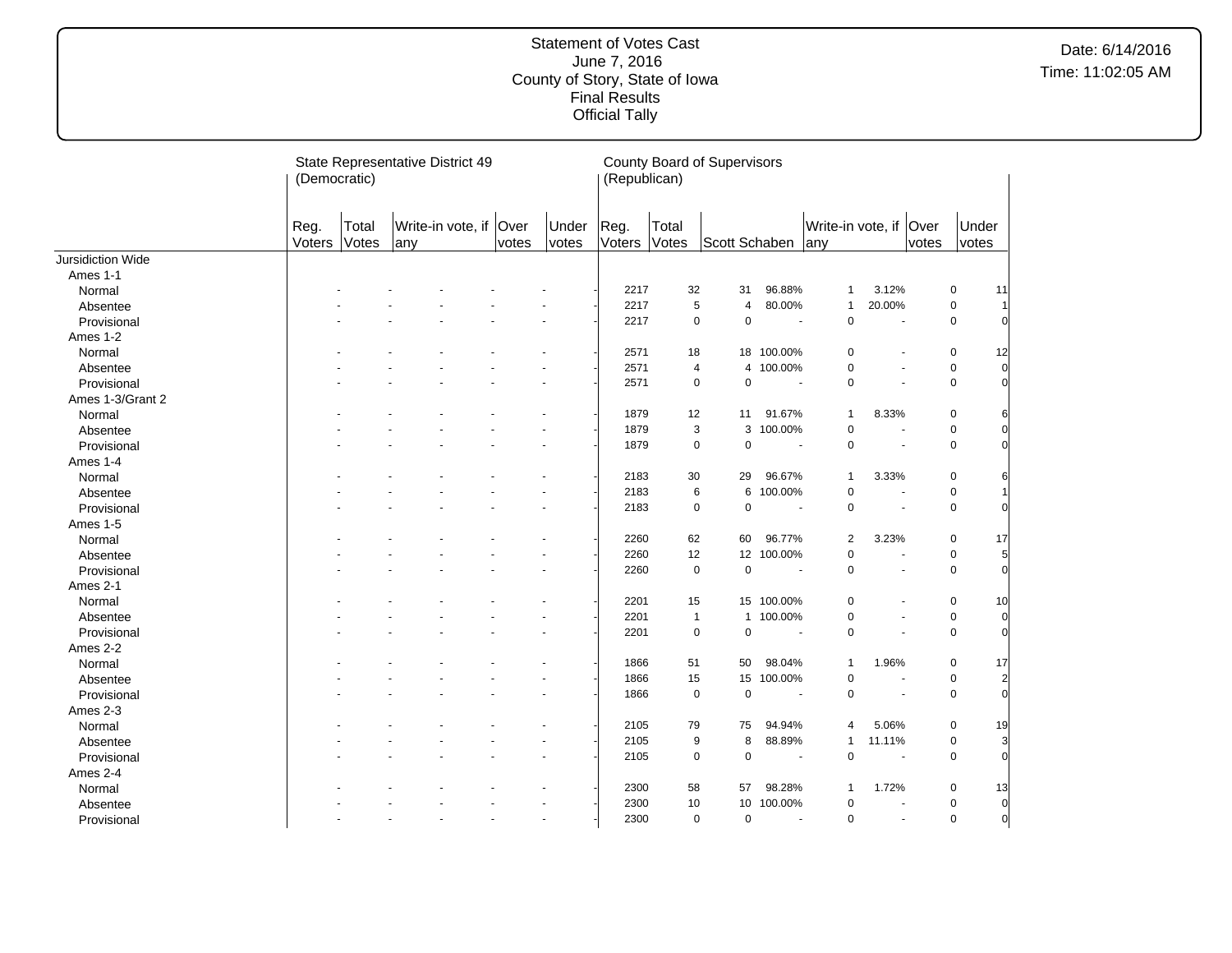|                 | (Democratic)   |                | State Representative District 49 |                          |       |                | (Republican)   |                | <b>County Board of Supervisors</b> |                          |                        |                          |       |                |                |
|-----------------|----------------|----------------|----------------------------------|--------------------------|-------|----------------|----------------|----------------|------------------------------------|--------------------------|------------------------|--------------------------|-------|----------------|----------------|
|                 | Reg.<br>Voters | Total<br>Votes | Write-in vote, if Over<br>any    |                          | votes | Under<br>votes | Reg.<br>Voters | Total<br>Votes | Scott Schaben any                  |                          | Write-in vote, if Over |                          | votes | Under<br>votes |                |
| Ames 2-5        |                |                |                                  |                          |       |                |                |                |                                    |                          |                        |                          |       |                |                |
| Normal          |                |                |                                  |                          |       |                | 2426           | 81             | 78                                 | 96.30%                   | 3                      | 3.70%                    |       | $\mathbf 0$    | 15             |
| Absentee        |                |                |                                  |                          |       |                | 2426           | 11             | 11                                 | 100.00%                  | $\pmb{0}$              |                          |       | $\mathsf 0$    | $\overline{2}$ |
| Provisional     |                |                |                                  |                          |       |                | 2426           | $\pmb{0}$      | $\mathbf 0$                        | $\sim$                   | $\mathbf 0$            |                          |       | $\mathsf 0$    | $\overline{0}$ |
| Ames 3-1/Wash 2 |                |                |                                  |                          |       |                |                |                |                                    |                          |                        |                          |       |                |                |
| Normal          |                |                |                                  |                          |       |                | 2245           | 57             | 55                                 | 96.49%                   | $\overline{2}$         | 3.51%                    |       | $\mathsf 0$    | 12             |
| Absentee        |                |                |                                  |                          |       |                | 2245           |                | $\overline{7}$<br>$\overline{7}$   | 100.00%                  | $\pmb{0}$              | $\overline{a}$           |       | $\mathbf 0$    | $\overline{4}$ |
| Provisional     |                |                |                                  |                          |       |                | 2245           |                | $\mathbf 0$<br>$\mathbf 0$         | ÷,                       | $\mathbf 0$            | ÷,                       |       | $\mathsf 0$    | $\overline{0}$ |
| Ames 3-2        |                |                |                                  |                          |       |                |                |                |                                    |                          |                        |                          |       |                |                |
| Normal          |                |                |                                  |                          |       |                | 1814           | 8              |                                    | 8 100.00%                | $\mathbf 0$            |                          |       | $\mathsf 0$    | $\overline{2}$ |
| Absentee        |                |                |                                  |                          |       |                | 1814           | $\overline{4}$ | $\overline{4}$                     | 100.00%                  | $\mathbf 0$            | $\overline{\phantom{a}}$ |       | $\mathsf 0$    | $\Omega$       |
| Provisional     |                |                |                                  |                          |       |                | 1814           |                | $\pmb{0}$<br>$\mathbf 0$           | $\blacksquare$           | $\mathbf 0$            | $\overline{a}$           |       | $\mathbf 0$    | $\Omega$       |
| Ames 3-3        |                |                |                                  |                          |       |                |                |                |                                    |                          |                        |                          |       |                |                |
| Normal          |                |                |                                  |                          |       |                | 1515           | 14             |                                    | 14 100.00%               | 0                      |                          |       | $\mathbf 0$    | 5              |
| Absentee        |                |                |                                  |                          |       |                | 1515           |                | $\overline{2}$<br>$\overline{2}$   | 100.00%                  | $\mathbf 0$            | $\sim$                   |       | $\mathsf 0$    |                |
| Provisional     |                |                |                                  |                          |       |                | 1515           |                | $\pmb{0}$<br>$\pmb{0}$             | $\overline{\phantom{a}}$ | $\mathbf 0$            | $\sim$                   |       | $\mathbf 0$    | $\Omega$       |
| Ames 3-4        |                |                |                                  |                          |       |                |                |                |                                    |                          |                        |                          |       |                |                |
| Normal          |                |                |                                  |                          |       |                | 2068           | 37             | 35                                 | 94.59%                   | $\overline{2}$         | 5.41%                    |       | $\mathbf 0$    | 4              |
| Absentee        |                |                |                                  |                          |       |                | 2068           |                | $\sqrt{2}$<br>$\overline{2}$       | 100.00%                  | $\pmb{0}$              | ٠                        |       | $\mathbf 0$    | $\overline{2}$ |
| Provisional     |                |                |                                  |                          |       |                | 2068           |                | $\pmb{0}$<br>$\pmb{0}$             | ÷,                       | $\mathbf 0$            | $\blacksquare$           |       | $\mathbf 0$    | $\overline{0}$ |
| Ames 3-5/Wash 3 |                |                |                                  |                          |       |                |                |                |                                    |                          |                        |                          |       |                |                |
| Normal          |                |                |                                  |                          |       |                | 1988           | 39             | 36                                 | 92.31%                   | 3                      | 7.69%                    |       | $\mathbf 0$    | 11             |
| Absentee        |                |                |                                  |                          |       |                | 1988           |                | $\overline{2}$                     | 2 100.00%                | $\pmb{0}$              |                          |       | $\mathsf 0$    | $\overline{2}$ |
| Provisional     |                |                |                                  |                          |       |                | 1988           |                | $\pmb{0}$<br>$\pmb{0}$             | $\blacksquare$           | $\mathbf 0$            | $\blacksquare$           |       | $\mathsf 0$    | $\overline{0}$ |
| Ames 4-1        |                |                |                                  |                          |       |                |                |                |                                    |                          |                        |                          |       |                |                |
| Normal          |                |                |                                  |                          |       |                | 2900           |                | $\overline{7}$                     | 7 100.00%                | $\mathbf 0$            | $\blacksquare$           |       | $\mathbf 0$    | $\Omega$       |
| Absentee        |                |                |                                  |                          |       |                | 2900           |                | $\pmb{0}$<br>$\mathbf 0$           | $\ddot{\phantom{1}}$     | $\mathbf 0$            | $\overline{a}$           |       | $\mathbf 0$    | $\Omega$       |
| Provisional     |                |                |                                  |                          |       |                | 2900           |                | $\pmb{0}$<br>$\pmb{0}$             | $\sim$                   | $\mathbf 0$            | $\sim$                   |       | $\mathsf 0$    | $\Omega$       |
| Ames 4-2        |                |                |                                  |                          |       |                |                |                |                                    |                          |                        |                          |       |                |                |
| Normal          |                |                |                                  |                          |       |                | 1782           |                | $\mathbf 0$<br>$\mathbf 0$         |                          | $\mathbf 0$            |                          |       | $\mathbf 0$    | $\Omega$       |
| Absentee        |                |                |                                  |                          |       |                | 1782           |                | $\pmb{0}$<br>$\pmb{0}$             | $\blacksquare$           | $\pmb{0}$              | $\blacksquare$           |       | $\mathbf 0$    | $\Omega$       |
| Provisional     |                |                |                                  |                          |       |                | 1782           |                | $\mathbf 0$<br>0                   | $\ddot{\phantom{1}}$     | $\mathbf 0$            | $\overline{a}$           |       | $\mathbf 0$    | $\Omega$       |
| Ames 4-3        |                |                |                                  |                          |       |                |                |                |                                    |                          |                        |                          |       |                |                |
| Normal          |                |                |                                  |                          |       |                | 1613           |                | $\pmb{0}$<br>$\mathbf 0$           |                          | $\mathbf 0$            |                          |       | $\mathbf 0$    | $\Omega$       |
| Absentee        |                |                |                                  |                          |       |                | 1613           |                | $\pmb{0}$<br>$\pmb{0}$             | $\blacksquare$           | $\pmb{0}$              | $\blacksquare$           |       | $\mathbf 0$    | $\Omega$       |
| Provisional     |                |                |                                  |                          |       |                | 1613           |                | $\pmb{0}$<br>$\pmb{0}$             | $\sim$                   | $\mathbf 0$            | $\blacksquare$           |       | $\mathsf 0$    | $\Omega$       |
| Ames 4-4        |                |                |                                  |                          |       |                |                |                |                                    |                          |                        |                          |       |                |                |
| Normal          |                |                |                                  |                          |       |                | 2058           | 19             |                                    | 19 100.00%               | $\mathbf 0$            |                          |       | $\mathbf 0$    | 6              |
| Absentee        |                |                |                                  |                          |       |                | 2058           | $\overline{4}$ | 4                                  | 100.00%                  | $\mathbf 0$            | $\blacksquare$           |       | $\pmb{0}$      |                |
| Provisional     |                |                | ä,                               | $\overline{\phantom{a}}$ |       | $\sim$         | 2058           |                | $\mathbf 0$<br>$\mathbf 0$         | $\sim$                   | $\mathbf 0$            | $\blacksquare$           |       | $\mathbf 0$    | $\overline{0}$ |
|                 |                |                |                                  |                          |       |                |                |                |                                    |                          |                        |                          |       |                |                |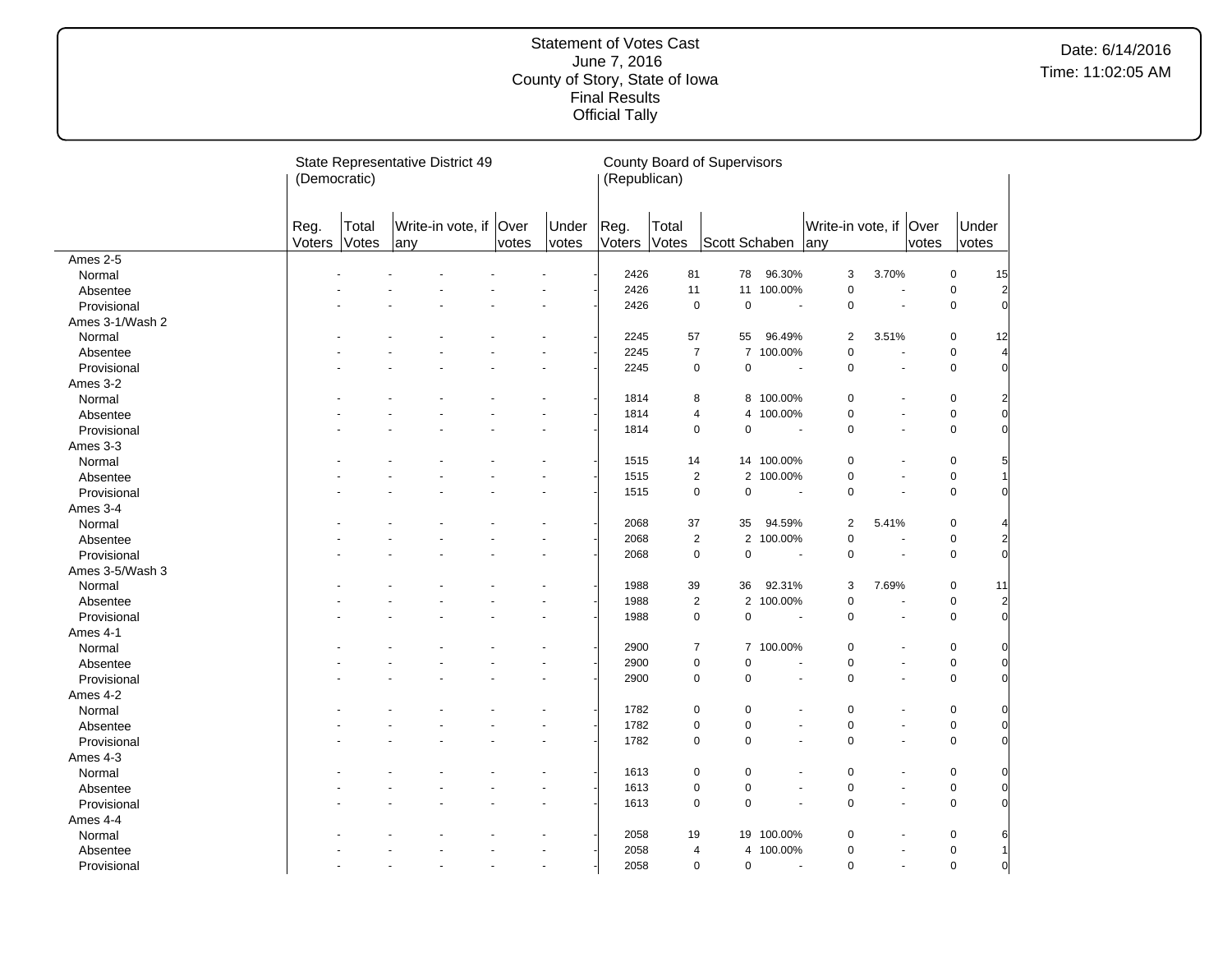#### Statement of Votes Cast June 7, 2016 County of Story, State of Iowa Final Results Official Tally

|                           | (Democratic)   |                | State Representative District 49 |                      |                |                |                | (Republican)   |                | <b>County Board of Supervisors</b> |                       |                                |                      |       |                          |                     |
|---------------------------|----------------|----------------|----------------------------------|----------------------|----------------|----------------|----------------|----------------|----------------|------------------------------------|-----------------------|--------------------------------|----------------------|-------|--------------------------|---------------------|
|                           | Reg.<br>Voters | Total<br>Votes | Write-in vote, if<br>any         |                      | Over<br>votes  | Under<br>votes |                | Reg.<br>Voters | Total<br>Votes | Scott Schaben                      |                       | Write-in vote, if Over<br> any |                      | votes | Under<br>votes           |                     |
| Ames 4-5                  |                |                |                                  |                      |                |                |                |                |                |                                    |                       |                                |                      |       |                          |                     |
| Normal                    |                |                |                                  |                      |                |                |                | 2178           | 46             | 44                                 | 95.65%                | $\overline{2}$                 | 4.35%                |       | $\pmb{0}$                | 12                  |
| Absentee                  |                |                |                                  |                      |                |                |                | 2178           | 11             | 11                                 | 100.00%               | $\pmb{0}$                      | L,                   |       | $\pmb{0}$                | 0                   |
| Provisional               |                |                |                                  |                      |                |                |                | 2178           | $\mathbf 0$    | $\mathbf 0$                        | ÷.                    | $\pmb{0}$                      | ä,                   |       | $\mathbf 0$              | 0                   |
| Collins/Collins           |                |                |                                  |                      |                |                |                |                |                |                                    |                       |                                |                      |       |                          |                     |
| Normal                    | 534            | $\mathbf 0$    | 0                                |                      |                | 0              | 31             | 534            | 24             | 23                                 | 95.83%                | $\mathbf{1}$                   | 4.17%                |       | 0                        | 5                   |
| Absentee                  | 534            | $\mathbf 0$    | $\mathbf 0$                      |                      |                | 0              | 1              | 534            | $\mathbf 0$    | $\mathsf 0$                        |                       | $\mathbf 0$                    | ä,                   |       | 0                        | 0                   |
| Provisional               | 534            | $\mathbf 0$    | $\mathbf 0$                      | ÷,                   |                | $\mathbf 0$    | $\Omega$       | 534            | $\mathbf 0$    | $\mathbf 0$                        |                       | $\mathbf 0$                    | ÷,                   |       | $\mathbf 0$              | $\mathbf 0$         |
| Franklin/Gilbert          |                |                |                                  |                      |                |                |                |                |                |                                    |                       |                                |                      |       |                          |                     |
| Normal                    |                |                |                                  |                      |                |                |                | 2603           | 70             | 67                                 | 95.71%                | 3                              | 4.29%                |       | $\mathbf 0$              | 9                   |
| Absentee                  |                |                |                                  |                      |                |                |                | 2603           | 5              | 5                                  | 100.00%               | $\pmb{0}$                      | ÷,                   |       | $\pmb{0}$                | 5                   |
| Provisional               |                |                |                                  |                      |                |                |                | 2603           | $\pmb{0}$      | $\mathsf 0$                        | $\sim$                | $\pmb{0}$                      |                      |       | 0                        | 0                   |
| <b>Grant Twp</b>          |                |                |                                  |                      |                |                |                |                |                |                                    |                       |                                |                      |       |                          |                     |
| Normal                    |                |                |                                  |                      |                |                |                | 327            | 21             | 19                                 | 90.48%                | $\overline{2}$                 | 9.52%                |       | $\pmb{0}$                | 5                   |
| Absentee                  |                |                |                                  |                      |                |                |                | 327            | $\mathbf{1}$   | $\mathbf{1}$                       | 100.00%               | $\mathbf 0$                    |                      |       | $\mathbf 0$              | 0                   |
| Provisional               |                |                |                                  |                      |                |                |                | 327            | $\mathbf 0$    | $\pmb{0}$                          | $\sim$                | $\pmb{0}$                      | ÷.                   |       | $\mathbf 0$              | $\mathbf 0$         |
| Howard/Roland             |                |                |                                  |                      |                |                |                |                |                |                                    |                       |                                |                      |       |                          |                     |
| Normal                    | 1351           | $\overline{2}$ |                                  | 2 100.00%            |                | 0              | 34             | 1351           | 42             | 41                                 | 97.62%                | $\mathbf{1}$                   | 2.38%                |       | $\mathsf 0$              | 13                  |
| Absentee                  | 1351           | $\mathbf 0$    | 0                                |                      |                | 0              | 3              | 1351           | $\mathbf{1}$   | $\mathbf{1}$                       | 100.00%               | $\pmb{0}$                      | $\ddot{\phantom{1}}$ |       | 0                        | $\mathbf 0$         |
| Provisional               | 1351           | $\mathbf 0$    | $\mathbf 0$                      | ÷,                   |                | 0              | $\Omega$       | 1351           | $\mathbf 0$    | $\mathbf 0$                        | $\overline{a}$        | $\mathbf 0$                    | ÷,                   |       | 0                        | $\overline{0}$      |
| Huxley                    |                |                |                                  |                      |                |                |                |                |                |                                    |                       |                                |                      |       |                          |                     |
| Normal                    | 2269           |                | 0<br>$\mathbf 0$                 | $\ddot{\phantom{1}}$ |                | 0              | 39             | 2269           | 51             | 50                                 | 98.04%                | $\mathbf{1}$                   | 1.96%                |       | $\pmb{0}$                | 5                   |
| Absentee                  | 2269           |                | $\overline{2}$                   | 2 100.00%            |                | 0              | 6              | 2269           | 3              | 3                                  | 100.00%               | $\pmb{0}$                      |                      |       | $\pmb{0}$                | 0                   |
| Provisional               | 2269           | $\mathbf 0$    | $\mathbf 0$                      |                      |                | 0              | $\overline{0}$ | 2269           | $\pmb{0}$      | $\mathbf 0$                        | $\sim$                | $\pmb{0}$                      | L,                   |       | $\mathbf 0$              | 0                   |
| Indian Creek/Maxwell      |                |                |                                  |                      |                |                |                |                |                |                                    |                       |                                |                      |       |                          |                     |
| Normal                    | 1051           | $\overline{2}$ |                                  | 2 100.00%            |                | 0              | 21             | 1051           | 19             | 18                                 | 94.74%                | 1                              | 5.26%                |       | $\pmb{0}$                |                     |
| Absentee                  | 1051           | $\mathbf 0$    | $\mathbf 0$                      | ÷.                   |                | 0              | $\overline{4}$ | 1051           | $\mathbf{1}$   | $\mathbf{1}$                       | 100.00%               | $\pmb{0}$                      | $\ddot{\phantom{1}}$ |       | $\mathbf 0$              |                     |
| Provisional               | 1051           | $\mathbf 0$    | $\mathbf 0$                      |                      | $\blacksquare$ | $\mathbf 0$    | $\Omega$       | 1051           | $\pmb{0}$      | $\mathbf 0$                        |                       | $\mathbf 0$                    | ÷,                   |       | $\mathsf 0$              | $\overline{0}$      |
| Lafayette Twp             |                |                |                                  |                      |                |                |                |                |                |                                    |                       |                                |                      |       |                          |                     |
| Normal                    |                |                |                                  |                      |                |                |                | 317            | 9              | 9                                  | 100.00%               | $\mathbf 0$                    |                      |       | $\mathbf 0$              | 6                   |
| Absentee                  |                |                |                                  |                      |                | ÷.             |                | 317            | $\mathbf{1}$   | $\mathbf{1}$                       | 100.00%               | $\pmb{0}$                      | ÷,                   |       | $\pmb{0}$                | 0                   |
| Provisional               |                |                |                                  |                      |                |                |                | 317            | $\mathbf 0$    | $\mathbf 0$                        |                       | $\mathbf 0$                    |                      |       | $\mathbf 0$              | $\Omega$            |
|                           |                |                |                                  |                      |                |                |                |                |                |                                    |                       |                                |                      |       |                          |                     |
| Lincoln/Zearing<br>Normal | 500            | 0              | 0                                |                      |                | 0              | 16             | 500            | 15             | 14                                 | 93.33%                | $\mathbf{1}$                   | 6.67%                |       | $\pmb{0}$                |                     |
|                           | 500            | 0              | $\mathbf 0$                      |                      | $\overline{a}$ | 0              | 1              | 500            | $\mathbf{1}$   | $\mathbf{1}$                       | 100.00%               | $\pmb{0}$                      | L.                   |       | 0                        | 0                   |
| Absentee                  | 500            | $\mathbf 0$    | $\mathbf 0$                      |                      |                | 0              | $\Omega$       | 500            | $\pmb{0}$      | $\pmb{0}$                          | $\tilde{\phantom{a}}$ | $\pmb{0}$                      | ÷,                   |       | $\mathbf 0$              | 0                   |
| Provisional               |                |                |                                  |                      |                |                |                |                |                |                                    |                       |                                |                      |       |                          |                     |
| <b>Milford Twp</b>        |                |                |                                  |                      |                |                |                | 415            | 20             |                                    | 20 100.00%            | $\mathbf 0$                    | Ĭ.                   |       | $\pmb{0}$                | 7                   |
| Normal                    |                |                |                                  |                      |                |                |                |                | $\overline{2}$ |                                    |                       |                                | ÷,                   |       |                          |                     |
| Absentee                  |                |                |                                  |                      |                |                |                | 415            |                |                                    | 2 100.00%             | $\pmb{0}$                      |                      |       | $\pmb{0}$<br>$\mathbf 0$ | 0<br>$\overline{0}$ |
| Provisional               |                |                |                                  |                      |                | $\sim$         |                | 415            | $\mathbf 0$    | $\mathbf 0$                        | $\sim$                | $\mathbf 0$                    | $\blacksquare$       |       |                          |                     |

 $\overline{a}$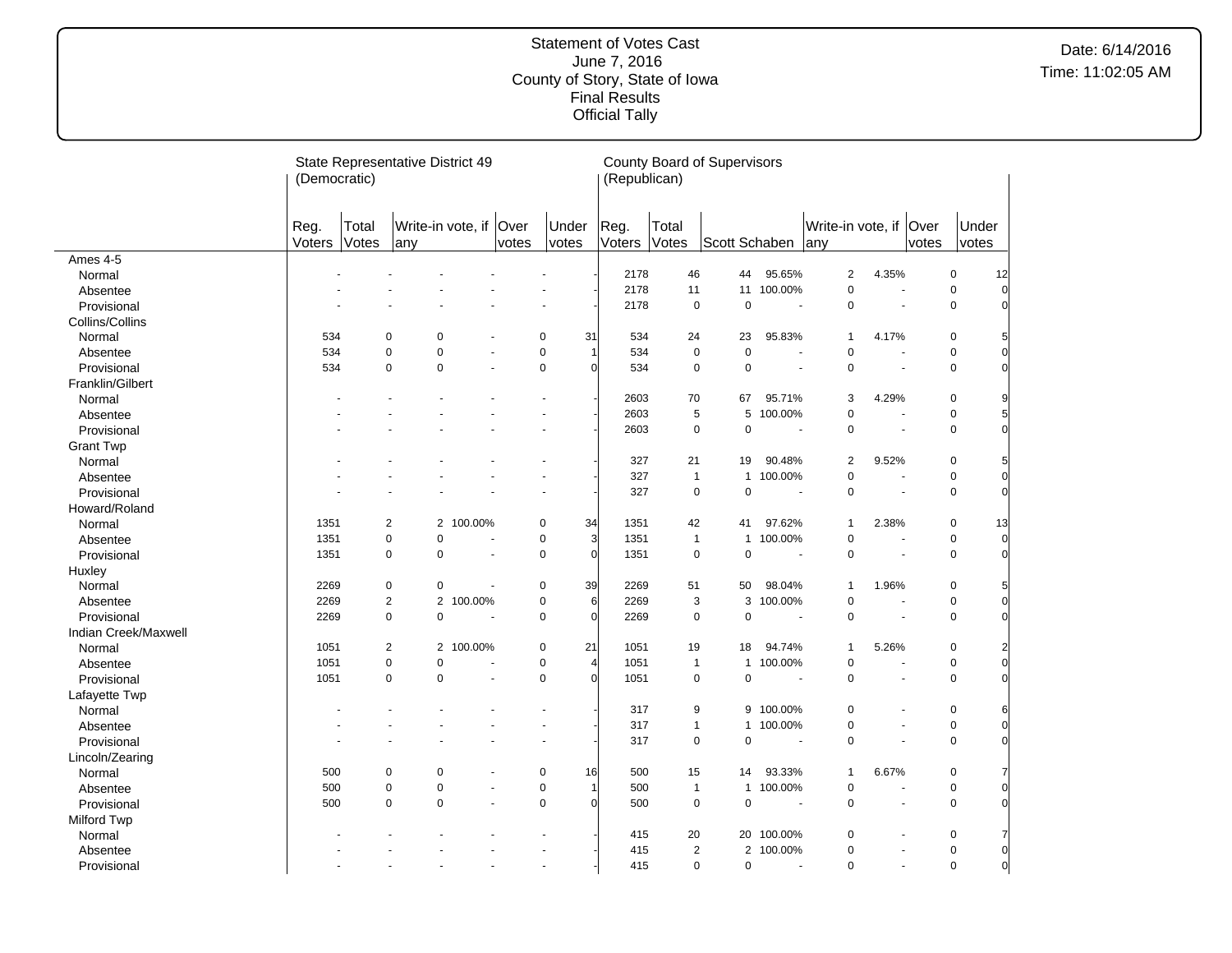|                     | (Democratic)   |                | State Representative District 49 |                          |       |                | (Republican)           |                | <b>County Board of Supervisors</b> |                          |                                |                       |                |                |                |
|---------------------|----------------|----------------|----------------------------------|--------------------------|-------|----------------|------------------------|----------------|------------------------------------|--------------------------|--------------------------------|-----------------------|----------------|----------------|----------------|
|                     | Reg.<br>Voters | Total<br>Votes | any                              | Write-in vote, if Over   | votes | Under<br>votes | Reg.<br>Voters         | Total<br>Votes | Scott Schaben                      |                          | Write-in vote, if Over<br>lany |                       | votes          | Under<br>votes |                |
| Nevada 1            |                |                |                                  |                          |       |                |                        |                |                                    |                          |                                |                       |                |                |                |
| Normal              | 1109           | 3              |                                  | 3 100.00%                |       | 0<br>32        | 1109                   | 22             |                                    | 22 100.00%               | $\mathbf 0$                    |                       |                | $\mathbf 0$    |                |
| Absentee            | 1109           | $\mathbf 0$    | $\mathbf 0$                      | $\blacksquare$           |       | 0              | $\overline{5}$<br>1109 | $\overline{7}$ |                                    | 7 100.00%                | $\mathbf 0$                    | ÷.                    |                | 0              | 2              |
| Provisional         | 1109           | $\mathbf 0$    | $\mathbf 0$                      | $\tilde{\phantom{a}}$    |       | $\mathbf 0$    | $\overline{0}$<br>1109 | $\mathbf 0$    | $\mathbf 0$                        | L.                       | $\mathbf 0$                    |                       |                | 0              | $\Omega$       |
| Nevada 2            |                |                |                                  |                          |       |                |                        |                |                                    |                          |                                |                       |                |                |                |
| Normal              | 1054           | 3              |                                  | 3 100.00%                |       | 32<br>$\Omega$ | 1054                   | 16             | 14                                 | 87.50%                   | $\overline{2}$                 | 12.50%                |                | $\pmb{0}$      |                |
| Absentee            | 1054           | 1              | $\mathbf{1}$                     | 100.00%                  |       | 0              | $\overline{5}$<br>1054 | $\mathbf 0$    | $\pmb{0}$                          |                          | $\mathbf 0$                    |                       |                | 0              |                |
| Provisional         | 1054           | $\pmb{0}$      | $\pmb{0}$                        | $\sim$                   |       | 0              | $\overline{0}$<br>1054 | $\mathbf 0$    | $\mathbf 0$                        | ÷.                       | 0                              | $\sim$                |                | 0              | 0              |
| Nevada 3/Grant 3    |                |                |                                  |                          |       |                |                        |                |                                    |                          |                                |                       |                |                |                |
| Normal              | 1174           | $\mathbf{1}$   |                                  | 1 100.00%                |       | 0<br>42        | 1174                   | 32             |                                    | 32 100.00%               | $\pmb{0}$                      |                       |                | $\pmb{0}$      | 5              |
| Absentee            | 1174           | $\pmb{0}$      | $\pmb{0}$                        |                          |       | 0              | $\overline{7}$<br>1174 | $\overline{2}$ | $\overline{2}$                     | 100.00%                  | $\mathbf 0$                    | $\blacksquare$        |                | $\mathbf 0$    | $\overline{0}$ |
| Provisional         | 1174           | $\mathbf 0$    | $\mathbf 0$                      |                          |       | 0              | $\overline{0}$<br>1174 | $\mathbf 0$    | $\pmb{0}$                          | ÷,                       | $\pmb{0}$                      |                       |                | 0              | $\overline{0}$ |
| Nevada 4            |                |                |                                  |                          |       |                |                        |                |                                    |                          |                                |                       |                |                |                |
| Normal              | 1124           | 2              |                                  | 2 100.00%                |       | 0<br>48        | 1124                   | 22             |                                    | 22 100.00%               | $\pmb{0}$                      |                       |                | $\pmb{0}$      | 7              |
| Absentee            | 1124           | $\mathbf{1}$   | $\mathbf{1}$                     | 100.00%                  |       | 0              | $\overline{4}$<br>1124 | $\overline{4}$ | 4                                  | 100.00%                  | $\pmb{0}$                      | $\sim$                |                | $\pmb{0}$      |                |
| Provisional         | 1124           | $\mathbf 0$    | $\mathbf 0$                      | ÷,                       |       | 0              | $\Omega$<br>1124       | $\mathbf 0$    | $\pmb{0}$                          | $\overline{\phantom{a}}$ | $\mathbf 0$                    | ٠                     |                | $\mathbf 0$    | $\mathbf 0$    |
| Nevada Twp          |                |                |                                  |                          |       |                |                        |                |                                    |                          |                                |                       |                |                |                |
| Normal              | 552            | $\mathbf 0$    | $\mathbf 0$                      |                          |       | 0<br>22        | 552                    | 25             | 24                                 | 96.00%                   | $\mathbf{1}$                   | 4.00%                 |                | $\pmb{0}$      |                |
| Absentee            | 552            | $\mathbf 0$    | $\mathbf 0$                      | $\blacksquare$           |       | 0              | 6<br>552               | $\sqrt{3}$     | 3                                  | 100.00%                  | 0                              |                       |                | 0              | 0              |
| Provisional         | 552            | $\mathbf 0$    | $\mathbf 0$                      | $\blacksquare$           |       | 0              | $\overline{0}$<br>552  | $\mathbf 0$    | $\mathbf 0$                        | $\blacksquare$           | 0                              | $\blacksquare$        |                | $\mathbf 0$    | $\overline{0}$ |
| New Albany/Colo     |                |                |                                  |                          |       |                |                        |                |                                    |                          |                                |                       |                |                |                |
| Normal              | 818            | 3              | 3                                | 100.00%                  |       | 0<br>23        | 818                    | 28             | 28                                 | 100.00%                  | $\pmb{0}$                      |                       |                | $\pmb{0}$      |                |
| Absentee            | 818            | $\mathbf 0$    | $\mathbf 0$                      |                          |       | 0              | $\overline{a}$<br>818  | $\overline{2}$ |                                    | 2 100.00%                | $\mathbf 0$                    | $\blacksquare$        |                | 0              | 0              |
| Provisional         | 818            | $\mathbf 0$    | $\mathbf 0$                      |                          |       | 0              | $\overline{0}$<br>818  | $\mathbf 0$    | $\pmb{0}$                          |                          | $\mathbf 0$                    | ÷,                    |                | 0              | 0              |
| Palestine Twp       |                |                |                                  |                          |       |                |                        |                |                                    |                          |                                |                       |                |                |                |
| Normal              | 606            | $\overline{2}$ |                                  | 2 100.00%                |       | 0<br>18        | 606                    | 14             |                                    | 14 100.00%               | $\mathbf 0$                    |                       |                | $\mathbf 0$    |                |
| Absentee            | 606            | $\mathbf 0$    | $\mathbf 0$                      | $\overline{a}$           |       | 0              | $\overline{a}$<br>606  | $\overline{1}$ | $\mathbf 0$                        | ÷.                       | $\mathbf{1}$                   | 100.00%               |                | 0              |                |
| Provisional         | 606            | $\mathbf 0$    | 0                                | $\blacksquare$           |       | 0              | $\overline{0}$<br>606  | $\mathsf 0$    | $\pmb{0}$                          | $\sim$                   | $\mathbf 0$                    | $\sim$                |                | 0              | 0              |
|                     |                |                |                                  |                          |       |                |                        |                |                                    |                          |                                |                       |                |                |                |
| <b>Richland Twp</b> | 268            | $\pmb{0}$      | $\pmb{0}$                        |                          |       | 0<br>10        | 268                    | 19             | 19                                 | 100.00%                  | $\pmb{0}$                      |                       |                | $\pmb{0}$      |                |
| Normal              |                | $\pmb{0}$      | $\pmb{0}$                        |                          |       | 0              |                        | $\overline{2}$ |                                    | 2 100.00%                | $\pmb{0}$                      | $\blacksquare$        |                | 0              | $\mathbf 0$    |
| Absentee            | 268<br>268     | $\mathbf 0$    | $\mathbf 0$                      | $\overline{\phantom{a}}$ |       | 0              | 268<br>$\Omega$<br>268 | $\mathbf 0$    | $\pmb{0}$                          | ÷,                       | $\pmb{0}$                      |                       |                | 0              | $\Omega$       |
| Provisional         |                |                |                                  |                          |       |                |                        |                |                                    |                          |                                |                       |                |                |                |
| Sherman Twp         |                |                |                                  |                          |       |                |                        |                |                                    |                          |                                |                       |                |                |                |
| Normal              | 157            | $\pmb{0}$      | $\pmb{0}$                        |                          |       | 0              | 5<br>157               | 11             |                                    | 11 100.00%               | $\pmb{0}$                      | ٠                     |                | $\pmb{0}$      | 3              |
| Absentee            | 157            | $\pmb{0}$      | $\mathbf 0$                      | $\blacksquare$           |       | 0              | $\overline{0}$<br>157  | $\mathbf{1}$   | $\mathbf{1}$                       | 100.00%                  | $\mathbf 0$                    | $\sim$                |                | 0              | $\overline{0}$ |
| Provisional         | 157            | $\mathbf 0$    | $\Omega$                         | $\blacksquare$           |       | $\overline{0}$ | $\Omega$<br>157        | $\mathsf 0$    | $\mathbf 0$                        | $\overline{\phantom{a}}$ | $\mathbf 0$                    | $\tilde{\phantom{a}}$ |                | $\mathbf 0$    | $\overline{0}$ |
| Slater/Sheldahl     |                |                |                                  |                          |       |                |                        |                |                                    |                          |                                |                       |                |                |                |
| Normal              |                |                |                                  |                          |       |                | 1248                   | 26             | 25                                 | 96.15%                   | $\mathbf{1}$                   | 3.85%                 |                | $\mathbf 0$    | $\overline{2}$ |
| Absentee            |                |                |                                  |                          |       |                | 1248                   | $\mathbf{1}$   | $\mathbf{1}$                       | 100.00%                  | $\pmb{0}$                      | ٠                     |                | 0              | $\overline{0}$ |
| Provisional         |                |                | $\blacksquare$                   |                          |       | $\sim$         | 1248                   | $\mathbf 0$    | $\mathbf 0$                        | $\sim$                   | $\mathbf 0$                    |                       | $\blacksquare$ | $\overline{0}$ | $\overline{0}$ |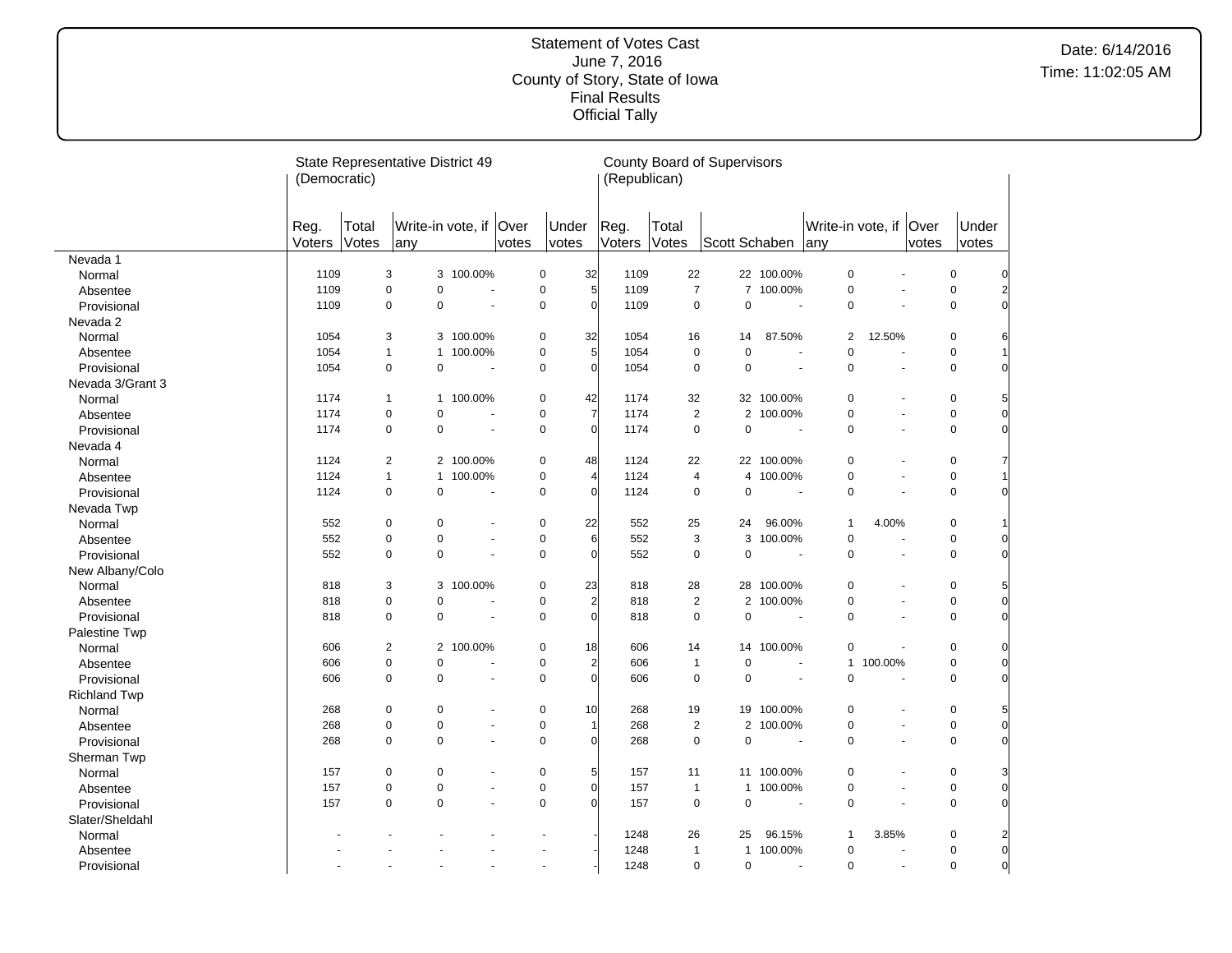|                    | (Democratic) | State Representative District 49 |              |             |                          |       |             |                | (Republican) | County Board of Supervisors |               |            |                        |        |                          |             |                |
|--------------------|--------------|----------------------------------|--------------|-------------|--------------------------|-------|-------------|----------------|--------------|-----------------------------|---------------|------------|------------------------|--------|--------------------------|-------------|----------------|
|                    | Reg.         | Total                            |              |             | Write-in vote, if Over   |       |             | Under          | Reg.         | Total                       |               |            | Write-in vote, if Over |        |                          |             | Under          |
|                    | Voters       | Votes                            | lanv         |             |                          | votes |             | votes          | Voters       | Votes                       | Scott Schaben |            | lany                   |        | votes                    |             | votes          |
| <b>Story City</b>  |              |                                  |              |             |                          |       |             |                |              |                             |               |            |                        |        |                          |             |                |
| Normal             | 2415         |                                  | 9            | 9           | 100.00%                  |       | 0           | 66             | 2415         | 78                          |               | 78 100.00% | 0                      |        |                          | 0           | 13             |
| Absentee           | 2415         |                                  | 0            | 0           |                          |       | 0           |                | 2415         | 13                          | 13            | 100.00%    | 0                      |        | $\overline{\phantom{a}}$ | 0           | $\mathbf{1}$   |
| Provisional        | 2415         |                                  | $\mathbf 0$  | $\mathbf 0$ |                          |       | $\mathbf 0$ |                | 2415         | 0                           | 0             |            | $\mathbf 0$            |        | $\blacksquare$           | 0           | $\overline{0}$ |
| Union/Cambridge    |              |                                  |              |             |                          |       |             |                |              |                             |               |            |                        |        |                          |             |                |
| Normal             | 905          |                                  | $\mathbf{1}$ | 1           | 100.00%                  |       | 0           | 22             | 905          | 20                          | 19            | 95.00%     |                        | 5.00%  |                          | 0           | 3              |
| Absentee           | 905          |                                  | 0            | 0           |                          |       | 0           | $\overline{2}$ | 905          | 0                           | 0             |            | 0                      |        |                          | 0           | $\overline{0}$ |
| Provisional        | 905          |                                  | $\mathbf 0$  | $\mathbf 0$ | $\overline{\phantom{a}}$ |       | $\mathbf 0$ |                | 905          | 0                           | 0             |            | 0<br>$\blacksquare$    |        | $\blacksquare$           | 0           | $\overline{0}$ |
| Warren/McCallsburg |              |                                  |              |             |                          |       |             |                |              |                             |               |            |                        |        |                          |             |                |
| Normal             | 368          |                                  | 0            | 0           | $\sim$                   |       | 0           |                | 368          | 18                          | 18            | 100.00%    | 0                      |        |                          | 0           | $\overline{0}$ |
| Absentee           | 368          |                                  | $\mathbf 0$  | $\mathbf 0$ | $\blacksquare$           |       | $\mathbf 0$ |                | 368          | $\overline{2}$              |               | 50.00%     | $\mathbf{1}$           | 50.00% |                          | 0           | $\mathbf{0}$   |
| Provisional        | 368          |                                  | $\mathbf 0$  | $\mathbf 0$ |                          |       | $\mathbf 0$ |                | 368          | 0                           | 0             |            | 0                      |        |                          | $\mathbf 0$ | $\overline{0}$ |
| Washington/Kelley  |              |                                  |              |             |                          |       |             |                |              |                             |               |            |                        |        |                          |             |                |
| Normal             |              |                                  |              |             |                          |       |             |                | 675          | 21                          |               | 21 100.00% | 0                      |        |                          | 0           | 6              |
| Absentee           |              |                                  |              |             |                          |       |             |                | 675          | 0                           | 0             |            | 0<br>$\blacksquare$    |        | $\blacksquare$           | 0           | $\mathbf 0$    |
| Provisional        |              |                                  |              |             |                          |       |             |                | 675          | $\mathbf 0$                 | 0             |            | $\mathbf 0$            |        |                          | $\mathbf 0$ | $\overline{0}$ |
| Total              |              |                                  |              |             |                          |       |             |                |              |                             |               |            |                        |        |                          |             |                |
| Normal             | 16255        |                                  | 28           | 28          | 100.00%                  |       | 0           | 469            | 64009        | 1288                        | 1250          | 97.05%     | 38                     | 2.95%  |                          | 0           | 293            |
| Absentee           | 16255        |                                  | 4            | 4           | 100.00%                  |       | 0           | 54             | 64009        | 161                         | 157           | 97.52%     | 4                      | 2.48%  |                          | 0           | 34             |
| Provisional        | 16255        |                                  | 0            | $\mathbf 0$ |                          |       | 0           | $\Omega$       | 64009        | 0                           | 0             |            | 0                      |        |                          | 0           | 0              |
| Total              | 16255        |                                  | 32           |             | 32 100.00%               |       | 0           | 523            | 64009        | 1449                        | 1407          | 97.10%     | 42                     | 2.90%  |                          | $\mathbf 0$ | 327            |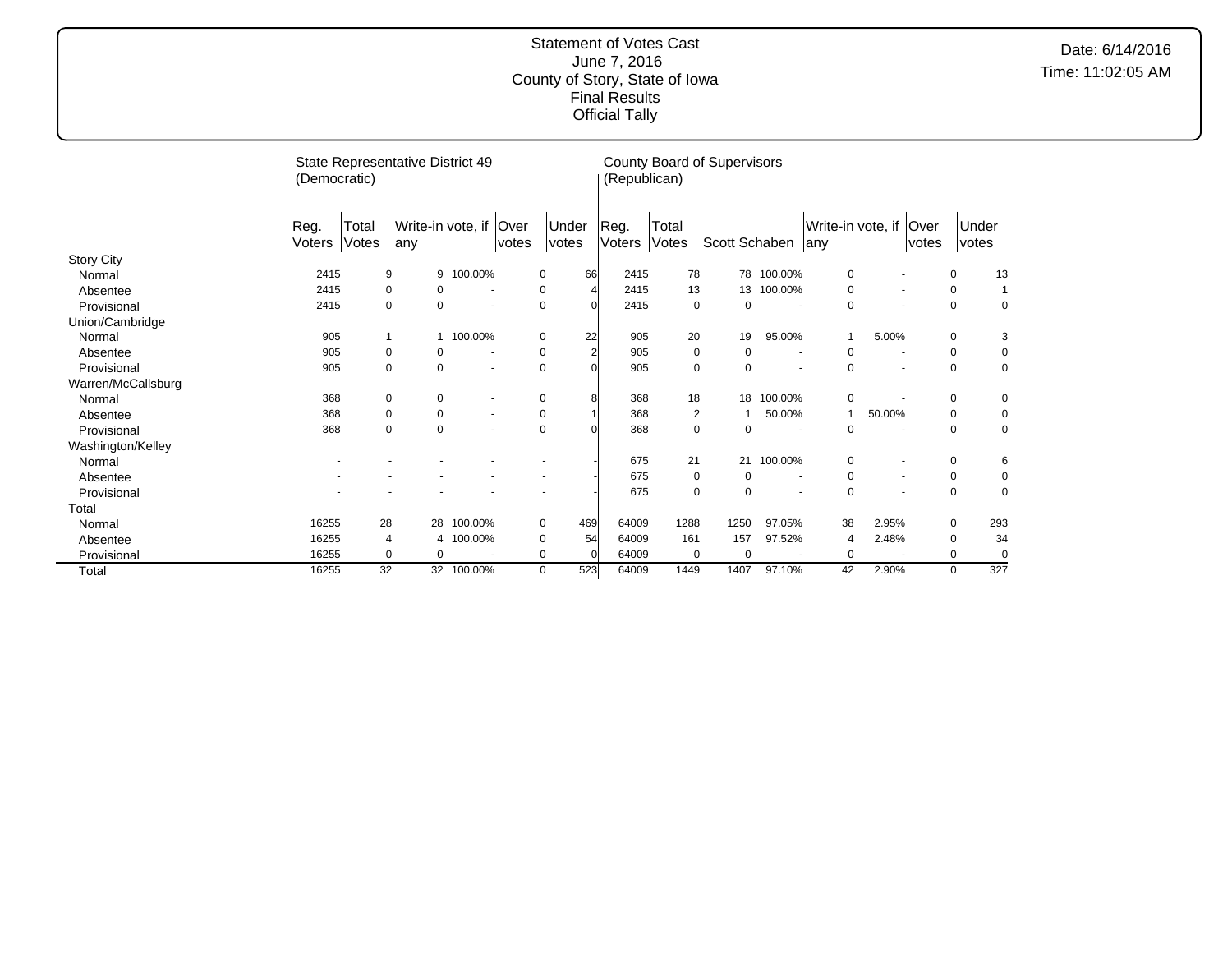|                          | (Democratic)   |                | <b>County Board of Supervisors</b> |                          |                |                |                           |       |               |                               | (Republican)   | <b>County Auditor</b> |              |             |                          |       |                |                 |
|--------------------------|----------------|----------------|------------------------------------|--------------------------|----------------|----------------|---------------------------|-------|---------------|-------------------------------|----------------|-----------------------|--------------|-------------|--------------------------|-------|----------------|-----------------|
|                          | Reg.<br>Voters | Total<br>Votes | Reno Berg                          |                          | Lauris Olson   |                | Write-in vote, if<br>lany |       | Over<br>votes | Under<br>votes                | Reg.<br>Voters | Total<br>Votes        | lany         |             | Write-in vote, if   Over | votes | Under<br>votes |                 |
| <b>Jursidiction Wide</b> |                |                |                                    |                          |                |                |                           |       |               |                               |                |                       |              |             |                          |       |                |                 |
| Ames 1-1                 |                |                |                                    |                          |                |                |                           |       |               |                               |                |                       |              |             |                          |       |                |                 |
| Normal                   | 2217           | 62             | 24                                 | 38.71%                   | 38             | 61.29%         | $\mathbf 0$               |       |               | 5<br>0                        | 2217           |                       | $\mathbf 0$  | $\pmb{0}$   | $\blacksquare$           |       | 0              | 43              |
| Absentee                 | 2217           | 14             | $\overline{7}$                     | 50.00%                   | $\overline{7}$ | 50.00%         | $\mathbf 0$               |       |               | $\mathbf 0$<br>$\Omega$       | 2217           |                       | $\mathbf{1}$ |             | 1 100.00%                |       | 0              | $5\overline{)}$ |
| Provisional              | 2217           | $\mathbf 0$    | $\pmb{0}$                          | $\overline{\phantom{a}}$ | $\mathbf 0$    |                | $\mathbf 0$               |       |               | $\mathbf 0$                   | 2217           |                       | $\mathbf 0$  | $\mathbf 0$ | $\overline{\phantom{a}}$ |       | $\pmb{0}$      | $\Omega$        |
| Ames 1-2                 |                |                |                                    |                          |                |                |                           |       |               |                               |                |                       |              |             |                          |       |                |                 |
| Normal                   | 2571           | 117            | 54                                 | 46.15%                   | 63             | 53.85%         | $\mathbf 0$               |       |               | 8<br>$\mathbf 1$              | 2571           |                       | $\mathbf{1}$ |             | 1 100.00%                |       | 0              | 29              |
| Absentee                 | 2571           | 19             | 13                                 | 68.42%                   | 6              | 31.58%         | $\mathbf 0$               |       |               | $\mathbf 0$                   | 2571           |                       | 2            |             | 2 100.00%                |       | 0              | $\overline{2}$  |
| Provisional              | 2571           | 0              | $\mathbf 0$                        | $\blacksquare$           | $\mathbf 0$    | $\sim$         | $\mathbf 0$               |       |               | $\mathbf 0$<br>$\Omega$       | 2571           |                       | $\mathbf 0$  | $\mathbf 0$ | $\blacksquare$           |       | $\mathbf 0$    | $\overline{0}$  |
| Ames 1-3/Grant 2         |                |                |                                    |                          |                |                |                           |       |               |                               |                |                       |              |             |                          |       |                |                 |
| Normal                   | 1879           | 33             | 12                                 | 36.36%                   | 21             | 63.64%         | 0                         |       |               | 7<br>0                        | 1879           |                       | $\mathbf 0$  | 0           |                          |       | 0              | 18              |
| Absentee                 | 1879           | $\overline{7}$ | 3                                  | 42.86%                   | $\overline{4}$ | 57.14%         | $\mathbf 0$               |       |               | $\mathbf 0$                   | 1879           |                       | $\Omega$     | $\mathbf 0$ |                          |       | $\mathbf 0$    | 3               |
| Provisional              | 1879           | $\mathbf 0$    | 0                                  |                          | $\overline{0}$ |                | $\mathbf 0$               |       |               | $\mathbf 0$<br>$\Omega$       | 1879           |                       | $\mathbf 0$  | $\mathbf 0$ |                          |       | $\mathbf 0$    | $\Omega$        |
| Ames 1-4                 |                |                |                                    |                          |                |                |                           |       |               |                               |                |                       |              |             |                          |       |                |                 |
| Normal                   | 2183           | 147            | 51                                 | 34.69%                   | 96             | 65.31%         | $\mathbf 0$               |       |               | $\mathbf 0$<br>14             | 2183           |                       | 3            |             | 3 100.00%                |       | 0              | 33              |
| Absentee                 | 2183           | 15             | 6                                  | 40.00%                   | 9              | 60.00%         | $\mathbf 0$               |       |               | $\pmb{0}$<br>$\overline{0}$   | 2183           |                       | $\mathbf 0$  | $\mathbf 0$ |                          |       | 0              | $\overline{7}$  |
| Provisional              | 2183           | $\mathbf{1}$   | 0                                  | $\overline{\phantom{a}}$ | $\mathbf{1}$   | 100.00%        | $\mathbf 0$               |       |               | $\mathbf 0$<br>$\Omega$       | 2183           |                       | 0            | $\pmb{0}$   | $\blacksquare$           |       | $\mathbf 0$    | $\Omega$        |
| Ames 1-5                 |                |                |                                    |                          |                |                |                           |       |               |                               |                |                       |              |             |                          |       |                |                 |
| Normal                   | 2260           | 192            | 85                                 | 44.27%                   | 107            | 55.73%         | $\mathbf 0$               |       |               | 5<br>$\mathbf 0$              | 2260           |                       | $\mathbf{1}$ |             | 1 100.00%                |       | 0              | 78              |
| Absentee                 | 2260           | 16             | 9                                  | 56.25%                   | $\overline{7}$ | 43.75%         | $\mathbf 0$               |       |               | $\mathbf 0$<br>$\Omega$       | 2260           |                       | 0            | $\mathbf 0$ |                          |       | $\mathbf 0$    | 17              |
| Provisional              | 2260           | $\mathbf 0$    | $\mathbf 0$                        | $\overline{\phantom{a}}$ | $\mathbf 0$    | $\overline{a}$ | $\Omega$                  |       |               | $\mathbf 0$<br>$\sqrt{ }$     | 2260           |                       | $\mathbf 0$  | $\Omega$    | $\overline{\phantom{a}}$ |       | $\mathbf 0$    | $\Omega$        |
| Ames 2-1                 |                |                |                                    |                          |                |                |                           |       |               |                               |                |                       |              |             |                          |       |                |                 |
| Normal                   | 2201           | 154            | 60                                 | 38.96%                   | 94             | 61.04%         | $\mathbf 0$               |       |               | 9<br>$\pmb{0}$                | 2201           |                       | $\mathbf{1}$ |             | 1 100.00%                |       | 0              | 24              |
| Absentee                 | 2201           | 15             | 8                                  | 53.33%                   | $\overline{7}$ | 46.67%         | $\mathbf 0$               |       |               | $\Omega$<br>$\pmb{0}$         | 2201           |                       | $\mathbf 0$  | $\mathbf 0$ |                          |       | $\mathbf 0$    |                 |
| Provisional              | 2201           | $\mathbf 0$    | $\mathbf 0$                        | $\blacksquare$           | $\mathbf 0$    | $\overline{a}$ | $\mathbf 0$               |       |               | $\mathbf 0$<br>$\Omega$       | 2201           |                       | $\mathbf 0$  | $\mathbf 0$ |                          |       | $\pmb{0}$      |                 |
| Ames 2-2                 |                |                |                                    |                          |                |                |                           |       |               |                               |                |                       |              |             |                          |       |                |                 |
| Normal                   | 1866           | 121            | 56                                 | 46.28%                   | 65             | 53.72%         | $\mathbf 0$               |       |               | 0<br>10                       | 1866           |                       | 3            |             | 3 100.00%                |       | 0              | 65              |
| Absentee                 | 1866           | 21             | 10                                 | 47.62%                   | 11             | 52.38%         | $\mathbf 0$               |       |               | $\mathbf 0$<br>$\Delta$       | 1866           |                       | $\Omega$     | $\mathbf 0$ |                          |       | 0              | 17              |
| Provisional              | 1866           | 0              | $\mathbf 0$                        |                          | $\mathbf 0$    |                | $\mathbf 0$               |       |               | $\mathbf 0$<br>$\sqrt{ }$     | 1866           |                       | 0            | $\mathbf 0$ |                          |       | $\mathbf 0$    | $\overline{0}$  |
| Ames 2-3                 |                |                |                                    |                          |                |                |                           |       |               |                               |                |                       |              |             |                          |       |                |                 |
| Normal                   | 2105           | 146            | 82                                 | 56.16%                   | 63             | 43.15%         | $\overline{1}$            | 0.68% |               | $\overline{2}$<br>$\mathbf 0$ | 2105           |                       | 5            |             | 5 100.00%                |       | 0              | 93              |
| Absentee                 | 2105           | 15             | 8                                  | 53.33%                   | $\overline{7}$ | 46.67%         | $\mathbf 0$               |       |               | $\Omega$<br>$\mathbf 0$       | 2105           |                       | 0            | $\mathbf 0$ |                          |       | 0              | 12              |
| Provisional              | 2105           | $\mathbf 0$    | $\mathbf 0$                        | $\overline{\phantom{a}}$ | $\mathbf 0$    |                | $\mathbf 0$               |       |               | $\mathbf 0$<br>$\Omega$       | 2105           |                       | 0            | $\Omega$    |                          |       | $\mathbf 0$    | $\overline{0}$  |
| Ames 2-4                 |                |                |                                    |                          |                |                |                           |       |               |                               |                |                       |              |             |                          |       |                |                 |
| Normal                   | 2300           | 169            | 81                                 | 47.93%                   | 87             | 51.48%         | $\mathbf{1}$              | 0.59% |               | 0<br>11                       | 2300           |                       | 0            | 0           |                          |       | 0              | 71              |
| Absentee                 | 2300           | 22             | 13                                 | 59.09%                   | 9              | 40.91%         | 0                         |       |               | $\mathbf 0$                   | 2300           |                       | 0            | $\pmb{0}$   |                          |       | 0              | 10              |
| Provisional              | 2300           | $\mathbf 0$    | 0                                  | $\sim$                   | $\mathbf 0$    | $\overline{a}$ | $\mathbf 0$               |       |               | $\mathbf 0$<br>$\Omega$       | 2300           |                       | 0            | $\mathbf 0$ | $\ddot{\phantom{1}}$     |       | 0              | $\overline{0}$  |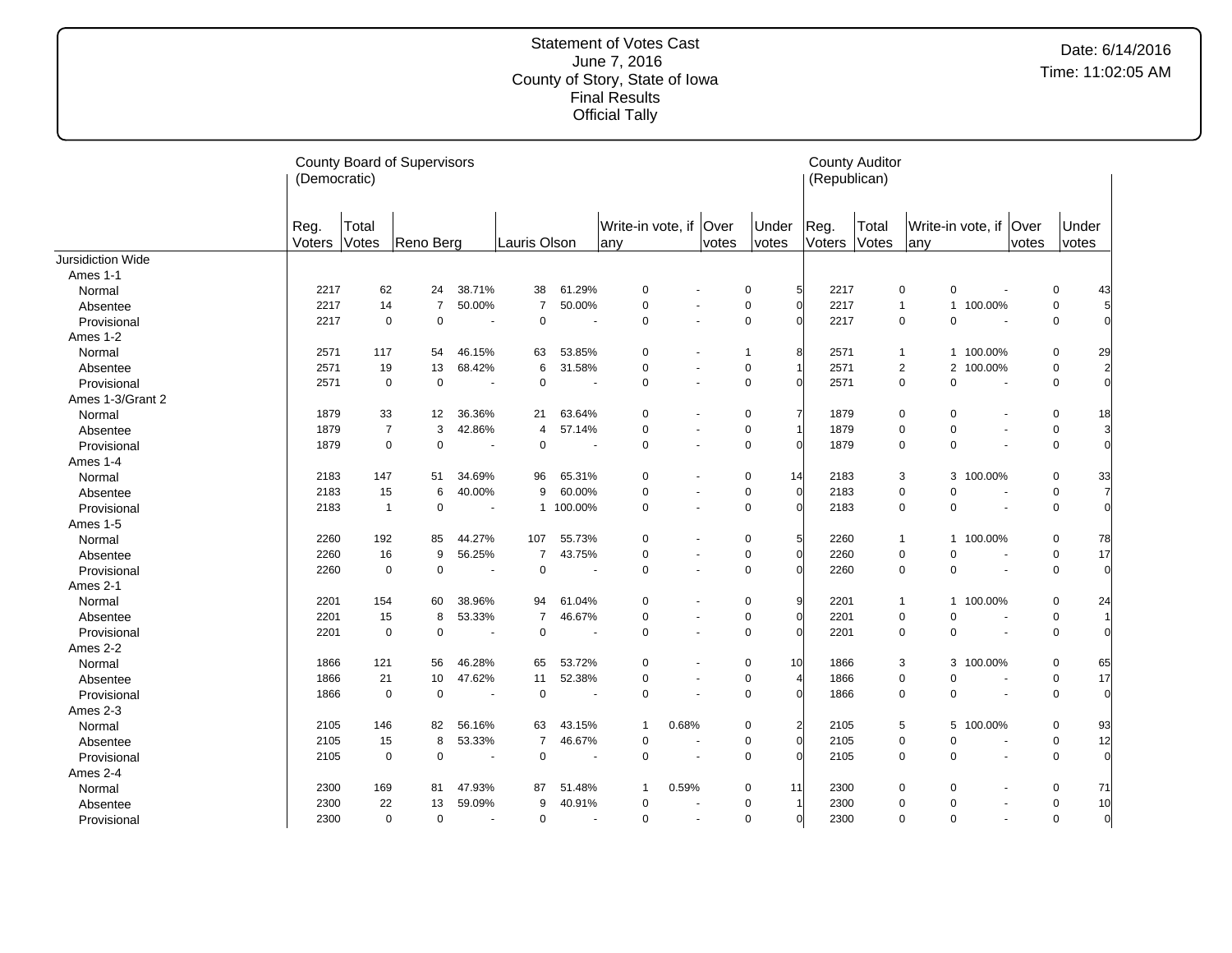|                 | (Democratic)   |                | <b>County Board of Supervisors</b> |           |                |                      |                                 |       |                               | <b>County Auditor</b><br>(Republican) |                |                              |                          |       |                                  |
|-----------------|----------------|----------------|------------------------------------|-----------|----------------|----------------------|---------------------------------|-------|-------------------------------|---------------------------------------|----------------|------------------------------|--------------------------|-------|----------------------------------|
|                 | Reg.<br>Voters | Total<br>Votes | Reno Berg                          |           | Lauris Olson   |                      | Write-in vote, if   Over<br>any | votes | Under<br>votes                | Reg.<br>Voters                        | Total<br>Votes | any                          | Write-in vote, if Over   | votes | Under<br>votes                   |
| Ames 2-5        |                |                |                                    |           |                |                      |                                 |       |                               |                                       |                |                              |                          |       |                                  |
| Normal          | 2426           | 136            | 66                                 | 48.53%    | 70             | 51.47%               | $\mathbf 0$                     |       | $\mathbf 0$<br>11             | 2426                                  | $\overline{1}$ |                              | 1 100.00%                |       | $\mathbf 0$<br>95                |
| Absentee        | 2426           | 15             | 9                                  | 60.00%    | 6              | 40.00%               | $\mathbf 0$                     |       | $\mathbf 0$<br>$\Omega$       | 2426                                  |                | $\mathbf 0$<br>0             | $\overline{\phantom{a}}$ |       | $\mathbf 0$<br>13                |
| Provisional     | 2426           | 0              | 0                                  | ÷.        | $\mathbf 0$    | $\ddot{\phantom{1}}$ | $\mathbf 0$                     |       | $\mathbf 0$<br>$\Omega$       | 2426                                  |                | 0<br>0                       | $\ddot{\phantom{1}}$     |       | $\mathbf 0$<br>$\Omega$          |
| Ames 3-1/Wash 2 |                |                |                                    |           |                |                      |                                 |       |                               |                                       |                |                              |                          |       |                                  |
| Normal          | 2245           | 98             | 43                                 | 43.88%    | 55             | 56.12%               | 0                               |       | 8<br>0                        | 2245                                  |                | 2                            | 2 100.00%                |       | 0<br>67                          |
| Absentee        | 2245           | 13             | 3                                  | 23.08%    | 10             | 76.92%               | $\mathbf 0$                     |       | $\mathbf 0$                   | 2245                                  |                | $\mathbf 0$<br>0             |                          |       | $\mathbf 0$<br>11                |
| Provisional     | 2245           | $\mathbf 0$    | $\mathbf 0$                        |           | $\mathbf 0$    |                      | $\mathbf 0$                     |       | $\mathbf 0$<br>$\Omega$       | 2245                                  |                | $\mathbf 0$<br>0             | ÷,                       |       | $\mathbf 0$<br>$\Omega$          |
| Ames 3-2        |                |                |                                    |           |                |                      |                                 |       |                               |                                       |                |                              |                          |       |                                  |
| Normal          | 1814           | 27             | 9                                  | 33.33%    | 18             | 66.67%               | $\mathbf 0$                     |       | 3<br>0                        | 1814                                  |                | $\mathbf 0$<br>0             |                          |       | $\mathbf 0$<br>10                |
| Absentee        | 1814           | $\mathbf 0$    | $\mathbf 0$                        |           | 0              |                      | $\mathbf 0$                     |       | $\mathbf 0$<br>$\Omega$       | 1814                                  |                | $\mathbf 0$<br>0             |                          |       | $\mathbf 0$                      |
| Provisional     | 1814           | $\mathbf 0$    | $\mathbf 0$                        |           | $\mathbf 0$    | $\blacksquare$       | $\mathbf 0$                     |       | $\mathbf 0$<br>$\Omega$       | 1814                                  |                | $\mathbf 0$<br>$\Omega$      | $\sim$                   |       | $\mathbf 0$<br>$\Omega$          |
| Ames 3-3        |                |                |                                    |           |                |                      |                                 |       |                               |                                       |                |                              |                          |       |                                  |
| Normal          | 1515           | 29             | 17                                 | 58.62%    | 12             | 41.38%               | 0                               |       | 5<br>0                        | 1515                                  |                | $\mathbf 0$<br>0             |                          |       | 19<br>0                          |
| Absentee        | 1515           | $\overline{4}$ | 2                                  | 50.00%    | $\overline{2}$ | 50.00%               | 0                               |       | $\mathbf 0$                   | 1515                                  |                | $\mathbf 0$<br>0             | $\blacksquare$           |       | $\mathbf 0$<br>3                 |
| Provisional     | 1515           | $\mathbf 0$    | $\mathbf 0$                        |           | $\mathbf 0$    | $\ddot{\phantom{1}}$ | $\mathbf 0$                     |       | $\mathbf 0$<br>$\Omega$       | 1515                                  |                | $\mathbf 0$<br>0             |                          |       | $\mathbf 0$<br>$\Omega$          |
| Ames 3-4        |                |                |                                    |           |                |                      |                                 |       |                               |                                       |                |                              |                          |       |                                  |
| Normal          | 2068           | 55             | 17                                 | 30.91%    | 38             | 69.09%               | $\Omega$                        |       | 0<br>11                       | 2068                                  |                | $\overline{1}$               | 1 100.00%                |       | $\mathbf 0$<br>40                |
| Absentee        | 2068           | 5              | 4                                  | 80.00%    | $\overline{1}$ | 20.00%               | 0                               |       | $\pmb{0}$<br>$\overline{0}$   | 2068                                  |                | $\mathbf 0$<br>0             |                          |       | $\mathbf 0$                      |
| Provisional     | 2068           | $\mathbf 0$    | $\pmb{0}$                          |           | $\mathbf 0$    |                      | $\Omega$                        |       | $\mathbf 0$<br>$\Omega$       | 2068                                  |                | $\mathbf 0$<br>0             | ٠.                       |       | $\mathbf 0$<br>$\Omega$          |
| Ames 3-5/Wash 3 |                |                |                                    |           |                |                      |                                 |       |                               |                                       |                |                              |                          |       |                                  |
| Normal          | 1988           | 128            | 43                                 | 33.59%    | 85             | 66.41%               | $\mathbf 0$                     |       | $\overline{7}$<br>$\mathbf 0$ | 1988                                  |                | $\mathbf{1}$<br>$\mathbf{1}$ | 100.00%                  |       | $\mathbf 0$<br>49                |
| Absentee        | 1988           | 13             | 10                                 | 76.92%    | 3              | 23.08%               | $\mathbf 0$                     |       | $\overline{0}$<br>$\pmb{0}$   | 1988                                  |                | $\mathbf 0$<br>0             | $\overline{\phantom{a}}$ |       | $\mathbf 0$                      |
| Provisional     | 1988           | $\mathbf 0$    | 0                                  |           | 0              | $\overline{a}$       | $\mathbf 0$                     |       | $\mathbf 0$<br>$\Omega$       | 1988                                  |                | $\mathbf 0$<br>0             |                          |       | $\mathbf 0$<br>$\Omega$          |
| Ames 4-1        |                |                |                                    |           |                |                      |                                 |       |                               |                                       |                |                              |                          |       |                                  |
| Normal          | 2900           | 5              | 3                                  | 60.00%    | $\overline{2}$ | 40.00%               | $\mathbf 0$                     |       | $\overline{0}$<br>$\mathbf 0$ | 2900                                  |                | $\mathbf{1}$                 | 1 100.00%                |       | $\mathbf 0$                      |
| Absentee        | 2900           | $\overline{2}$ | $\overline{2}$                     | 100.00%   | $\mathbf 0$    |                      | $\mathbf 0$                     |       | $\Omega$<br>$\pmb{0}$         | 2900                                  |                | 0<br>$\mathbf 0$             |                          |       | $\mathbf 0$<br>$\Omega$          |
| Provisional     | 2900           | $\mathbf 0$    | $\mathbf 0$                        | ÷,        | 0              |                      | $\mathbf 0$                     |       | $\mathbf 0$<br>$\Omega$       | 2900                                  |                | $\mathbf 0$<br>0             | ÷,                       |       | $\mathbf 0$<br>$\Omega$          |
| Ames 4-2        |                |                |                                    |           |                |                      |                                 |       |                               |                                       |                |                              |                          |       |                                  |
| Normal          | 1782           | 0              | $\mathbf 0$                        |           | $\mathbf 0$    |                      | $\mathbf 0$                     |       | $\overline{0}$<br>$\mathbf 0$ | 1782                                  |                | $\mathbf 0$<br>0             |                          |       | $\mathbf 0$<br>$\Omega$          |
| Absentee        | 1782           | 0              | $\mathbf 0$                        |           | $\mathbf 0$    | ٠                    | $\mathbf 0$                     |       | $\Omega$<br>$\mathbf 0$       | 1782                                  |                | 0<br>$\mathbf 0$             |                          | ä,    | $\pmb{0}$<br>$\Omega$            |
| Provisional     | 1782           | $\mathbf 0$    | $\mathbf 0$                        |           | 0              |                      | $\mathbf 0$                     |       | $\mathbf 0$<br>$\Omega$       | 1782                                  |                | $\mathbf 0$<br>0             | ÷,                       |       | $\mathbf 0$<br>$\Omega$          |
| Ames 4-3        |                |                |                                    |           |                |                      |                                 |       |                               |                                       |                |                              |                          |       |                                  |
| Normal          | 1613           | $\mathbf{1}$   |                                    | 1 100.00% | 0              |                      | $\mathbf 0$                     |       | $\overline{0}$<br>$\pmb{0}$   | 1613                                  |                | $\mathbf 0$<br>0             |                          |       | $\mathbf 0$<br>$\Omega$          |
| Absentee        | 1613           | 0              | $\mathbf 0$                        |           | $\mathbf 0$    |                      | $\mathsf 0$                     |       | $\pmb{0}$<br>$\Omega$         | 1613                                  |                | $\mathsf 0$<br>0             | ÷,                       |       | $\pmb{0}$<br>$\Omega$            |
| Provisional     | 1613           | 0              | $\mathbf 0$                        |           | $\mathbf 0$    | ä,                   | $\mathbf 0$                     |       | $\mathbf 0$<br>$\Omega$       | 1613                                  |                | $\mathbf 0$<br>0             |                          | ä,    | $\mathsf 0$<br>$\Omega$          |
| Ames 4-4        |                |                |                                    |           |                |                      |                                 |       |                               |                                       |                |                              |                          |       |                                  |
| Normal          | 2058           | 101            | 47                                 | 46.53%    | 54             | 53.47%               | $\mathbf 0$                     |       | 8<br>$\mathbf{1}$             | 2058                                  |                | $\mathbf 0$<br>0             |                          |       | $\mathbf 0$<br>25                |
| Absentee        | 2058           | 3              | 3                                  | 100.00%   | $\mathbf 0$    |                      | $\mathbf 0$                     |       | $\mathbf{1}$                  | 2058                                  |                | 0<br>$\mathbf 0$             |                          |       | 5<br>$\mathbf 0$                 |
| Provisional     | 2058           | 0              | 0                                  |           | 0              | $\blacksquare$       | $\mathbf 0$                     | ÷.    | $\mathbf 0$<br>$\Omega$       | 2058                                  |                | $\mathbf 0$<br>0             | $\blacksquare$           |       | $\overline{0}$<br>$\overline{0}$ |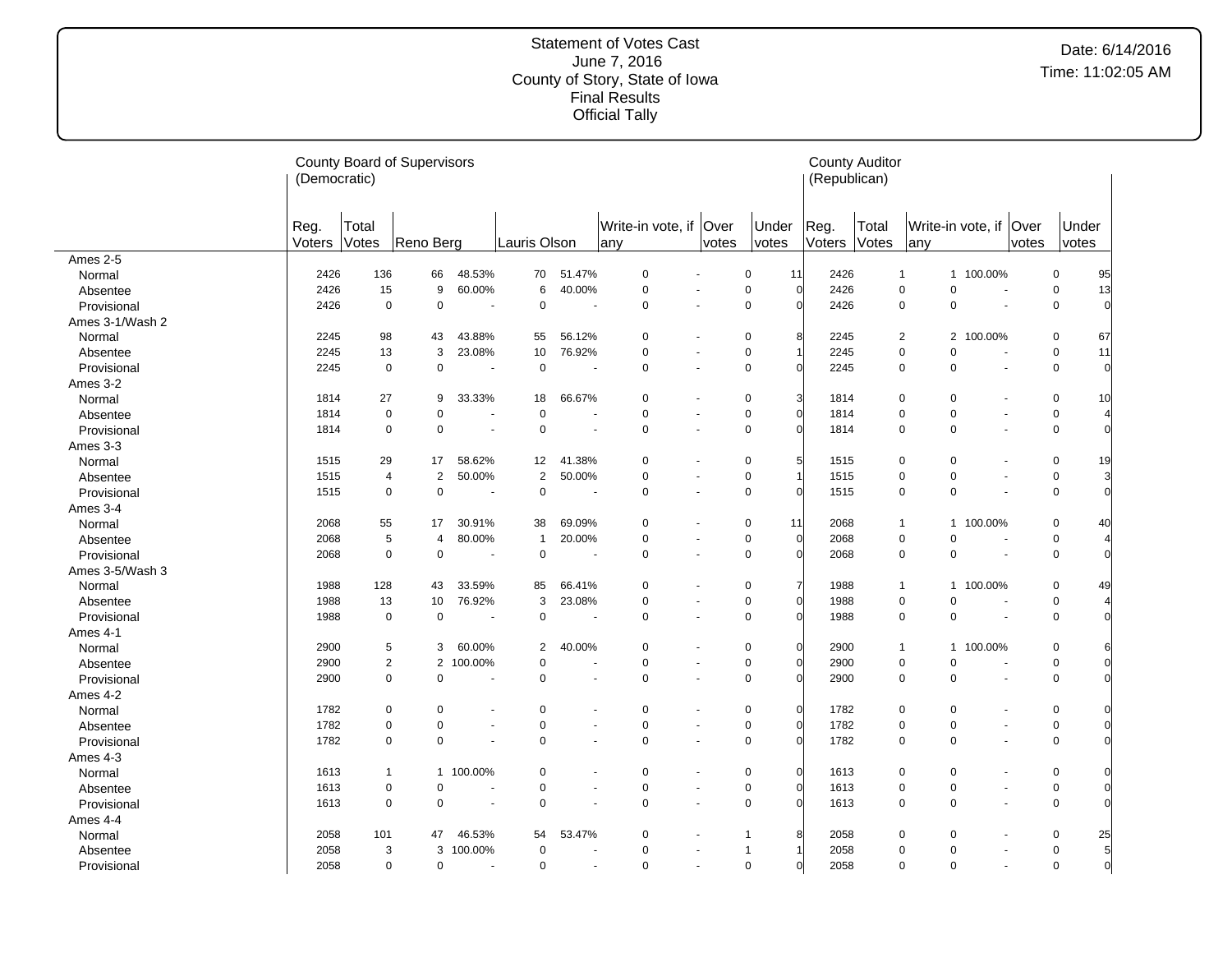|                      | (Democratic)   |                | <b>County Board of Supervisors</b> |                |                |                          |                               |                      |       |                                            | <b>County Auditor</b><br>(Republican) |                |                            |                        |       |                |                |
|----------------------|----------------|----------------|------------------------------------|----------------|----------------|--------------------------|-------------------------------|----------------------|-------|--------------------------------------------|---------------------------------------|----------------|----------------------------|------------------------|-------|----------------|----------------|
|                      | Reg.<br>Voters | Total<br>Votes | Reno Berg                          |                | Lauris Olson   |                          | Write-in vote, if Over<br>any |                      | votes | Under<br>votes                             | Reg.<br>Voters                        | Total<br>Votes | any                        | Write-in vote, if Over | votes | Under<br>votes |                |
| Ames 4-5             |                |                |                                    |                |                |                          |                               |                      |       |                                            |                                       |                |                            |                        |       |                |                |
| Normal               | 2178           | 113            | 56                                 | 49.56%         | 57             | 50.44%                   | $\pmb{0}$                     |                      |       | $\mathbf 0$<br>15                          | 2178                                  |                | $\overline{c}$             | 2 100.00%              |       | $\mathbf 0$    | 56             |
| Absentee             | 2178           | 9              | $\overline{7}$                     | 77.78%         | $\overline{2}$ | 22.22%                   | $\pmb{0}$                     | $\sim$               |       | $\mathbf 0$<br>1                           | 2178                                  |                | $\pmb{0}$<br>0             | $\sim$                 |       | $\pmb{0}$      | 11             |
| Provisional          | 2178           | $\mathbf 0$    | $\mathbf 0$                        |                | $\mathbf 0$    | $\overline{\phantom{a}}$ | $\pmb{0}$                     | $\ddot{\phantom{1}}$ |       | $\mathbf 0$<br>$\Omega$                    | 2178                                  |                | 0<br>0                     | $\sim$                 |       | $\mathbf 0$    | $\Omega$       |
| Collins/Collins      |                |                |                                    |                |                |                          |                               |                      |       |                                            |                                       |                |                            |                        |       |                |                |
| Normal               | 534            | 24             | 10                                 | 41.67%         | 14             | 58.33%                   | 0                             |                      |       | 0<br>7                                     | 534                                   |                | $\mathbf{1}$               | 1 100.00%              |       | 0              | 28             |
| Absentee             | 534            | $\mathbf{1}$   | $\mathbf{1}$                       | 100.00%        | $\mathbf 0$    |                          | $\mathbf 0$                   |                      |       | $\mathbf 0$<br>$\sqrt{ }$                  | 534                                   |                | $\mathbf 0$<br>$\mathbf 0$ |                        |       | $\mathbf 0$    | $\Omega$       |
| Provisional          | 534            | $\mathbf 0$    | $\mathbf 0$                        | ÷.             | $\mathbf 0$    | $\sim$                   | $\Omega$                      | ÷.                   |       | $\mathbf 0$                                | 534                                   |                | $\mathbf 0$<br>$\mathbf 0$ | $\sim$                 |       | $\mathbf 0$    | $\Omega$       |
| Franklin/Gilbert     |                |                |                                    |                |                |                          |                               |                      |       |                                            |                                       |                |                            |                        |       |                |                |
| Normal               | 2603           | 103            | 57                                 | 55.34%         | 46             | 44.66%                   | 0                             |                      |       | $\mathbf 0$<br>$\overline{7}$              | 2603                                  |                | 4                          | 4 100.00%              |       | $\mathbf 0$    | 75             |
| Absentee             | 2603           | $\overline{4}$ | $\overline{2}$                     | 50.00%         | $\overline{2}$ | 50.00%                   | $\pmb{0}$                     | $\blacksquare$       |       | $\mathbf 0$<br>$\Omega$                    | 2603                                  |                | $\pmb{0}$<br>0             |                        |       | $\mathbf 0$    | 10             |
| Provisional          | 2603           | $\mathbf 0$    | $\mathbf 0$                        |                | $\mathbf 0$    |                          | $\mathbf 0$                   |                      |       | $\mathbf 0$<br>$\sqrt{ }$                  | 2603                                  |                | $\mathbf 0$<br>$\mathbf 0$ | $\blacksquare$         |       | $\mathbf 0$    | $\Omega$       |
| <b>Grant Twp</b>     |                |                |                                    |                |                |                          |                               |                      |       |                                            |                                       |                |                            |                        |       |                |                |
| Normal               | 327            | 12             | 5                                  | 41.67%         | $\overline{7}$ | 58.33%                   | $\mathbf 0$                   |                      |       | $\mathbf 0$                                | 327                                   |                | 0<br>0                     |                        |       | $\mathbf 0$    | 26             |
| Absentee             | 327            | $\overline{4}$ | 3                                  | 75.00%         | $\mathbf{1}$   | 25.00%                   | $\mathbf 0$                   |                      |       | $\pmb{0}$<br>$\mathcal{C}$                 | 327                                   |                | 0<br>$\mathbf 0$           | $\sim$                 |       | $\mathbf 0$    |                |
| Provisional          | 327            | $\mathbf 0$    | $\mathbf 0$                        |                | $\mathbf 0$    |                          | $\mathbf 0$                   |                      |       | $\mathbf 0$<br>$\sqrt{ }$                  | 327                                   |                | $\mathbf 0$<br>$\mathbf 0$ |                        |       | $\mathbf 0$    | $\Omega$       |
| Howard/Roland        |                |                |                                    |                |                |                          |                               |                      |       |                                            |                                       |                |                            |                        |       |                |                |
| Normal               | 1351           | 33             | 13                                 | 39.39%         | 20             | 60.61%                   | 0                             |                      |       | $\mathbf 0$<br>3                           | 1351                                  |                | $\overline{2}$             | 2 100.00%              |       | $\mathbf 0$    | 53             |
| Absentee             | 1351           | 3              | $\mathbf{1}$                       | 33.33%         | 2              | 66.67%                   | 0                             | ÷.                   |       | $\mathbf 0$<br>$\Omega$                    | 1351                                  |                | $\pmb{0}$<br>0             |                        |       | $\pmb{0}$      |                |
| Provisional          | 1351           | $\mathbf 0$    | $\mathbf 0$                        |                | $\mathbf 0$    |                          | $\mathbf 0$                   |                      |       | $\mathbf 0$<br>$\Omega$                    | 1351                                  |                | $\mathbf 0$<br>0           | ÷,                     |       | $\mathbf 0$    | $\Omega$       |
| Huxley               |                |                |                                    |                |                |                          |                               |                      |       |                                            |                                       |                |                            |                        |       |                |                |
| Normal               | 2269           | 36             | 14                                 | 38.89%         | 21             | 58.33%                   | $\mathbf{1}$                  | 2.78%                |       | 3<br>$\pmb{0}$                             | 2269                                  |                | $\overline{2}$             | 2 100.00%              |       | $\pmb{0}$      | 54             |
| Absentee             | 2269           | 8              | 6                                  | 75.00%         | $\overline{2}$ | 25.00%                   | $\mathbf 0$                   | $\blacksquare$       |       | $\mathbf 0$<br>$\mathcal{C}_{\mathcal{C}}$ | 2269                                  |                | 0<br>$\mathbf 0$           | $\blacksquare$         |       | $\mathbf 0$    | 3              |
| Provisional          | 2269           | $\mathbf 0$    | $\mathbf 0$                        |                | $\mathbf 0$    | $\overline{\phantom{a}}$ | $\mathbf 0$                   |                      |       | $\mathbf 0$<br>$\sqrt{ }$                  | 2269                                  |                | $\mathbf 0$<br>$\mathbf 0$ | $\overline{a}$         |       | $\mathbf 0$    | $\Omega$       |
| Indian Creek/Maxwell |                |                |                                    |                |                |                          |                               |                      |       |                                            |                                       |                |                            |                        |       |                |                |
| Normal               | 1051           | 21             | 13                                 | 61.90%         | 8              | 38.10%                   | 0                             |                      |       | $\overline{2}$<br>0                        | 1051                                  |                | $\mathbf{1}$               | 1 100.00%              |       | 0              | 20             |
| Absentee             | 1051           | $\overline{4}$ | $\overline{2}$                     | 50.00%         | $\overline{2}$ | 50.00%                   | $\pmb{0}$                     |                      |       | $\mathbf 0$<br>$\Omega$                    | 1051                                  |                | 0<br>0                     |                        |       | $\mathbf 0$    |                |
| Provisional          | 1051           | $\mathbf 0$    | $\pmb{0}$                          |                | $\mathbf 0$    |                          | $\mathbf 0$                   | ÷.                   |       | $\mathbf 0$<br>$\mathcal{C}_{\mathcal{C}}$ | 1051                                  |                | 0<br>$\mathbf 0$           | ÷.                     |       | $\mathbf 0$    | $\Omega$       |
| Lafayette Twp        |                |                |                                    |                |                |                          |                               |                      |       |                                            |                                       |                |                            |                        |       |                |                |
| Normal               | 317            | 10             | 3                                  | 30.00%         | $\overline{7}$ | 70.00%                   | $\pmb{0}$                     |                      |       | $\mathbf 0$<br>$\Omega$                    | 317                                   |                | $\mathbf 0$<br>0           |                        |       | $\mathbf 0$    | 15             |
| Absentee             | 317            | $\mathbf 0$    | $\mathbf 0$                        |                | $\mathbf 0$    |                          | $\pmb{0}$                     |                      |       | $\mathbf 0$<br>$\mathcal{C}$               | 317                                   |                | 0<br>$\pmb{0}$             |                        |       | $\mathbf 0$    |                |
| Provisional          | 317            | $\mathbf 0$    | $\mathbf 0$                        | $\overline{a}$ | $\mathbf 0$    | $\overline{\phantom{a}}$ | $\mathbf 0$                   | $\overline{a}$       |       | $\mathbf 0$<br>$\sqrt{ }$                  | 317                                   |                | $\mathbf 0$<br>$\mathbf 0$ | $\overline{a}$         |       | $\mathbf 0$    | $\Omega$       |
| Lincoln/Zearing      |                |                |                                    |                |                |                          |                               |                      |       |                                            |                                       |                |                            |                        |       |                |                |
| Normal               | 500            | 15             | $\overline{2}$                     | 13.33%         | 13             | 86.67%                   | $\mathbf 0$                   | $\ddot{\phantom{1}}$ |       | $\mathbf 0$                                | 500                                   |                | $\mathbf{1}$               | 1 100.00%              |       | 0              | 21             |
| Absentee             | 500            | $\mathbf{1}$   | $\mathbf 0$                        |                | $\mathbf{1}$   | 100.00%                  | $\mathbf 0$                   | $\sim$               |       | $\mathbf 0$<br>$\epsilon$                  | 500                                   |                | $\mathbf 0$<br>$\mathbf 0$ |                        |       | $\mathbf 0$    |                |
| Provisional          | 500            | $\mathbf 0$    | $\mathbf 0$                        |                | 0              |                          | $\mathbf 0$                   |                      |       | $\mathbf 0$<br>$\Omega$                    | 500                                   |                | $\mathbf 0$<br>$\mathbf 0$ |                        |       | $\mathbf 0$    | $\Omega$       |
| Milford Twp          |                |                |                                    |                |                |                          |                               |                      |       |                                            |                                       |                |                            |                        |       |                |                |
| Normal               | 415            | 13             | 9                                  | 69.23%         | 4              | 30.77%                   | $\pmb{0}$                     |                      |       | $\mathbf 0$<br>$\mathcal{C}_{\mathcal{C}}$ | 415                                   |                | $\mathbf 1$                | 1 100.00%              |       | $\mathbf 0$    | 26             |
| Absentee             | 415            | $\mathbf{1}$   | $\mathbf{1}$                       | 100.00%        | $\mathbf 0$    |                          | $\pmb{0}$                     | $\sim$               |       | $\pmb{0}$<br>$\Omega$                      | 415                                   |                | 0<br>0                     | ÷                      |       | $\mathbf 0$    | $\overline{2}$ |
| Provisional          | 415            | $\mathbf 0$    | $\pmb{0}$                          |                | $\mathbf 0$    | $\blacksquare$           | $\mathbf 0$                   | ÷,                   |       | $\mathbf 0$<br>$\Omega$                    | 415                                   |                | $\mathbf 0$<br>$\pmb{0}$   | $\sim$                 |       | $\mathbf 0$    | $\overline{0}$ |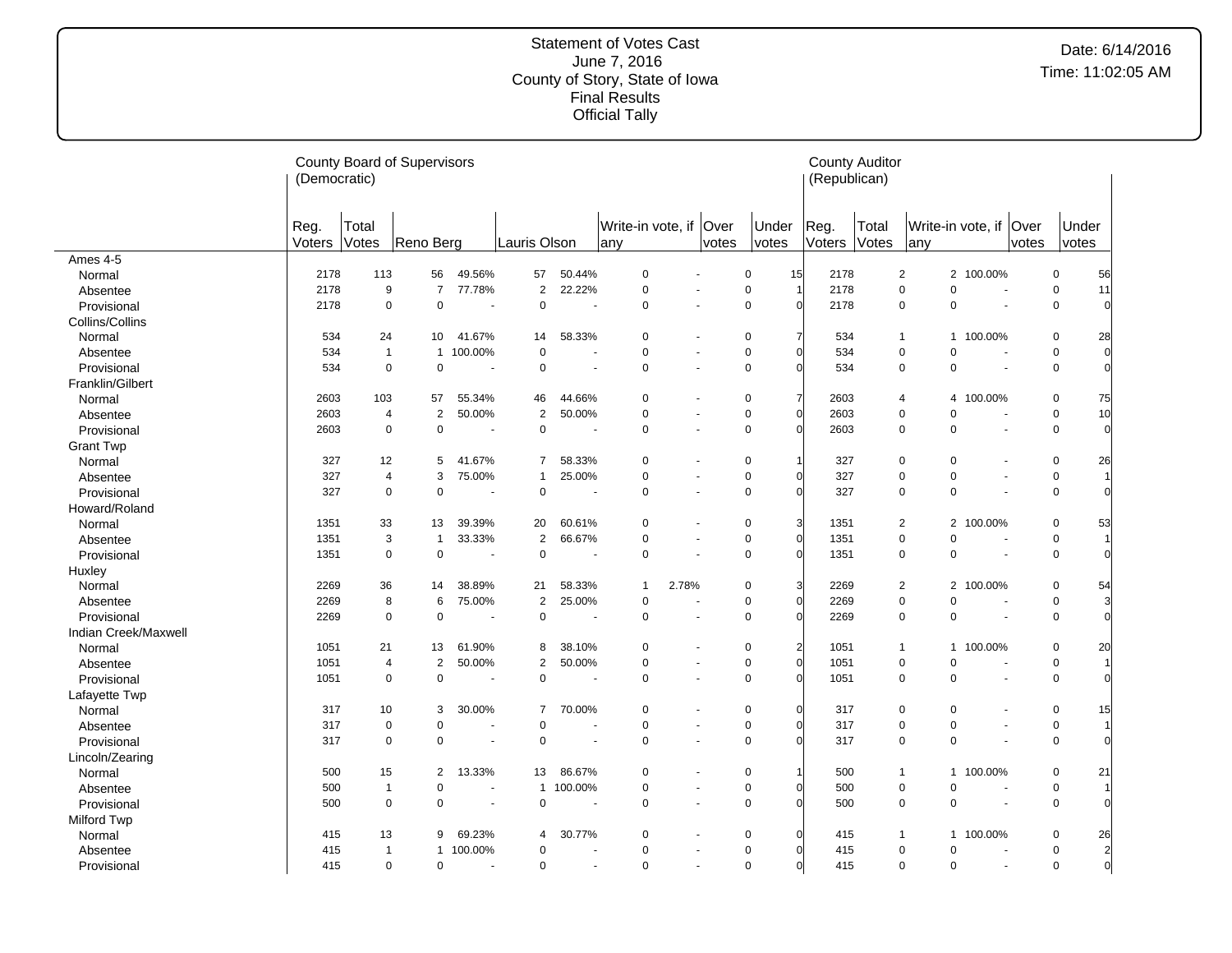|                                | (Democratic)   |                | <b>County Board of Supervisors</b> |                          |                 |         |                                 |                          |       |                         | (Republican)   | <b>County Auditor</b> |                      |                          |                |                |                |
|--------------------------------|----------------|----------------|------------------------------------|--------------------------|-----------------|---------|---------------------------------|--------------------------|-------|-------------------------|----------------|-----------------------|----------------------|--------------------------|----------------|----------------|----------------|
|                                | Reg.<br>Voters | Total<br>Votes | Reno Berg                          |                          | Lauris Olson    |         | Write-in vote, if   Over<br>any |                          | votes | Under<br>votes          | Reg.<br>Voters | Total<br>Votes        | any                  | Write-in vote, if   Over | votes          | Under<br>votes |                |
| Nevada 1                       |                |                |                                    |                          |                 |         |                                 |                          |       |                         |                |                       |                      |                          |                |                |                |
| Normal                         | 1109           | 32             | 11                                 | 34.38%                   | 20              | 62.50%  | $\mathbf{1}$                    | 3.12%                    |       | $\mathbf 0$             | 1109           |                       | 0<br>$\Omega$        |                          |                | $\mathbf 0$    | 22             |
| Absentee                       | 1109           | $\overline{4}$ | $\mathbf{1}$                       | 25.00%                   | 3               | 75.00%  | $\mathbf 0$                     | ä,                       |       | $\mathbf 0$             | 1109           |                       | $\Omega$<br>0        |                          |                | 0              | 9              |
| Provisional                    | 1109           | $\mathbf 0$    | $\mathbf 0$                        |                          | $\mathbf 0$     |         | $\mathbf 0$                     |                          |       | $\mathbf 0$             | 1109           |                       | 0<br>$\mathbf 0$     |                          |                | $\mathbf 0$    |                |
| Nevada 2                       |                |                |                                    |                          |                 |         |                                 |                          |       |                         |                |                       |                      |                          |                |                |                |
| Normal                         | 1054           | 30             | 4                                  | 13.33%                   | 25              | 83.33%  | $\mathbf{1}$                    | 3.33%                    |       | 0                       | 1054           |                       | $\mathbf{1}$         | 1 100.00%                |                | 0              | 21             |
| Absentee                       | 1054           | 6              | 3                                  | 50.00%                   | 3               | 50.00%  | $\mathbf 0$                     |                          |       | $\mathbf 0$             | 1054           |                       | 0<br>$\Omega$        |                          |                | $\mathbf 0$    |                |
| Provisional                    | 1054           | $\mathbf 0$    | $\mathbf 0$                        |                          | $\mathbf 0$     |         | $\mathbf 0$                     | ä,                       |       | $\mathbf 0$             | 1054           |                       | 0<br>$\Omega$        |                          | ÷,             | 0              | $\Omega$       |
| Nevada 3/Grant 3               |                |                |                                    |                          |                 |         |                                 |                          |       |                         |                |                       |                      |                          |                |                |                |
| Normal                         | 1174           | 40             | 17                                 | 42.50%                   | 23              | 57.50%  | $\mathbf 0$                     |                          |       | $\mathbf 0$             | 1174           |                       | 0<br>$\mathbf 0$     |                          |                | $\mathbf 0$    | 37             |
| Absentee                       | 1174           | 6              | $\overline{4}$                     | 66.67%                   | $\overline{2}$  | 33.33%  | $\mathbf 0$                     |                          |       | $\mathbf 0$             | 1174           |                       | $\pmb{0}$<br>0       |                          |                | $\mathbf 0$    | $\overline{2}$ |
| Provisional                    | 1174           | $\mathbf 0$    | $\mathbf 0$                        |                          | $\pmb{0}$       |         | $\mathbf 0$                     |                          |       | $\mathbf 0$             | 1174           |                       | 0<br>$\Omega$        |                          | ÷,             | $\mathbf 0$    | $\Omega$       |
| Nevada 4                       |                |                |                                    |                          |                 |         |                                 |                          |       |                         |                |                       |                      |                          |                |                |                |
| Normal                         | 1124           | 45             | 18                                 | 40.00%                   | 27              | 60.00%  | $\mathbf 0$                     |                          |       | 5<br>0                  | 1124           |                       | 0<br>$\mathbf 0$     |                          |                | 0              | 29             |
| Absentee                       | 1124           | 5              | $\mathbf{1}$                       | 20.00%                   | 3               | 60.00%  | $\mathbf{1}$                    | 20.00%                   |       | $\mathbf 0$             | 1124           |                       | 0<br>$\mathbf 0$     |                          |                | $\mathbf 0$    | 5              |
| Provisional                    | 1124           | $\mathbf 0$    | $\mathbf 0$                        |                          | $\mathbf 0$     |         | $\mathbf 0$                     |                          |       | $\mathbf 0$             | 1124           |                       | $\mathbf 0$<br>0     |                          |                | 0              | $\Omega$       |
| Nevada Twp                     |                |                |                                    |                          |                 |         |                                 |                          |       |                         |                |                       |                      |                          |                |                |                |
| Normal                         | 552            | 18             | 6                                  | 33.33%                   | 12              | 66.67%  | $\mathbf 0$                     |                          |       | 0                       | 552            |                       | 0<br>$\Omega$        |                          |                | 0              | 26             |
| Absentee                       | 552            | 6              | 6                                  | 100.00%                  | $\mathbf 0$     |         | $\mathbf 0$                     | $\overline{\phantom{a}}$ |       | $\mathbf 0$             | 552            |                       | 0<br>$\pmb{0}$       |                          | $\overline{a}$ | 0              | 3              |
| Provisional                    | 552            | $\mathbf 0$    | $\mathbf 0$                        | $\overline{a}$           | $\mathbf 0$     | $\sim$  | $\mathbf 0$                     | ä,                       |       | $\mathbf 0$             | 552            |                       | 0<br>$\mathbf 0$     |                          | $\blacksquare$ | $\mathbf 0$    | $\Omega$       |
| New Albany/Colo                |                |                |                                    |                          |                 |         |                                 |                          |       |                         |                |                       |                      |                          |                |                |                |
| Normal                         | 818            | 24             | 12                                 | 50.00%                   | 12 <sup>2</sup> | 50.00%  | $\mathbf 0$                     |                          |       | $\mathbf 0$             | 818            |                       | 0<br>$\Omega$        |                          |                | $\Omega$       | 33             |
| Absentee                       | 818            | $\overline{2}$ |                                    | 2 100.00%                | $\pmb{0}$       |         | $\mathbf 0$                     | $\overline{\phantom{a}}$ |       | $\mathbf 0$             | 818            |                       | $\Omega$<br>0        |                          | $\overline{a}$ | $\mathbf 0$    | $\overline{2}$ |
| Provisional                    | 818            | $\mathbf 0$    | $\mathbf 0$                        |                          | $\mathbf 0$     |         | $\mathbf 0$                     |                          |       | $\mathbf 0$             | 818            |                       | 0<br>$\mathbf 0$     |                          | $\overline{a}$ | $\mathbf 0$    |                |
| Palestine Twp                  |                |                |                                    |                          |                 |         |                                 |                          |       |                         |                |                       |                      |                          |                |                |                |
| Normal                         | 606            | 17             | 9                                  | 52.94%                   | $\overline{7}$  | 41.18%  | $\mathbf{1}$                    | 5.88%                    |       | 0                       | 606            |                       | 0<br>$\mathbf 0$     |                          |                | 0              | 14             |
| Absentee                       | 606            | $\overline{2}$ | $\overline{2}$                     | 100.00%                  | $\mathbf 0$     |         | $\mathbf 0$                     |                          |       | $\mathbf 0$             | 606            |                       | 0<br>$\Omega$        |                          | $\blacksquare$ | $\mathbf 0$    |                |
| Provisional                    | 606            | $\mathbf 0$    | $\mathbf 0$                        | $\ddot{\phantom{1}}$     | $\mathbf 0$     | $\sim$  | $\Omega$                        | ä,                       |       | $\mathbf 0$             | 606            |                       | $\Omega$<br>$\Omega$ |                          | $\blacksquare$ | $\mathbf 0$    |                |
| <b>Richland Twp</b>            |                |                |                                    |                          |                 |         |                                 |                          |       |                         |                |                       |                      |                          |                |                |                |
| Normal                         | 268            | 10             | $\overline{7}$                     | 70.00%                   | 3               | 30.00%  | $\mathbf 0$                     |                          |       | $\mathbf 0$             | 268            |                       | 0<br>$\Omega$        |                          |                | $\mathbf 0$    | 24             |
| Absentee                       | 268            | $\mathbf{1}$   | 0                                  |                          | $\mathbf{1}$    | 100.00% | $\mathbf 0$                     |                          |       | $\mathbf 0$             | 268            |                       | $\pmb{0}$<br>0       |                          |                | 0              | $\overline{2}$ |
| Provisional                    | 268            | $\mathbf 0$    | $\mathbf 0$                        | $\overline{\phantom{a}}$ | $\mathbf 0$     |         | $\mathbf 0$                     | ÷.                       |       | $\mathbf 0$             | 268            |                       | $\mathbf 0$<br>0     |                          | ÷,             | 0              | $\Omega$       |
| Sherman Twp                    |                |                |                                    |                          |                 |         |                                 |                          |       |                         |                |                       |                      |                          |                |                |                |
| Normal                         | 157            | 4              | $\overline{2}$                     | 50.00%                   | $\overline{2}$  | 50.00%  | $\mathbf 0$                     |                          |       | $\mathbf 0$             | 157            |                       | 0<br>0               |                          |                | 0              | 14             |
| Absentee                       | 157            | $\mathbf 0$    | $\mathbf 0$                        |                          | $\pmb{0}$       |         | $\mathbf 0$                     | ÷,                       |       | $\mathsf 0$             | 157            |                       | 0<br>$\pmb{0}$       |                          | ÷,             | $\mathbf 0$    |                |
|                                | 157            | $\mathbf 0$    | $\mathbf 0$                        | $\overline{\phantom{a}}$ | $\mathbf 0$     |         | $\mathbf 0$                     |                          |       | $\mathbf 0$             | 157            |                       | $\mathbf 0$<br>0     |                          |                | 0              |                |
| Provisional<br>Slater/Sheldahl |                |                |                                    |                          |                 |         |                                 |                          |       |                         |                |                       |                      |                          |                |                |                |
|                                | 1248           | 45             | 11                                 |                          | 34              |         | $\mathbf 0$                     |                          |       | 0                       |                |                       | 0<br>$\mathbf 0$     |                          |                | 0              |                |
| Normal                         | 1248           | 3              | $\overline{1}$                     | 24.44%<br>33.33%         | $\overline{2}$  | 75.56%  | 0                               |                          |       | $\mathbf 0$<br>$\Omega$ | 1248<br>1248   |                       | $\pmb{0}$<br>0       |                          |                | 0              | 28             |
| Absentee<br>Provisional        | 1248           | $\mathbf 0$    | $\mathsf 0$                        |                          | $\pmb{0}$       | 66.67%  | $\mathbf 0$                     | ÷,                       |       | $\mathbf 0$<br>$\Omega$ | 1248           |                       | 0<br>$\Omega$        |                          | $\blacksquare$ | $\mathbf 0$    | $\overline{0}$ |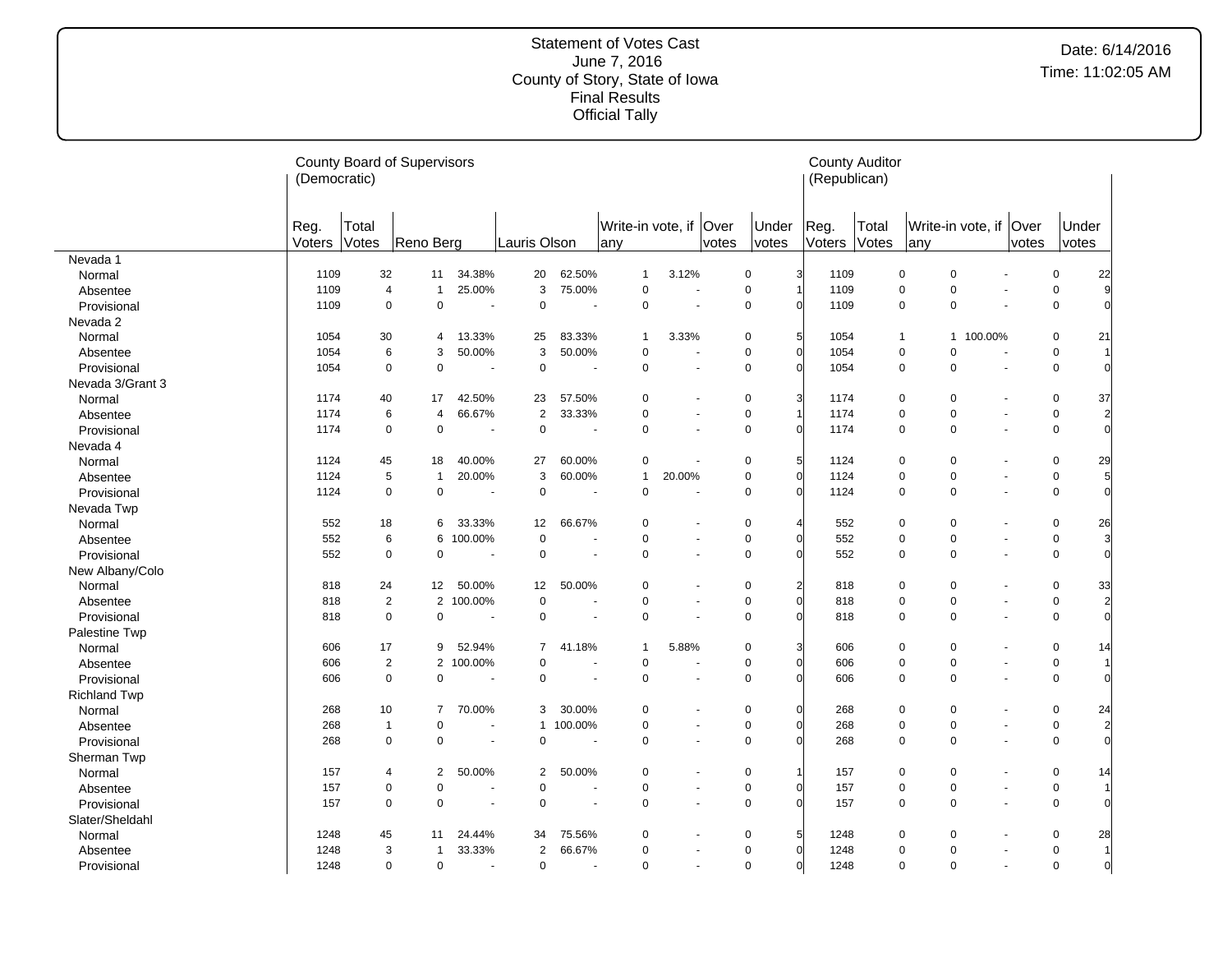|                    | (Democratic)   |                | County Board of Supervisors |                          |              |                          |                                |                          |       |                       | (Republican)   | <b>County Auditor</b> |                                  |            |                          |             |                |
|--------------------|----------------|----------------|-----------------------------|--------------------------|--------------|--------------------------|--------------------------------|--------------------------|-------|-----------------------|----------------|-----------------------|----------------------------------|------------|--------------------------|-------------|----------------|
|                    | Reg.<br>Voters | Total<br>Votes | Reno Berg                   |                          | Lauris Olson |                          | Write-in vote, if Over<br> any |                          | votes | Under<br>votes        | Reg.<br>Voters | Total<br>Votes        | Write-in vote, if<br>lany        |            | <b>Over</b><br>votes     |             | Under<br>votes |
| <b>Story City</b>  |                |                |                             |                          |              |                          |                                |                          |       |                       |                |                       |                                  |            |                          |             |                |
| Normal             | 2415           | 71             | 22                          | 30.99%                   | 48           | 67.61%                   |                                | 1.41%                    |       | 0                     | 2415           |                       | $\overline{2}$                   | 2 100.00%  |                          | 0           | 89             |
| Absentee           | 2415           | $\overline{4}$ |                             | 25.00%                   | 2            | 50.00%                   |                                | 25.00%                   |       | $\Omega$              | 2415           |                       | 0<br>$\mathbf 0$                 |            | $\overline{\phantom{a}}$ | 0           | 14             |
| Provisional        | 2415           | 0              | $\Omega$                    |                          | 0            |                          | $\mathbf 0$                    |                          |       |                       | 2415           |                       | $\mathbf 0$<br>$\Omega$          |            |                          | $\mathbf 0$ |                |
| Union/Cambridge    |                |                |                             |                          |              |                          |                                |                          |       |                       |                |                       |                                  |            |                          |             |                |
| Normal             | 905            | 19             | 8                           | 42.11%                   | 11           | 57.89%                   | 0                              | $\overline{\phantom{a}}$ |       | $\Omega$              | 905            |                       | $\overline{2}$<br>$\overline{2}$ | 100.00%    |                          | $\mathbf 0$ | 21             |
| Absentee           | 905            | 2              | 2                           | 100.00%                  | 0            | $\overline{\phantom{a}}$ | 0                              | $\overline{\phantom{a}}$ |       | 0                     | 905            |                       | 0<br>0                           |            |                          | 0           |                |
| Provisional        | 905            | $\Omega$       | $\Omega$                    |                          | 0            | $\overline{\phantom{a}}$ | $\mathbf 0$                    |                          |       | $\Omega$              | 905            |                       | $\mathbf 0$<br>$\Omega$          |            |                          | $\mathbf 0$ |                |
| Warren/McCallsburg |                |                |                             |                          |              |                          |                                |                          |       |                       |                |                       |                                  |            |                          |             |                |
| Normal             | 368            | 8              |                             | 12.50%                   | 7            | 87.50%                   | $\mathbf 0$                    |                          |       | ∩                     | 368            |                       | $\mathbf 0$<br>0                 |            |                          | $\mathbf 0$ | 18             |
| Absentee           | 368            |                | $\Omega$                    | $\overline{\phantom{a}}$ |              | 100.00%                  | $\mathbf 0$                    | $\overline{\phantom{a}}$ |       | $\Omega$              | 368            |                       | $\mathbf 0$<br>0                 |            | $\overline{\phantom{a}}$ | $\mathbf 0$ |                |
| Provisional        | 368            | $\Omega$       | $\Omega$                    |                          | 0            |                          | $\mathbf 0$                    |                          |       | $\Omega$              | 368            |                       | $\mathbf 0$<br>$\mathbf 0$       |            |                          | $\mathbf 0$ |                |
| Washington/Kelley  |                |                |                             |                          |              |                          |                                |                          |       |                       |                |                       |                                  |            |                          |             |                |
| Normal             | 675            | 32             | 17                          | 53.12%                   | 15           | 46.88%                   | 0                              |                          |       | 0                     | 675            |                       | 0<br>0                           |            |                          | 0           | 27             |
| Absentee           | 675            | 5              | 3                           | 60.00%                   | 2            | 40.00%                   | $\mathbf 0$                    |                          |       | $\Omega$              | 675            |                       | $\mathbf 0$<br>$\mathbf 0$       |            |                          | 0           |                |
| Provisional        | 675            | 0              | 0                           |                          | 0            |                          | $\mathbf 0$                    |                          |       | $\Omega$              | 675            |                       | $\mathbf 0$<br>$\mathbf 0$       |            |                          | $\mathbf 0$ |                |
| Total              |                |                |                             |                          |              |                          |                                |                          |       |                       |                |                       |                                  |            |                          |             |                |
| Normal             | 64009          | 2496           | 1078                        | 43.19%                   | 1411         | 56.53%                   |                                | 0.28%                    |       | 204<br>$\overline{2}$ | 64009          | 39                    | 39                               | 100.00%    |                          | 0           | 1542           |
| Absentee           | 64009          | 281            | 159                         | 56.58%                   | 120          | 42.70%                   | $\overline{2}$                 | 0.71%                    |       | 13<br>$\overline{1}$  | 64009          |                       | 3<br>3                           | 100.00%    |                          | 0           | 192            |
| Provisional        | 64009          |                | $\Omega$                    | $\blacksquare$           |              | 100.00%                  | $\Omega$                       |                          |       | 0                     | 64009          |                       | 0<br>0                           |            |                          | $\mathbf 0$ |                |
| Total              | 64009          | 2778           | 1237                        | 44.53%                   | 1532         | 55.15%                   | 9                              | 0.32%                    |       | 217<br>3              | 64009          | 42                    |                                  | 42 100.00% |                          | 0           | 1734           |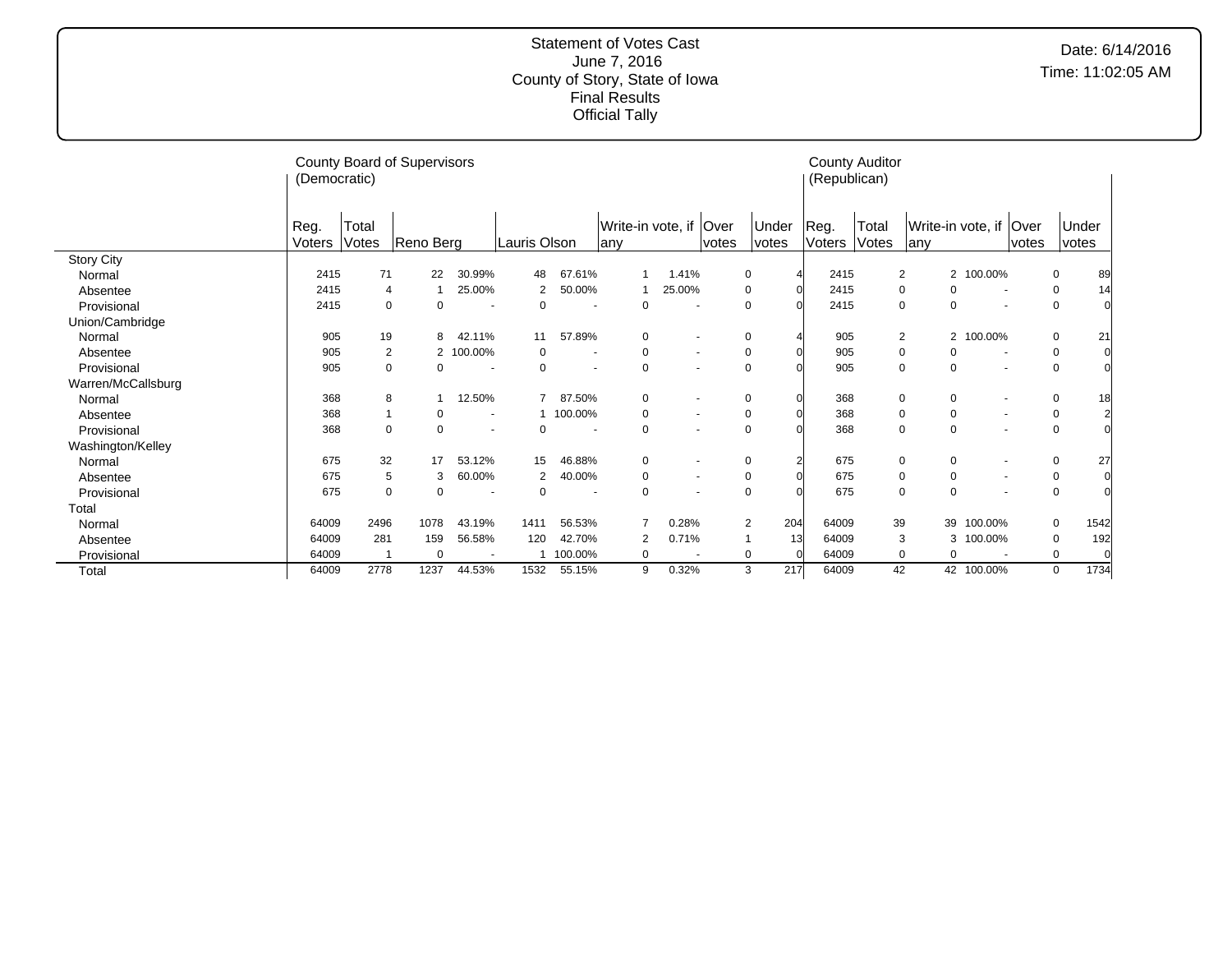|                   | <b>County Auditor</b><br>(Democratic) |                |             |                          |                                |        |       |                |                | <b>County Sheriff</b><br>(Republican) |                |                |             |                          |       |                |                |
|-------------------|---------------------------------------|----------------|-------------|--------------------------|--------------------------------|--------|-------|----------------|----------------|---------------------------------------|----------------|----------------|-------------|--------------------------|-------|----------------|----------------|
|                   | Reg.<br>Voters                        | Total<br>Votes | Lucy Martin |                          | Write-in vote, if Over<br>lany |        | votes | Under<br>votes |                | Reg.<br>Voters                        | Total<br>Votes | lanv           |             | Write-in vote, if   Over | votes | Under<br>votes |                |
| Jursidiction Wide |                                       |                |             |                          |                                |        |       |                |                |                                       |                |                |             |                          |       |                |                |
| Ames 1-1          |                                       |                |             |                          |                                |        |       |                |                |                                       |                |                |             |                          |       |                |                |
| Normal            | 2217                                  | 61             |             | 61 100.00%               | 0                              |        |       | 0              | 6              | 2217                                  |                | 4              |             | 4 100.00%                |       | 0              | 39             |
| Absentee          | 2217                                  | 12             |             | 12 100.00%               | 0                              |        |       | $\pmb{0}$      | $\overline{2}$ | 2217                                  |                | 1              |             | 1 100.00%                |       | $\mathbf 0$    | 5              |
| Provisional       | 2217                                  | $\pmb{0}$      | 0           | $\sim$                   | 0                              |        |       | $\mathbf 0$    | $\Omega$       | 2217                                  |                | $\mathbf 0$    | $\pmb{0}$   | $\overline{\phantom{a}}$ |       | $\mathbf 0$    | $\Omega$       |
| Ames 1-2          |                                       |                |             |                          |                                |        |       |                |                |                                       |                |                |             |                          |       |                |                |
| Normal            | 2571                                  | 111            |             | 111 100.00%              | 0                              |        |       | 0              | 15             | 2571                                  |                | 1              |             | 1 100.00%                |       | 0              | 29             |
| Absentee          | 2571                                  | 20             | 20          | 100.00%                  | 0                              |        |       | $\pmb{0}$      | $\overline{0}$ | 2571                                  |                | $\mathbf 0$    | $\mathbf 0$ |                          |       | $\mathbf 0$    | $\overline{4}$ |
| Provisional       | 2571                                  | $\mathbf 0$    | 0           |                          | 0                              | ÷.     |       | $\mathbf 0$    | $\Omega$       | 2571                                  |                | $\mathbf 0$    | $\mathbf 0$ | ä,                       |       | $\mathbf 0$    | $\Omega$       |
| Ames 1-3/Grant 2  |                                       |                |             |                          |                                |        |       |                |                |                                       |                |                |             |                          |       |                |                |
| Normal            | 1879                                  | 30             |             | 30 100.00%               | 0                              |        |       | 0              | 10             | 1879                                  |                | $\overline{2}$ |             | 2 100.00%                |       | 0              | 16             |
| Absentee          | 1879                                  | 8              | 8           | 100.00%                  | 0                              |        |       | $\mathbf 0$    | $\Omega$       | 1879                                  |                | $\mathbf 0$    | $\mathbf 0$ | $\ddot{\phantom{1}}$     |       | $\mathbf 0$    | 3              |
| Provisional       | 1879                                  | 0              | 0           |                          | $\pmb{0}$                      |        |       | 0              | $\Omega$       | 1879                                  |                | $\mathbf 0$    | $\mathbf 0$ | $\overline{\phantom{a}}$ |       | 0              | $\overline{0}$ |
| Ames 1-4          |                                       |                |             |                          |                                |        |       |                |                |                                       |                |                |             |                          |       |                |                |
| Normal            | 2183                                  | 128            | 127         | 99.22%                   | 1                              | 0.78%  |       | 0              | 33             | 2183                                  |                | 2              |             | 2 100.00%                |       | 0              | 34             |
| Absentee          | 2183                                  | 15             |             | 15 100.00%               | 0                              |        |       | 0              | $\Omega$       | 2183                                  |                | $\pmb{0}$      | 0           |                          |       | $\mathbf 0$    | $\overline{7}$ |
| Provisional       | 2183                                  | $\mathbf{1}$   |             | 1 100.00%                | 0                              | $\sim$ |       | $\mathbf 0$    | O              | 2183                                  |                | $\mathbf 0$    | $\mathbf 0$ | $\sim$                   |       | $\mathbf 0$    | $\overline{0}$ |
| Ames 1-5          |                                       |                |             |                          |                                |        |       |                |                |                                       |                |                |             |                          |       |                |                |
| Normal            | 2260                                  | 177            | 176         | 99.44%                   | 1                              | 0.56%  |       | 0              | 20             | 2260                                  |                | 1              |             | 1 100.00%                |       | 0              | 78             |
| Absentee          | 2260                                  | 15             |             | 15 100.00%               | $\mathbf 0$                    |        |       | 0              |                | 2260                                  |                | 2              |             | 2 100.00%                |       | $\mathbf 0$    | 15             |
| Provisional       | 2260                                  | $\mathbf 0$    | 0           |                          | $\mathbf 0$                    |        |       | $\mathbf 0$    | O              | 2260                                  |                | $\mathbf 0$    | $\mathbf 0$ | $\blacksquare$           |       | $\mathbf 0$    | $\Omega$       |
| Ames 2-1          |                                       |                |             |                          |                                |        |       |                |                |                                       |                |                |             |                          |       |                |                |
| Normal            | 2201                                  | 146            | 146         | 100.00%                  | 0                              |        |       | 0              | 17             | 2201                                  |                | $\mathbf{1}$   |             | 1 100.00%                |       | 0              | 24             |
| Absentee          | 2201                                  | 13             |             | 13 100.00%               | 0                              |        |       | $\mathbf 0$    | $\overline{a}$ | 2201                                  |                | $\mathbf 0$    | $\mathbf 0$ |                          |       | $\mathbf 0$    | 11             |
| Provisional       | 2201                                  | 0              | 0           |                          | 0                              |        |       | 0              | $\Omega$       | 2201                                  |                | 0              | 0           |                          |       | $\mathbf 0$    | $\overline{0}$ |
| Ames 2-2          |                                       |                |             |                          |                                |        |       |                |                |                                       |                |                |             |                          |       |                |                |
| Normal            | 1866                                  | 113            |             | 113 100.00%              | 0                              |        |       | $\mathbf 0$    | 18             | 1866                                  |                | 4              |             | 4 100.00%                |       | 0              | 64             |
| Absentee          | 1866                                  | 21             | 21          | 100.00%                  | 0                              |        |       | $\mathbf 0$    | 4              | 1866                                  |                | $\pmb{0}$      | 0           | ÷,                       |       | $\mathbf 0$    | 17             |
| Provisional       | 1866                                  | $\pmb{0}$      | 0           |                          | 0                              |        |       | $\mathbf 0$    | O              | 1866                                  |                | 0              | $\mathbf 0$ |                          |       | $\pmb{0}$      | $\overline{0}$ |
| Ames 2-3          |                                       |                |             |                          |                                |        |       |                |                |                                       |                |                |             |                          |       |                |                |
| Normal            | 2105                                  | 135            | 134         | 99.26%                   | 1                              | 0.74%  |       | 0              | 13             | 2105                                  |                | 5              |             | 5 100.00%                |       | 0              | 93             |
| Absentee          | 2105                                  | 15             | 15          | 100.00%                  | 0                              |        |       | $\pmb{0}$      | $\Omega$       | 2105                                  |                | $\mathbf 0$    | $\mathbf 0$ |                          |       | $\mathbf 0$    | 12             |
| Provisional       | 2105                                  | $\mathbf 0$    | 0           | $\overline{\phantom{a}}$ | $\Omega$                       |        |       | $\mathbf 0$    | $\Omega$       | 2105                                  |                | $\mathbf 0$    | $\Omega$    | ä,                       |       | $\mathbf 0$    | $\overline{0}$ |
| Ames 2-4          |                                       |                |             |                          |                                |        |       |                |                |                                       |                |                |             |                          |       |                |                |
| Normal            | 2300                                  | 155            |             | 155 100.00%              | 0                              |        |       | 0              | 25             | 2300                                  |                | 1              |             | 1 100.00%                |       | 0              | 70             |
| Absentee          | 2300                                  | 21             | 21          | 100.00%                  | 0                              |        |       | $\mathbf 0$    | $\overline{2}$ | 2300                                  |                | 0              | 0           | $\overline{\phantom{a}}$ |       | 0              | 10             |
| Provisional       | 2300                                  | $\pmb{0}$      | 0           | $\sim$                   | 0                              | $\sim$ |       | $\mathbf 0$    | $\overline{0}$ | 2300                                  |                | 0              | 0           | $\sim$                   |       | $\mathbf 0$    | $\overline{0}$ |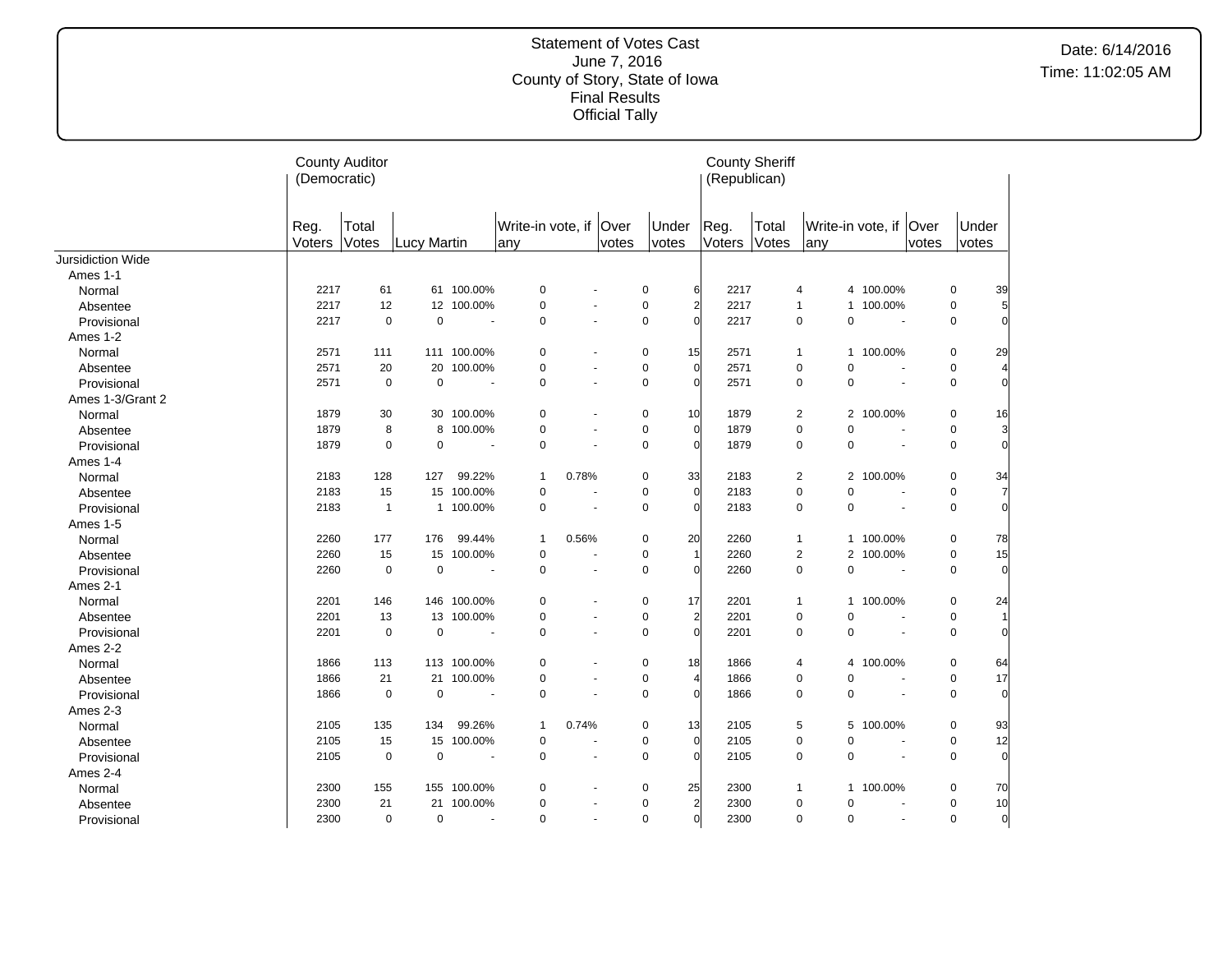|                 | (Democratic)   | <b>County Auditor</b> |                |                          |                                |                          |       |                |                | <b>County Sheriff</b><br>(Republican) |                |                               |                          |       |                |                |
|-----------------|----------------|-----------------------|----------------|--------------------------|--------------------------------|--------------------------|-------|----------------|----------------|---------------------------------------|----------------|-------------------------------|--------------------------|-------|----------------|----------------|
|                 | Reg.<br>Voters | Total<br>Votes        | Lucy Martin    |                          | Write-in vote, if Over<br> any |                          | votes | Under<br>votes | Reg.<br>Voters | Total<br>Votes                        |                | Write-in vote, if Over<br>any |                          | votes | Under<br>votes |                |
| Ames 2-5        |                |                       |                |                          |                                |                          |       |                |                |                                       |                |                               |                          |       |                |                |
| Normal          | 2426           | 132                   |                | 132 100.00%              | 0                              |                          |       | 0              | 15             | 2426                                  | $\mathbf{1}$   |                               | 1 100.00%                |       | $\mathbf 0$    | 95             |
| Absentee        | 2426           | 14                    |                | 14 100.00%               | $\pmb{0}$                      |                          |       | $\mathbf 0$    |                | 2426                                  | $\mathbf 0$    | $\mathbf 0$                   | ÷,                       |       | $\mathbf 0$    | 13             |
| Provisional     | 2426           | $\mathbf 0$           | $\mathbf 0$    | $\sim$                   | $\mathbf 0$                    |                          |       | $\mathbf 0$    | $\overline{0}$ | 2426                                  | $\mathbf 0$    | 0                             | $\sim$                   |       | $\mathbf 0$    | $\mathbf 0$    |
| Ames 3-1/Wash 2 |                |                       |                |                          |                                |                          |       |                |                |                                       |                |                               |                          |       |                |                |
| Normal          | 2245           | 100                   |                | 100 100.00%              | 0                              |                          |       | $\pmb{0}$      | 6              | 2245                                  | 4              |                               | 4 100.00%                |       | 0              | 65             |
| Absentee        | 2245           | 14                    | 14             | 100.00%                  | 0                              |                          |       | $\mathbf 0$    | $\overline{O}$ | 2245                                  | $\mathbf 0$    | $\mathbf 0$                   | ÷,                       |       | 0              | 11             |
| Provisional     | 2245           | $\mathbf 0$           | $\mathbf 0$    | $\overline{\phantom{a}}$ | 0                              |                          |       | $\mathbf 0$    | $\Omega$       | 2245                                  | $\mathbf 0$    | $\mathbf 0$                   | $\tilde{\phantom{a}}$    |       | $\mathbf 0$    |                |
| Ames 3-2        |                |                       |                |                          |                                |                          |       |                |                |                                       |                |                               |                          |       |                |                |
| Normal          | 1814           | 27                    | 27             | 100.00%                  | 0                              |                          |       | 0              | $\overline{3}$ | 1814                                  | 0              | 0                             |                          |       | 0              | 10             |
| Absentee        | 1814           | $\mathbf 0$           | $\pmb{0}$      |                          | 0                              |                          |       | 0              | $\Omega$       | 1814                                  | $\mathbf 0$    | 0                             | $\ddot{\phantom{1}}$     |       | $\pmb{0}$      |                |
| Provisional     | 1814           | 0                     | 0              |                          | $\pmb{0}$                      |                          |       | 0              | $\overline{O}$ | 1814                                  | $\mathbf 0$    | $\pmb{0}$                     | ä,                       |       | $\pmb{0}$      |                |
| Ames 3-3        |                |                       |                |                          |                                |                          |       |                |                |                                       |                |                               |                          |       |                |                |
| Normal          | 1515           | 29                    |                | 29 100.00%               | 0                              |                          |       | 0              | 5              | 1515                                  | $\mathbf 0$    | $\pmb{0}$                     |                          |       | $\mathbf 0$    | 19             |
| Absentee        | 1515           | 4                     | $\overline{4}$ | 100.00%                  | $\pmb{0}$                      |                          |       | $\mathbf 0$    |                | 1515                                  | $\pmb{0}$      | $\pmb{0}$                     | $\overline{\phantom{a}}$ |       | $\pmb{0}$      | 3              |
| Provisional     | 1515           | 0                     | 0              |                          | 0                              |                          |       | 0              | $\Omega$       | 1515                                  | $\mathbf 0$    | $\pmb{0}$                     | ÷.                       |       | $\mathbf 0$    | $\Omega$       |
| Ames 3-4        |                |                       |                |                          |                                |                          |       |                |                |                                       |                |                               |                          |       |                |                |
| Normal          | 2068           | 55                    | 54             | 98.18%                   | $\mathbf{1}$                   | 1.82%                    |       | 0              | 11             | 2068                                  | 2              |                               | 2 100.00%                |       | $\mathbf 0$    | 39             |
| Absentee        | 2068           | 5                     | 5              | 100.00%                  | $\mathbf 0$                    |                          |       | $\mathbf 0$    | $\overline{0}$ | 2068                                  | $\mathbf 0$    | $\mathbf 0$                   |                          |       | $\mathbf 0$    |                |
| Provisional     | 2068           | 0                     | 0              |                          | $\mathbf 0$                    | $\sim$                   |       | $\mathbf 0$    | $\Omega$       | 2068                                  | $\mathbf 0$    | $\mathbf 0$                   | $\sim$                   |       | $\mathbf 0$    |                |
| Ames 3-5/Wash 3 |                |                       |                |                          |                                |                          |       |                |                |                                       |                |                               |                          |       |                |                |
| Normal          | 1988           | 119                   |                | 119 100.00%              | 0                              |                          |       | $\mathbf 0$    | 16             | 1988                                  | $\overline{2}$ |                               | 2 100.00%                |       | $\mathbf 0$    | 48             |
| Absentee        | 1988           | 11                    |                | 11 100.00%               | $\mathbf 0$                    | $\sim$                   |       | $\mathbf 0$    | $\overline{2}$ | 1988                                  | $\mathbf 0$    | $\mathbf 0$                   | ÷.                       |       | $\mathbf 0$    |                |
| Provisional     | 1988           | $\mathbf 0$           | $\pmb{0}$      |                          | $\mathbf 0$                    |                          |       | $\mathbf 0$    | $\Omega$       | 1988                                  | $\mathbf 0$    | $\mathbf 0$                   | ÷,                       |       | $\mathbf 0$    |                |
| Ames 4-1        |                |                       |                |                          |                                |                          |       |                |                |                                       |                |                               |                          |       |                |                |
| Normal          | 2900           | 5                     |                | 5 100.00%                | 0                              |                          |       | $\mathbf 0$    | $\Omega$       | 2900                                  | $\mathbf{1}$   |                               | 1 100.00%                |       | $\mathbf 0$    | 6              |
| Absentee        | 2900           | $\overline{2}$        | $\overline{2}$ | 100.00%                  | 0                              |                          |       | $\mathbf 0$    | $\Omega$       | 2900                                  | $\mathbf 0$    | $\mathbf 0$                   | ÷,                       |       | $\mathbf 0$    |                |
| Provisional     | 2900           | 0                     | 0              | $\sim$                   | $\mathbf 0$                    | $\sim$                   |       | $\mathbf 0$    | $\Omega$       | 2900                                  | $\mathbf 0$    | $\mathbf 0$                   | $\blacksquare$           |       | $\mathbf 0$    |                |
| Ames 4-2        |                |                       |                |                          |                                |                          |       |                |                |                                       |                |                               |                          |       |                |                |
| Normal          | 1782           | 0                     | 0              |                          | 0                              |                          |       | 0              | $\Omega$       | 1782                                  | 0              | 0                             |                          |       | 0              |                |
| Absentee        | 1782           | 0                     | 0              |                          | $\pmb{0}$                      |                          |       | $\mathbf 0$    | $\Omega$       | 1782                                  | $\mathbf 0$    | $\mathbf 0$                   | $\overline{\phantom{a}}$ |       | $\mathbf 0$    |                |
| Provisional     | 1782           | 0                     | 0              |                          | $\mathbf 0$                    |                          |       | $\mathbf 0$    | $\Omega$       | 1782                                  | $\mathbf 0$    | $\Omega$                      |                          |       | $\mathbf 0$    |                |
| Ames 4-3        |                |                       |                |                          |                                |                          |       |                |                |                                       |                |                               |                          |       |                |                |
| Normal          | 1613           | $\mathbf{1}$          |                | 1 100.00%                | 0                              |                          |       | 0              | $\Omega$       | 1613                                  | 0              | 0                             |                          |       | 0              |                |
| Absentee        | 1613           | 0                     | 0              |                          | 0                              | $\sim$                   |       | 0              | $\Omega$       | 1613                                  | 0              | $\pmb{0}$                     | $\blacksquare$           |       | $\mathbf 0$    | $\Omega$       |
| Provisional     | 1613           | 0                     | 0              | $\sim$                   | $\mathbf 0$                    | $\overline{\phantom{a}}$ |       | $\mathbf 0$    | $\Omega$       | 1613                                  | $\mathbf 0$    | $\mathbf 0$                   | $\blacksquare$           |       | $\mathbf 0$    |                |
| Ames 4-4        |                |                       |                |                          |                                |                          |       |                |                |                                       |                |                               |                          |       |                |                |
| Normal          | 2058           | 97                    |                | 97 100.00%               | 0                              |                          |       | $\mathbf 0$    | 13             | 2058                                  | 0              | 0                             | $\overline{\phantom{a}}$ |       | 0              | 25             |
| Absentee        | 2058           | 4                     | 4              | 100.00%                  | 0                              |                          |       | 0              |                | 2058                                  | 0              | 0                             | $\blacksquare$           |       | 0              | 5              |
| Provisional     | 2058           | 0                     | 0              | $\sim$                   | $\mathbf 0$                    | $\sim$                   |       | $\mathbf 0$    | $\overline{0}$ | 2058                                  | $\mathbf 0$    | $\mathbf 0$                   | $\blacksquare$           |       | $\mathbf 0$    | $\overline{0}$ |
|                 |                |                       |                |                          |                                |                          |       |                |                |                                       |                |                               |                          |       |                |                |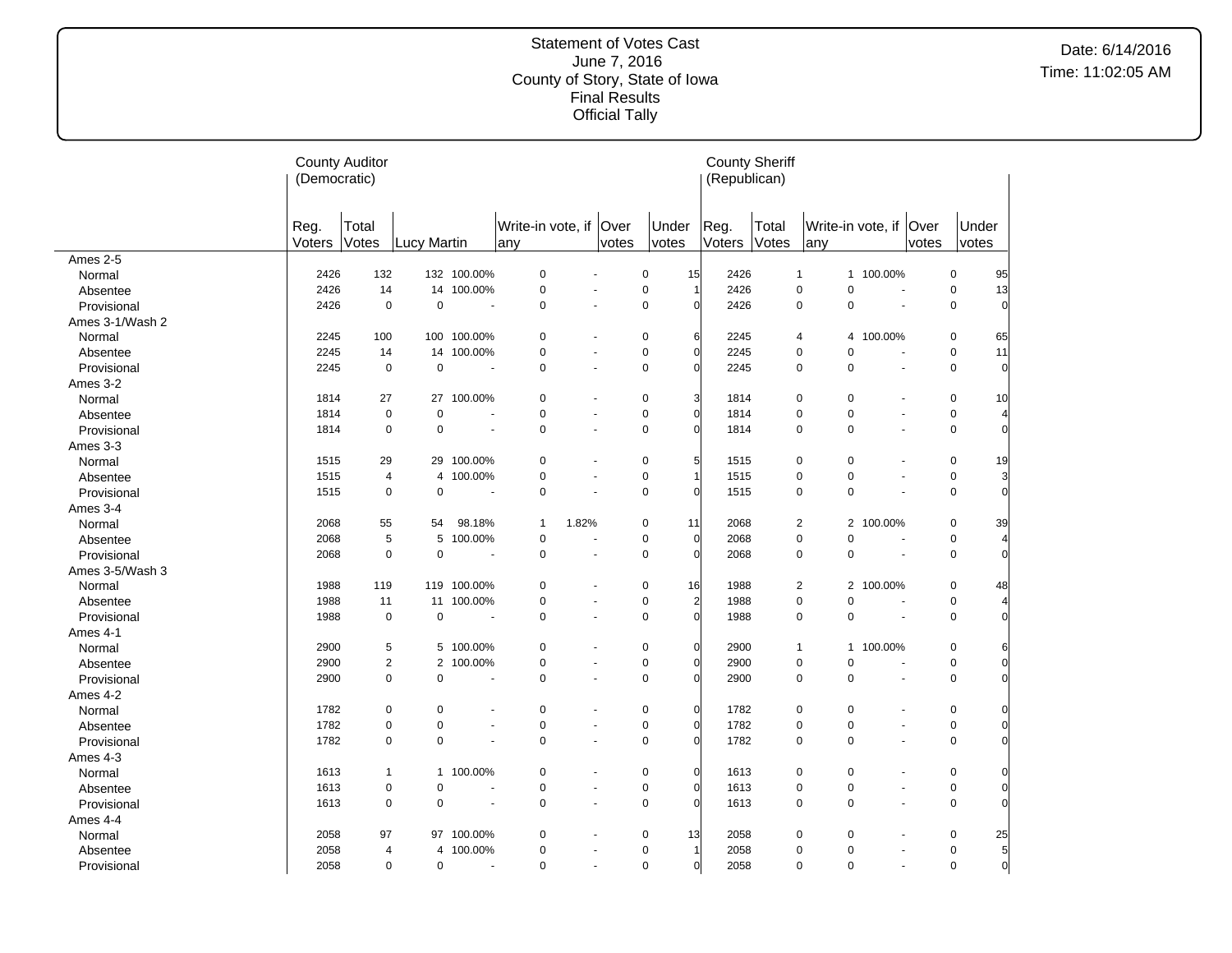#### Statement of Votes Cast June 7, 2016 County of Story, State of Iowa Final Results Official Tally

|                      | <b>County Auditor</b><br>(Democratic) |                |                |                          |                                 |                          |                                            | (Republican)   | <b>County Sheriff</b> |                               |                          |                       |                |                |
|----------------------|---------------------------------------|----------------|----------------|--------------------------|---------------------------------|--------------------------|--------------------------------------------|----------------|-----------------------|-------------------------------|--------------------------|-----------------------|----------------|----------------|
|                      | Reg.<br>Voters                        | Total<br>Votes | Lucy Martin    |                          | Write-in vote, if   Over<br>any | votes                    | Under<br>votes                             | Reg.<br>Voters | Total<br>Votes        | Write-in vote, if Over<br>any |                          | votes                 | Under<br>votes |                |
| Ames $4-5$           |                                       |                |                |                          |                                 |                          |                                            |                |                       |                               |                          |                       |                |                |
| Normal               | 2178                                  | 115            |                | 115 100.00%              | $\mathbf 0$                     |                          | $\mathbf 0$<br>13                          | 2178           |                       | 3<br>3                        | 100.00%                  |                       | $\mathbf 0$    | 55             |
| Absentee             | 2178                                  | 10             |                | 10 100.00%               | $\mathbf 0$                     | $\blacksquare$           | $\mathsf 0$<br>$\overline{0}$              | 2178           |                       | 0<br>$\pmb{0}$                |                          | $\sim$                | $\mathbf 0$    | 11             |
| Provisional          | 2178                                  | $\mathbf 0$    | $\mathbf 0$    | $\overline{\phantom{a}}$ | $\mathbf 0$                     |                          | $\mathbf 0$<br>$\mathsf{C}$                | 2178           |                       | $\mathbf 0$<br>$\mathbf 0$    | ÷.                       |                       | $\mathbf 0$    | $\Omega$       |
| Collins/Collins      |                                       |                |                |                          |                                 |                          |                                            |                |                       |                               |                          |                       |                |                |
| Normal               | 534                                   | 25             |                | 25 100.00%               | 0                               |                          | 0<br>6                                     | 534            |                       | 2<br>2                        | 100.00%                  |                       | 0              | 27             |
| Absentee             | 534                                   | $\mathbf{1}$   | $\mathbf{1}$   | 100.00%                  | $\mathbf 0$                     |                          | $\pmb{0}$<br>ſ                             | 534            |                       | 0<br>$\mathbf 0$              |                          |                       | $\mathbf 0$    | $\Omega$       |
| Provisional          | 534                                   | $\mathbf 0$    | $\overline{0}$ | $\overline{\phantom{a}}$ | $\mathbf 0$                     | $\blacksquare$           | $\mathbf 0$<br>ſ                           | 534            |                       | 0<br>$\mathbf 0$              | $\overline{\phantom{a}}$ |                       | $\mathbf 0$    | $\Omega$       |
| Franklin/Gilbert     |                                       |                |                |                          |                                 |                          |                                            |                |                       |                               |                          |                       |                |                |
| Normal               | 2603                                  | 102            |                | 102 100.00%              | 0                               |                          | 0<br>8                                     | 2603           |                       | 4<br>$\overline{4}$           | 100.00%                  |                       | 0              | 75             |
| Absentee             | 2603                                  | $\overline{4}$ | $\overline{4}$ | 100.00%                  | $\mathbf 0$                     |                          | $\mathbf 0$<br>$\sqrt{ }$                  | 2603           |                       | 0<br>$\mathbf 0$              |                          | $\blacksquare$        | $\mathbf 0$    | 10             |
| Provisional          | 2603                                  | $\mathbf 0$    | $\mathbf 0$    | $\overline{\phantom{a}}$ | $\mathbf 0$                     |                          | $\mathbf 0$<br>$\sqrt{ }$                  | 2603           |                       | 0<br>$\Omega$                 |                          | ÷,                    | $\mathbf 0$    | $\Omega$       |
| <b>Grant Twp</b>     |                                       |                |                |                          |                                 |                          |                                            |                |                       |                               |                          |                       |                |                |
| Normal               | 327                                   | 12             |                | 12 100.00%               | $\mathbf 0$                     |                          | $\mathbf 0$<br>1                           | 327            |                       | 0<br>0                        |                          |                       | $\mathbf 0$    | 26             |
| Absentee             | 327                                   | $\overline{4}$ | $\overline{4}$ | 100.00%                  | $\mathbf 0$                     |                          | $\pmb{0}$<br>C                             | 327            |                       | 0<br>$\mathbf 0$              |                          | $\sim$                | $\pmb{0}$      |                |
| Provisional          | 327                                   | $\mathbf 0$    | $\mathbf 0$    | $\overline{\phantom{a}}$ | $\mathbf 0$                     |                          | $\mathbf 0$<br>$\sqrt{ }$                  | 327            |                       | $\mathbf 0$<br>$\Omega$       |                          | ä,                    | $\mathbf 0$    | $\Omega$       |
| Howard/Roland        |                                       |                |                |                          |                                 |                          |                                            |                |                       |                               |                          |                       |                |                |
| Normal               | 1351                                  | 31             |                | 31 100.00%               | $\mathbf 0$                     |                          | $\mathbf 0$<br>5                           | 1351           |                       | 2                             | 2 100.00%                |                       | $\pmb{0}$      | 53             |
| Absentee             | 1351                                  | 3              | 3              | 100.00%                  | $\pmb{0}$                       |                          | $\pmb{0}$<br>$\sqrt{ }$                    | 1351           |                       | 0<br>$\pmb{0}$                |                          |                       | $\pmb{0}$      |                |
| Provisional          | 1351                                  | $\mathbf 0$    | $\mathbf 0$    |                          | $\mathbf 0$                     | ÷.                       | $\mathbf 0$<br>$\sqrt{ }$                  | 1351           |                       | 0<br>$\pmb{0}$                |                          | $\sim$                | $\pmb{0}$      |                |
| Huxley               |                                       |                |                |                          |                                 |                          |                                            |                |                       |                               |                          |                       |                |                |
| Normal               | 2269                                  | 37             | 37             | 100.00%                  | $\mathbf 0$                     |                          | $\pmb{0}$<br>2                             | 2269           |                       | 3<br>3                        | 100.00%                  |                       | 0              | 53             |
| Absentee             | 2269                                  | 8              | 8              | 100.00%                  | $\mathbf 0$                     | $\overline{\phantom{a}}$ | $\mathbf 0$<br>$\mathsf{C}$                | 2269           |                       | 0<br>$\pmb{0}$                |                          |                       | $\pmb{0}$      | 3              |
| Provisional          | 2269                                  | $\mathbf 0$    | $\mathbf 0$    |                          | $\mathbf 0$                     |                          | $\mathsf 0$<br>$\mathsf{C}$                | 2269           |                       | $\pmb{0}$<br>0                | $\overline{\phantom{a}}$ |                       | $\mathbf 0$    |                |
| Indian Creek/Maxwell |                                       |                |                |                          |                                 |                          |                                            |                |                       |                               |                          |                       |                |                |
| Normal               | 1051                                  | 22             |                | 22 100.00%               | $\mathbf 0$                     |                          | $\mathbf 0$<br>$\overline{1}$              | 1051           |                       | $\mathbf{1}$                  | 1 100.00%                |                       | $\pmb{0}$      | 20             |
| Absentee             | 1051                                  | 4              | $\overline{4}$ | 100.00%                  | $\pmb{0}$                       |                          | $\pmb{0}$<br>$\mathsf{C}$                  | 1051           | $\mathbf{1}$          | $\mathbf{1}$                  | 100.00%                  |                       | $\pmb{0}$      | $\overline{0}$ |
| Provisional          | 1051                                  | $\pmb{0}$      | $\mathbf 0$    | $\overline{\phantom{a}}$ | $\mathbf 0$                     | $\blacksquare$           | $\mathbf 0$<br>$\sqrt{ }$                  | 1051           |                       | $\pmb{0}$<br>$\mathbf 0$      | $\overline{\phantom{a}}$ |                       | $\pmb{0}$      | $\overline{0}$ |
| Lafayette Twp        |                                       |                |                |                          |                                 |                          |                                            |                |                       |                               |                          |                       |                |                |
| Normal               | 317                                   | 9              | 9              | 100.00%                  | $\mathbf 0$                     |                          | $\mathbf 0$                                | 317            |                       | 0<br>$\pmb{0}$                |                          |                       | $\pmb{0}$      | 15             |
| Absentee             | 317                                   | $\mathbf 0$    | $\mathbf 0$    |                          | $\mathbf 0$                     |                          | $\pmb{0}$<br>$\mathcal{C}$                 | 317            |                       | 0<br>$\pmb{0}$                |                          | ä,                    | $\pmb{0}$      |                |
| Provisional          | 317                                   | $\mathbf 0$    | $\mathbf 0$    | $\overline{\phantom{a}}$ | $\mathbf 0$                     |                          | $\mathbf 0$<br>$\sqrt{ }$                  | 317            |                       | $\mathbf 0$<br>$\mathbf 0$    |                          |                       | $\mathbf 0$    |                |
| Lincoln/Zearing      |                                       |                |                |                          |                                 |                          |                                            |                |                       |                               |                          |                       |                |                |
| Normal               | 500                                   | 13             | 13             | 100.00%                  | $\mathbf 0$                     |                          | $\mathbf 0$<br>З                           | 500            |                       | $\pmb{0}$<br>$\pmb{0}$        |                          |                       | $\pmb{0}$      | 22             |
| Absentee             | 500                                   | $\mathbf{1}$   | $\mathbf{1}$   | 100.00%                  | $\mathbf 0$                     | $\sim$                   | $\mathsf 0$<br>$\sqrt{ }$                  | 500            |                       | 0<br>0                        |                          | $\tilde{\phantom{a}}$ | $\pmb{0}$      |                |
| Provisional          | 500                                   | $\mathbf 0$    | $\mathbf 0$    | $\overline{\phantom{a}}$ | $\mathbf 0$                     | $\blacksquare$           | $\mathbf 0$<br>$\mathcal{C}_{\mathcal{C}}$ | 500            |                       | 0<br>$\mathbf 0$              |                          | $\tilde{\phantom{a}}$ | $\mathbf 0$    |                |
| Milford Twp          |                                       |                |                |                          |                                 |                          |                                            |                |                       |                               |                          |                       |                |                |
| Normal               | 415                                   | 13             |                | 13 100.00%               | $\mathbf 0$                     |                          | $\mathbf 0$<br>$\sqrt{ }$                  | 415            | $\overline{1}$        |                               | 1 100.00%                |                       | $\pmb{0}$      | 26             |
| Absentee             | 415                                   | $\mathbf{1}$   | $\mathbf{1}$   | 100.00%                  | $\mathbf 0$                     |                          | $\mathbf 0$<br>$\sqrt{ }$                  | 415            |                       | $\pmb{0}$<br>$\mathbf 0$      |                          |                       | $\pmb{0}$      | $\overline{2}$ |
| Provisional          | 415                                   | $\mathbf 0$    | $\mathbf 0$    | $\sim$                   | $\mathbf 0$                     | $\sim$                   | $\mathbf 0$<br>$\sqrt{ }$                  | 415            |                       | 0<br>0                        |                          | $\sim$                | $\mathbf 0$    | $\overline{0}$ |

 $\overline{a}$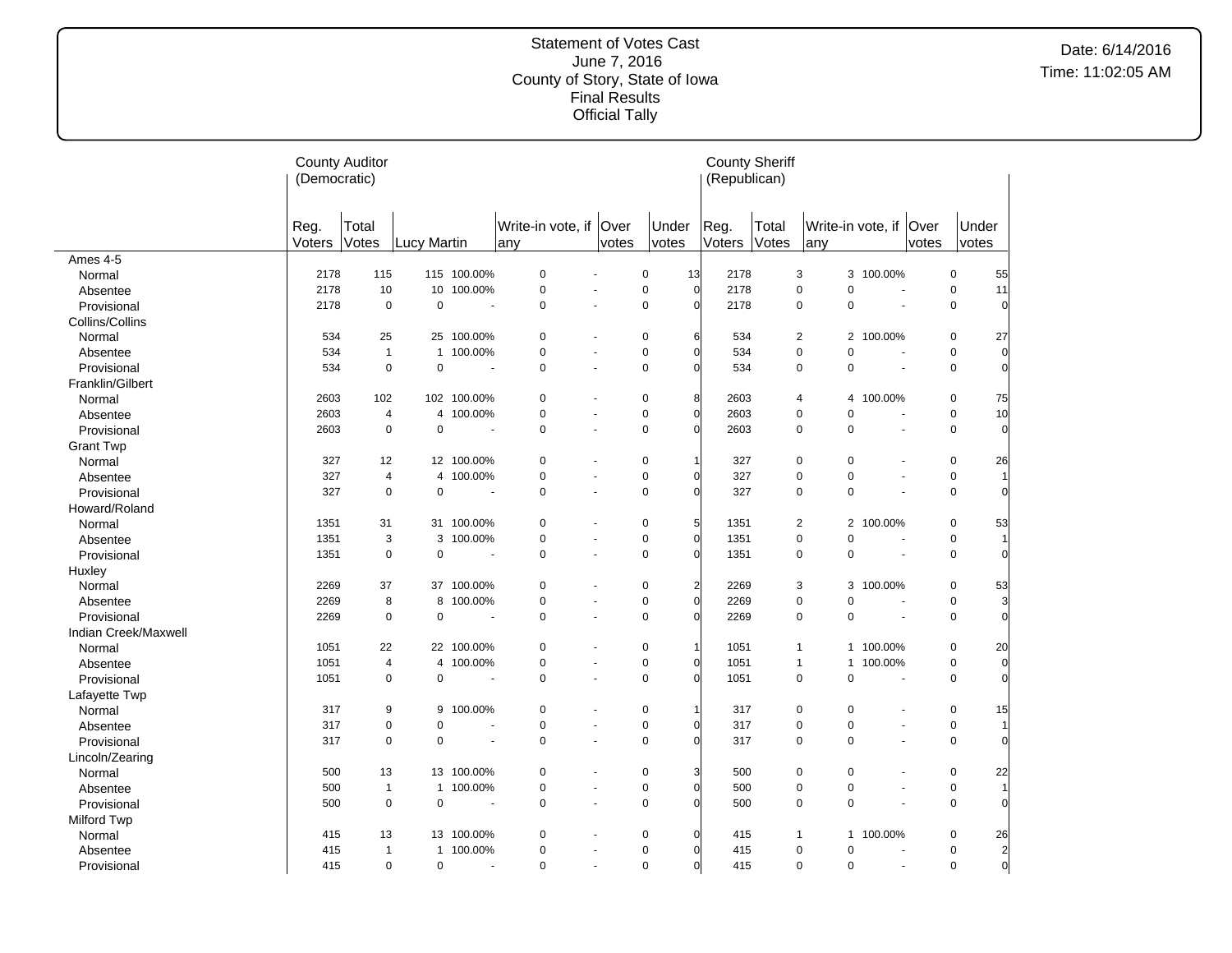#### Statement of Votes Cast June 7, 2016 County of Story, State of Iowa Final Results Official Tally

|                     | <b>County Auditor</b><br>(Democratic) |                       |                |         |                                 |                          |       |                               | (Republican)           | <b>County Sheriff</b> |                                  |                        |                       |                |                |
|---------------------|---------------------------------------|-----------------------|----------------|---------|---------------------------------|--------------------------|-------|-------------------------------|------------------------|-----------------------|----------------------------------|------------------------|-----------------------|----------------|----------------|
|                     | Reg.<br>Voters                        | Total<br><b>Votes</b> | Lucy Martin    |         | Write-in vote, if   Over<br>any |                          | votes | Under<br>votes                | Reg.<br>Voters         | Total<br>Votes        | lany                             | Write-in vote, if Over | votes                 | Under<br>votes |                |
| Nevada 1            |                                       |                       |                |         |                                 |                          |       |                               |                        |                       |                                  |                        |                       |                |                |
| Normal              | 1109                                  | 30                    | 30             | 100.00% | $\mathbf 0$                     |                          |       | $\mathbf 0$                   | 5 <sup>1</sup><br>1109 |                       | $\overline{1}$<br>$\mathbf{1}$   | 100.00%                |                       | 0              | 21             |
| Absentee            | 1109                                  | 4                     | 4              | 100.00% | $\pmb{0}$                       | $\sim$                   |       | $\mathbf 0$                   | 1109                   |                       | $\mathbf 0$<br>$\mathbf 0$       |                        | $\sim$                | $\mathbf 0$    | 9              |
| Provisional         | 1109                                  | $\mathbf 0$           | 0              | ÷.      | $\mathbf 0$                     |                          |       | $\mathbf 0$<br>$\Omega$       | 1109                   |                       | $\mathbf 0$<br>$\pmb{0}$         |                        | $\overline{a}$        | $\mathbf 0$    | $\Omega$       |
| Nevada 2            |                                       |                       |                |         |                                 |                          |       |                               |                        |                       |                                  |                        |                       |                |                |
| Normal              | 1054                                  | 29                    | 28             | 96.55%  | $\mathbf{1}$                    | 3.45%                    |       | $\mathbf 0$<br>6              | 1054                   |                       | $\overline{1}$                   | 1 100.00%              |                       | 0              | 21             |
| Absentee            | 1054                                  | 5                     | 5              | 100.00% | $\mathbf 0$                     |                          |       | $\mathbf 0$                   | 1054                   |                       | $\pmb{0}$<br>$\pmb{0}$           |                        | $\blacksquare$        | 0              |                |
| Provisional         | 1054                                  | $\mathbf 0$           | $\mathbf 0$    | ÷,      | $\mathbf 0$                     | $\tilde{\phantom{a}}$    |       | $\mathbf 0$<br>$\sqrt{ }$     | 1054                   |                       | $\mathbf 0$<br>$\mathbf 0$       |                        | $\tilde{\phantom{a}}$ | $\pmb{0}$      | $\Omega$       |
| Nevada 3/Grant 3    |                                       |                       |                |         |                                 |                          |       |                               |                        |                       |                                  |                        |                       |                |                |
| Normal              | 1174                                  | 36                    | 36             | 100.00% | $\mathbf 0$                     |                          |       | $\mathbf 0$<br>7              | 1174                   |                       | $\mathbf 0$<br>$\mathbf 0$       |                        |                       | $\mathbf 0$    | 37             |
| Absentee            | 1174                                  | 6                     | 6              | 100.00% | $\mathbf 0$                     | $\blacksquare$           |       | $\mathbf 0$                   | 1174                   |                       | $\pmb{0}$<br>$\pmb{0}$           |                        |                       | 0              | $\overline{2}$ |
| Provisional         | 1174                                  | $\mathbf 0$           | $\mathbf 0$    | ÷,      | $\mathbf 0$                     | ÷,                       |       | $\mathbf 0$<br>$\Omega$       | 1174                   |                       | $\mathbf 0$<br>$\mathbf 0$       |                        | $\overline{a}$        | 0              | $\Omega$       |
| Nevada 4            |                                       |                       |                |         |                                 |                          |       |                               |                        |                       |                                  |                        |                       |                |                |
| Normal              | 1124                                  | 47                    | 47             | 100.00% | 0                               |                          |       | 3<br>0                        | 1124                   |                       | $\overline{1}$<br>$\mathbf{1}$   | 100.00%                |                       | 0              | 28             |
| Absentee            | 1124                                  | 5                     | 5              | 100.00% | $\mathbf 0$                     | ÷,                       |       | $\mathbf 0$<br>$\Omega$       | 1124                   |                       | $\mathbf 0$<br>$\mathbf 0$       |                        |                       | 0              | 5              |
| Provisional         | 1124                                  | $\mathbf 0$           | $\mathbf 0$    |         | $\mathbf 0$                     | $\overline{a}$           |       | $\mathbf 0$<br>$\Omega$       | 1124                   |                       | $\mathbf 0$<br>$\mathbf 0$       |                        |                       | $\mathbf 0$    | $\Omega$       |
| Nevada Twp          |                                       |                       |                |         |                                 |                          |       |                               |                        |                       |                                  |                        |                       |                |                |
| Normal              | 552                                   | 18                    | 18             | 100.00% | $\mathbf 0$                     | $\blacksquare$           |       | $\mathbf 0$<br>$\Delta$       | 552                    |                       | 0<br>0                           |                        |                       | $\mathbf 0$    | 26             |
| Absentee            | 552                                   | 6                     | 6              | 100.00% | $\pmb{0}$                       | ÷.                       |       | $\mathbf 0$<br>$\Omega$       | 552                    |                       | $\mathbf 0$<br>$\pmb{0}$         |                        | $\overline{a}$        | 0              | $\overline{3}$ |
| Provisional         | 552                                   | $\mathbf 0$           | $\pmb{0}$      |         | $\mathbf 0$                     | ÷,                       |       | $\mathbf 0$<br>$\sqrt{ }$     | 552                    |                       | $\pmb{0}$<br>$\mathbf 0$         |                        | $\blacksquare$        | 0              | $\overline{0}$ |
| New Albany/Colo     |                                       |                       |                |         |                                 |                          |       |                               |                        |                       |                                  |                        |                       |                |                |
| Normal              | 818                                   | 25                    | 24             | 96.00%  | $\mathbf{1}$                    | 4.00%                    |       | $\mathbf 0$                   | 818                    |                       | $\overline{1}$<br>$\overline{1}$ | 100.00%                |                       | 0              | 32             |
| Absentee            | 818                                   | $\overline{2}$        | $\overline{2}$ | 100.00% | $\pmb{0}$                       | $\blacksquare$           |       | $\mathbf 0$<br>$\sqrt{ }$     | 818                    |                       | $\mathsf 0$<br>$\mathbf 0$       |                        | $\sim$                | 0              | $\overline{2}$ |
| Provisional         | 818                                   | $\pmb{0}$             | $\mathbf 0$    | ÷.      | $\mathbf 0$                     | ÷,                       |       | $\mathbf 0$<br>$\Omega$       | 818                    |                       | $\pmb{0}$<br>$\mathbf 0$         |                        |                       | 0              | $\overline{0}$ |
| Palestine Twp       |                                       |                       |                |         |                                 |                          |       |                               |                        |                       |                                  |                        |                       |                |                |
| Normal              | 606                                   | 18                    | 18             | 100.00% | $\mathbf 0$                     |                          |       | $\mathbf 0$<br>$\overline{2}$ | 606                    |                       | $\mathbf 0$<br>$\mathbf 0$       |                        |                       | $\mathbf 0$    | 14             |
| Absentee            | 606                                   | $\overline{2}$        | $\overline{2}$ | 100.00% | $\mathbf 0$                     | $\overline{a}$           |       | $\mathbf 0$<br>$\Omega$       | 606                    |                       | $\pmb{0}$<br>$\mathbf 0$         |                        | $\blacksquare$        | 0              |                |
| Provisional         | 606                                   | $\mathbf 0$           | $\mathbf 0$    | ٠.      | $\mathbf 0$                     | $\sim$                   |       | $\mathbf 0$<br>$\sqrt{ }$     | 606                    |                       | $\mathbf 0$<br>0                 |                        | ÷.                    | 0              | $\Omega$       |
| <b>Richland Twp</b> |                                       |                       |                |         |                                 |                          |       |                               |                        |                       |                                  |                        |                       |                |                |
| Normal              | 268                                   | 8                     | 8              | 100.00% | $\mathbf 0$                     |                          |       | $\overline{2}$<br>$\mathbf 0$ | 268                    |                       | $\mathbf 0$<br>0                 |                        |                       | $\mathbf 0$    | 24             |
| Absentee            | 268                                   | $\mathbf{1}$          | $\mathbf{1}$   | 100.00% | $\mathbf 0$                     | $\overline{a}$           |       | $\mathbf 0$<br>$\Omega$       | 268                    |                       | $\mathbf 0$<br>$\mathbf 0$       |                        |                       | 0              | $\overline{2}$ |
| Provisional         | 268                                   | $\mathbf 0$           | $\mathbf 0$    | ÷,      | $\mathbf 0$                     | $\sim$                   |       | $\mathbf 0$<br>$\Omega$       | 268                    |                       | $\mathbf 0$<br>$\mathbf 0$       |                        | $\ddot{\phantom{1}}$  | 0              | $\Omega$       |
| Sherman Twp         |                                       |                       |                |         |                                 |                          |       |                               |                        |                       |                                  |                        |                       |                |                |
| Normal              | 157                                   | 4                     | 4              | 100.00% | $\mathbf 0$                     | $\overline{\phantom{a}}$ |       | $\mathbf 0$                   | 157                    |                       | $\mathbf 0$<br>$\pmb{0}$         |                        |                       | $\mathbf 0$    | 14             |
| Absentee            | 157                                   | $\mathbf 0$           | $\mathbf 0$    |         | $\pmb{0}$                       | ÷,                       |       | $\pmb{0}$<br>$\mathcal{C}$    | 157                    |                       | $\pmb{0}$<br>$\pmb{0}$           |                        |                       | $\pmb{0}$      |                |
| Provisional         | 157                                   | $\mathbf 0$           | $\mathbf 0$    |         | $\mathbf 0$                     |                          |       | $\mathbf 0$<br>$\Omega$       | 157                    |                       | $\mathbf 0$<br>$\mathbf 0$       |                        |                       | 0              | $\Omega$       |
| Slater/Sheldahl     |                                       |                       |                |         |                                 |                          |       |                               |                        |                       |                                  |                        |                       |                |                |
| Normal              | 1248                                  | 45                    | 45             | 100.00% | $\mathbf 0$                     | $\overline{\phantom{a}}$ |       | 5<br>$\mathbf 0$              | 1248                   |                       | $\overline{1}$<br>$\mathbf{1}$   | 100.00%                |                       | 0              | 27             |
| Absentee            | 1248                                  | 3                     | 3              | 100.00% | $\mathbf 0$                     | ÷.                       |       | $\mathbf 0$<br>$\overline{0}$ | 1248                   |                       | $\mathbf 0$<br>$\mathbf 0$       |                        |                       | 0              | $\overline{1}$ |
| Provisional         | 1248                                  | $\mathbf 0$           | $\mathbf 0$    | ÷,      | $\mathbf 0$                     | $\tilde{\phantom{a}}$    |       | $\mathbf 0$<br>$\overline{0}$ | 1248                   |                       | $\pmb{0}$<br>$\pmb{0}$           |                        | $\tilde{\phantom{a}}$ | 0              | $\overline{0}$ |

 $\overline{a}$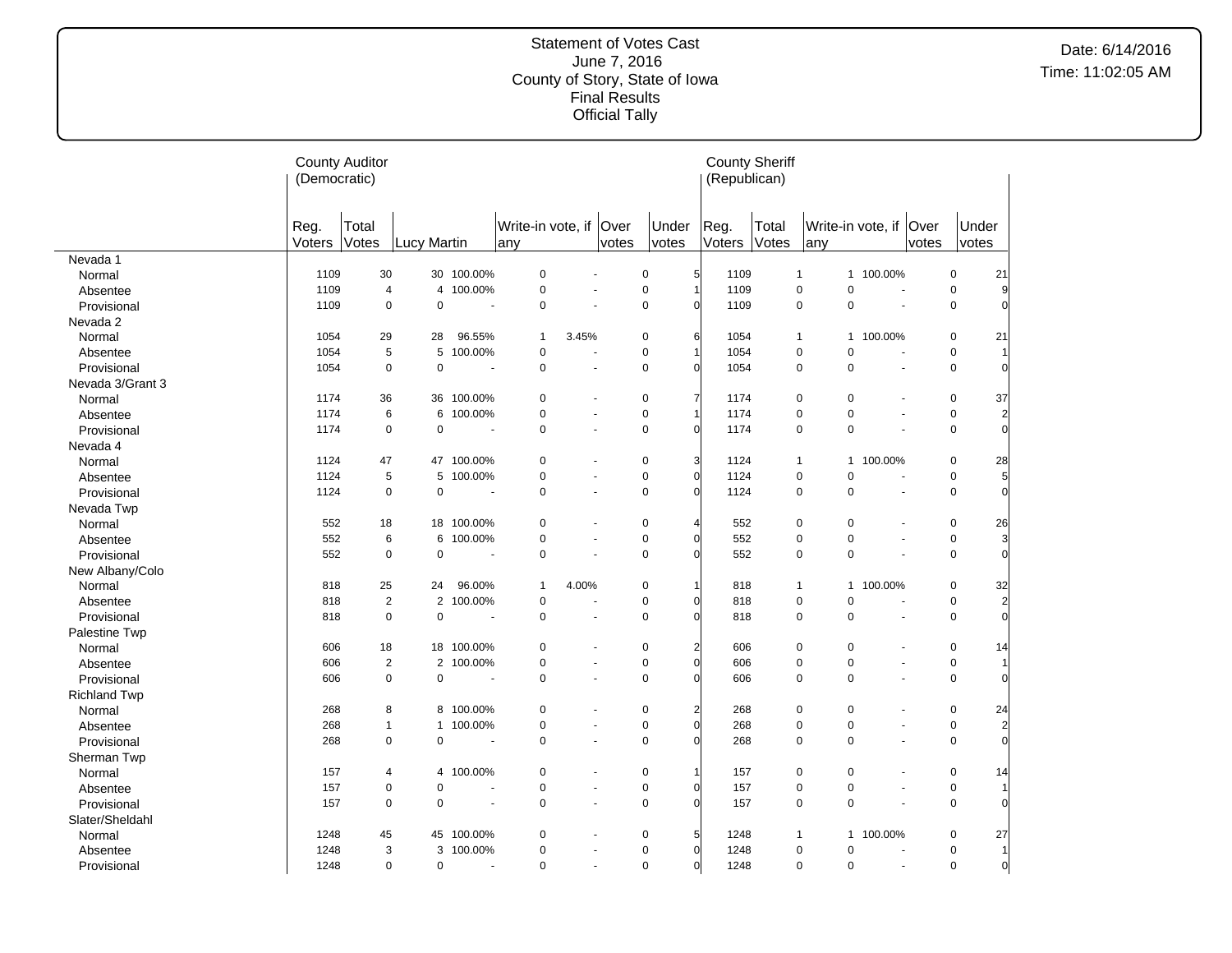|                    | (Democratic) | <b>County Auditor</b> |             |                     |                        |                          |       |          | (Republican) | <b>County Sheriff</b> |                   |                          |                |             |      |
|--------------------|--------------|-----------------------|-------------|---------------------|------------------------|--------------------------|-------|----------|--------------|-----------------------|-------------------|--------------------------|----------------|-------------|------|
|                    | Reg.         | Total                 |             |                     | Write-in vote, if Over |                          |       | Under    | Reg.         | Total                 | Write-in vote, if |                          | <b>Over</b>    | Under       |      |
|                    | Voters       | Votes                 | Lucy Martin |                     | lanv                   |                          | votes | votes    | Voters       | Votes                 | any               |                          | votes          | votes       |      |
| <b>Story City</b>  |              |                       |             |                     |                        |                          |       |          |              |                       |                   |                          |                |             |      |
| Normal             | 2415         | 69                    | 69          | 100.00%             | 0                      |                          |       | 0<br>61  | 2415         |                       | 6                 | 6 100.00%                |                | 0           | 85   |
| Absentee           | 2415         | 3                     |             | 100.00%<br>3        | 0                      | $\blacksquare$           |       | 0        | 2415         |                       | 0<br>0            | $\overline{\phantom{a}}$ |                | 0           | 14   |
| Provisional        | 2415         | 0                     |             | 0                   | 0                      | $\overline{\phantom{a}}$ |       | 0        | 2415         |                       | 0<br>0            |                          |                | $\mathbf 0$ |      |
| Union/Cambridge    |              |                       |             |                     |                        |                          |       |          |              |                       |                   |                          |                |             |      |
| Normal             | 905          | 23                    | 23          | 100.00%             | 0                      | $\blacksquare$           |       | 0        | 905          |                       | $\overline{2}$    | 2 100.00%                |                | 0           | 21   |
| Absentee           | 905          | 2                     |             | 100.00%<br>2        | 0                      | $\overline{\phantom{a}}$ |       | 0        | 905          |                       | 0<br>0            |                          |                | 0           |      |
| Provisional        | 905          | 0                     |             | $\Omega$            | 0                      | $\overline{\phantom{a}}$ |       | 0        | 905          |                       | 0<br>0            |                          |                | 0           |      |
| Warren/McCallsburg |              |                       |             |                     |                        |                          |       |          |              |                       |                   |                          |                |             |      |
| Normal             | 368          | 7                     |             | 100.00%             | 0                      | $\overline{\phantom{a}}$ |       | 0        | 368          |                       | 0<br>0            |                          |                | 0           | 18   |
| Absentee           | 368          | 1                     |             | 1 100.00%           | 0                      | $\blacksquare$           |       | 0        | 368          |                       | 0<br>0            |                          | $\blacksquare$ | 0           |      |
| Provisional        | 368          | 0                     |             | $\Omega$            | 0                      | $\ddot{\phantom{1}}$     |       | 0        | 368          |                       | 0<br>0            |                          |                | 0           |      |
| Washington/Kelley  |              |                       |             |                     |                        |                          |       |          |              |                       |                   |                          |                |             |      |
| Normal             | 675          | 30                    | 30          | 100.00%             | 0                      |                          |       | 0        | 675          |                       | 0<br>0            |                          |                | 0           | 27   |
| Absentee           | 675          | 5                     |             | 100.00%<br>5        | 0                      | $\sim$                   |       | 0        | 675          |                       | 0<br>0            |                          |                | 0           |      |
| Provisional        | 675          | 0                     |             | 0<br>$\blacksquare$ | 0                      | ٠                        |       | 0        | 675          |                       | 0<br>0            |                          |                | $\mathbf 0$ |      |
| Total              |              |                       |             |                     |                        |                          |       |          |              |                       |                   |                          |                |             |      |
| Normal             | 64009        | 2389                  | 2383        | 99.75%              | 6                      | 0.25%                    |       | 313<br>0 | 64009        | 60                    | 60                | 100.00%                  |                | 0           | 1521 |
| Absentee           | 64009        | 275                   | 275         | 100.00%             | 0                      | $\overline{\phantom{a}}$ |       | 20<br>0  | 64009        |                       | 4                 | 4 100.00%                |                | 0           | 191  |
| Provisional        | 64009        | 1                     |             | 1 100.00%           | 0                      | $\overline{\phantom{a}}$ |       | 0<br>∩   | 64009        |                       | 0<br>$\Omega$     |                          |                | 0           |      |
| Total              | 64009        | 2665                  | 2659        | 99.77%              | 6                      | 0.23%                    |       | 333<br>0 | 64009        | 64                    |                   | 64 100.00%               |                | 0           | 1712 |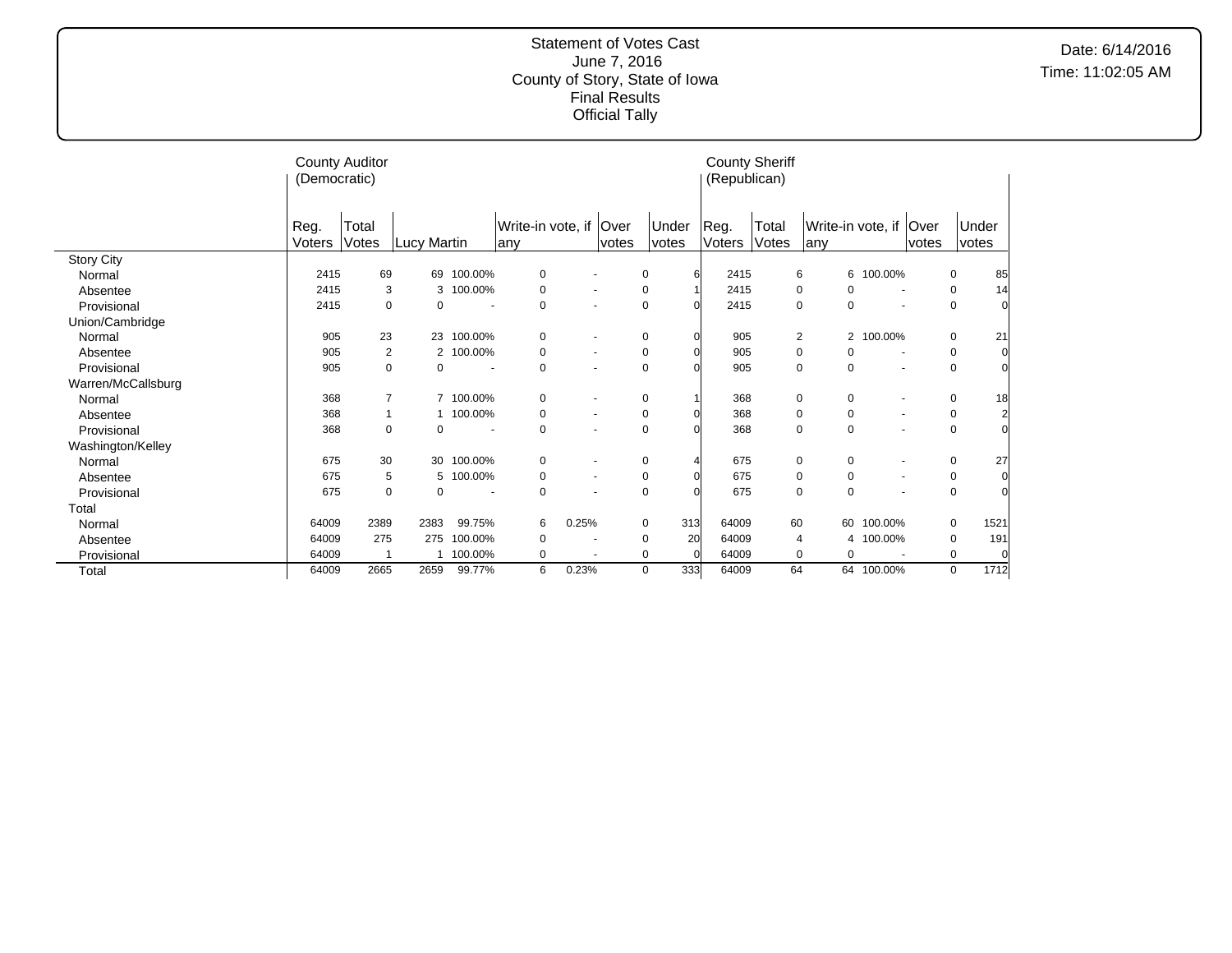|                          | <b>County Sheriff</b><br>(Democratic) |                |                       |             |                               |                      |       |                                |  |
|--------------------------|---------------------------------------|----------------|-----------------------|-------------|-------------------------------|----------------------|-------|--------------------------------|--|
|                          | Reg.<br>Voters                        | Total<br>Votes | Paul H.<br>Fitzgerald |             | Write-in vote, if Over<br>any |                      | votes | Under<br>votes                 |  |
| <b>Jursidiction Wide</b> |                                       |                |                       |             |                               |                      |       |                                |  |
| Ames 1-1                 |                                       |                |                       |             |                               |                      |       |                                |  |
| Normal                   | 2217                                  | 62             |                       | 62 100.00%  | $\mathbf 0$                   |                      |       | $\pmb{0}$<br>5                 |  |
| Absentee                 | 2217                                  | 12             | 12                    | 100.00%     | $\mathbf 0$                   |                      |       | $\overline{a}$<br>$\pmb{0}$    |  |
| Provisional              | 2217                                  | $\Omega$       | $\Omega$              |             | $\Omega$                      |                      |       | $\Omega$<br>$\Omega$           |  |
| Ames 1-2                 |                                       |                |                       |             |                               |                      |       |                                |  |
| Normal                   | 2571                                  | 106            | 104                   | 98.11%      | 2                             | 1.89%                |       | $\mathbf 0$<br>20              |  |
| Absentee                 | 2571                                  | 20             | 20                    | 100.00%     | 0                             | $\ddot{\phantom{1}}$ |       | 0<br>$\overline{0}$            |  |
| Provisional              | 2571                                  | $\pmb{0}$      | $\mathbf 0$           |             | $\mathbf 0$                   | ÷,                   |       | O<br>0                         |  |
| Ames 1-3/Grant 2         |                                       |                |                       |             |                               |                      |       |                                |  |
| Normal                   | 1879                                  | 31             | 31                    | 100.00%     | $\mathbf 0$                   |                      |       | $\pmb{0}$<br>9                 |  |
| Absentee                 | 1879                                  | 8              | 8                     | 100.00%     | 0                             |                      |       | 0<br>$\pmb{0}$                 |  |
| Provisional              | 1879                                  | $\mathbf 0$    | $\mathbf 0$           |             | $\Omega$                      | ÷,                   |       | O<br>$\mathbf 0$               |  |
| Ames 1-4                 |                                       |                |                       |             |                               |                      |       |                                |  |
| Normal                   | 2183                                  | 132            |                       | 132 100.00% | $\mathbf 0$                   |                      |       | $\mathbf 0$<br>29              |  |
| Absentee                 | 2183                                  | 14             |                       | 14 100.00%  | 0                             |                      |       | $\pmb{0}$<br>1                 |  |
| Provisional              | 2183                                  | $\mathbf{1}$   |                       | 1 100.00%   | $\mathbf 0$                   |                      |       | $\mathbf 0$<br>$\overline{0}$  |  |
| Ames 1-5                 |                                       |                |                       |             |                               |                      |       |                                |  |
| Normal                   | 2260                                  | 175            | 175                   | 100.00%     | $\mathbf 0$                   |                      |       | 22<br>$\pmb{0}$                |  |
| Absentee                 | 2260                                  | 15             | 15                    | 100.00%     | $\mathbf 0$                   |                      |       | $\mathbf 0$<br>1               |  |
| Provisional              | 2260                                  | $\mathbf 0$    | $\mathbf 0$           | ÷,          | $\mathbf 0$                   |                      |       | $\overline{0}$<br>$\mathbf 0$  |  |
| Ames 2-1                 |                                       |                |                       |             |                               |                      |       |                                |  |
| Normal                   | 2201                                  | 144            | 143                   | 99.31%      | $\mathbf{1}$                  | 0.69%                |       | 0<br>19                        |  |
| Absentee                 | 2201                                  | 15             | 15                    | 100.00%     | $\mathbf 0$                   |                      |       | $\mathbf 0$<br>$\overline{0}$  |  |
| Provisional              | 2201                                  | $\mathbf 0$    | $\mathbf 0$           |             | $\Omega$                      |                      |       | $\Omega$<br>$\Omega$           |  |
| Ames 2-2                 |                                       |                |                       |             |                               |                      |       |                                |  |
| Normal                   | 1866                                  | 116            | 113                   | 97.41%      | 3                             | 2.59%                |       | $\mathbf 0$<br>15              |  |
| Absentee                 | 1866                                  | 20             | 20                    | 100.00%     | $\pmb{0}$                     |                      |       | $5\overline{a}$<br>$\mathbf 0$ |  |
| Provisional              | 1866                                  | $\mathbf 0$    | $\mathbf 0$           |             | 0                             |                      |       | $\overline{0}$<br>0            |  |
| Ames 2-3                 |                                       |                |                       |             |                               |                      |       |                                |  |
| Normal                   | 2105                                  | 135            | 132                   | 97.78%      | 3                             | 2.22%                |       | 0<br>13                        |  |
| Absentee                 | 2105                                  | 15             | 15                    | 100.00%     | $\pmb{0}$                     |                      |       | $\overline{0}$<br>$\pmb{0}$    |  |
| Provisional              | 2105                                  | $\pmb{0}$      | $\mathbf 0$           |             | $\mathbf 0$                   |                      |       | $\overline{0}$<br>$\mathbf 0$  |  |
| Ames 2-4                 |                                       |                |                       |             |                               |                      |       |                                |  |
| Normal                   | 2300                                  | 158            | 157                   | 99.37%      | 1                             | 0.63%                |       | $\mathbf 0$<br>22              |  |
| Absentee                 | 2300                                  | 20             | 20                    | 100.00%     | $\pmb{0}$                     |                      |       | 3<br>0                         |  |
| Provisional              | 2300                                  | 0              | $\mathbf 0$           | ä,          | $\mathbf 0$                   | ÷,                   |       | $\mathbf 0$<br>$\mathbf 0$     |  |
|                          |                                       |                |                       |             |                               |                      |       |                                |  |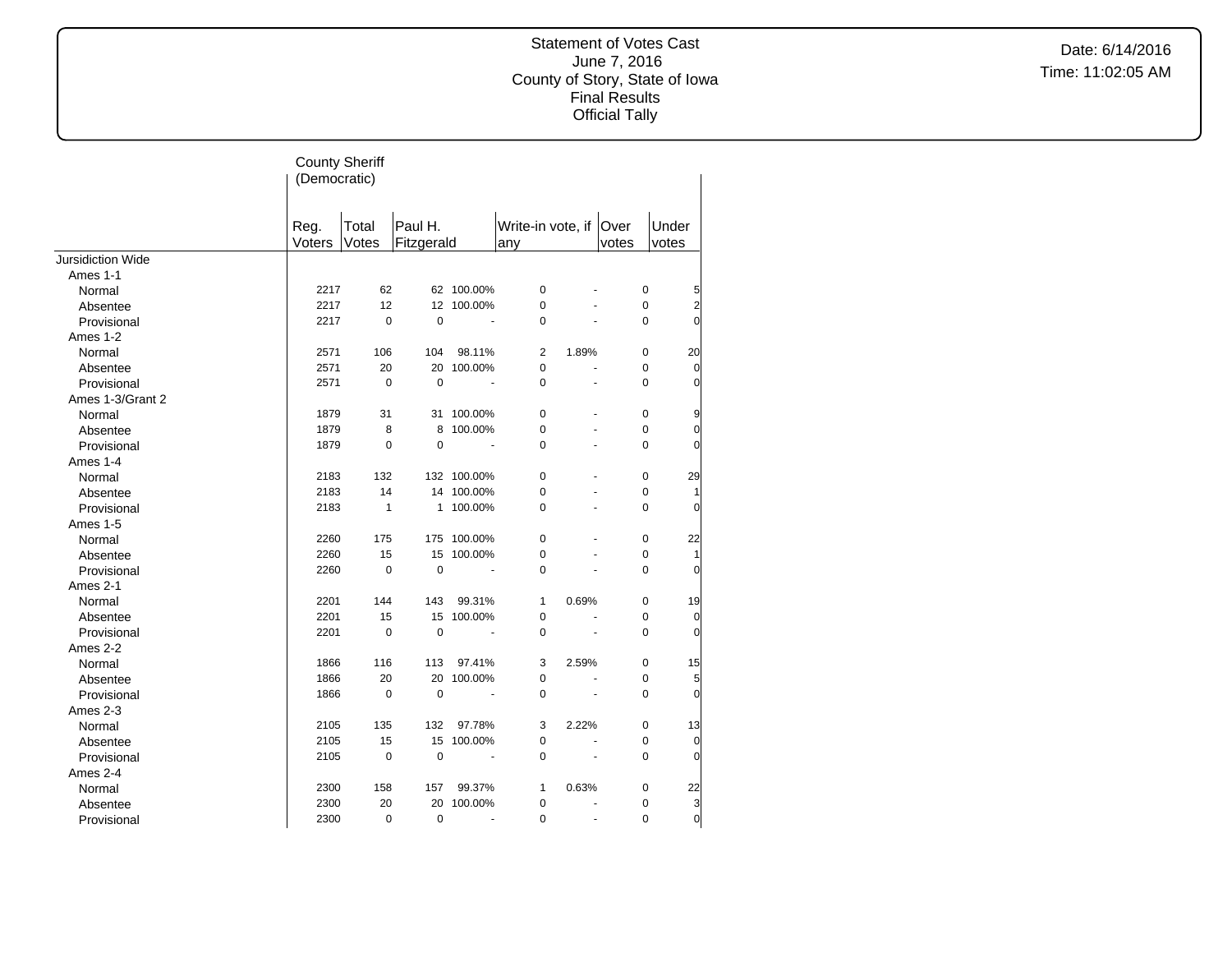|                 | (Democratic)   | <b>County Sheriff</b> |                       |                          |                               |       |                               |                |
|-----------------|----------------|-----------------------|-----------------------|--------------------------|-------------------------------|-------|-------------------------------|----------------|
|                 | Reg.<br>Voters | Total<br>Votes        | Paul H.<br>Fitzgerald |                          | Write-in vote, if Over<br>any |       | votes                         | Under<br>votes |
| Ames 2-5        |                |                       |                       |                          |                               |       |                               |                |
| Normal          | 2426           | 135                   | 134                   | 99.26%                   | 1                             | 0.74% | $\mathbf 0$                   | 12             |
| Absentee        | 2426           | 14                    |                       | 14 100.00%               | 0                             |       | 0<br>÷,                       | 1              |
| Provisional     | 2426           | $\mathbf 0$           | $\mathbf 0$           | $\blacksquare$           | 0                             |       | 0<br>÷,                       | $\Omega$       |
| Ames 3-1/Wash 2 |                |                       |                       |                          |                               |       |                               |                |
| Normal          | 2245           | 99                    | 98                    | 98.99%                   | $\mathbf{1}$                  | 1.01% | 0                             | 7              |
| Absentee        | 2245           | 14                    |                       | 14 100.00%               | 0                             | L.    | 0                             | 0              |
| Provisional     | 2245           | $\mathbf 0$           | $\mathbf 0$           | $\sim$                   | 0                             |       | 0<br>ä,                       | 0              |
| Ames 3-2        |                |                       |                       |                          |                               |       |                               |                |
| Normal          | 1814           | 27                    | 27                    | 100.00%                  | $\mathbf 0$                   |       | 0                             | 3              |
| Absentee        | 1814           | $\mathbf 0$           | $\mathbf 0$           |                          | 0                             |       | 0<br>÷,                       | 0              |
| Provisional     | 1814           | $\mathbf 0$           | $\Omega$              |                          | $\Omega$                      |       | 0                             | 0              |
| Ames 3-3        |                |                       |                       |                          |                               |       |                               |                |
| Normal          | 1515           | 30                    | 29                    | 96.67%                   | 1                             | 3.33% | 0                             |                |
| Absentee        | 1515           | 3                     | 3                     | 100.00%                  | $\mathbf 0$                   |       | 0<br>$\overline{a}$           | $\overline{c}$ |
| Provisional     | 1515           | $\Omega$              | $\Omega$              | $\sim$                   | $\Omega$                      |       | $\Omega$<br>÷,                | $\Omega$       |
| Ames 3-4        |                |                       |                       |                          |                               |       |                               |                |
| Normal          | 2068           | 58                    | 58                    | 100.00%                  | 0                             |       | $\pmb{0}$<br>$\overline{a}$   | 8              |
| Absentee        | 2068           | 5                     | 5                     | 100.00%                  | 0                             |       | 0<br>$\overline{a}$           | 0              |
| Provisional     | 2068           | $\pmb{0}$             | $\pmb{0}$             | ÷.                       | 0                             |       | 0<br>$\overline{a}$           | 0              |
| Ames 3-5/Wash 3 |                |                       |                       |                          |                               |       |                               |                |
| Normal          | 1988           | 119                   |                       | 119 100.00%              | 0                             |       | 0                             | 16             |
|                 | 1988           | 13                    |                       | 13 100.00%               | 0                             |       | 0<br>$\blacksquare$           | $\overline{0}$ |
| Absentee        | 1988           | $\mathbf 0$           | $\mathbf 0$           | $\tilde{\phantom{a}}$    | 0                             |       | $\mathbf 0$<br>÷,             | $\overline{0}$ |
| Provisional     |                |                       |                       |                          |                               |       |                               |                |
| Ames 4-1        | 2900           | 5                     | 5                     | 100.00%                  | 0                             |       | $\mathbf 0$                   | 0              |
| Normal          |                | $\overline{2}$        | $\overline{2}$        |                          | 0                             |       | 0                             |                |
| Absentee        | 2900           |                       |                       | 100.00%                  |                               |       |                               | 0              |
| Provisional     | 2900           | $\mathbf 0$           | $\mathbf 0$           | $\blacksquare$           | 0                             |       | $\mathbf 0$<br>$\overline{a}$ | 0              |
| Ames 4-2        |                |                       |                       |                          |                               |       |                               |                |
| Normal          | 1782           | $\pmb{0}$             | $\pmb{0}$             |                          | 0                             |       | 0                             | 0              |
| Absentee        | 1782           | $\mathbf 0$           | $\mathbf 0$           | $\overline{\phantom{a}}$ | 0                             |       | $\mathbf 0$<br>$\overline{a}$ | 0              |
| Provisional     | 1782           | $\mathbf 0$           | $\mathbf 0$           |                          | 0                             |       | 0                             | 0              |
| Ames 4-3        |                |                       |                       |                          |                               |       |                               |                |
| Normal          | 1613           | $\mathbf{1}$          | $\mathbf{1}$          | 100.00%                  | 0                             |       | $\pmb{0}$                     | 0              |
| Absentee        | 1613           | $\pmb{0}$             | $\mathbf 0$           |                          | 0                             |       | 0<br>$\overline{a}$           | 0              |
| Provisional     | 1613           | $\Omega$              | $\mathbf 0$           | $\overline{\phantom{a}}$ | 0                             |       | $\overline{0}$<br>ä,          | 0              |
| Ames 4-4        |                |                       |                       |                          |                               |       |                               |                |
| Normal          | 2058           | 99                    | 98                    | 98.99%                   | 1                             | 1.01% | $\mathbf 0$                   | 11             |
| Absentee        | 2058           | 4                     | 4                     | 100.00%                  | 0                             | ä,    | 0                             | 1              |
| Provisional     | 2058           | $\mathbf 0$           | $\mathbf 0$           | $\sim$                   | 0                             |       | 0<br>÷,                       | 0              |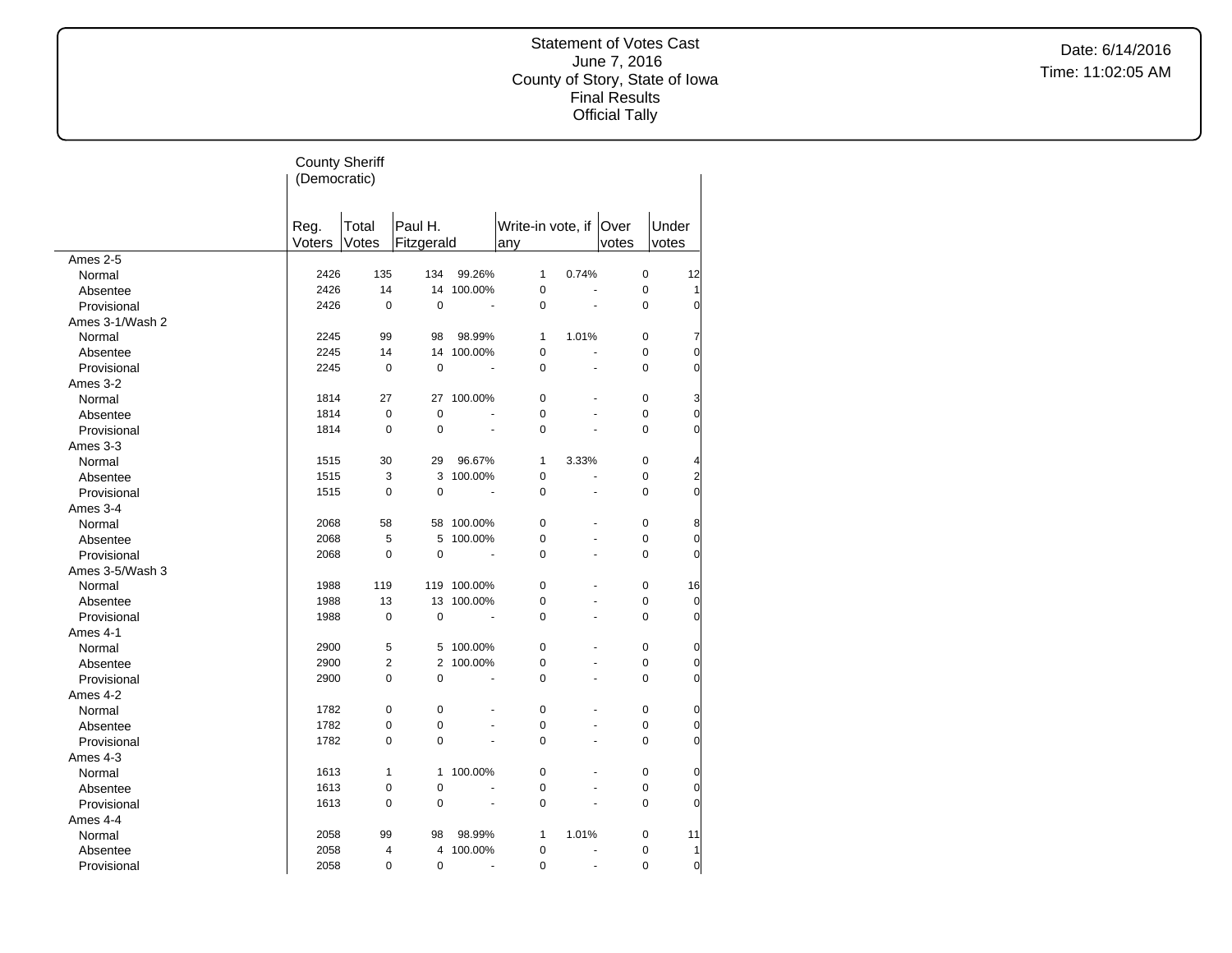|                      | <b>County Sheriff</b><br>(Democratic) |                |                       |                          |                               |                      |             |                                  |
|----------------------|---------------------------------------|----------------|-----------------------|--------------------------|-------------------------------|----------------------|-------------|----------------------------------|
|                      | Reg.<br>Voters                        | Total<br>Votes | Paul H.<br>Fitzgerald |                          | Write-in vote, if Over<br>any |                      | votes       | Under<br>votes                   |
| Ames 4-5             |                                       |                |                       |                          |                               |                      |             |                                  |
| Normal               | 2178                                  | 118            | 117                   | 99.15%                   | $\mathbf{1}$                  | 0.85%                | $\mathbf 0$ | 10                               |
| Absentee             | 2178                                  | 10             |                       | 10 100.00%               | $\pmb{0}$                     | ÷,                   | $\mathbf 0$ | $\overline{0}$                   |
| Provisional          | 2178                                  | $\mathbf 0$    | $\mathbf 0$           |                          | $\mathbf 0$                   |                      | 0           | $\overline{0}$                   |
| Collins/Collins      |                                       |                |                       |                          |                               |                      |             |                                  |
| Normal               | 534                                   | 29             |                       | 29 100.00%               | $\mathbf 0$                   | ä,                   | 0           | $\overline{a}$                   |
| Absentee             | 534                                   | $\pmb{0}$      | $\mathbf 0$           |                          | $\mathbf 0$                   |                      | 0           | 1                                |
| Provisional          | 534                                   | $\mathbf 0$    | 0                     | ÷.                       | $\mathbf 0$                   | ä,                   | 0           | $\overline{0}$                   |
| Franklin/Gilbert     |                                       |                |                       |                          |                               |                      |             |                                  |
| Normal               | 2603                                  | 106            |                       | 106 100.00%              | $\mathbf 0$                   |                      | 0           | $\overline{4}$                   |
| Absentee             | 2603                                  | $\overline{4}$ | 4                     | 100.00%                  | $\mathbf 0$                   | L.                   | 0           | $\overline{0}$                   |
| Provisional          | 2603                                  | $\mathbf 0$    | 0                     |                          | $\mathbf 0$                   |                      | 0           | $\overline{0}$                   |
| <b>Grant Twp</b>     |                                       |                |                       |                          |                               |                      |             |                                  |
| Normal               | 327                                   | 12             |                       | 12 100.00%               | $\mathbf 0$                   |                      | 0           | 1                                |
| Absentee             | 327                                   | 3              | 3                     | 100.00%                  | $\mathbf 0$                   | L,                   | 0           | 1                                |
| Provisional          | 327                                   | $\mathbf 0$    | $\mathbf 0$           | $\blacksquare$           | $\mathbf 0$                   |                      | 0           | $\overline{0}$                   |
| Howard/Roland        |                                       |                |                       |                          |                               |                      |             |                                  |
| Normal               | 1351                                  | 33             |                       | 33 100.00%               | $\mathbf 0$                   | $\ddot{\phantom{1}}$ | $\pmb{0}$   | 3                                |
| Absentee             | 1351                                  | 3              | 3                     | 100.00%                  | $\mathbf 0$                   |                      | 0           | $\overline{0}$                   |
| Provisional          | 1351                                  | $\mathbf 0$    | $\mathbf 0$           |                          | $\Omega$                      | L.                   | 0           | $\overline{0}$                   |
|                      |                                       |                |                       |                          |                               |                      |             |                                  |
| Huxley               | 2269                                  | 38             |                       | 38 100.00%               | $\Omega$                      |                      | 0           | 1                                |
| Normal               | 2269                                  | 6              | 6                     | 100.00%                  | $\mathbf 0$                   | ÷.                   | 0           |                                  |
| Absentee             | 2269                                  | $\mathbf 0$    | 0                     | $\ddot{\phantom{1}}$     | $\mathbf 0$                   |                      | $\mathbf 0$ | $\overline{2}$<br>$\overline{0}$ |
| Provisional          |                                       |                |                       |                          |                               |                      |             |                                  |
| Indian Creek/Maxwell |                                       |                |                       |                          |                               | L.                   |             |                                  |
| Normal               | 1051                                  | 21             |                       | 21 100.00%               | $\mathbf 0$                   |                      | $\pmb{0}$   | $\overline{2}$                   |
| Absentee             | 1051                                  | $\overline{4}$ | 4                     | 100.00%                  | $\mathbf 0$                   |                      | 0           | $\overline{0}$                   |
| Provisional          | 1051                                  | $\mathbf 0$    | $\overline{0}$        | $\overline{\phantom{a}}$ | $\mathbf 0$                   | ä,                   | 0           | $\overline{0}$                   |
| Lafayette Twp        |                                       |                |                       |                          |                               |                      |             |                                  |
| Normal               | 317                                   | 10             | 10                    | 100.00%                  | $\mathbf 0$                   |                      | 0           | 0                                |
| Absentee             | 317                                   | $\mathbf 0$    | $\mathbf 0$           |                          | $\mathbf 0$                   | ä,                   | 0           | $\overline{0}$                   |
| Provisional          | 317                                   | $\mathbf 0$    | $\Omega$              |                          | $\Omega$                      |                      | $\Omega$    | $\overline{0}$                   |
| Lincoln/Zearing      |                                       |                |                       |                          |                               |                      |             |                                  |
| Normal               | 500                                   | 13             | 13                    | 100.00%                  | $\Omega$                      |                      | $\mathbf 0$ | 3                                |
| Absentee             | 500                                   | $\mathbf{1}$   | $\mathbf{1}$          | 100.00%                  | $\mathbf 0$                   | L.                   | 0           | $\overline{0}$                   |
| Provisional          | 500                                   | $\mathbf 0$    | $\mathbf 0$           | $\overline{a}$           | $\mathbf 0$                   | L.                   | 0           | $\overline{0}$                   |
| <b>Milford Twp</b>   |                                       |                |                       |                          |                               |                      |             |                                  |
| Normal               | 415                                   | 13             |                       | 13 100.00%               | $\pmb{0}$                     | ä,                   | $\pmb{0}$   | $\overline{0}$                   |
| Absentee             | 415                                   | $\mathbf 0$    | 0                     | ä,                       | $\mathbf 0$                   |                      | $\mathbf 0$ | 1                                |
| Provisional          | 415                                   | $\mathbf 0$    | $\mathbf 0$           | $\overline{a}$           | $\mathbf 0$                   | L.                   | 0           | $\overline{0}$                   |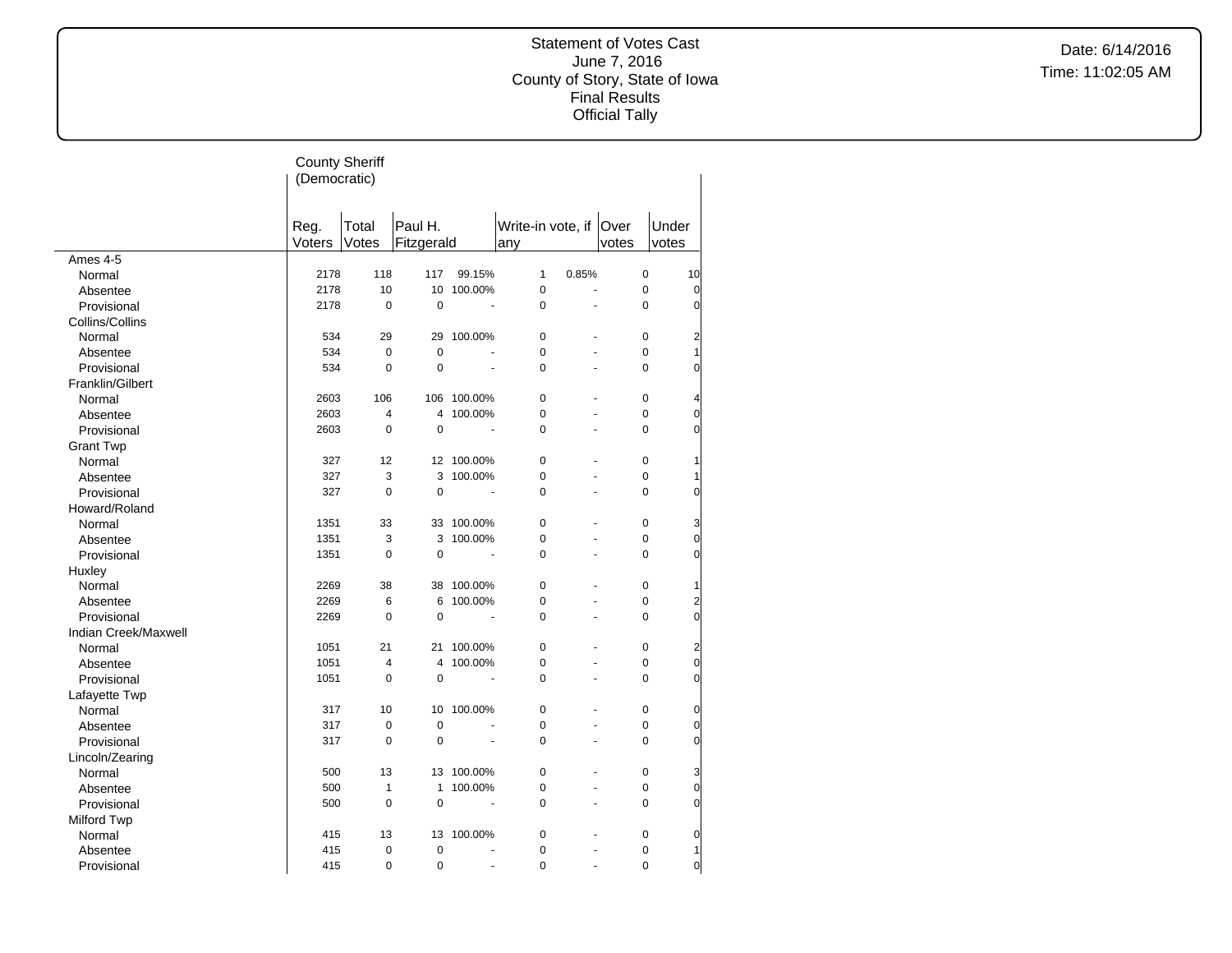|                     | <b>County Sheriff</b><br>(Democratic) |                |                       |                          |                               |                |             |                |
|---------------------|---------------------------------------|----------------|-----------------------|--------------------------|-------------------------------|----------------|-------------|----------------|
|                     | Reg.<br>Voters                        | Total<br>Votes | Paul H.<br>Fitzgerald |                          | Write-in vote, if Over<br>any |                | votes       | Under<br>votes |
| Nevada 1            |                                       |                |                       |                          |                               |                |             |                |
| Normal              | 1109                                  | 33             |                       | 33 100.00%               | $\mathbf 0$                   |                | 0           | $\overline{2}$ |
| Absentee            | 1109                                  | 5              | 5                     | 100.00%                  | $\mathbf 0$                   | $\overline{a}$ | 0           | $\overline{0}$ |
| Provisional         | 1109                                  | $\mathbf 0$    | $\Omega$              |                          | $\Omega$                      |                | $\Omega$    | $\Omega$       |
| Nevada 2            |                                       |                |                       |                          |                               |                |             |                |
| Normal              | 1054                                  | 29             |                       | 29 100.00%               | $\Omega$                      |                | $\Omega$    | 6              |
| Absentee            | 1054                                  | 5              | 5                     | 100.00%                  | $\pmb{0}$                     |                | 0           | $\mathbf{1}$   |
| Provisional         | 1054                                  | 0              | $\mathbf 0$           | $\overline{a}$           | $\mathbf 0$                   | $\overline{a}$ | 0           | 0              |
| Nevada 3/Grant 3    |                                       |                |                       |                          |                               |                |             |                |
| Normal              | 1174                                  | 36             | 34                    | 94.44%                   | $\overline{2}$                | 5.56%          | 0           | 7              |
| Absentee            | 1174                                  | 6              | 6                     | 100.00%                  | $\mathbf 0$                   | ÷,             | 0           | 1              |
| Provisional         | 1174                                  | $\mathbf 0$    | $\mathbf 0$           |                          | $\mathbf 0$                   | L.             | 0           | 0              |
| Nevada 4            |                                       |                |                       |                          |                               |                |             |                |
| Normal              | 1124                                  | 45             | 45                    | 100.00%                  | $\mathbf 0$                   |                | 0           | 5              |
| Absentee            | 1124                                  | 5              | 5                     | 100.00%                  | $\mathbf 0$                   | ÷,             | 0           | 0              |
| Provisional         | 1124                                  | $\mathbf 0$    | $\Omega$              |                          | $\Omega$                      | ÷,             | $\Omega$    | O              |
|                     |                                       |                |                       |                          |                               |                |             |                |
| Nevada Twp          | 552                                   | 18             | 18                    | 100.00%                  | $\mathbf 0$                   | ÷.             | 0           |                |
| Normal              |                                       |                |                       |                          |                               | ÷,             |             | 4              |
| Absentee            | 552                                   | 6              | 6                     | 100.00%                  | $\mathbf 0$                   | $\overline{a}$ | $\mathbf 0$ | 0              |
| Provisional         | 552                                   | $\mathbf 0$    | $\mathbf 0$           |                          | $\mathbf 0$                   |                | 0           | 0              |
| New Albany/Colo     |                                       |                |                       |                          |                               |                |             |                |
| Normal              | 818                                   | 25             | 25                    | 100.00%                  | $\mathbf 0$                   | $\overline{a}$ | 0           | 1              |
| Absentee            | 818                                   | 2              |                       | 2 100.00%                | $\mathbf 0$                   | $\overline{a}$ | 0           | 0              |
| Provisional         | 818                                   | $\mathbf 0$    | 0                     |                          | $\Omega$                      |                | $\Omega$    | $\Omega$       |
| Palestine Twp       |                                       |                |                       |                          |                               |                |             |                |
| Normal              | 606                                   | 19             |                       | 19 100.00%               | $\Omega$                      |                | 0           | 1              |
| Absentee            | 606                                   | $\overline{2}$ | 2                     | 100.00%                  | $\mathbf 0$                   |                | 0           | 0              |
| Provisional         | 606                                   | $\mathbf 0$    | $\mathbf 0$           |                          | $\mathbf 0$                   | $\overline{a}$ | 0           | 0              |
| <b>Richland Twp</b> |                                       |                |                       |                          |                               |                |             |                |
| Normal              | 268                                   | $\overline{7}$ | $\overline{7}$        | 100.00%                  | $\mathbf 0$                   |                | 0           | 3              |
| Absentee            | 268                                   | $\mathbf{1}$   | 1                     | 100.00%                  | $\mathbf 0$                   | ÷,             | 0           | 0              |
| Provisional         | 268                                   | 0              | $\mathbf 0$           |                          | $\mathbf 0$                   |                | 0           | 0              |
| Sherman Twp         |                                       |                |                       |                          |                               |                |             |                |
| Normal              | 157                                   | 4              | 4                     | 100.00%                  | $\pmb{0}$                     |                | 0           | $\mathbf{1}$   |
| Absentee            | 157                                   | 0              | $\mathbf 0$           |                          | $\mathbf 0$                   | ÷.             | 0           | 0              |
| Provisional         | 157                                   | $\overline{0}$ | $\mathbf 0$           | $\overline{\phantom{a}}$ | $\Omega$                      | ÷,             | $\Omega$    | 0              |
| Slater/Sheldahl     |                                       |                |                       |                          |                               |                |             |                |
| Normal              | 1248                                  | 46             | 45                    | 97.83%                   | $\mathbf{1}$                  | 2.17%          | 0           | 4              |
| Absentee            | 1248                                  | 3              | 3                     | 100.00%                  | $\pmb{0}$                     |                | 0           | 0              |
| Provisional         | 1248                                  | $\overline{0}$ | $\mathbf 0$           | $\blacksquare$           | $\mathbf 0$                   | ÷,             | 0           | $\overline{0}$ |